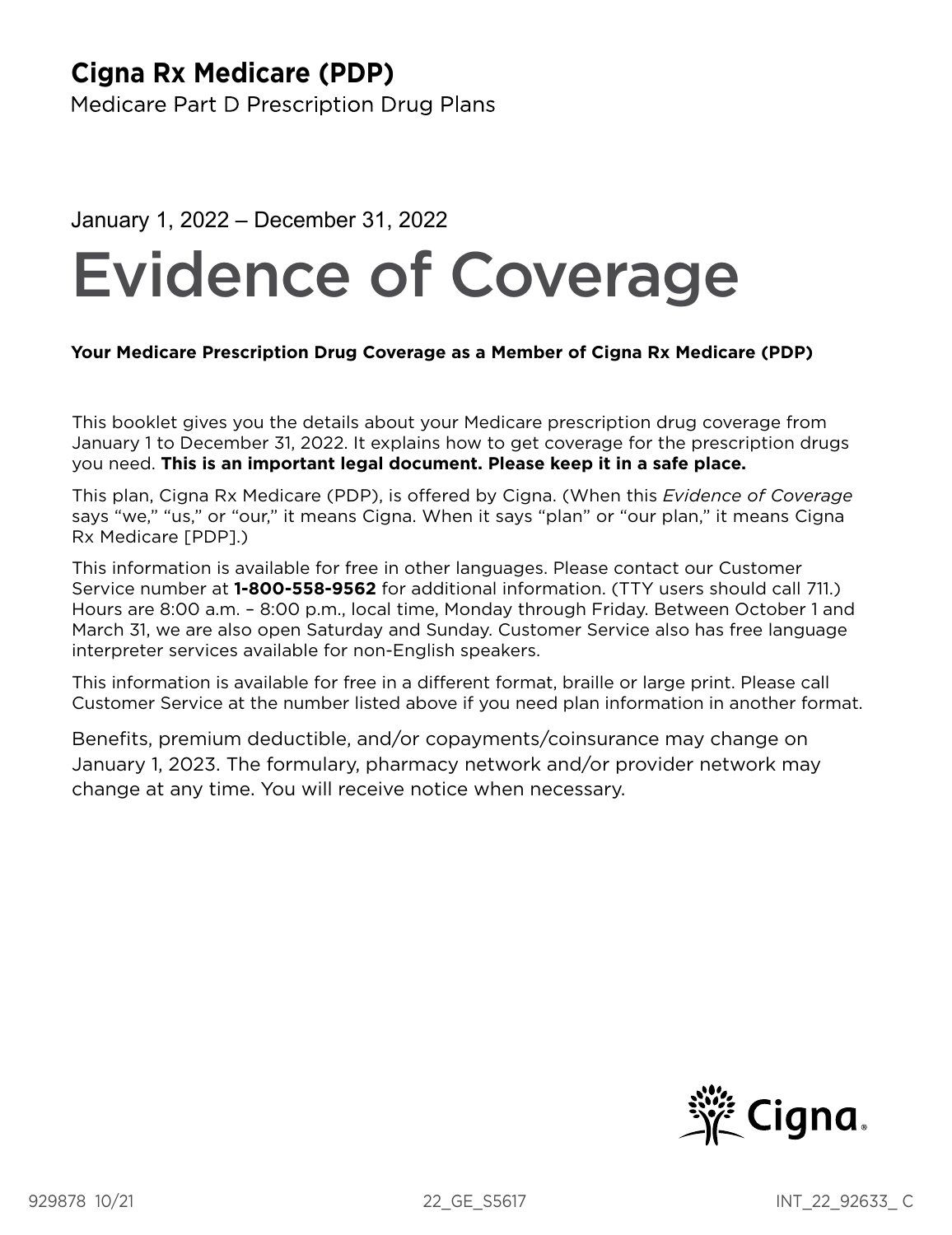**Table of Contents 2** 

## **2022 Evidence of Coverage**

## **Table of Contents**

This list of chapters and page numbers is your starting point. For more help in fnding information you need, go to the frst page of a chapter. **You will fnd a detailed list of topics at the beginning of each chapter.** 

| <b>Chapter 1:</b> | 4                                                                                                                                                                                                                                                                                                                                                                                                                                        |
|-------------------|------------------------------------------------------------------------------------------------------------------------------------------------------------------------------------------------------------------------------------------------------------------------------------------------------------------------------------------------------------------------------------------------------------------------------------------|
|                   | Explains what it means to be in a Medicare prescription drug plan and how to use<br>this booklet. Tells about materials we will send you, your plan premium, the Part D<br>late enrollment Penalty, your plan membership card, and keeping your membership<br>record up to date.                                                                                                                                                         |
| <b>Chapter 2:</b> | .16                                                                                                                                                                                                                                                                                                                                                                                                                                      |
|                   | Tells you how to get in touch with our plan (Cigna Rx Medicare [PDP]) and with<br>other organizations including Medicare, the State Health Insurance Assistance<br>Program (SHIP), the Quality Improvement Organization, Social Security, Medicaid<br>(the state health insurance program for people with low incomes), programs that<br>help people pay for their prescription drugs, and the Railroad Retirement Board.                |
| Chapter 3:        | 26                                                                                                                                                                                                                                                                                                                                                                                                                                       |
|                   | Explains rules you need to follow when you get your Part D drugs. Tells how to use<br>the plan's List of Covered Drugs (Formulary) to find out which drugs are covered.<br>Tells which kinds of drugs are not covered. Explains several kinds of restrictions that<br>apply to coverage for certain drugs. Explains where to get your prescriptions filled.<br>Tells about the plan's programs for drug safety and managing medications. |
| <b>Chapter 4:</b> | 45                                                                                                                                                                                                                                                                                                                                                                                                                                       |
|                   | Tells about the four stages of drug coverage (Deductible Stage, Initial Coverage<br>Period, Coverage Gap Stage, Catastrophic Coverage Stage) and how these stages<br>affect what you pay for your drugs. Explains the four cost-sharing tiers for your<br>Part D drugs and tells what you must pay for a drug in each cost-sharing tier.                                                                                                 |
| <b>Chapter 5:</b> | 57                                                                                                                                                                                                                                                                                                                                                                                                                                       |
|                   | Explains when and how to send a bill to us when you want to ask us to pay<br>you back for our share of the cost for your covered drugs.                                                                                                                                                                                                                                                                                                  |
| Chapter 6:        | 62                                                                                                                                                                                                                                                                                                                                                                                                                                       |
|                   | Explains the rights and responsibilities you have as a member of our plan.                                                                                                                                                                                                                                                                                                                                                               |

| <b>Chapter 7:</b>  | What to do if you have a problem or complaint<br>(coverage decisions, appeals, complaints) entertainment contracts and the set of the set of the set of the set of the set of the set of the set of the set of the set of the set of the set of the set of the set of the set o |
|--------------------|---------------------------------------------------------------------------------------------------------------------------------------------------------------------------------------------------------------------------------------------------------------------------------|
|                    | Tells you step-by-step what to do if you are having problems or concerns as a<br>member of our plan.                                                                                                                                                                            |
|                    | • Explains how to ask for coverage decisions and make appeals if you are having<br>trouble getting the prescription drugs you think are covered by our plan. This<br>includes asking us to make exceptions to the rules and/or extra restrictions on<br>your coverage.          |
|                    | • Explains how to make complaints about quality of care, waiting times, customer<br>service, and other concerns.                                                                                                                                                                |
| <b>Chapter 8:</b>  | <b>Ending your membership in the plan manufacture in the control of the state of the state of the state of the state of the state of the state of the state of the state of the state of the state of the state of the state of </b>                                            |
|                    | Explains when and how you can end your membership in the plan. Explains<br>situations in which our plan is required to end your membership.                                                                                                                                     |
| <b>Chapter 9:</b>  |                                                                                                                                                                                                                                                                                 |
|                    | Includes notices about governing law and about nondiscrimination.                                                                                                                                                                                                               |
| <b>Chapter 10:</b> |                                                                                                                                                                                                                                                                                 |
|                    | Explains key terms used in this booklet.                                                                                                                                                                                                                                        |
| <b>Appendix A:</b> | State Health Insurance Assistance Programs (SHIP) contact information www.com<br>102                                                                                                                                                                                            |
| <b>Appendix B:</b> | Quality Improvement Organizations (QIO) contact information. 110                                                                                                                                                                                                                |
| <b>Appendix C:</b> |                                                                                                                                                                                                                                                                                 |
| <b>Appendix D:</b> |                                                                                                                                                                                                                                                                                 |
| <b>Appendix E:</b> |                                                                                                                                                                                                                                                                                 |

Tells what you can do if you think your rights are not being respected.

2022 Evidence of Coverage for Cigna Rx Medicare (PDP)

**Table of Contents**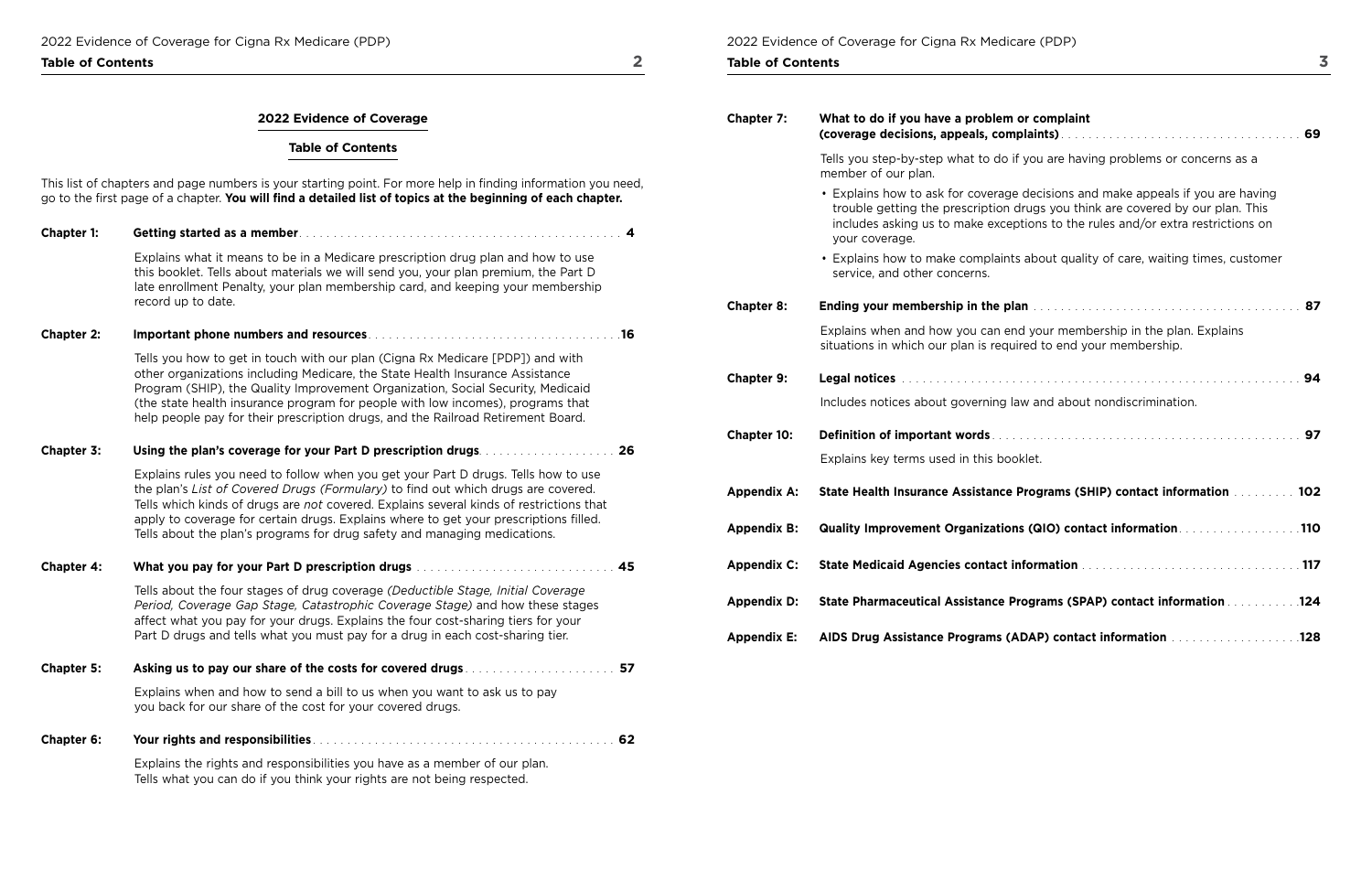## 2022 Evidence of Coverage for Cigna Rx Medicare (PDP)

## **Chapter 1: Getting started as a member 5 <b>5**

## **Chapter 1: Getting started as a member 4 and 200 km started 4 and 4 and 4 and 4 and 4 and 4 and 4 and 4 and 4 and 4 and 4 and 4 and 4 and 4 and 4 and 4 and 4 and 4 and 4 and 4 and 4 and 4 and 4 and 4 and 4 and 4 and 4 and**

| <b>Section 1</b> |                                                                                                        |
|------------------|--------------------------------------------------------------------------------------------------------|
| Section 1.1      | You are enrolled in Cigna Rx Medicare (PDP), which is a Medicare                                       |
| Section 1.2      |                                                                                                        |
| Section 1.3      |                                                                                                        |
| <b>Section 2</b> |                                                                                                        |
| Section 2.1      |                                                                                                        |
| Section 2.2      |                                                                                                        |
| Section 2.3      |                                                                                                        |
| Section 2.4      |                                                                                                        |
| <b>Section 3</b> |                                                                                                        |
| Section 3.1      | Your plan membership card - Use it to get all covered prescription drugs $\ldots \ldots \ldots \ldots$ |
| Section 3.2      | <b>The Pharmacy Directory: Your guide to pharmacies in our network8</b>                                |
| Section 3.3      |                                                                                                        |
| Section 3.4      | The Part D Explanation of Benefits (the Part D "EOB"): Reports with a summary of                       |
| <b>Section 4</b> |                                                                                                        |
| Section 4.1      |                                                                                                        |
| <b>Section 5</b> | Do you have to pay the Part D "late enrollment penalty"?10                                             |
| Section 5.1      |                                                                                                        |
| Section 5.2      |                                                                                                        |
| Section 5.3      | In some situations, you can enroll late and not have to pay the penalty $\ldots \ldots \ldots \ldots$  |
| Section 5.4      | What can you do if you disagree about your late enrollment penalty?12                                  |

| <b>Section 6</b>  | Do you have to pay an extra Part D amount because of your income?                                                                                                                                                             |
|-------------------|-------------------------------------------------------------------------------------------------------------------------------------------------------------------------------------------------------------------------------|
| Section 6.1       | Who pays an extra Part D amount because of income? 12                                                                                                                                                                         |
| Section 6.2       |                                                                                                                                                                                                                               |
| Section 6.3       | What can you do if you disagree about paying an extra Part D amount? 12                                                                                                                                                       |
| Section 6.4       |                                                                                                                                                                                                                               |
| <b>Section 7</b>  | More information about your monthly premium manuscript and contained a state of 13                                                                                                                                            |
| Section 7.1       | Many members are required to pay other Medicare premiums13                                                                                                                                                                    |
|                   |                                                                                                                                                                                                                               |
| <b>Section 8</b>  | Please keep your plan membership record up to date manuscripts and service and 13                                                                                                                                             |
| Section 8.1       | How to help make sure that we have accurate information about you13                                                                                                                                                           |
| <b>Section 9</b>  | We protect the privacy of your personal health information [11] We protect the privacy of your personal health information [11] We protect the privacy of your personal health information [11] We protect the protect of the |
| Section 9.1       | We make sure that your health information is protected 14                                                                                                                                                                     |
| <b>Section 10</b> |                                                                                                                                                                                                                               |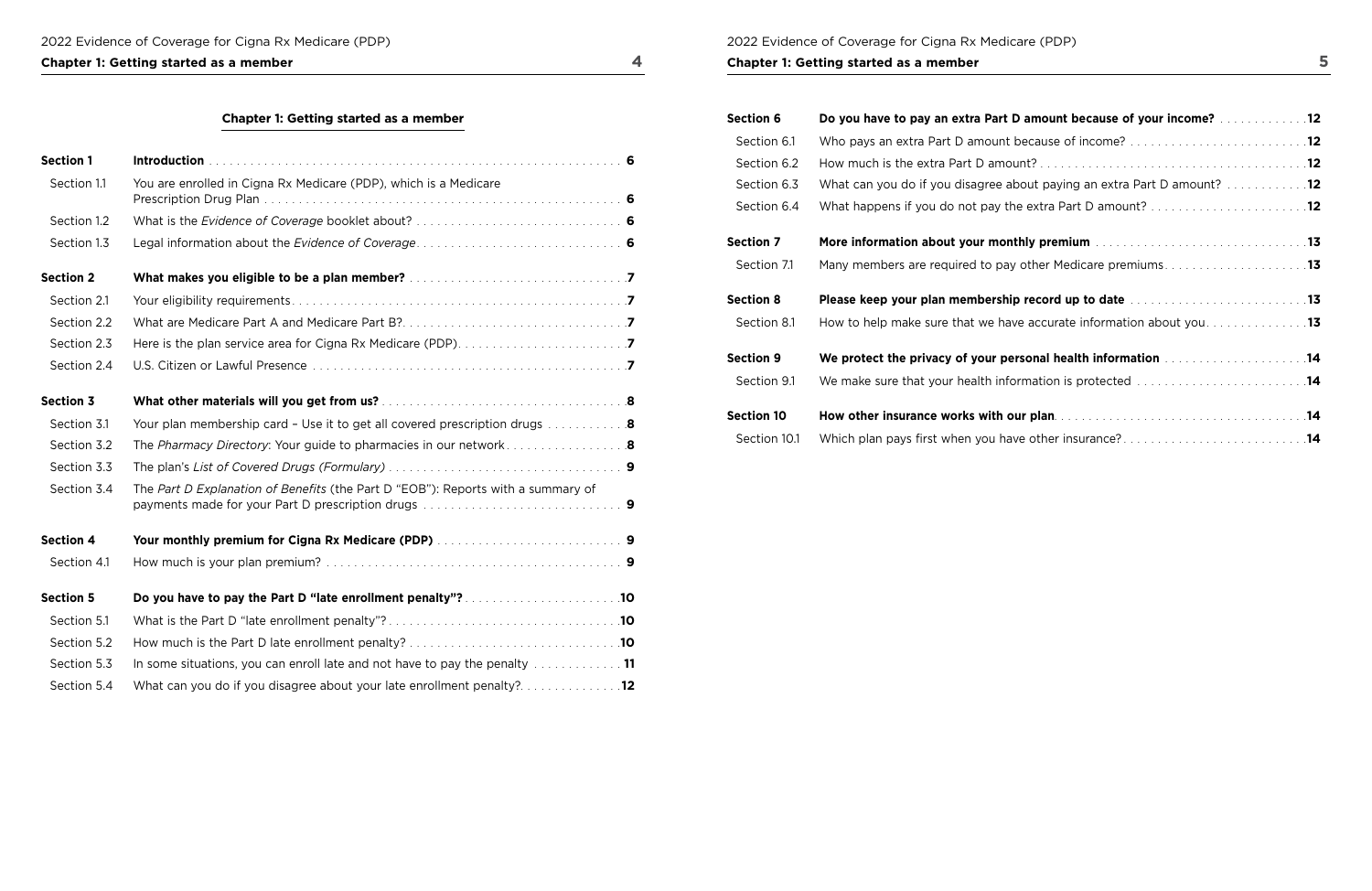### **Chapter 1: Getting started as a member 6**

#### **Section 1 Introduction**

#### **Section 1.1 You are enrolled in Cigna Rx Medicare (PDP), which is a Medicare Prescription Drug Plan**

You are covered by Original Medicare for your health care coverage, and you have chosen to get your Medicare prescription drug coverage through our plan, Cigna Rx Medicare (PDP).

There are different types of Medicare plans. Cigna Rx Medicare (PDP) is a Medicare prescription drug plan (PDP). Like all Medicare plans, this Medicare prescription drug plan is approved by Medicare and run by a private company.

#### **Section 1.2 What is the** *Evidence of Coverage* **booklet about?**

This *Evidence of Coverage* booklet tells you how to get your Medicare prescription drug coverage through our plan. This booklet explains your rights and responsibilities, what is covered, and what you pay as a member of the plan.

If you are a new member, then it's important for you to learn what the plan's rules are and what coverage is available to you. We encourage you to set aside some time to look through this Evidence of Coverage booklet.

If you are confused or concerned or just have a question, please contact our plan's Customer Service (phone numbers are printed on the back cover of this booklet).

The words "coverage" and "covered drugs" refer to the prescription drug coverage available to you as a member of Cigna Rx Medicare (PDP).

#### **Section 1.3 Legal information about the** *Evidence of Coverage*

#### **It's part of our contract with you**

This *Evidence of Coverage* is part of our contract with you about how Cigna Rx Medicare (PDP) covers your care. Other parts of this contract include your enrollment form, the *List of Covered Drugs (Formulary)*, and any notices you receive from us about changes to your coverage or conditions that affect your coverage. These notices are sometimes called "riders" or "amendments."

When you first signed up for Medicare, you received information about what services are covered under Medicare Part A and Medicare Part B. Remember:

The contract is in effect for months in which you are enrolled in Cigna Rx Medicare (PDP) between January 1, 2022 and December 31, 2022.

Each year, Medicare allows us to make changes to the plans that we offer. This means we can change the costs and benefits of Cigna Rx Medicare (PDP) after December 31, 2022. We can also choose to stop offering the plan, or to offer it in a different service area, after December 31, 2022

#### **Medicare must approve our plan each year**

Medicare (the Centers for Medicare & Medicaid Services) must approve Cigna Rx Medicare (PDP) each year. You can continue to get Medicare coverage as a member of our plan as long as we choose to continue to offer the plan and Medicare renews its approval of the plan.

2022 Evidence of Coverage for Cigna Rx Medicare (PDP)

#### **Chapter 1: Getting started as a member**

**Section 2 What makes you eligible to be a plan member?** 

#### **Section 2.1 Your eligibility requirements**

*You are eligible for membership in our plan as long as:* 

You have Medicare Part A or Medicare Part B (or you have both Part A and Part B) (Section 2.2 tells you about Medicare Part A and Medicare Part B)

- *and* you are a United States citizen or are lawfully present in the United States
- *and* you live in our geographic service area (section 2.3 below describes our service area).

#### **Section 2.2 What are Medicare Part A and Medicare Part B?**

As discussed in section 1.1 above, you have chosen to get your prescription drug coverage (sometimes called Medicare Part D) through our plan. Our plan has contracted with Medicare to provide you with most of these Medicare benefts. We describe the drug coverage you receive under your Medicare Part D coverage in Chapter 3.

- Medicare Part A generally helps cover services provided by institutional providers such as hospitals (for inpatient services), skilled nursing facilities, or home health agencies.
- Medicare Part B is for most other medical services (such as physician's services, home infusion therapy and other outpatient services) and certain items (such as durable medical equipment (DME) and supplies).

### **Section 2.3 Here is the plan service area for Cigna Rx Medicare (PDP)**

Although Medicare is a Federal program, Cigna Rx Medicare (PDP) is available only to individuals who live in our plan service area. To remain a member of our plan, you must keep living in this service area. The service area is described below:

Our service area includes all 50 states, the District of Columbia, Puerto Rico and the U.S. Virgin Islands.

If you move, you must call your Plan Sponsor in order to update your information. If you move outside of our service area, you cannot remain a member of our plan.

Please contact your Plan Sponsor for other options available to you.

 phone numbers and contact information for Social Security in Chapter 2, Section 5. It is also important that you call Social Security if you move or change your mailing address. You can find

#### **Section 2.4 U.S. Citizen or Lawful Presence**

A member of a Medicare health plan must be a U.S. citizen or lawfully present in the United States. Medicare (the Centers for Medicare & Medicaid Services) will notify Cigna Rx Medicare (PDP) if you are not eligible to remain a member on this basis. Cigna Rx Medicare (PDP) must disenroll you if you do not meet this requirement.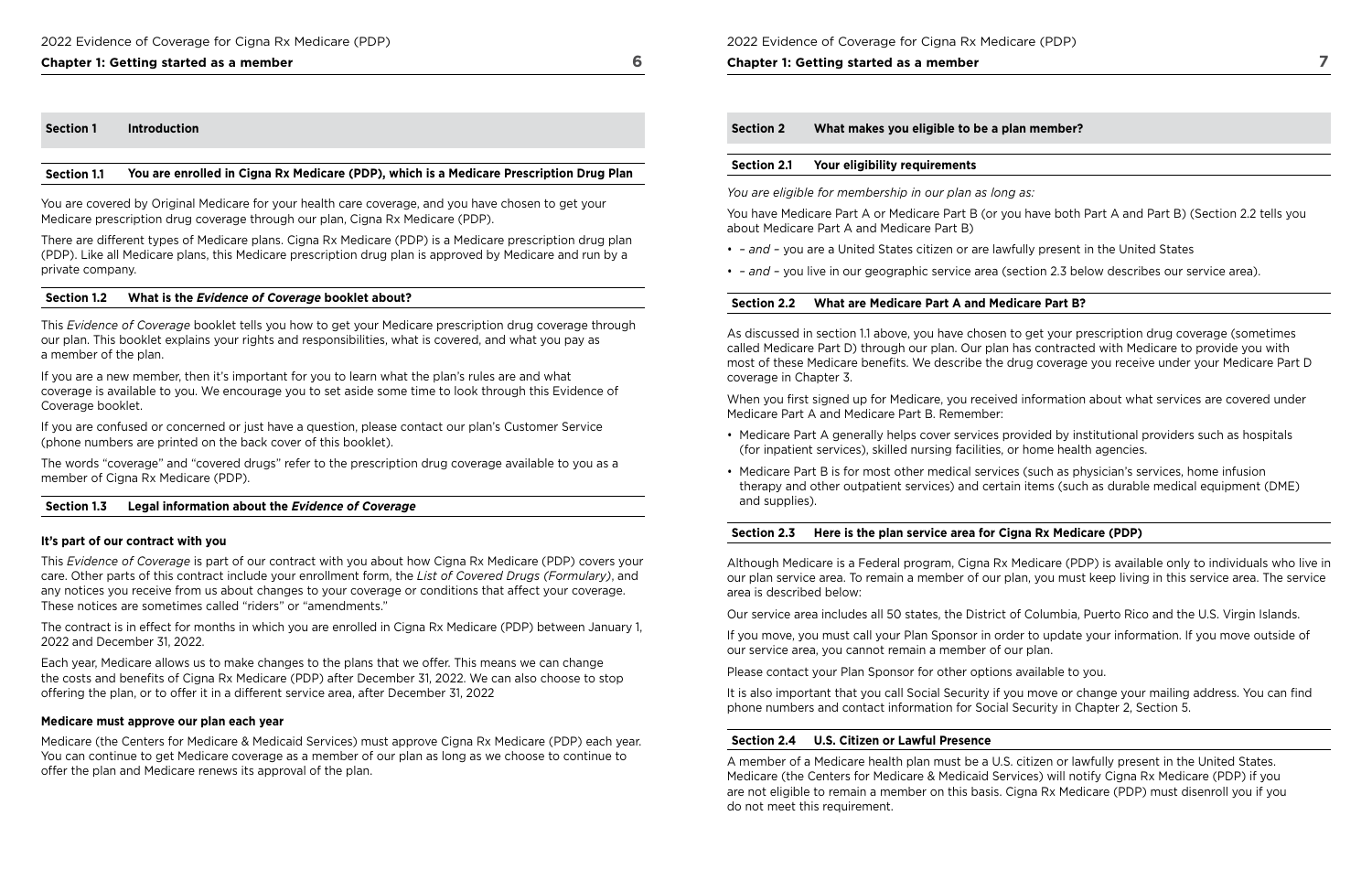## **Chapter 1: Getting started as a member 8 and 20 km started 8 and 3 and 3 and 3 and 3 and 3 and 3 and 3 and 3 and 4 and 4 and 4 and 4 and 4 and 4 and 4 and 4 and 4 and 4 and 4 and 4 and 4 and 4 and 4 and 4 and 4 and 4 and**

### **Section 3 What other materials will you get from us?**

#### **Section 3.1 Your plan membership card – Use it to get all covered prescription drugs**

While you are a member of our plan, you must use your membership card for our plan for prescription drugs you get at network pharmacies. Here's a sample membership card to show you what yours will look like:

| 堂 Cigna.                                                                                            | <- Org name > <plan name=""><br/><plan type=""><br/><employer name=""></employer></plan></plan> | This card does not guarantee coverage or payment.<br><br>charcodo>                                                                                                                                          |
|-----------------------------------------------------------------------------------------------------|-------------------------------------------------------------------------------------------------|-------------------------------------------------------------------------------------------------------------------------------------------------------------------------------------------------------------|
| <customer id=""><br/>«Customer Full Name&gt;<br/><b>Name</b><br/>Health Plan<br/>(30840)</customer> |                                                                                                 | Customer Service: <-- Toll Free Number--> (TTY 711)<br>Pharmacy Help Desk: <phone number=""><br/>Pharmacy Claims: <address>, <address>, <city>,<state> <zp></zp></state></city></address></address></phone> |
| RxPCN: <000000000<br>RxGRP: < XXXXXXXXXXX                                                           | MedicareR<br>Programme Dig Coincago 24                                                          | <b>dJRL&gt;</b>                                                                                                                                                                                             |

Please carry your card with you at all times and remember to show your card when you get covered drugs. If your plan membership card is damaged, lost, or stolen, call Customer Service right away and we will send you a new card. (Phone numbers for Customer Service are printed on the back cover of this booklet.)

You may need to use your red, white, and blue Medicare card to get covered medical care and services under Original Medicare.

#### **Section 3.2 The** *Pharmacy Directory***: Your guide to pharmacies in our network**

#### **What are "network pharmacies"?**

Network pharmacies are all of the pharmacies that have agreed to fll covered prescriptions for our plan members.

#### **Why do you need to know about network pharmacies?**

You can use the *Pharmacy Directory* to fnd the network pharmacy you want to use. This is important because, with few exceptions, you must get your prescriptions flled at one of our network pharmacies if you want our plan to cover (help you pay for) them. There are changes to our network of pharmacies for next year. An updated Pharmacy Directory is located on our website at CIgnaMedicare/Group/ PDPresources.

When you use your Part D prescription drug benefits, we will send you a summary report to help you understand and keep track of payments for your Part D prescription drugs. This summary report is called the *Part D Explanation of Benefts* (or the "Part D EOB").

If you don't have the *Pharmacy Directory*, you can get a copy from Customer Service (phone numbers are printed on the back cover of this booklet). At any time, you can call Customer Service to get up-to-date information about changes in the pharmacy network. You can also fnd this information on our website at [CignaMedicare.com/group/PDPresources.com.](www.CignaMedicare.com/group/PDPresources)

2022 Evidence of Coverage for Cigna Rx Medicare (PDP)

**Chapter 1: Getting started as a member** 

## **Section 3.3 The plan's** *List of Covered Drugs (Formulary)*

The plan has a *List of Covered Drugs (Formulary)*. We call it the "Drug List" for short. It tells which Part D prescription drugs are covered by Cigna Rx Medicare (PDP). The drugs on this list are selected by the plan with the help of a team of doctors and pharmacists. The list must meet requirements set by Medicare. Medicare has approved the Cigna Rx Medicare (PDP) Drug List.

 and State Pharmaceutical Assistance Programs. Chapter 2, Section 7 tells more about these programs. If There are programs to help people with limited resources pay for their drugs. These include "Extra Help" you qualify, enrolling in the program might lower your monthly plan premium.

The Drug List also tells you if there are any rules that restrict coverage for your drugs.

The Drug List includes information for the covered drugs that are most commonly used by our members. However, we may cover additional drugs that are not included in the printed Drug List. If one of your drugs is not listed in the Drug List, you should visit our website or contact Customer Service to fnd out if we cover it. To get the most complete and current information about which drugs are covered, you can visit the plan's website [\(www.mycigna.com](www.mycigna.com)) or call Customer Service (phone numbers are printed on the back cover of this booklet).

### **Section 3.4 The** *Part D Explanation of Benefts* **(the Part D "EOB"): Reports with a summary of payments made for your Part D prescription drugs**

The *Part D Explanation of Benefts* tells you the total amount you, or others on your behalf, have spent on your Part D prescription drugs and the total amount we have paid for each of your Part D prescription drugs during the month. Chapter 4 (*What you pay for your Part D prescription drugs*) gives more information about the *Part D Explanation of Benefts* and how it can help you keep track of your drug coverage.

A *Part D Explanation of Benefts* summary is also available upon request. To get a copy, please contact Customer Service (phone numbers are printed on the back cover of this booklet).

### **Section 4 Your monthly premium for Cigna Rx Medicare (PDP)**

#### **Section 4.1 How much is your plan premium?**

As a member of our plan, you pay a monthly plan premium. In addition, you must continue to pay your Medicare Part B premium (unless your Part B premium is paid for you by Medicaid or another third party).

Your coverage is provided through a contract with your current employer or former employer or union. Please contact your plan sponsor for information about your plan premium.

#### **In some situations, your plan premium could be less**

If you are *already enrolled* and getting help from one of these programs, the **information about premiums in this** *Evidence of Coverage* **may not apply to you**. We will send you a separate letter, called the "Evidence of Coverage Rider for People Who Get Extra Help Paying for Prescription Drugs" (also known as the "Low Income Subsidy Rider" or the "LIS Rider"), which tells you about your drug coverage. If you don't have this letter, please call Customer Service and ask for the "LIS Rider." (Phone numbers for Customer Service are printed on the back cover of this booklet.)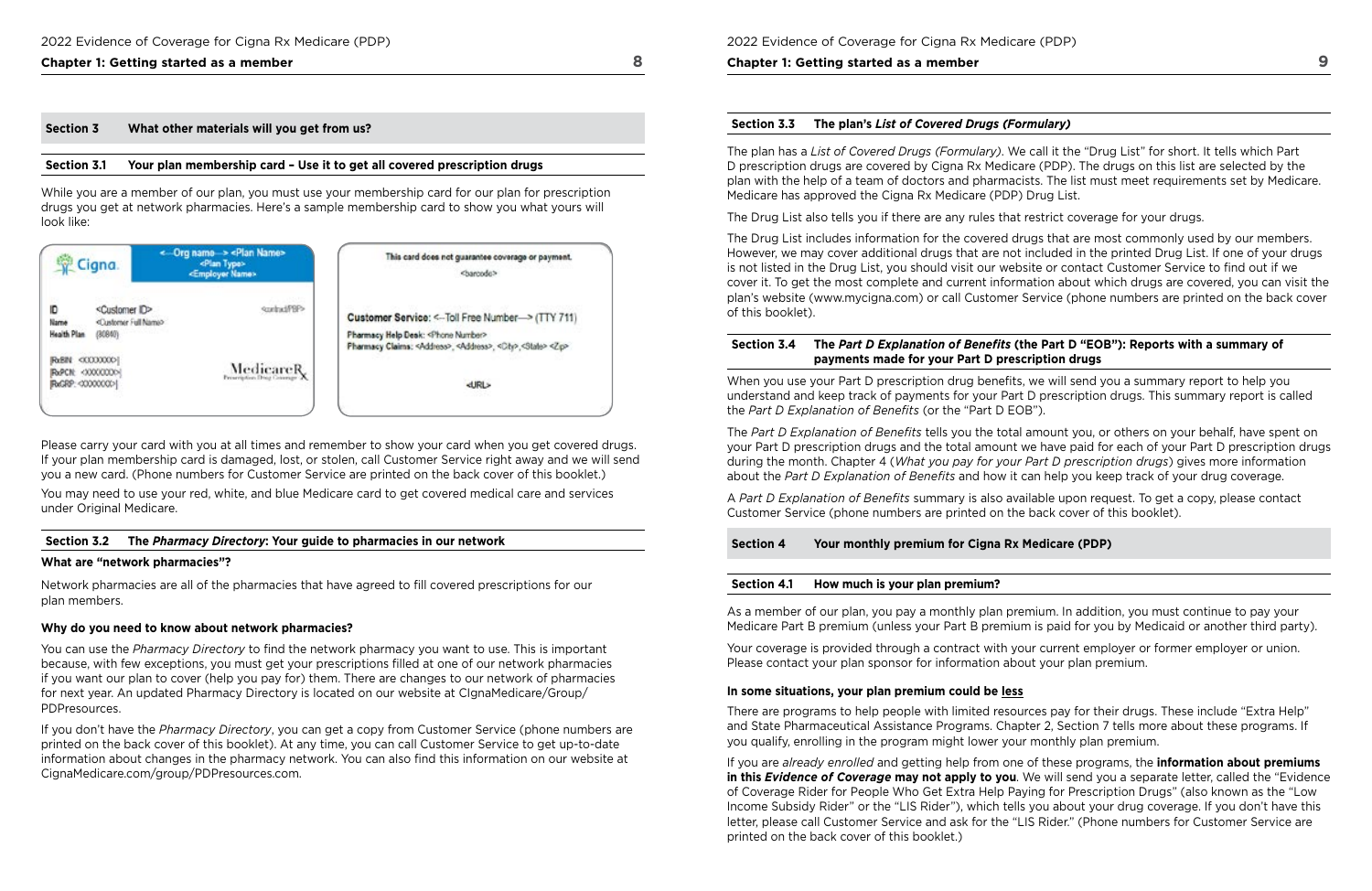### **Chapter 1: Getting started as a member 10 and 10 and 10 and 10 and 10 and 10 and 10 and 10 and 10 and 10 and 10 and 10 and 10 and 10 and 10 and 10 and 10 and 10 and 10 and 10 and 10 and 10 and 10 and 10 and 10 and 10 and**

#### **In some situations, your plan premium could be more**

In some situations, your plan premium could be more. Some members are required to pay a **Part D late enrollment penalty** because they did not join a Medicare drug plan when they first became eligible or because they had a continuous period of 63 days or more when they didn't have "creditable" prescription drug coverage. ("Creditable" means the drug coverage is expected to pay, on average, at least as much as Medicare's standard prescription drug coverage.) For these members, the Part D late enrollment penalty is added to the plan's monthly premium. Their premium amount will be the monthly plan premium plus the amount of their Part D late enrollment penalty.

- If you are required to pay the Part D late enrollment penalty, the amount of your penalty depends on how long you waited before you enrolled in drug coverage or how many months you were without drug coverage after you became eligible. Chapter 5, Section 1 explains the Part D late enrollment penalty.
- If you have a Part D late enrollment penalty and do not pay it, you could be disenrolled from the plan.

Some customers may be required to pay an extra charge, known as the Part D Income Related Monthly Adjustment Amount, also known as IRMAA, because, two years ago, they had a modifed adjusted gross income above a certain amount on their IRS tax return. Customers subject to an IRMAA will have to pay the standard premium amount and this extra change. Chapter 1, Section 6 explains the IRMAA in further detail.

 you know the amount of the penalty. The penalty is added to your monthly premium. When you frst enroll in Cigna Rx Medicare (PDP)*,* we let

For more information, call 1-800-MEDICARE (1-800-633-4227), 24 hours a day, 7 days a week. TTY users call 1-877-486-2048.

#### **Section 5 Do you have to pay the Part D "late enrollment penalty"?**

#### **Section 5.1 What is the Part D "late enrollment penalty"?**

**Note:** If you receive "Extra Help" from Medicare to pay for your prescription drugs, the late enrollment penalty rules do not apply to you. You will not pay a late enrollment penalty, even if you go without "creditable" prescription drug coverage.

You may pay a fnancial penalty if you did not enroll in a plan offering Medicare Part D drug coverage when you first became eligible for this drug coverage or you experienced a continuous period of 63 days or more when you didn't have creditable prescription drug coverage. ("Creditable prescription drug coverage" is coverage that meets Medicare's minimum standards since it is expected to pay, on average, at least as much as Medicare's standard prescription drug coverage.) The amount of the penalty depends on how long you waited to enroll in a creditable prescription drug coverage plan any time after the end of your initial enrollment period or how many full calendar months you went without creditable prescription drug coverage. You will have to pay this penalty for as long as you have Part D coverage.

Your late enrollment penalty is considered part of your plan premium. If you do not pay your late enrollment penalty, you could be disenrolled for failure to pay your plan premium.

• **Please note:** If you receive a "certificate of creditable coverage" when your health coverage ends, it may not mean your prescription drug coverage was creditable. The notice must state that you had "creditable" prescription drug coverage that expected to pay as much as Medicare's standard

#### **Section 5.2 How much is the Part D late enrollment penalty?**

Medicare determines the amount of the penalty. Here is how it works:

• First count the number of full months that you delayed enrolling in a Medicare drug plan, after you were eligible to enroll. Or count the number of full months in which you did not have creditable prescription drug coverage, if the break in coverage was 63 days or more. The penalty is 1% for every month that you didn't have creditable coverage. For example, if you go 14 months without coverage, the penalty will be 14%.

#### **Chapter 1: Getting started as a member**

- Then Medicare determines the amount of the average monthly premium for Medicare drug plans in the nation from the previous year. For 2022, this average premium amount is \$33.37.
- To calculate your monthly penalty, you multiply the penalty percentage and the average monthly premium and then round it to the nearest 10 cents. In the example here it would be 14% [times\\$3](https://times$33.37)3.37, which equals \$4.67. This rounds to \$4.70. This amount would be added **to the monthly premium for someone with a late enrollment penalty**.

There are three important things to note about this monthly late enrollment penalty:

• First, **the penalty may change each year**, because the average monthly premium can change each year. If

• Second, **you will continue to pay a penalty** every month for as long as you are enrolled in a plan that has

- the national average premium (as determined by Medicare) increases, your penalty will increase.
- Medicare Part D drug benefits.
- don't have coverage after your initial enrollment period for aging into Medicare.

• Third, if you are under 65 and currently receiving Medicare benefts, the late enrollment penalty will reset when you turn 65. After age 65, your late enrollment penalty will be based only on the months that you

## **Section 5.3 In some situations, you can enroll late and not have to pay the penalty**

Even if you have delayed enrolling in a plan offering Medicare Part D coverage when you were frst eligible, sometimes you do not have to pay the late enrollment penalty.

### **You will not have to pay a penalty for late enrollment if you are in any of these situations:**

Department of Veterans Affairs. Your insurer or your human resources department will tell you each year if your drug coverage is creditable coverage. This information may be sent to you in a letter or included in a newsletter from the plan. Keep this information, because you may need it if you join a

- If you already have prescription drug coverage that is expected to pay, on average, at least as much as Medicare's standard prescription drug coverage. Medicare calls this **"creditable drug coverage**.**" Please note:**
- Creditable coverage could include drug coverage from a former employer or union, TRICARE, or the Medicare drug plan later.
- prescription drug plan pays.
- The following are *not* creditable prescription drug coverage: prescription drug discount cards, free clinics, and drug discount websites.
- For additional information about creditable coverage, please look in your *Medicare & You*  can call these numbers for free, 24 hours a day, 7 days a week.
- If you were without creditable coverage, but you were without it for less than 63 days in a row.
- If you are receiving "Extra Help" from Medicare.

Handbook or call Medicare at 1-800-MEDICARE (1-800-633-4227). TTY users call 1-877-486-2048. You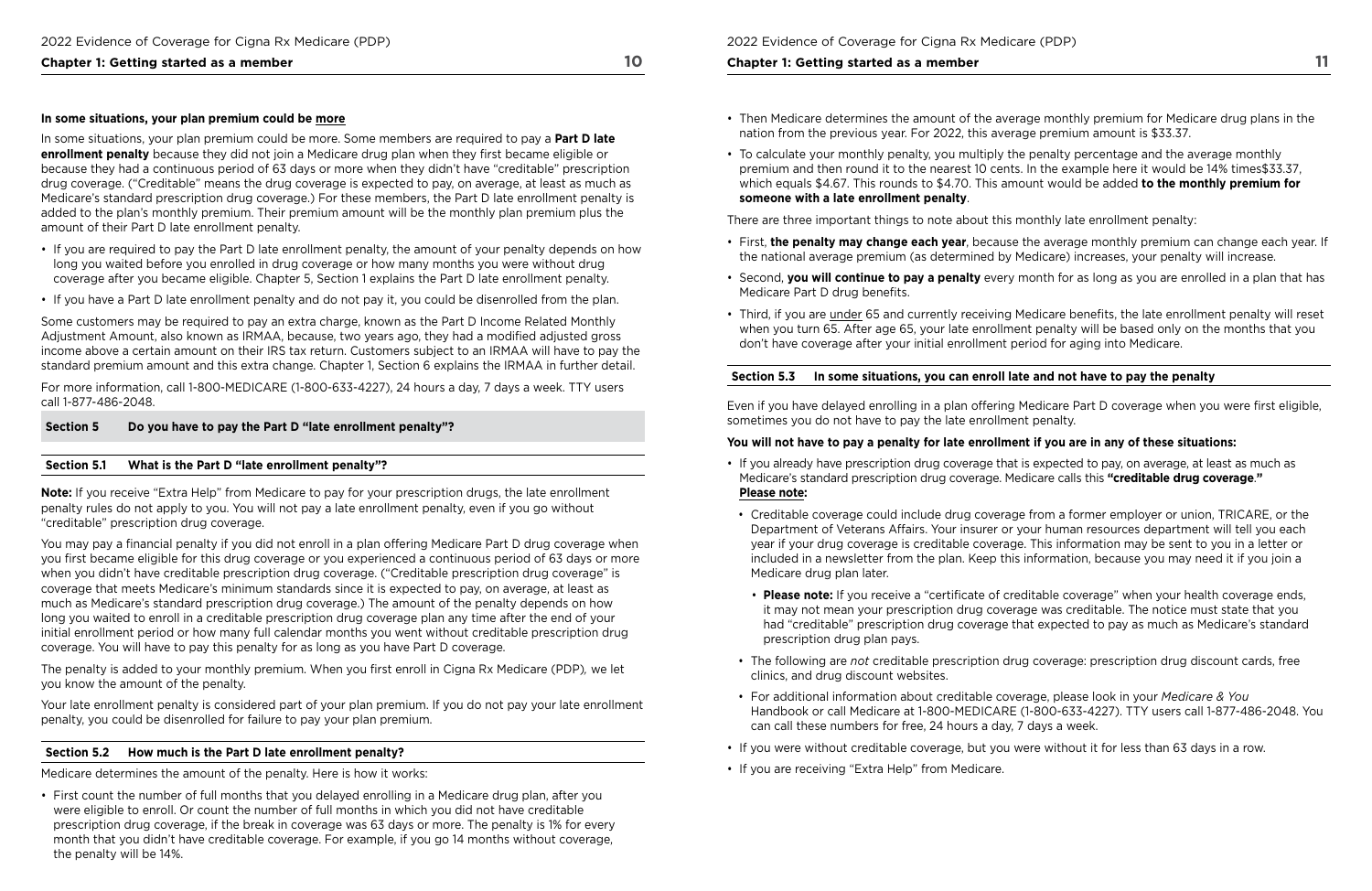## **Chapter 1: Getting started as a member 12 and 12 and 12 and 12 and 12 and 12 and 12 and 12 and 12 and 12 and 12 and 12 and 12 and 12 and 12 and 12 and 12 and 12 and 12 and 12 and 12 and 12 and 12 and 12 and 12 and 12 and**

#### **Section 5.4 What can you do if you disagree about your late enrollment penalty?**

If you disagree about your late enrollment penalty, you or your representative can ask for a review of the decision about your late enrollment penalty. Generally, you must request this review **within 60 days** from the date on the letter you receive stating you have to pay a late enrollment penalty. Call Customer Service to fnd out more about how to do this (phone numbers are printed on the back cover of this booklet).

**Important:** Do not stop paying your late enrollment penalty while you're waiting for a review of the decision about your late enrollment penalty. If you do, you could be disenrolled for failure to pay your plan premiums.

#### **Section 6 Do you have to pay an extra Part D amount because of your income?**

#### **Section 6.1 Who pays an extra Part D amount because of income?**

If your modifed adjusted gross income as reported on your IRS tax return from two years ago is above a certain amount, you'll pay the standard premium amount and an Income Related Monthly Adjustment Amount, also know as IRMAA. IRMAA is an extra charge added to your premium.

If you have to pay an extra amount, Social Security, not your Medicare plan, will send you a letter telling you what that extra amount will be and how to pay it. The extra amount will be withheld from your Social Security, Railroad Retirement Board, or Office of Personnel Management benefit check, no matter how you usually pay your plan premium, unless your monthly benefit isn't enough to cover the extra amount owed. If your benefit check isn't enough to cover the extra amount, you will get a bill from Medicare. You must pay **the extra amount to the government. It cannot be paid with your monthly plan premium.** 

#### **Section 6.2 How much is the extra Part D amount?**

If your modifed adjusted gross income (MAGI) as reported on your IRS tax return is above a certain amount, you will pay an extra amount in addition to your monthly plan premium.

For more information on the extra amount you may have to pay based on your income, visit <https://www.medicare.gov/part-d/costs/premiums/drug-plan-premiums.html>.

#### **Section 6.3 What can you do if you disagree about paying an extra Part D amount?**

If you disagree about paying an extra amount because of your income, you can ask Social Security to review the decision. To find out more about how to do this, contact Social Security at 1-800-772-1213 (TTY 1-800-325-0778).

#### **Section 6.4 What happens if you do not pay the extra Part D amount?**

The extra amount is paid directly to the government (not your Medicare plan) for your Medicare Part D coverage. If you are required to pay the extra amount and you do not pay it, you will be disenrolled from the plan and lose prescription drug coverage.

| More information about your monthl<br>ection 7 |  |
|------------------------------------------------|--|
|------------------------------------------------|--|

#### **Chapter 1: Getting started as a member**

#### **Section 7.1 Many members are required to pay other Medicare premiums**

In addition to paying the monthly plan premium, many members are required to pay other Medicare premiums. Some plan members (those who aren't eligible for premium-free Part A) pay a premium for Medicare Part A. Most plan members pay a premium for Medicare Part B.

If your modifed adjusted gross income as reported on your IRS tax return from two years ago is above a certain amount, you'll pay the standard premium amount and an Income Related Monthly Adjustment Amount, also known as IRMAA. IRMAA is an extra charge added to your premium.

If you are required to pay the extra amount and you do not pay it, you will be disenrolled from the plan and lose prescription drug coverage.

If you have to pay an extra amount, Social Security, not your Medicare plan, will send you a letter telling you what that extra amount will be.

For more information about Part D premiums based on income, go to Chapter 1, Section 6 of this booklet. You can also visit **[www.medicare.gov](http://www.medicare.gov)** on the Web or call 1-800-MEDICARE (1-800-633-4227), 24 hours a day, 7 days a week. TTY users should call 1-877-486-2048. Or you may call Social Security at 1-800-772-1213. TTY users should call 1-800-325-0778.

Your copy of the *Medicare & You 2022* handbook gives information about the Medicare premiums in the section called "2022 Medicare Costs." This explains how the Medicare Part B and Part D premiums differ for people with different incomes. Everyone with Medicare receives a copy of the *Medicare & You 2022*  handbook each year in the fall. Those new to Medicare receive it within a month after frst signing up. You can also download a copy of the *Medicare & You 2022* handbook from the Medicare website (**[www.medicare.gov](http://www.medicare.gov)**). Or, you can order a printed copy by phone at 1-800-MEDICARE (1-800-633-4227), 24 hours a day, 7 days a week. TTY users call 1-877-486-2048.

**Section 8 Please keep your plan membership record up to date** 

## **Section 8.1 How to help make sure that we have accurate information about you**

 Your membership record has information from your enrollment form, including your address and telephone number. It shows your specific plan coverage.

The pharmacists in the plan's network need to have correct information about you. **These network providers use your membership record to know what drugs are covered and the cost‑sharing amounts for you**. Because of this, it is very important that you help us keep your information up to date.

## **Call your Plan Sponsor to let us know about these changes:**

- Changes to your name, your address, or your phone number
- Changes in any other medical or drug insurance coverage you have (such as from your employer, your spouse's employer, workers' compensation, or Medicaid)
- If you have any liability claims, such as claims from an automobile accident
- If you have been admitted to a nursing home
- If your designated responsible party (such as a caregiver) changes

## **Iy premium**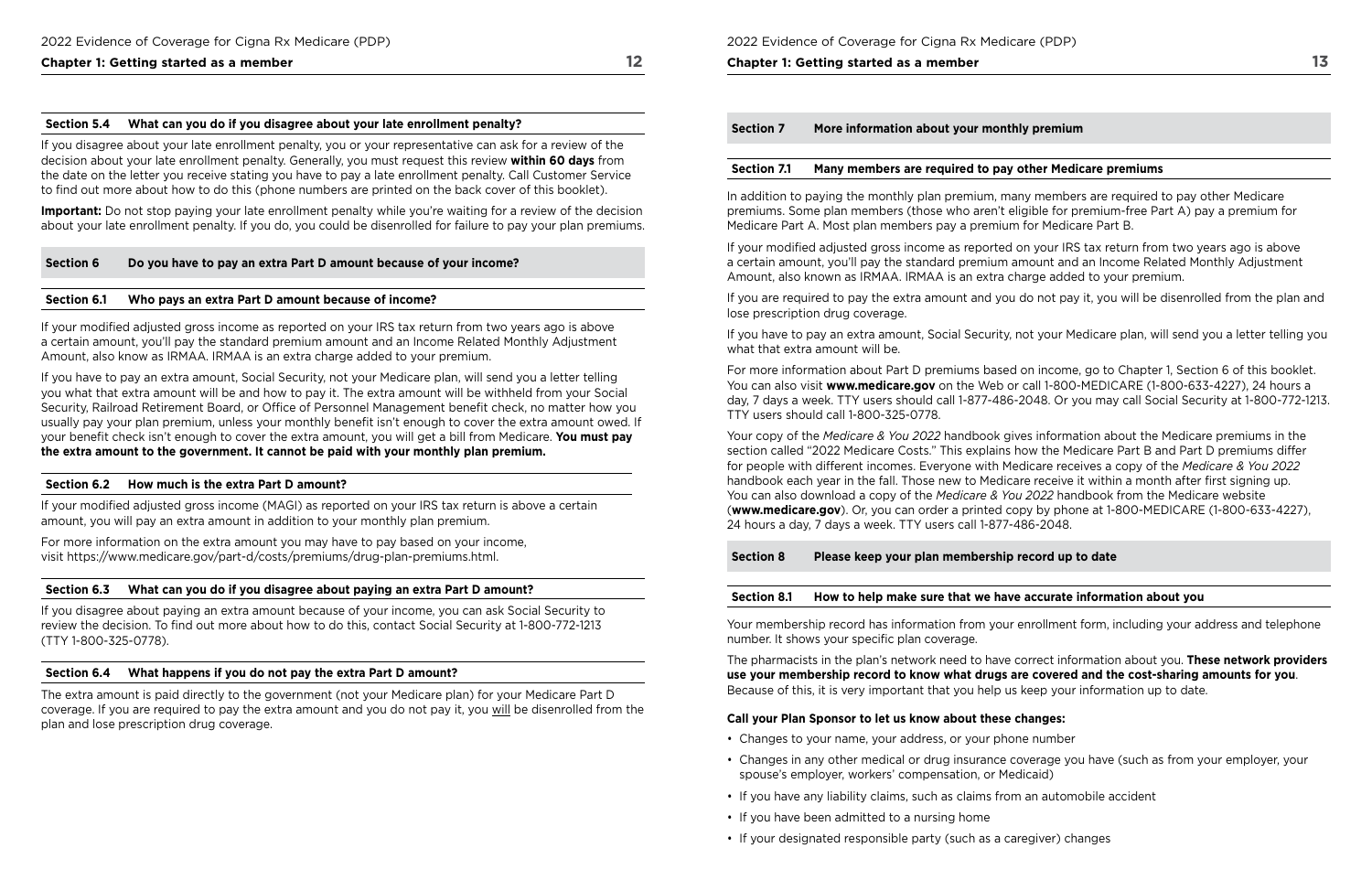### **Chapter 1: Getting started as a member 14 and 14 and 14 and 14 and 14 and 14 and 14 and 14 and 14 and 14 and 14 and 14 and 14 and 14 and 14 and 14 and 14 and 14 and 14 and 14 and 14 and 14 and 14 and 14 and 14 and 14 and**

 phone numbers and contact information for Social Security in Chapter 2, Section 5. It is also important to contact Social Security if you move or change your mailing address. You can fnd

If any of this information changes, please let us know by calling Customer Service (phone numbers are printed on the back cover of this booklet).

That's because we must coordinate any other coverage you have with your benefits under our plan. (For more information about how our coverage works when you have other insurance, see Section 8 in this chapter.)

### **Read over the information we send you about any other insurance coverage you have**

Federal and state laws protect the privacy of your medical records and personal health information. We protect your personal health information as required by these laws.

Once each year, we will send you a letter that lists any other medical or drug insurance coverage that we know about. Please read over this information carefully. If it is correct, you don't need to do anything. If the information is incorrect, or if you have other coverage that is not listed, please call Customer Service (phone numbers are printed on the back cover of this booklet).

## **Section 9 We protect the privacy of your personal health information**

#### **Section 9.1 We make sure that your health information is protected**

For more information about how we protect your personal health information, please go to Chapter 6, Section 1.4 of this booklet.

- If you have retiree coverage, Medicare pays first.
- If your group health plan coverage is based on your or a family member's current employment, who pays frst depends on your age, the number of people employed by your employer, and whether you have Medicare based on age, disability, or End-Stage Renal Disease (ESRD).
- If you're under 65 and disabled and you or your family member is still working, your group health plan pays frst if the employer has 100 or more employees or at least one employer in a multiple employer plan has more than 100 employees.
- If you're over 65 and you or your spouse is still working, the group health plan pays frst if the employer has 20 or more employees or at least one employer in a multiple employer plan has more than 20 employees.
- If you have Medicare because of ESRD, your group health plan will pay frst for the frst 30 months after you become eligible for Medicare.

### **Section 10 How other insurance works with our plan**

### Section 10.1 Which plan pays first when you have other insurance?

When you have other insurance (like employer group health coverage), there are rules set by Medicare that decide whether our plan or your other insurance pays frst. The insurance that pays frst is called the "primary payer" and pays up to the limits of its coverage. The one that pays second, called the "secondary payer," only pays if there are costs left uncovered by the primary coverage. The secondary payer may not pay all of the uncovered costs.

These rules apply for employer or union group health plan coverage:

2022 Evidence of Coverage for Cigna Rx Medicare (PDP)

#### **Chapter 1: Getting started as a member**

These types of coverage usually pay frst for services related to each type:

- No-fault insurance (including automobile insurance)
- Liability (including automobile insurance)
- Black lung benefits
- Workers' compensation

Medicaid and TRICARE never pay frst for Medicare-covered services. They only pay after Medicare, employer group health plans, and/or Medigap have paid.

If you have other insurance, tell your doctor, hospital, and pharmacy. If you have questions about who pays frst, or you need to update your other insurance information, call Customer Service (phone numbers are printed on the back cover of this booklet). You may need to give your plan member ID number to your other insurers (once you have confrmed their identity) so your bills are paid correctly and on time.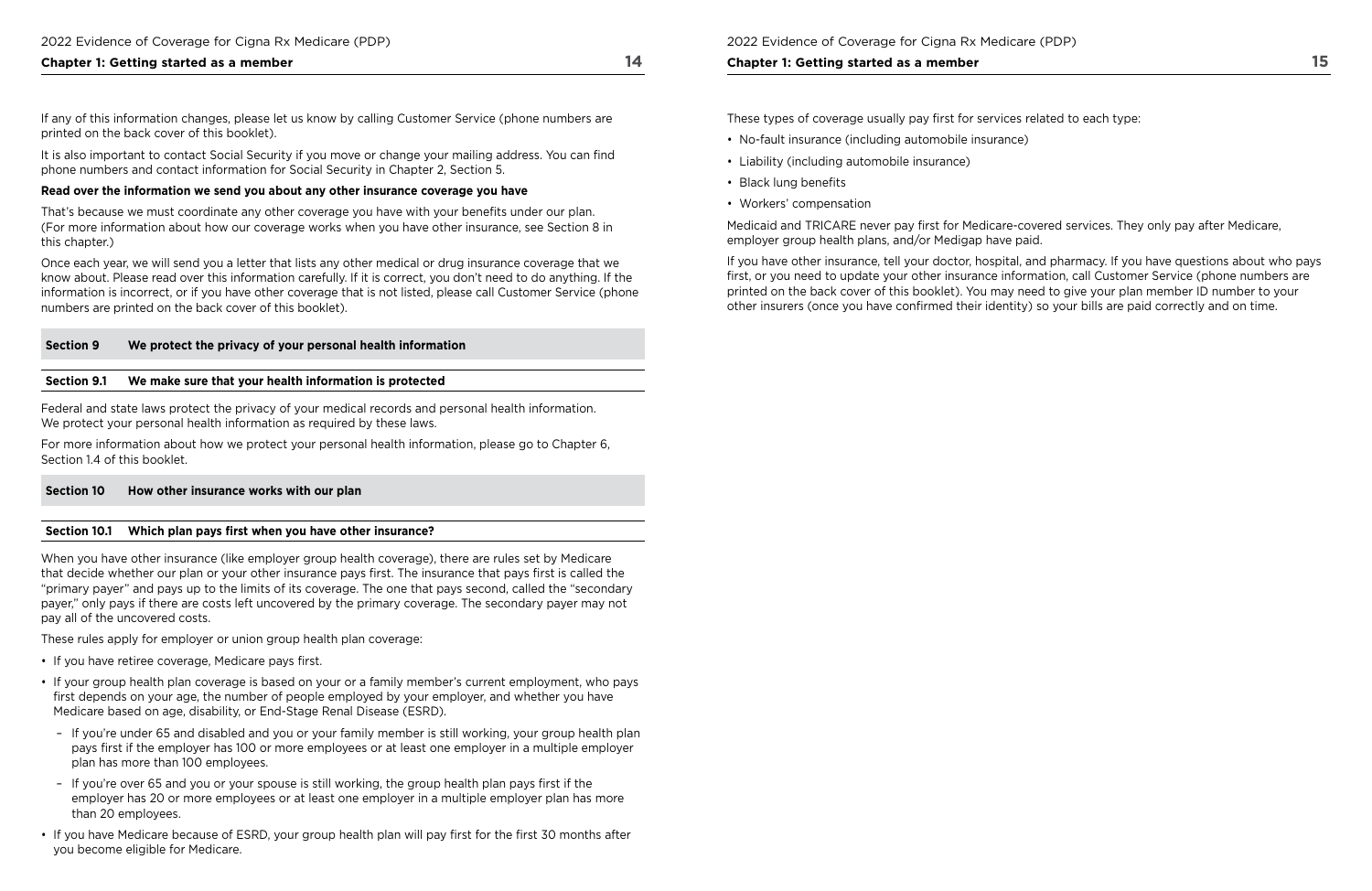#### 2022 Evidence of Coverage for Cigna Rx Medicare (PDP)

## **Chapter 2: Important phone numbers and resources 17**

## **Chapter 2: Important phone numbers and resources 16**

| <b>Section 1</b> | Cigna Rx Medicare (PDP) contacts (how to contact us, including how to reach      |  |
|------------------|----------------------------------------------------------------------------------|--|
| <b>Section 2</b> | <b>Medicare</b> (how to get help and information directly from the               |  |
| <b>Section 3</b> | State Health Insurance Assistance Program (free help, information, and           |  |
| <b>Section 4</b> | <b>Quality Improvement Organization</b> (paid by Medicare to check on the        |  |
| <b>Section 5</b> |                                                                                  |  |
| <b>Section 6</b> | <b>Medicaid</b> (a joint Federal and state program that helps with medical costs |  |
| <b>Section 7</b> | Information about programs to help people pay for their prescription drugs 23    |  |
| <b>Section 8</b> | How to contact the Railroad Retirement Board Marting Marshall (1995) 25          |  |
| <b>Section 9</b> | Do you have "group insurance" or other health insurance from an employer?  25    |  |

|              | Service at the plan)                                                                                                                                             |
|--------------|------------------------------------------------------------------------------------------------------------------------------------------------------------------|
|              | How to contact our plan's Customer Service<br>For assistance with claims, billing or membership card on<br>(PDP) Customer Service. We will be happy to help you. |
|              | <b>Customer Service - Contact Information</b>                                                                                                                    |
| <b>CALL</b>  | 1-800-558-9562                                                                                                                                                   |
|              | Calls to this number are free.                                                                                                                                   |
|              | 8:00 a.m. - 8:00 p.m., local time, Monday t<br>answer your call during weekends.                                                                                 |
|              | Customer Service also has free language ir<br>non-English speakers.                                                                                              |
| <b>TTY</b>   | 711                                                                                                                                                              |
|              | This number requires special telephone eq<br>difficulties with hearing or speaking.                                                                              |
|              | Calls to this number are free.                                                                                                                                   |
|              | 8:00 a.m. - 8:00 p.m., local time, Monday t<br>answer your call during weekends.                                                                                 |
| <b>WRITE</b> | Cigna<br>P.O. Box 42005<br>Phoenix, AZ 85080-2005                                                                                                                |

**WEBSITE** www.mycigna.com

### **How to contact us when you are asking for a coverage decision about your Part D prescription drugs**

By through Friday. Our automated phone system may

A coverage decision is a decision we make about your benefts and coverage or about the amount we

will pay for your Part D prescription drugs. For more information on asking for coverage decisions about your Part D prescription drugs, see Chapter 7 (*What to do if you have a problem or complaint [coverage decisions, appeals, complaints*]).

You may call us if you have questions about our coverage decision process.

| <b>Coverage Decisions for Part D Prescription Drugs</b> |                                                                               |
|---------------------------------------------------------|-------------------------------------------------------------------------------|
| <b>CALL</b>                                             | 1-800-558-9562                                                                |
|                                                         | Calls to this number are free.                                                |
|                                                         | 8:00 a.m. - 8:00 p.m., local time, Monda<br>answer your call during weekends. |

**Section 1 Cigna Rx Medicare (PDP) contacts** (how to contact us, including how to reach Customer

I questions, please call or write to Cigna Rx Medicare

through Friday. Our automated phone system may

interpreter services available for

equipment and is only for people who have

through Friday. Our automated phone system may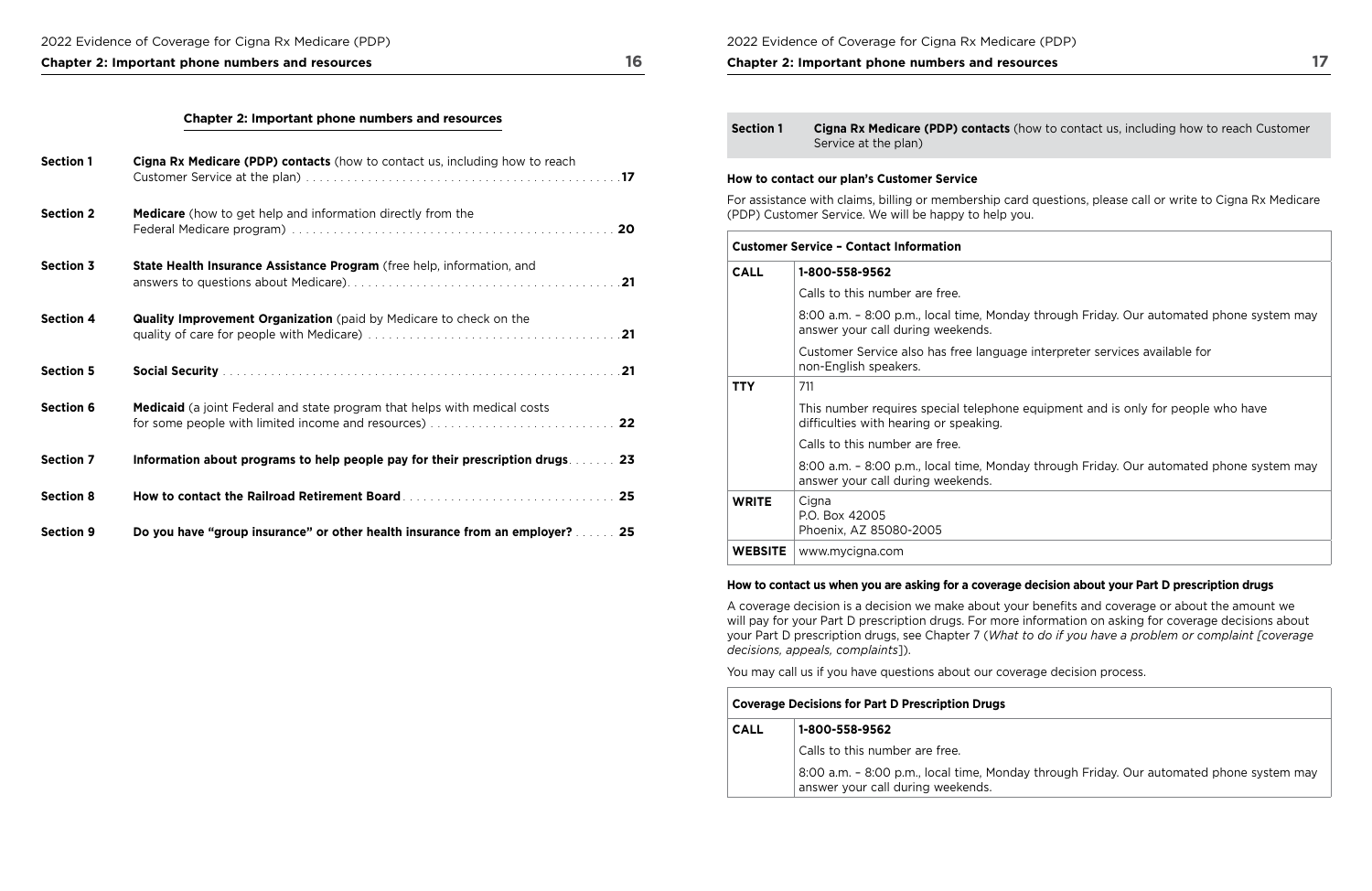| <b>Coverage Decisions for Part D Prescription Drugs</b> |                                                                                                                               |
|---------------------------------------------------------|-------------------------------------------------------------------------------------------------------------------------------|
| <b>TTY</b>                                              | 711                                                                                                                           |
|                                                         | This number requires special telephone equipment and is only for people who have<br>difficulties with hearing or speaking     |
|                                                         | Calls to this number are free.                                                                                                |
|                                                         | 8:00 a.m. - 8:00 p.m., local time, Monday through Friday. Our automated phone system may<br>answer your call during weekends. |
| <b>FAX</b>                                              | 1-866-845-7267                                                                                                                |
| <b>WRITE</b>                                            | Cigna<br>Coverage Determination & Exceptions<br>P.O. BOX 20002<br>Nashville, TN 37202                                         |
| <b>WEBSITE</b>                                          | www.mycigna.com                                                                                                               |

#### **How to contact us when you are making an appeal about your Part D prescription drugs**

An appeal is a formal way of asking us to review and change a coverage decision we have made. For more information on making an appeal about your Part D prescription drugs, see Chapter 7 (*What to do if you have a problem or complaint [coverage decisions, appeals, complaints*]).

| <b>Appeals for Part D Prescription Drugs</b> |                                                                                                                               |
|----------------------------------------------|-------------------------------------------------------------------------------------------------------------------------------|
| <b>CALL</b>                                  | 1-800-558-9562                                                                                                                |
|                                              | Calls to this number are free.                                                                                                |
|                                              | 8:00 a.m. - 8:00 p.m., local time, Monday through Friday. Our automated phone system may<br>answer your call during weekends. |
| <b>TTY</b>                                   | 711                                                                                                                           |
|                                              | This number requires special telephone equipment and is only for people who have<br>difficulties with hearing or speaking.    |
|                                              | Calls to this number are free.                                                                                                |
|                                              | 8:00 a.m. - 8:00 p.m., local time, Monday through Friday. Our automated phone system may<br>answer your call during weekends. |
| <b>WRITE</b>                                 | Cigna<br>Attention: Part D Appeals<br>P.O. Box 24207<br>Nashville, TN 37202-9910                                              |
| <b>WEBSITE</b>                               | www.mycigna.com                                                                                                               |

### **How to contact us when you are making a complaint about your Part D prescription drugs**

**Please note:** If you send us a payment request and we deny any part of your request, you can appeal our decision. See Chapter 7 *(What to do if you have a problem or complaint [coverage decisions, appeals, complaints])* for more information.

You can make a complaint about us or one of our network pharmacies, including a complaint about the quality of your care. This type of complaint does not involve coverage or payment disputes. (If your problem is about the plan's coverage or payment, you should look at the section above about making an appeal.) For more information on making a complaint about your Part D prescription drugs, see Chapter 7 (*What to do if you have a problem or complaint [coverage decisions, appeals, complaints*]).

#### **Complaint B and The Part D preserve**

lay through Friday. Our automated phone system

e equipment and is only for people who have

lay through Friday. Our automated phone system may

 $\alpha$  Rx Medicare (PDP) directly to Medicare. To submit an w.medicare.gov/MedicareComplaintForm/home.aspx.

Iy through Friday. Our automated phone system may

equipment and is only for people who have

Iy through Friday. Our automated phone system may

### **Chapter 2: Important phone numbers and resources**

| <b>Complaints about Part D prescription drugs - Conta</b> |                                                                                                                                                                                                            |
|-----------------------------------------------------------|------------------------------------------------------------------------------------------------------------------------------------------------------------------------------------------------------------|
| <b>CALL</b>                                               | 1-888-586-9946<br>Calls to this number are free.<br>8:00 a.m. - 8:00 p.m., local time, Monda<br>may answer your call during weekends.                                                                      |
| TTY                                                       | 711<br>This number requires special telephone<br>difficulties with hearing or speaking.<br>Calls to this number are free.<br>8:00 a.m. - 8:00 p.m., local time, Monda<br>answer your call during weekends. |
| <b>WRITE</b>                                              | Cigna<br>Attn: Grievance Department<br>P.O. Box 188080<br>Chattanooga, TN 37422                                                                                                                            |
| <b>MEDICARE</b><br><b>WEBSITE</b>                         | You can submit a complaint about Cigna<br>online complaint to Medicare go to www                                                                                                                           |

### **Where to send a request asking us to pay for our share of the cost of a drug you have received**

The coverage determination process includes determining requests to pay for our share of the costs of a drug that you have received. For more information on situations in which you may need to ask the plan for reimbursement or to pay a bill you have received from a provider, see Chapter 5 (*Asking us to pay our share of the costs for covered drugs*).

| <b>Payment Requests - Contact Information</b> |                                                                                                                                                                                                                  |  |
|-----------------------------------------------|------------------------------------------------------------------------------------------------------------------------------------------------------------------------------------------------------------------|--|
| <b>CALL</b>                                   | 1-800-558-9562<br>Calls to this number are free.<br>8:00 a.m. - 8:00 p.m., local time, Monday t<br>answer your call during weekends.                                                                             |  |
| <b>TTY</b>                                    | 711<br>This number requires special telephone eq<br>difficulties with hearing or speaking.<br>Calls to this number are free.<br>8:00 a.m. - 8:00 p.m., local time, Monday t<br>answer your call during weekends. |  |
| <b>WRITE</b>                                  | Cigna<br><b>Pharmacy Services</b><br>Attention: Direct Member Reimbursement<br>P.O. Box 20002<br>Nashville, TN 37202                                                                                             |  |
| <b>WEBSITE</b>                                | www.mycigna.com                                                                                                                                                                                                  |  |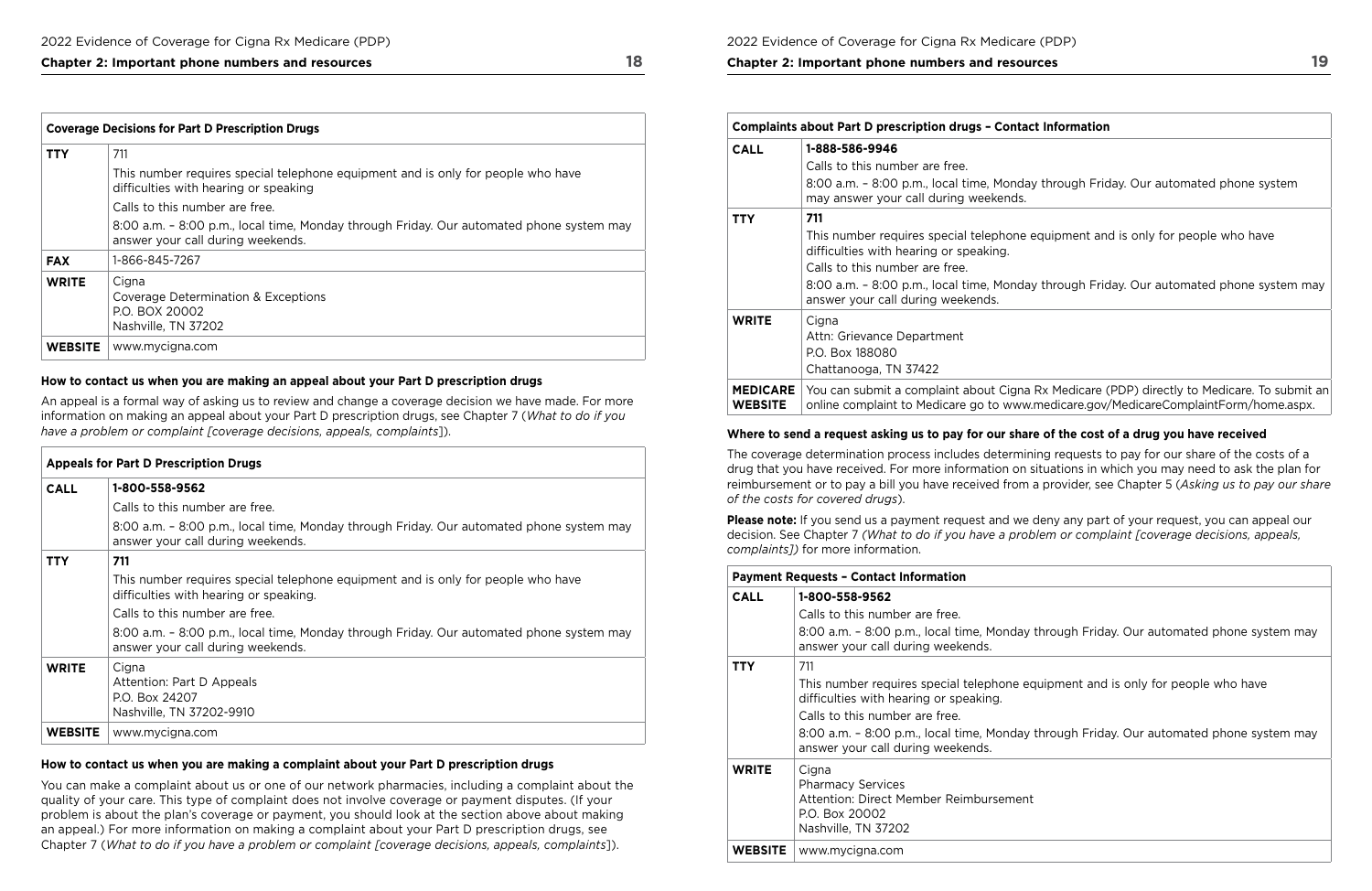Medicare is the Federal health insurance program for people 65 years of age or older, some people under age 65 with disabilities, and people with End-Stage Renal Disease (permanent kidney failure requiring dialysis or a kidney transplant).

The Federal agency in charge of Medicare is the Centers for Medicare & Medicaid Services (sometimes called "CMS"). This agency contracts with Medicare Prescription Drug Plans, including us.

#### **Section 3 State Health Insurance Assistance Program** (free help, information, and answers to questions about Medicare)

|                | <b>Medicare - Contact Information</b>                                                                                                                                                                                                                                                                                                                                                                                                                                                                                                                     |
|----------------|-----------------------------------------------------------------------------------------------------------------------------------------------------------------------------------------------------------------------------------------------------------------------------------------------------------------------------------------------------------------------------------------------------------------------------------------------------------------------------------------------------------------------------------------------------------|
| <b>CALL</b>    | 1-800-MEDICARE, or 1-800-633-4227                                                                                                                                                                                                                                                                                                                                                                                                                                                                                                                         |
|                | Calls to this number are free.                                                                                                                                                                                                                                                                                                                                                                                                                                                                                                                            |
|                | 24 hours a day, 7 days a week                                                                                                                                                                                                                                                                                                                                                                                                                                                                                                                             |
| <b>TTY</b>     | 1-877-486-2048                                                                                                                                                                                                                                                                                                                                                                                                                                                                                                                                            |
|                | This number requires special telephone equipment and is only for people who have<br>difficulties with hearing or speaking.                                                                                                                                                                                                                                                                                                                                                                                                                                |
|                | Calls to this number are free.                                                                                                                                                                                                                                                                                                                                                                                                                                                                                                                            |
| <b>WEBSITE</b> | http://www.medicare.gov                                                                                                                                                                                                                                                                                                                                                                                                                                                                                                                                   |
|                | This is the official government website for Medicare. It gives you up-to-date information<br>about Medicare and current Medicare issues. It also has information about hospitals, nursing<br>homes, physicians, home health agencies, and dialysis facilities. It includes booklets you can<br>print directly from your computer. You can also find Medicare contacts in your state.                                                                                                                                                                      |
|                | The Medicare website also has detailed information about your Medicare eligibility and<br>enrollment options with the following tools:                                                                                                                                                                                                                                                                                                                                                                                                                    |
|                | • Medicare Eligibility Tool: Provides Medicare eligibility status information.                                                                                                                                                                                                                                                                                                                                                                                                                                                                            |
|                | • Medicare Plan Finder: Provides personalized information about available Medicare<br>prescription drug plans, Medicare health plans, and Medigap (Medicare Supplement<br>Insurance) policies in your area. These tools provide an estimate of what your out-of-pocket<br>costs might be in different Medicare plans.                                                                                                                                                                                                                                     |
|                | You can also use the website to tell Medicare about any complaints you have about Cigna Rx<br>Medicare (PDP):                                                                                                                                                                                                                                                                                                                                                                                                                                             |
|                | • Tell Medicare about your complaint: You can submit a complaint about Cigna Rx<br>Medicare (PDP) directly to Medicare. To submit a complaint to Medicare, go to www.medicare.<br>gov/MedicareComplaintForm/home.aspx. Medicare takes your complaints seriously and will<br>use this information to help improve the quality of the Medicare program.<br>If you don't have a computer, your local library or senior center may be able to help you visit<br>this website using its computer. Or, you can call Medicare and tell them what information you |
|                | are looking for. They will find the information on the website, print it out, and send it to you.<br>(You can call Medicare at 1-800-MEDICARE (1-800-633-4227), 24 hours a day, 7 days a week.                                                                                                                                                                                                                                                                                                                                                            |

#### **Section 4 Quality Improvement Organization** (paid by Medicare to check on the quality of care for people with Medicare)

Social Security is responsible for determining eligibility and handling enrollment for Medicare. U.S. citizens, and lawful permanent residents, who are 65 or older, or who have a disability or End-Stage Renal Disease and meet certain conditions, are eligible for Medicare. If you are already getting Social Security checks, enrollment into Medicare is automatic. If you are not getting Social Security checks, you have to enroll in Medicare. Social Security handles the enrollment process for Medicare. To apply for Medicare, you can call Social Security or visit your local Social Security office.

TTY users should call 1-877-486-2048.)

2022 Evidence of Coverage for Cigna Rx Medicare (PDP)

**Chapter 2: Important phone numbers and resources** 

The State Health Insurance Assistance Program (SHIP) is a government program with trained counselors in every state. See Appendix A of this booklet for a list of the State Health Insurance Assistance Programs.

State Health Insurance Assistance Programs are independent (not connected with any insurance company or health plan). It is a state program that gets money from the Federal government to give free local health insurance counseling to people with Medicare.

State Health Insurance Assistance Program counselors can help you with your Medicare questions or problems. They can help you understand your Medicare rights, help you make complaints about your medical care or treatment, and help you straighten out problems with your Medicare bills. State Health Insurance Assistance Program counselors can also help you understand your Medicare plan choices and answer questions about switching plans.

There is a Quality Improvement Organization for each state. See Appendix B of this booklet for a list of the Quality Improvement Organizations.

Quality Improvement Organizations have a group of doctors and other health care professionals who are paid by the Federal government. These organizations are paid by Medicare to check on and help improve the quality of care for people with Medicare. Quality Improvement Organizations are independent organizations; it is not connected with our plan.

You should contact your Quality Improvement Organization if you have a complaint about the quality of care you have received. For example, you can contact your Quality Improvement Organization if you were given the wrong medication or if you were given medications that interact in a negative way.

#### **Section 5 Social Security**

Social Security is also responsible for determining who has to pay an extra amount for their Part D drug coverage because they have a higher income. If you got a letter from Social Security telling you that you have to pay the extra amount and have questions about the amount or if your income went down because of a life-changing event, you can call Social Security to ask for a reconsideration.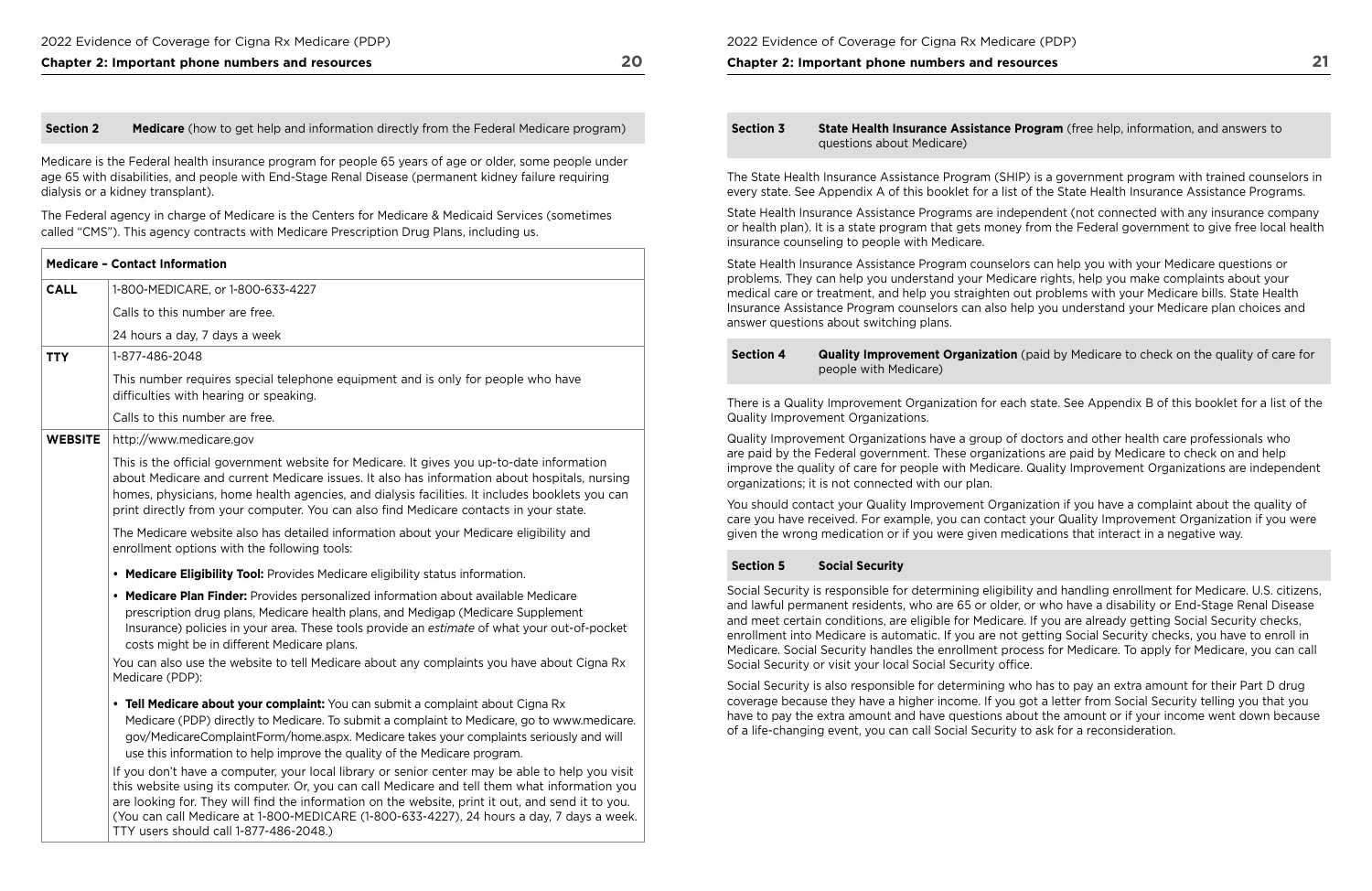If you move or change your mailing address, it is important that you contact Social Security to let them know.

**Section 6 Medicaid** (a joint Federal and state program that helps with medical costs for some people with limited income and resources)

| <b>Social Security</b> |                                                                                                                                     |
|------------------------|-------------------------------------------------------------------------------------------------------------------------------------|
| <b>CALL</b>            | 1-800-772-1213                                                                                                                      |
|                        | Calls to this number are free.                                                                                                      |
|                        | Available 7:00 a.m. to 7:00 p.m., Monday through Friday.                                                                            |
|                        | You can use Social Security's automated telephone services to get recorded information<br>and conduct some business 24 hours a day. |
| TTY                    | 1-800-325-0778                                                                                                                      |
|                        | This number requires special telephone equipment and is only for people who have<br>difficulties with hearing or speaking.          |
|                        | Calls to this number are free.                                                                                                      |
|                        | Available 7:00 a.m. ET to 7:00 p.m., Monday through Friday.                                                                         |
| <b>WEBSITE</b>         | http://www.ssa.gov                                                                                                                  |

- Qualified Medicare Beneficiary (QMB): Helps pay Medicare Part A and Part B premiums, and other cost sharing (like deductibles, coinsurance, and copayments). (Some people with QMB are also eligible for full Medicaid benefits [QMB+].)
- **Specified Low-Income Medicare Beneficiary (SLMB):** Helps pay Part B premiums. (Some people with SLMB are also eligible for full Medicaid benefits [SLMB+].)
- **Qualifed Individual (QI):** Helps pay Part B premiums.
- **Qualifed Disabled & Working Individuals (QDWI):** Helps pay Part A premiums.

Medicaid is a joint Federal and state government program that helps with medical costs for certain people with limited incomes and resources. Some people with Medicare are also eligible for Medicaid.

In addition, there are programs offered through Medicaid that help people with Medicare pay their Medicare costs, such as their Medicare premiums. These "Medicare Savings Programs" help people with limited income and resources save money each year:

 already have the evidence, to provide this evidence to us. If you believe you have qualifed for "Extra Help" and you believe that you are paying an incorrect cost-sharing amount when you get your prescription at a pharmacy, our plan has established a process that allows you to either request assistance in obtaining evidence of your proper copayment level, or, if you

To fnd out more about Medicaid and its programs, contact the Medicaid Agency for your state listed in Appendix C of this booklet.

### **Chapter 2: Important phone numbers and resources**

**Section 7 Information about programs to help people pay for their prescription drugs** 

#### **Medicare's "Extra Help" Program**

Medicare provides "Extra Help" to pay prescription drug costs for people who have limited income and resources. Resources include your savings and stocks, but not your home or car. If you qualify, you get help paying for any Medicare drug plan's monthly premium, yearly deductible, and prescription copayments or coinsurance. This "Extra Help" also counts toward your out-of-pocket costs.

People with limited income and resources may qualify for "Extra Help." Some people automatically qualify for "Extra Help" and don't need to apply. Medicare mails a letter to people who automatically qualify for "Extra Help."

You may be able to get "Extra Help" to pay for your prescription drug premiums and costs. To see if you qualify for getting "Extra Help," call:

- 
- The Social Security Office at 1-800-772-1213, between 7:00 a.m. and 7:00 p.m., Monday through Friday. TTY users should call 1-800-325-0778; or
- Your State Medicaid Office. (See Section 6 of this Chapter for contact information.)

**•** 1-800-MEDICARE (1-800-633-4227). TTY users should call 1-877-486-2048, 24 hours a day, 7 days a week;

Service number to get a list of the types of evidence that Plan sponsors can accept. Once we receive the

- CMS requires that plan sponsors use the best available evidence to make changes to member records when the plan has knowledge that a beneficiary's information is not correct. Contact the Customer evidence, it is validated and the corrections are updated.
- When we receive the evidence showing your copayment level, we will update our system so that you can pay the correct copayment when you get your next prescription at the pharmacy. If you overpay your copayment, we will reimburse you. Either we will forward a check to you in the amount of your overpayment or we will offset future copayments. If the pharmacy hasn't collected a copayment from you and is carrying your copayment as a debt owed by you, we may make the payment directly to the pharmacy. If a state paid on your behalf, we may make payment directly to the state. Please contact

Customer Service if you have questions (phone numbers are printed on the back cover of this booklet).

There are programs in Puerto Rico, the Virgin Islands, Guam, the Northern Mariana Islands, and American Samoa to help people with limited income and resources pay their Medicare costs. Programs vary in these areas. Call your local Medical Assistance (Medicaid) office to find out more about their rules (phone numbers are in Section 6 of this chapter). Or call 1-800-MEDICARE (1-800-633-4227) 24 hours a day, 7 days a week and say "Medicaid" for more information. TTY users should call 1-877-486-2048. You can also visit <http://www.medicare.gov> for more information.

### **Medicare Coverage Gap Discount Program**

The Medicare Coverage Gap Discount Program provides manufacturer discounts on brand name drugs to Part D members who have reached the coverage gap and are not receiving "Extra Help." For brand name drugs, the 70% discount provided by manufacturers excludes any dispensing fee for costs in the gap. Members pay 25% of the negotiated price and a portion of the dispensing fee for brand name drugs.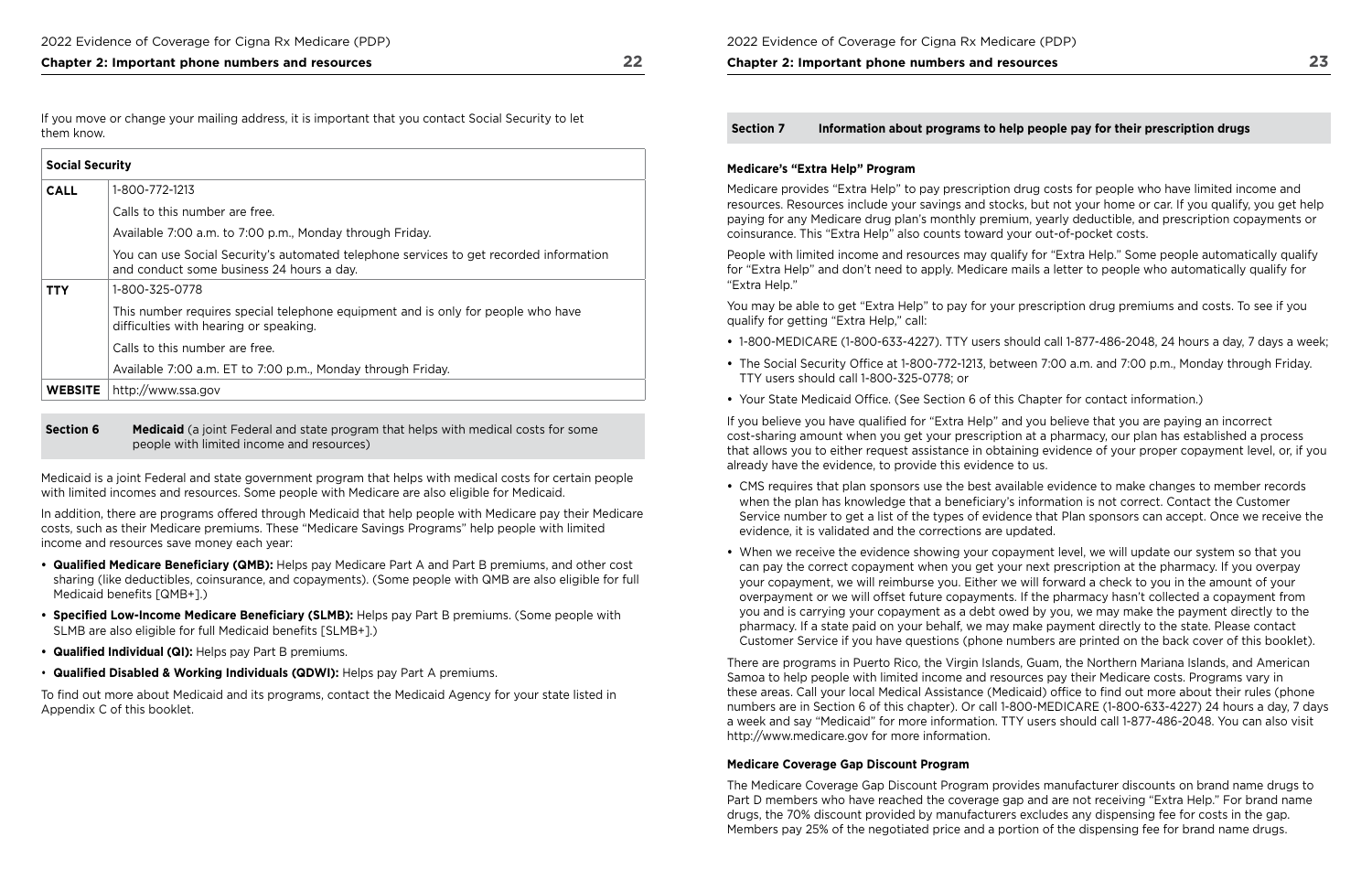If you reach the coverage gap, we will automatically apply the discount when your pharmacy bills you for your prescription and your Part D Explanation of Benefts (EOB) will show any discount provided. Both the amount you pay and the amount discounted by the manufacturer count toward your out-of-pocket costs as if you had paid them and move you through the coverage gap. The amount paid by the plan (5%) does not count toward your out-of-pocket costs.

You also receive some coverage for generic drugs. If you reach the coverage gap, the plan pays 75% of the price for generic drugs and you pay the remaining 25% of the price. For generic drugs, the amount paid by the plan (75%) does not count toward your out-of-pocket costs. Only the amount you pay counts and moves you through the coverage gap. Also, the dispensing fee is included as part of the cost of the drug.

Because your plan may offer additional gap coverage during the Coverage Gap Stage, your out-of-pocket costs will sometimes be lower than the costs described here. Please review your Evidence of Coverage Snapshot document for more information about your coverage during the Coverage Gap Stage. If you have any questions about the availability of discounts for the drugs you are taking or about the Medicare Coverage Gap Discount Program in general, please contact Customer Service (phone numbers are printed on the back cover of this booklet).

#### **What if you have coverage from a State Pharmaceutical Assistance Program (SPAP)?**

If you are enrolled in a State Pharmaceutical Assistance Program (SPAP), or any other program that provides coverage for Part D drugs (other than "Extra Help"), you still get the 70% discount on covered brand name drugs. Also, the plan pays 5% of the costs of brand drugs in the coverage gap. The 70% discount and the 5% paid by the plan are both applied to the price of the drug before any SPAP or other coverage.

 brand name drug, you should review your next *Part D Explanation of Benefts* (Part D EOB) notice. If the 24 hours a day, 7 days a week. TTY users should call 1-877-486-2048. If you think that you have reached the coverage gap and did not get a discount when you paid for your discount doesn't appear on your *Explanation of Benefts*, you should contact us to make sure that your prescription records are correct and up to date. If we don't agree that you are owed a discount, you can appeal. You can get help fling an appeal from your State Health Insurance Assistance Program (SHIP) (telephone numbers are in Section 3 of this Chapter) or by calling 1-800-MEDICARE (1-800-633-4227),

### **What if you have coverage from an AIDS Drug Assistance Program (ADAP)? What is the AIDS Drug Assistance Program (ADAP)?**

The AIDS Drug Assistance Program (ADAP) helps ADAP-eligible individuals living with HIV/AIDS have access to life-saving HIV Medications. Medicare Part D Prescription drugs that are also covered by ADAP qualify for prescription cost-sharing assistance. **Note:** To be eligible in for the ADAP operating in your state, individuals must meet certain criteria, including proof of State residence and HIV status, low income as defned by the state, and uninsured/under-insured status.

If you are currently enrolled in an ADAP, it can continue to provide you with Medicare Part D prescription cost-sharing assistance for drugs on the ADAP formulary. In order to be sure you continue receiving this assistance, please notify your local ADAP enrollment worker of any changes in your Medicare Part D plan name or policy number.

For information on eligibility criteria, covered drugs, or how to enroll in the program, please call the ADAP in your state. Please refer to Appendix E for contact information.

### **What if you get "Extra Help" from Medicare to help pay your prescription drug costs? Can you get the discounts?**

No; if you get "Extra Help," you already get coverage for your prescription drug costs during the coverage gap.

### **What if you don't get a discount and you think you should have?**

#### **Chapter 2: Important phone numbers and resources**

#### **State Pharmaceutical Assistance Programs**

Many states have State Pharmaceutical Assistance Programs that help some people pay for prescription drugs based on fnancial need, age, or medical condition. Each state has different rules to provide drug coverage to its members.

These programs provide fnancial help for prescription drugs to individuals with disabilities and seniors who have limited income and medical needs. See Appendix D of this booklet for a list of State Pharmaceutical Assistance Programs.

#### **Section 8 How to contact the Railroad Retirement Board**

The Railroad Retirement Board is an independent Federal agency that administers comprehensive beneft programs for the nation's railroad workers and their families. If you have questions regarding your benefts from the Railroad Retirement Board, contact the agency.

If you receive your Medicare through the Railroad Retirement Board, it is important that you let them know if you move or change your mailing address

#### **Railroad Retirement Board – Contact Information**

| <b>CALL</b>    | 1-877-772-5772                                                                      |
|----------------|-------------------------------------------------------------------------------------|
|                | Calls to this number are free.                                                      |
|                | If you press "0," you may speak with an<br>Monday, Tuesday, Thursday, and Friday,   |
|                | If you press "1", you may access the auto<br>24 hours a day, including weekends and |
| TTY            | 1-312-751-4701                                                                      |
|                | This number requires special telephone<br>difficulties with hearing or speaking.    |
|                | Calls to this number are not free.                                                  |
| <b>WEBSITE</b> | rrb.gov                                                                             |
|                |                                                                                     |

### **Section 9 Do you have "group insurance" or other health insurance from an employer?**

If you (or your spouse) get benefts from your (or your spouse's) employer or retiree group, call the employer/union benefts administrator or Customer Service if you have any questions. You can ask about your (or your spouse's) employer or retiree health or drug benefits, premiums, or enrollment period. (Phone numbers for Customer Service are printed on the back cover of this booklet.)

If you have other prescription drug coverage through your (or your spouse's) employer or retiree group, please contact **that group's benefts administrator**. The benefts administrator can help you determine how your current prescription drug coverage will work with our plan.

RRB representative from 9:00 a.m. to 3:30 p.m., and from 9:00 a.m. to 12:00 p.m. on Wednesday.

omated RRB HelpLine and recorded information holidays

equipment and is only for people who have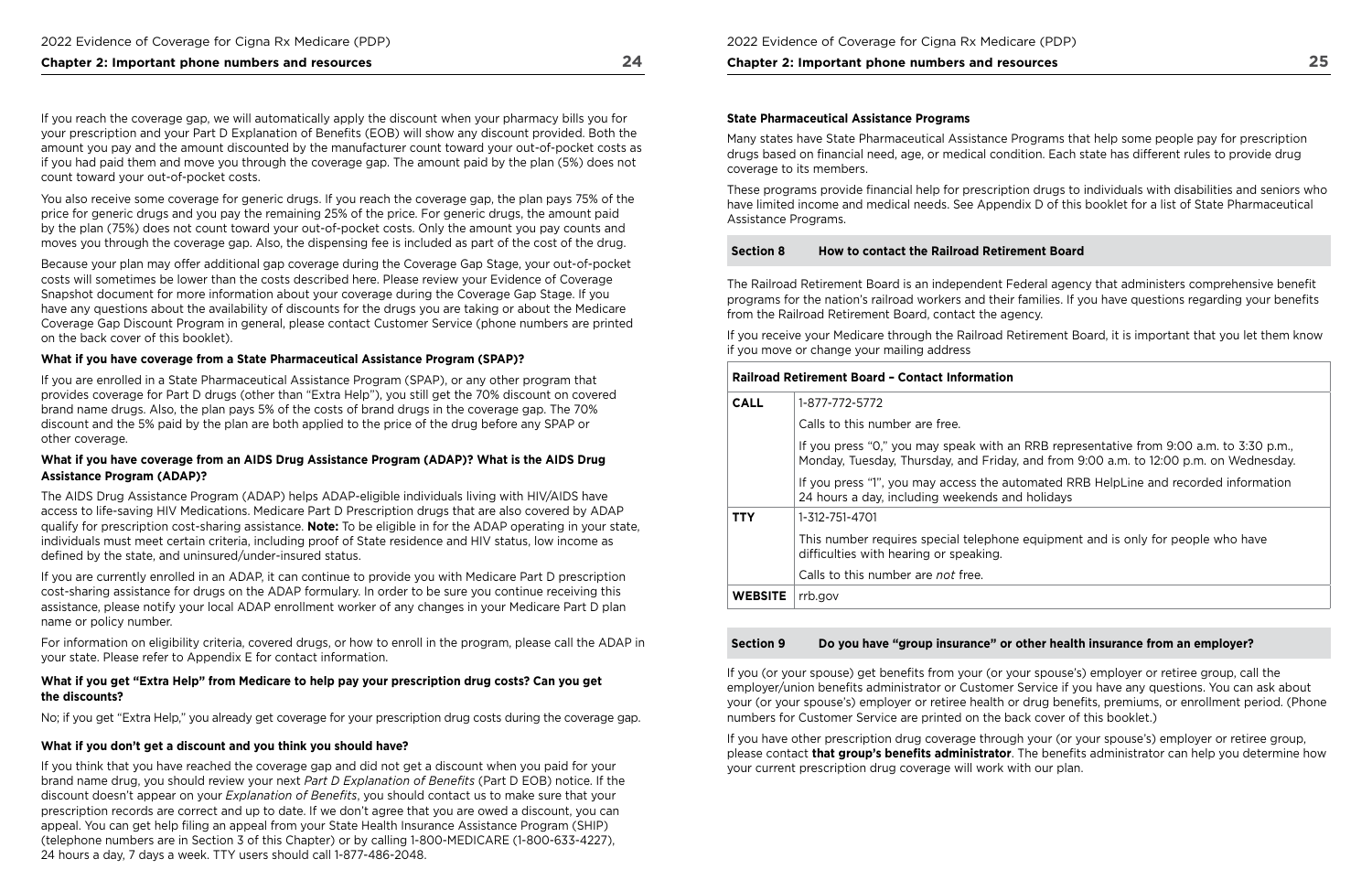2022 Evidence of Coverage for Cigna Rx Medicare (PDP) **Chapter 3: Using the plan's coverage for your Part D prescription drugs 27** 

| <b>Section 1</b> |                                                                                                                                                                                          |    |
|------------------|------------------------------------------------------------------------------------------------------------------------------------------------------------------------------------------|----|
| Section 1.1      |                                                                                                                                                                                          |    |
| Section 1.2      |                                                                                                                                                                                          |    |
| <b>Section 2</b> | Fill your prescription at a network pharmacy or through the plan's<br>mail-order service with a subsequently service in the service of the service of the service of the service of $29$ |    |
| Section 2.1      |                                                                                                                                                                                          |    |
|                  |                                                                                                                                                                                          |    |
| Section 2.2      |                                                                                                                                                                                          |    |
| Section 2.3      |                                                                                                                                                                                          |    |
| Section 2.4      |                                                                                                                                                                                          |    |
| Section 2.5      |                                                                                                                                                                                          |    |
| <b>Section 3</b> |                                                                                                                                                                                          |    |
| Section 3.1      |                                                                                                                                                                                          |    |
| Section 3.2      | There are four "cost-sharing tiers" for drugs on the Drug List  32                                                                                                                       |    |
| Section 3.3      |                                                                                                                                                                                          |    |
| <b>Section 4</b> |                                                                                                                                                                                          |    |
| Section 4.1      |                                                                                                                                                                                          |    |
| Section 4.2      |                                                                                                                                                                                          |    |
| Section 4.3      |                                                                                                                                                                                          |    |
| <b>Section 5</b> | What if one of your drugs is not covered in the way you'd like it to be covered? 34                                                                                                      |    |
| Section 5.1      | There are things you can do if your drug is not covered in the way you'd like it to                                                                                                      | 34 |
| Section 5.2      | What can you do if your drug is not on the Drug List or if the drug is restricted in                                                                                                     | 35 |
| Section 5.3      | What can you do if your drug is in a cost-sharing tier you think is too high? 36                                                                                                         |    |

| <b>Section 6</b>  | What if your coverage changes for one of your drugs?                          |
|-------------------|-------------------------------------------------------------------------------|
| Section 6.1       |                                                                               |
| Section 6.2       | What happens if coverage changes for a drug you are taking?                   |
| <b>Section 7</b>  | What types of drugs are not covered by the plan?                              |
| Section 7.1       |                                                                               |
| <b>Section 8</b>  | Show your plan membership card when you fill a prescription Alleman           |
| Section 8.1       |                                                                               |
| Section 8.2       | What if you don't have your membership card with you?                         |
| <b>Section 9</b>  |                                                                               |
| Section 9.1       | What if you're in a hospital or a skilled nursing facility for a stay that is |
| Section 9.2       | What if you're a resident in a long-term care facility?                       |
| Section 9.3       | What if you are taking drugs covered by Original Medicare?                    |
| Section 9.4       | What if you have a Medigap (Medicare Supplement Insurance) policy             |
| Section 9.5       | What if you're also getting drug coverage from an employer or retiree         |
| Section 9.6       |                                                                               |
| <b>Section 10</b> | Programs on drug safety and managing medications [1] [1]                      |
| Section 10.1      |                                                                               |
| Section 10.2      | Drug Management Program (DMP) to help members safely use their                |
| Section 10.3      | Medication Therapy Management (MTM) program to help members ma                |

| What if your coverage changes for one of your drugs? And an american service 37            |
|--------------------------------------------------------------------------------------------|
|                                                                                            |
| What happens if coverage changes for a drug you are taking?  37                            |
|                                                                                            |
|                                                                                            |
| Show your plan membership card when you fill a prescription with the state of 40           |
|                                                                                            |
| What if you don't have your membership card with you? 40                                   |
|                                                                                            |
| What if you're in a hospital or a skilled nursing facility for a stay that is              |
|                                                                                            |
| What if you are taking drugs covered by Original Medicare? 41                              |
| What if you have a Medigap (Medicare Supplement Insurance) policy                          |
| What if you're also getting drug coverage from an employer or retiree group plan? 42       |
|                                                                                            |
| Programs on drug safety and managing medications <b>Constitutions</b> and construct the 43 |
|                                                                                            |
| Drug Management Program (DMP) to help members safely use their<br>43                       |
| Medication Therapy Management (MTM) program to help members manage<br>44                   |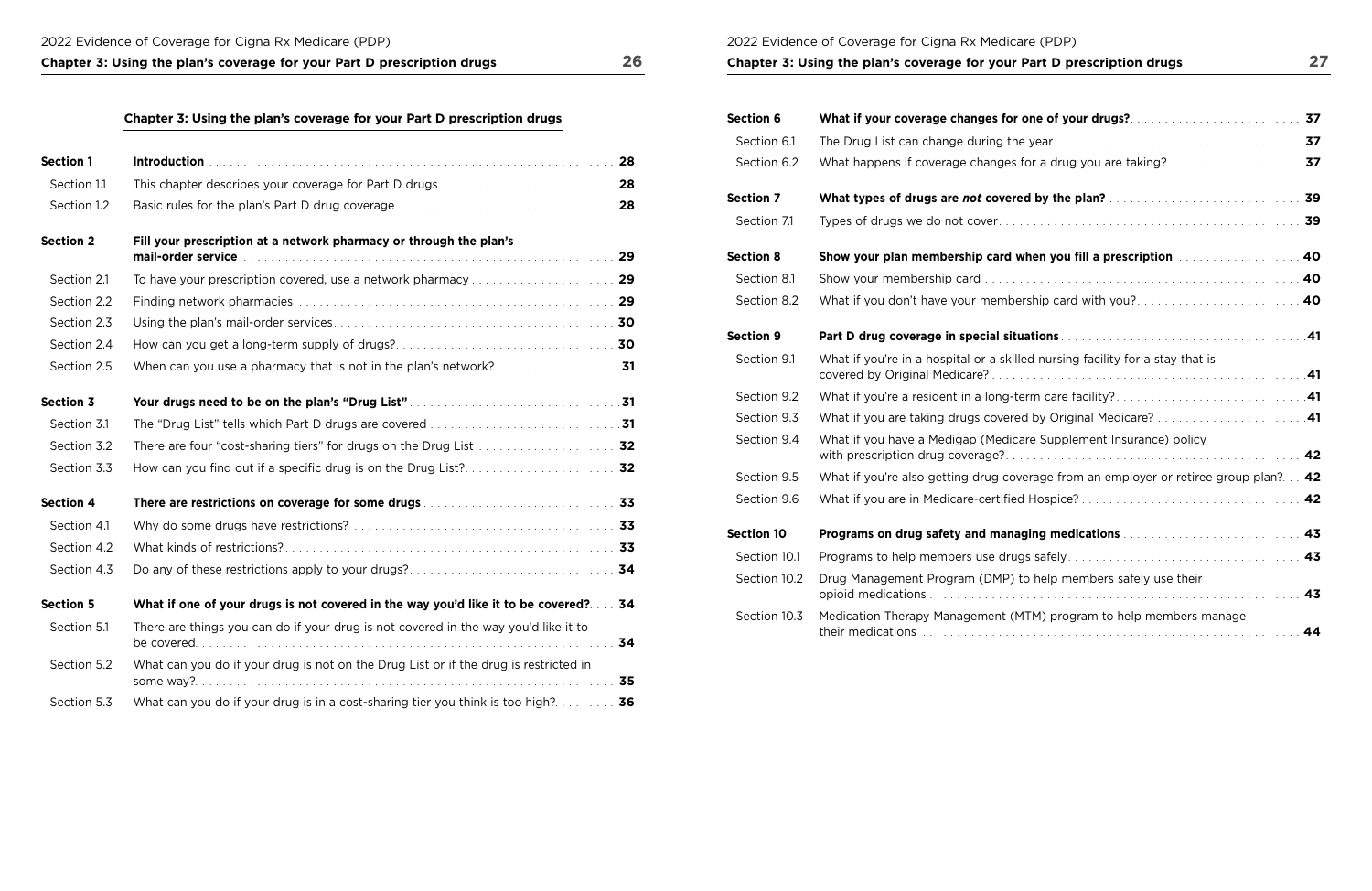#### **Did you know there are programs to help people pay for their drugs?**

 information, see Chapter 2, Section 7. There are programs to help people with limited resources pay for their drugs. These include "Extra Help" and State Pharmaceutical Assistance Programs. For more

#### **Are you currently getting help to pay for your drugs?**

- Medicare Part A covers drugs you are given during Medicare-covered stays in the hospital or in a skilled nursing facility.
- Medicare Part B also provides benefits for some drugs. Part B drugs include certain chemotherapy drugs, certain drug injections you are given during an office visit, and drugs you are given at a dialysis facility.

If you are in a program that helps pay for your drugs, **some information in this**  *Evidence of Coverage* **about the costs for Part D prescription drugs may not apply to you.** We will send a separate letter, called the "Evidence of Coverage Rider for People Who Get Extra Help Paying for Prescription Drugs" (also known as the "Low Income Subsidy Rider" or the "LIS Rider"), which tells you about your drug coverage. If you don't have this letter, please call Customer Service and ask for the "LIS Rider." (Phone numbers for Customer Service are printed on the back cover of this booklet.)

The two examples of drugs described above are covered by Original Medicare. (To find out more about this coverage, see your *Medicare & You* Handbook.) Your Part D prescription drugs are covered under our plan.

### **Section 1 Introduction**

#### **Section 1.1 This chapter describes your coverage for Part D drugs**

This chapter **explains rules for using your coverage for Part D drugs**. The next chapter tells what you pay for Part D drugs (Chapter 4, *What you pay for your Part D prescription drugs*)*.* 

In addition to your coverage for Part D drugs through our plan, Original Medicare (Medicare Part A and Part B) also covers some drugs:

 Section 2.5 for information about when we would cover prescriptions flled at out-of-network pharmacies.) In most cases, your prescriptions are covered *only* if they are flled at the plan's network pharmacies. (See

#### **Section 1.2 Basic rules for the plan's Part D drug coverage**

The plan will generally cover your drugs as long as you follow these basic rules:

 of this booklet). To fnd a network pharmacy, you can look in your *Pharmacy Directory*, visit our website (CignaMedicare/ group/PDPresources), or call Customer Service (phone numbers are printed on the back cover

 You can also fnd information on our website at [CignaMedicare.com/group/PDPresources.](www.CignaMedicare.com/group/PDPresources)  If the pharmacy you have been using leaves the plan's network, you will have to fnd a new pharmacy that is in the network. To find another network pharmacy in your area, you can get help from Customer Service (phone numbers are printed on the back cover of this booklet) or use the *Pharmacy Directory*.

- You must have a provider (doctor, dentist or other prescriber) write your prescription.
- Your prescriber must either accept Medicare or fle documentation with CMS showing that he or she is qualifed to write prescriptions, or your Part D claim will be denied. You should ask your prescriber the next time you call or visit if they meet this condition. If not, please be aware it takes time for your prescriber to submit the necessary paperwork to be processed.
- You generally must use a network pharmacy to fll your prescription. (See Section 2, *Fill your prescriptions at a network pharmacy or through the plan's mail‑order service.*)
- (See Section 3, *Your drugs need to be on the plan's "Drug List."*) • Your drug must be on the plan's *List of Covered Drugs (Formulary)* (we call it the "Drug List" for short).

facility (such as a nursing home) has its own pharmacy. If you are in an LTC facility, we must ensure that you are able to routinely receive your Part D benefts through our network of LTC pharmacies, which is typically the pharmacy that the LTC facility uses. If you have any difficulty accessing your Part D benefits

2022 Evidence of Coverage for Cigna Rx Medicare (PDP)

#### **Chapter 3: Using the plan's coverage for your Part D prescription drugs**

• Your drug must be used for a medically accepted indication. A "medically accepted indication" is a use of the drug that is either approved by the Food and Drug Administration or supported by certain reference

books. (See Section 3 for more information about a medically accepted indication.)

**Section 2 Fill your prescription at a network pharmacy or through the plan's mail‑order service** 

### **Section 2.1 To have your prescription covered, use a network pharmacy**

A network pharmacy is a pharmacy that has a contract with the plan to provide your covered prescription drugs. The term "covered drugs" means all of the Part D prescription drugs that are covered on the plan's Drug List.

#### **Section 2.2 Finding network pharmacies**

#### How do you find a network pharmacy in your area?

You may go to any of our network pharmacies.

If you switch from one network pharmacy to another and you need a refll of a drug you have been taking, you can ask either to have a new prescription written by a provider or to have your prescription transferred to your new network pharmacy.

### **What if the pharmacy you have been using leaves the network?**

#### **What if you need a specialized pharmacy?**

Sometimes prescriptions must be flled at a specialized pharmacy. Specialized pharmacies include:

- Pharmacies that supply drugs for home infusion therapy.
- Pharmacies that supply drugs for residents of a long-term care (LTC) facility. Usually, a long-term care in an LTC facility, please contact Customer Service.
- Pharmacies that serve the Indian Health Service/Tribal/Urban Indian Health Program (not available in Puerto Rico). Except in emergencies, only Native Americans or Alaska Natives have access to these pharmacies in our network.
- handling, provider coordination, or education on their use. (**Note:** This scenario should happen rarely.)

• Pharmacies that dispense drugs that are restricted by the FDA to certain locations or that require special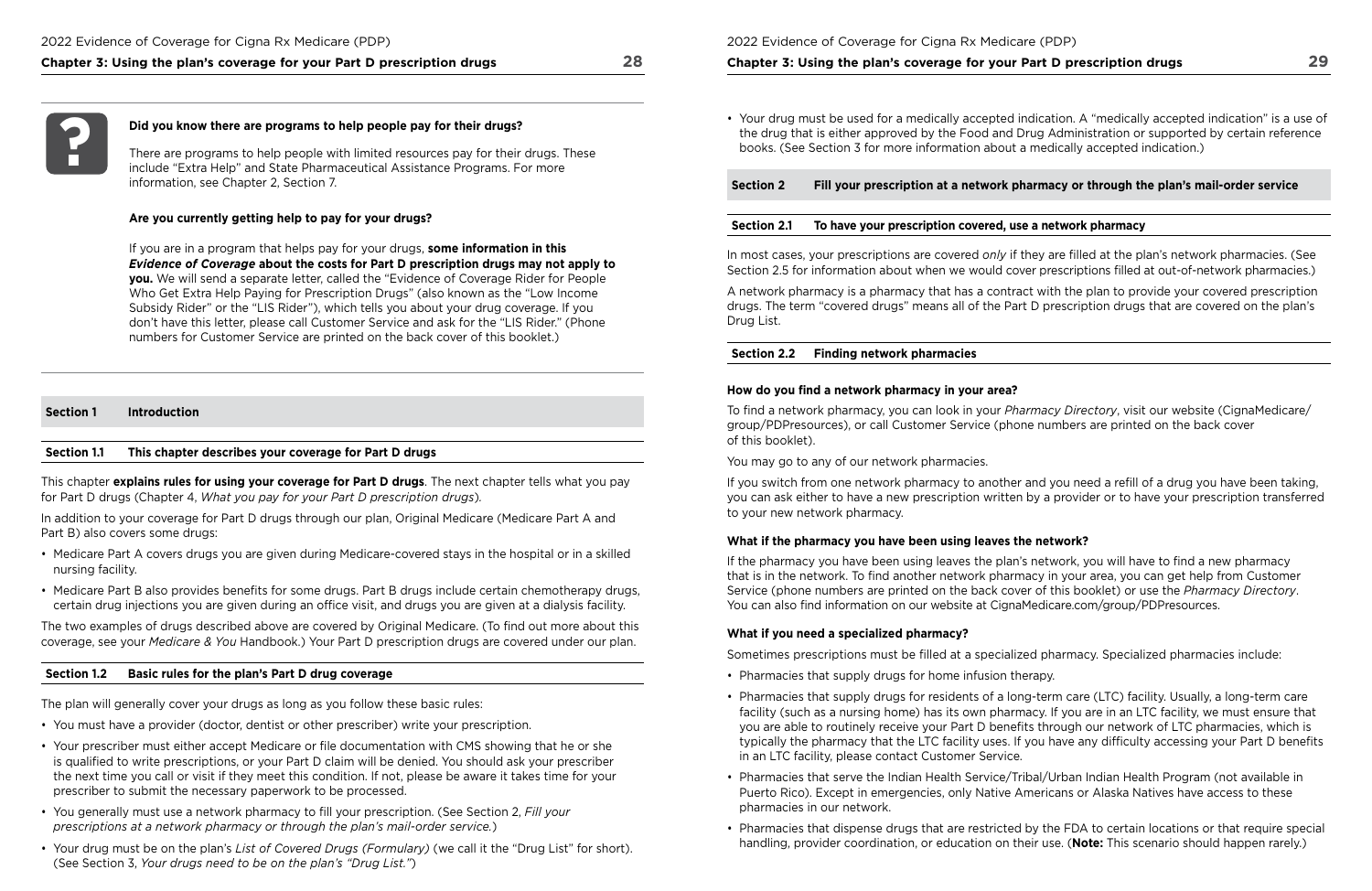share of the cost. (Chapter 5, Section 2.1 explains how to ask the plan to pay you back.) If you must use an out-of-network pharmacy, you will generally have to pay the full cost (rather than your normal share of the cost) at the time you fill your prescription. You can ask us to reimburse you for our

**Chapter 3: Using the plan's coverage for your Part D prescription drugs 30** 

 numbers are printed on the back cover of this booklet). To locate a specialized pharmacy, look in your *Pharmacy Directory* or call Customer Service (phone

#### **Section 2.3 Using the plan's mail‑order services**

For certain kinds of drugs, you can use the plan's network mail-order services. Generally, the drugs available through mail order are drugs that you take on a regular basis for a chronic or long-term medical condition.

Our plan's mail-order service allows you to order a 30-day, 60-day, or 90-day supply.

**New prescriptions the pharmacy receives directly from your doctor's office.** After the pharmacy receives a prescription from a health care provider, it will contact you to see if you want the medication flled immediately or at a later time. This will give you an opportunity to make sure that the pharmacy is delivering the correct drug (including strength, amount, and form) and, if needed, allow you to stop or delay the order before you are billed and it is shipped. It is important that you respond each time you are contacted by the pharmacy to let them know what to do with the new prescription and to prevent any delays in shipping.

Refills on mail-order prescriptions. For refills, please contact your pharmacy 15 days before you think the drugs you have on hand will run out to make sure your next order is shipped to you in time.

To get information on flling your prescriptions by mail, please visit our website <www.mycigna.com>or contact Customer Service (phone numbers are printed on the back cover of the booklet).

Usually a mail-order pharmacy order will get to you in no more than 14 business days. You may be contacted by the mail-order service pharmacy, and alternative dispensing arrangements will be made if your mail order is delayed*.* 

So the pharmacy can reach you to confrm your order before shipping, please make sure to let the pharmacy know the best ways to contact you.

### **Section 2.4 How can you get a long‑term supply of drugs?**

When you get a long-term supply of drugs, your cost sharing may be lower. The plan offers two ways to get a long-term supply, also called "extended supply" of "maintenance" drugs on our plan's Drug List. (Maintenance drugs are drugs that you take on a regular basis for a chronic or long-term medical condition.)

- 1. **Pharmacies** in our network allow you to get a long-term supply of maintenance drugs. Your *Pharmacy Directory* tells you which pharmacies in our network can give you a long-term supply of maintenance drugs. You can also call Customer Service for more information (phone numbers are printed on the back cover of this booklet).
- 2. For certain kinds of drugs, you can use the plan's network **mail‑order services**. Our plan's mail-order service allows you to order up to a 90-day supply. See Section 2.3 for more information about using our mail-order services.

 The plan has a "*List of Covered Drugs (Formulary)."* In this *Evidence of Coverage*, **we call it the "Drug List" for short**.

#### 2022 Evidence of Coverage for Cigna Rx Medicare (PDP)

**Chapter 3: Using the plan's coverage for your Part D prescription drugs** 

#### **Section 2.5 When can you use a pharmacy that is not in the plan's network?**

## **Your prescription may be covered in certain situations**

Generally, we cover drugs flled at an out-of-network pharmacy when you are not able to use a network pharmacy. Here are the circumstances when we would cover prescriptions flled at an out-of-network pharmacy:

• If you are unable to obtain a covered drug in a timely manner within our service area because there is no

• If a covered Part D drug is dispensed by an out-of-network, institution-based pharmacy to a patient who is in the emergency department, provider-based clinic, outpatient surgery or other outpatient surgery or

- network pharmacy within a reasonable driving distances that provides 24-hour service.
- If you are trying to fll a covered prescription drug that is not regularly stocked at an accessible network retail or mail-order pharmacy (these drugs include orphan drugs or other specialty pharmaceuticals).
- other outpatient settings.
- When you need to fll a prescription in any of these situations, we will cover up to a 30-day supply of medication.
- printed on the back cover of this booklet).
- (Phone numbers for Customer Service are printed on the back cover of this booklet.)

• When you are away from our service area for an extended period of time (for example, during travel), you may use a participating mail order pharmacy. This will ensure you have a suffcient supply of medication with you at all times. To fnd a participating mail order pharmacy, you can look in your *Pharmacy Directory*, visit our website [\(CignaMedicare.com/group/PDPresources\)](www.CignaMedicare.com/group/PDPresources) or call Customer Service (phone numbers are

– In these situations, **please check frst with Customer Service** to see if there is a network pharmacy nearby.

### **How do you ask for reimbursement from the plan?**

## **Section 3 Your drugs need to be on the plan's "Drug List"**

### **Section 3.1 The "Drug List" tells which Part D drugs are covered**

The drugs on this list are selected by the plan with the help of a team of doctors and pharmacists. The list must meet requirements set by Medicare. Medicare has approved the plan's Drug List.

The drugs on the Drug List are only those covered under Medicare Part D (earlier in this chapter, Section 1.1 explains about Part D drugs).

We will generally cover a drug on the plan's Drug List as long as you follow the other coverage rules explained in this chapter and use the drug for a medically accepted indication. A "medically accepted indication" is a use of the drug that is *either*:

• approved by the Food and Drug Administration (that is, the Food and Drug Administration has approved

the drug for the diagnosis or condition for which it is being prescribed); or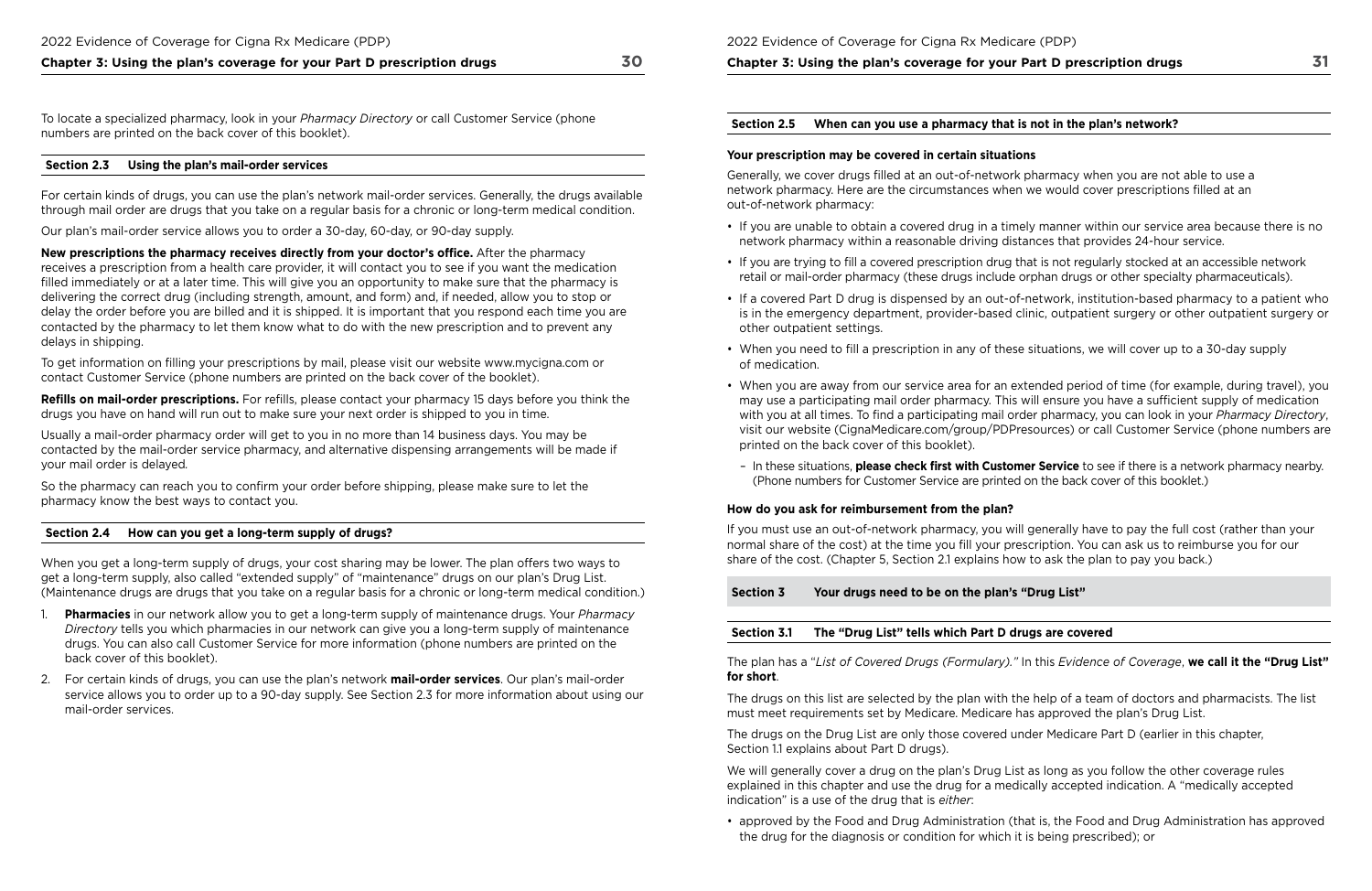Certain drugs may be covered for some medical conditions but are considered non-formulary for other medical conditions. Drugs that are covered for only select medical conditions will be identifed on our Drug List and in Medicare Plan Finder, along with the specifc medical conditions that they cover.

- this, see Section 7.1 in this chapter). • In some cases, the law does not allow any Medicare plan to cover certain types of drugs (for more about
- In other cases, we have decided not to include a particular drug on our Drug List.

### **The Drug List includes both brand name and generic drugs**

A generic drug is a prescription drug that has the same active ingredients as the brand name drug. Generally, it works just as well as the brand name drug and usually costs less. There are generic drug substitutes available for many brand name drugs.

### **What is** *not* **on the Drug List?**

The plan does not cover all prescription drugs.

#### **Section 3.2 There are four "cost‑sharing tiers" for drugs on the Drug List**

Every drug on the plan's Drug List is in one of four cost-sharing tiers. In general, the higher the cost-sharing tier, the higher your cost for the drug:

- Cost-Sharing Tier 1: Preferred Generic Drugs. This tier includes generic drugs and may include brand name drugs. This grouping of prescription drugs represents the lowest cost sharing.
- Cost-Sharing Tier 2: Preferred Brand Name Drugs. This tier includes preferred brand drugs and may include non-preferred generic drugs.
- Cost-Sharing Tier 3: Non-Preferred Brand Name and Generic Drugs. This tier includes non-preferred brand drugs and may include non-preferred generic drugs.
- Cost-Sharing Tier 4: Specialty Drugs. This tier includes generic and brand name drugs that meet a certain criteria defned by Medicare. This grouping of prescription drugs represents the highest cost sharing.

To fnd out which cost-sharing tier your drug is in, look it up in the plan's Drug List.

The amount you pay for drugs in each cost-sharing tier is shown in Chapter 4 (*What you pay for your Part D prescription drugs*)*.* 

### **Section 3.3 How can you fnd out if a specifc drug is on the Drug List?**

You have a couple of ways to find out:

- 1. Visit the plan's website ([www.mycigna.com\)](www.mycigna.com). The Drug List on the website is always the most current.
- 2. Call Customer Service to fnd out if a particular drug is on the plan's Drug List or to ask for a copy of the list. (Phone numbers for Customer Service are printed on the back cover of this booklet.)

2022 Evidence of Coverage for Cigna Rx Medicare (PDP)

**Chapter 3: Using the plan's coverage for your Part D prescription drugs** 

**Section 4 There are restrictions on coverage for some drugs Section 4.1 Why do some drugs have restrictions?** 

You can find out if your drug has any additional requirements or limits by looking in the drug list that begins on page 7. You can also get more information about the restrictions applied to specifc covered drugs by visiting [CignaMedicare.com/group/PDPresources a](www.CignaMedicare.com/group/PDPresources)nd choosing the formulary noted on the cover of this document.

### **Trying a different drug first**

For certain prescription drugs, special rules restrict how and when the plan covers them. A team of doctors and pharmacists developed these rules to help our members use drugs in the most effective ways. These special rules also help control overall drug costs, which keeps your drug coverage more affordable.

In general, our rules encourage you to get a drug that works for your medical condition and is safe and effective. Whenever a safe, lower-cost drug will work just as well medically as a higher-cost drug, the plan's rules are designed to encourage you and your provider to use that lower-cost option. We also need to comply with Medicare's rules and regulations for drug coverage and cost sharing.

**If there is a restriction for your drug, it usually means that you or your provider will have to take extra steps in order for us to cover the drug.** If you want us to waive the restriction for you, you will need to use the coverage decision process and ask us to make an exception. We may or may not agree to waive the restriction for you. (See Chapter 7, Section 5.2 for information about asking for exceptions.)

Please note that sometimes a drug may appear more than once in our drug list. This is because different restrictions or cost-sharing may apply based on factors such as the strength, amount, or form of the drug prescribed by your health care provider (for instance, 10 mg versus 100 mg; one per day versus two per day; tablet versus liquid).

#### **Section 4.2 What kinds of restrictions?**

Our plan uses different types of restrictions to help our members use drugs in the most effective ways. The sections below tell you more about the types of restrictions we use for certain drugs.

## **Restricting brand name drugs when a generic version is available**

Generally, a "generic" drug works the same as a brand name drug and usually costs less. **In most cases, when a generic version of a brand name drug is available, our network pharmacies will provide you the generic version.** We usually will not cover the brand name drug when a generic version is available. However, if your provider has told us the medical reason that neither the generic drug nor other covered drugs that treat the same condition will work for you, then we will cover the brand name drug. (Your share of the cost may be greater for the brand name drug than for the generic drug.)

### **Getting plan approval in advance**

For certain drugs, you or your provider need to get approval from the plan before we will agree to cover the drug for you. This is called **"prior authorization."** Sometimes the requirement for getting approval in advance helps guide appropriate use of certain drugs. If you do not get this approval, your drug might not be covered by the plan.

This requirement encourages you to try less costly but just as effective drugs before the plan covers another drug. For example, if Drug A and Drug B treat the same medical condition, the plan may require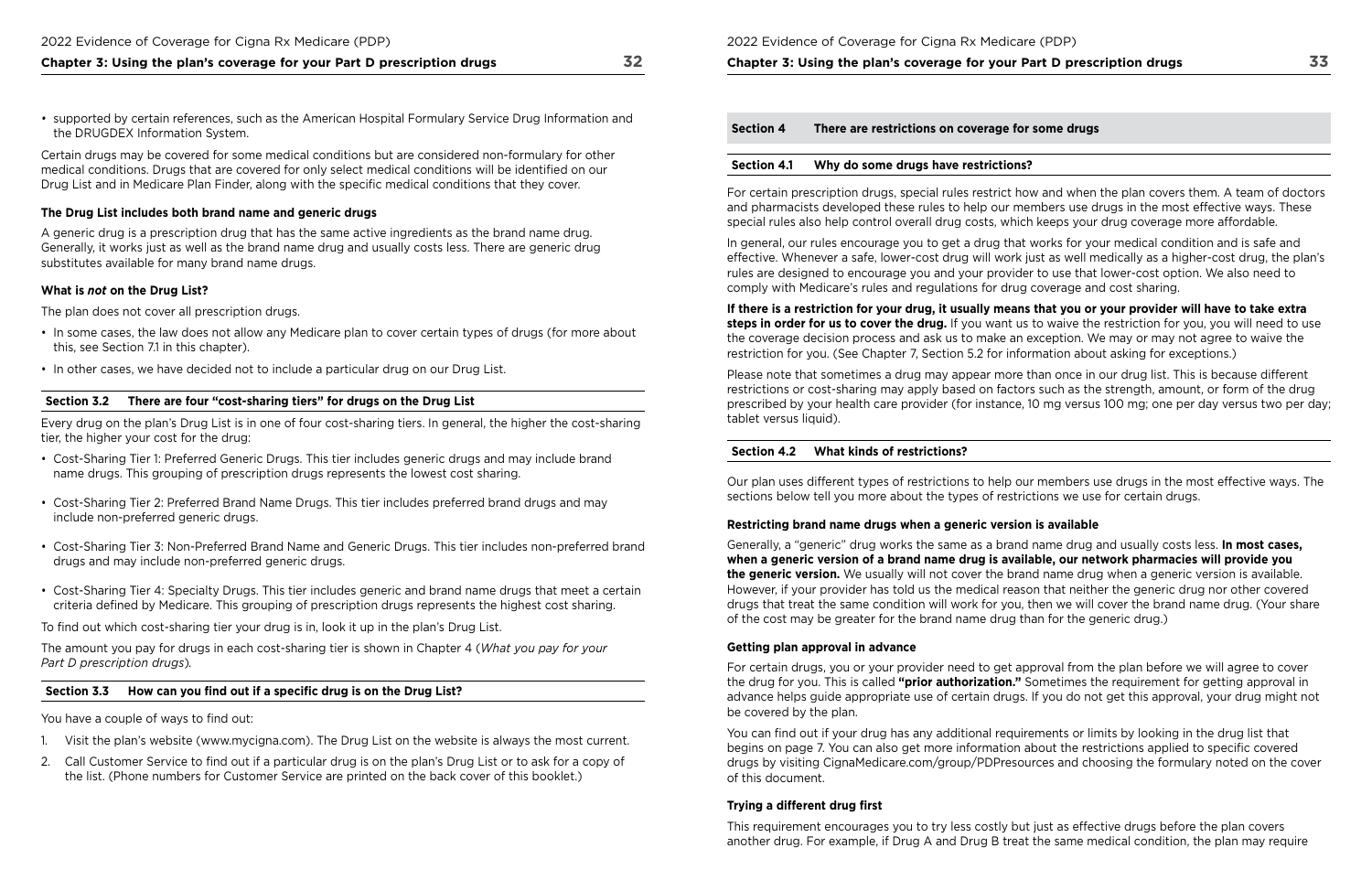you to try Drug A frst. If Drug A does not work for you, the plan will then cover Drug B. This requirement to try a different drug first is called "step therapy."

You can find out if your drug has any additional requirements or limits by looking in the drug list that begins on page 7. You can also get more information about the restrictions applied to specifc covered drugs by visiting [CignaMedicare.com/group/PDPresources a](www.CignaMedicare.com/group/PDPresources)nd choosing the formulary noted on the cover of this document.

### **Quantity limits**

The plan's Drug List includes information about the restrictions described above. To find out if any of these restrictions apply to a drug you take or want to take, check the drug list on CignaMedicare/group/ PDPresources. For the most up-to-date information, call Customer Service (phone numbers are printed on the back cover of this booklet) or check our website ([www.mycigna.com\)](www.mycigna.com).

For certain drugs, we limit the amount of the drug that you can have by limiting how much of a drug you can get each time you fll your prescription. For example, if it is normally considered safe to take only one pill per day for a certain drug, we may limit coverage for your prescription to no more than one pill per day.

#### **Section 4.3 Do any of these restrictions apply to your drugs?**

We hope that your drug coverage will work well for you. But it's possible that there could be a prescription drug you are currently taking, or one that you and your provider think you should be taking, that is not on our formulary or is on our formulary with restrictions. For example:

**If there is a restriction for your drug, it usually means that you or your provider will have to take extra steps in order for us to cover the drug.** If there is a restriction on the drug you want to take, you should contact Customer Service to learn what you or your provider would need to do to get coverage for the drug. If you want us to waive the restriction for you, you will need to use the coverage decision process and ask us to make an exception. We may or may not agree to waive the restriction for you. (See Chapter 7, Section 5.2 for information about asking for exceptions.)

### **Section 5 What if one of your drugs is not covered in the way you'd like it to be covered?**

#### **Section 5.1 There are things you can do if your drug is not covered in the way you'd like it to be covered**

Under certain circumstances, the plan can offer a temporary supply of a drug to you when your drug is not on the Drug List or when it is restricted in some way. Doing this gives you time to talk with your provider about the change in coverage and figure out what to do.

We will cover a temporary supply of your drug one time only during the first 90 days of the **calendar year**. This temporary supply will be for a maximum of a *31‑day supply*, or less if your prescription is written for fewer days. The prescription must be flled at a network pharmacy.

- **The drug might not be covered at all.** Or maybe a generic version of the drug is covered but the brand name version you want to take is not covered.
- **The drug is covered, but there are extra rules or restrictions on coverage for that drug.** As explained in Section 4, some of the drugs covered by the plan have extra rules to restrict their use. For example, you might be required to try a different drug frst, to see if it will work, before the drug you want to take will be covered for you. Or there might be limits on what amount of the drug (number of pills, etc.) is covered during a particular time period. In some cases, you may want us to waive the restriction for you.
- **The drug is covered, but it is in a cost‑sharing tier that makes your cost‑sharing more expensive than you think it should be.** The plan puts each covered drug into one of four different cost-sharing tiers. How much you pay for your prescription depends in part on which cost-sharing tier your drug is in.

### **There are things you can do if your drug is not covered in the way that you'd like it to be covered. Your options depend on what type of problem you have:**

- If your drug is not on the Drug List or if your drug is restricted, go to Section 5.2 to learn what you can do.
- If your drug is in a cost-sharing tier that makes your cost more expensive than you think it should be, go to Section 5.3 to learn what you can do.

### **Section 5.2 What can you do if your drug is not on the Drug List or if the drug is restricted in some way?**

If your drug is not on the Drug List or is restricted, here are things you can do:

- You may be able to get a temporary supply of the drug (only members in certain situations can get a temporary supply). This will give you and your provider time to change to another drug or to fle a request to have the drug covered.
- You can change to another drug.
- You can request an exception and ask the plan to cover the drug or remove restrictions from the drug.

### **You may be able to get a temporary supply**

To be eligible for a temporary supply, you must meet the two requirements below:

• Or the drug you have been taking is **now restricted in some way**. (Section 4 in this chapter tells

- 1. **The change to your drug coverage must be one of the following types of changes:** 
	- The drug you have been taking is **no longer on the plan's Drug List**.
	- about restrictions).
- 2. **You must be in one of the situations described below:** 
	- **For those members who were in the plan last year and aren't in a long‑term care facility:**

• **For those members who are new to the plan and aren't in a long‑term care facility:** 

We will cover a temporary supply of your drug **one time only during the frst** *90 days* **of your membership** in the plan. This temporary supply will be for a maximum of *a 31‑day supply*, or less if your prescription is written for fewer days. The prescription must be flled at a network pharmacy.

• **For those members who are new to the plan and reside in a long‑term care facility:** 

We will cover a temporary supply of your drug **during the frst** *90 days* **of your membership** in the plan. The frst supply will be for a maximum of *a 91‑day supply*, or less if your prescription is written for fewer days. (Please note that the long-term care pharmacy may provide the drug in smaller amounts at a time to prevent waste.) If needed, we will cover additional reflls during your frst *90 days* in the plan.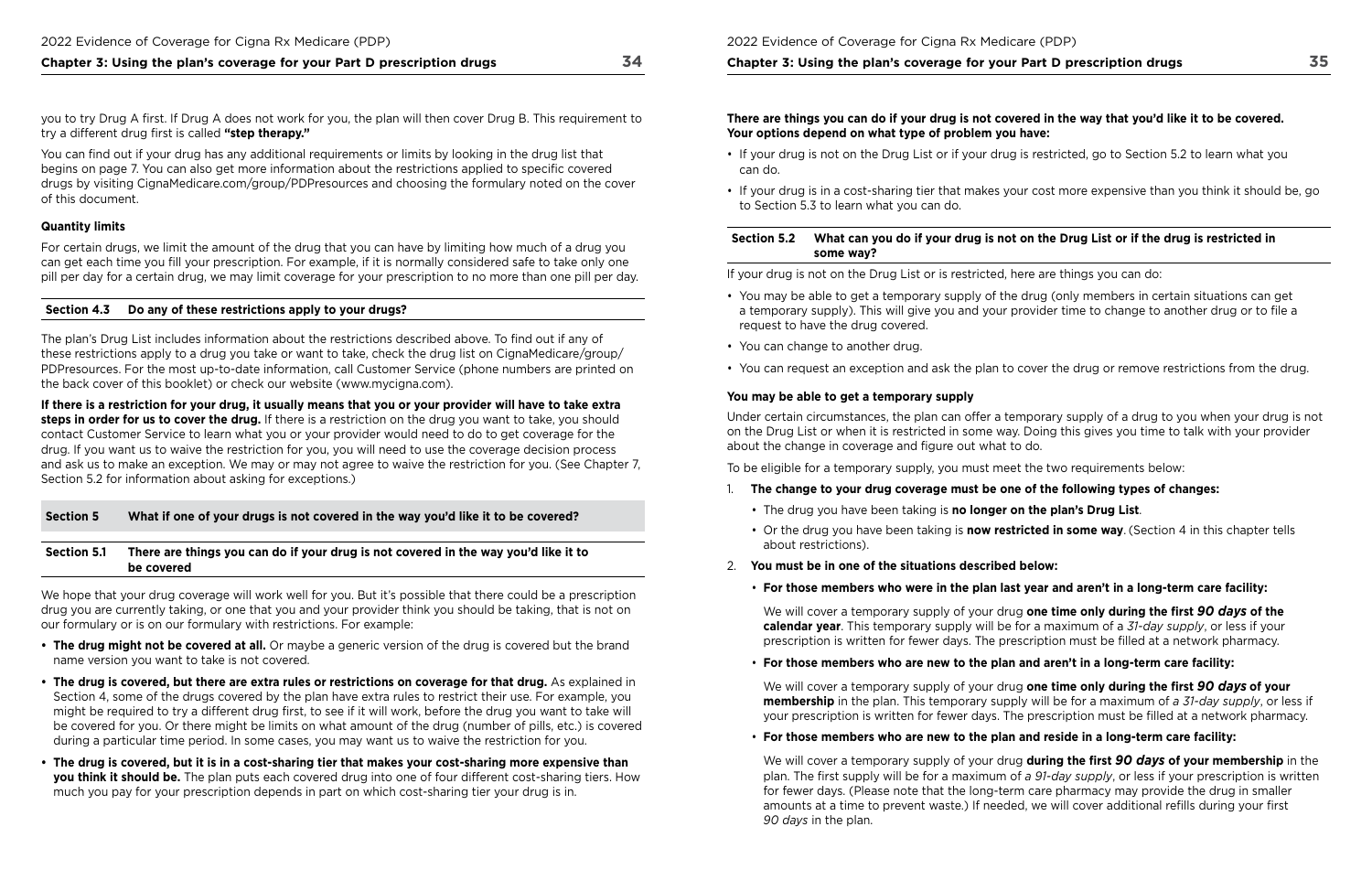• **For those members who have been in the plan for more than** *90 days* **and reside in a long‑term care facility and need a supply right away:** 

We will cover one *31‑day* supply, or less if your prescription is written for fewer days. This is in addition to the above long-term care transition supply.

• Our Transition policy provides additional coverage in circumstances involving level-of-care changes. We will override any Refll-Too-Soon, Non-Formulary, Prior-Authorization, Step-Therapy and Quantity Limit restrictions for Part-D-eligible medications in which the customer is changing from one treatment setting to another. This transition policy allows coverage for a one-time 31-day supply of medication, or less if the prescription is written for fewer days.

To ask for a temporary supply, call Customer Service (phone numbers are printed on the back cover of this booklet).

During the time when you are getting a temporary supply of a drug, you should talk with your provider to decide what to do when your temporary supply runs out. You can either switch to a different drug covered by the plan or ask the plan to make an exception for you and cover your current drug. The sections below tell you more about these options.

### **You can change to another drug**

 If you and your provider want to ask for an exception, Chapter 7, Section 5.4 tells what to do*.* It explains the procedures and deadlines that have been set by Medicare to make sure your request is handled promptly and fairly.

Start by talking with your provider. Perhaps there is a different drug covered by the plan that might work just as well for you. You can call Customer Service to ask for a list of covered drugs that treat the same medical condition. This list can help your provider find a covered drug that might work for you. (Phone numbers for Customer Service are printed on the back cover of this booklet.)

#### **You can ask for an exception**

 asking us for an exception, your provider can help you request an exception to the rule. For drugs in Tiers 2 and 3, you and your provider can ask the plan to make an exception in the cost-sharing tier for the drug so that you pay less for it. If your provider says that you have medical reasons that justify

You and your provider can ask the plan to make an exception for you and cover the drug in the way you would like it to be covered. If your provider says that you have medical reasons that justify asking us for an exception, your provider can help you request an exception to the rule. For example, you can ask the plan to cover a drug even though it is not on the plan's Drug List. Or you can ask the plan to make an exception and cover the drug without restrictions.

 If you and your provider want to ask for an exception, Chapter 7, Section 5.4 tells what to do*.* It explains the procedures and deadlines that have been set by Medicare to make sure your request is handled promptly and fairly.

If you are a current member and a drug you are taking will be removed from the formulary or restricted in some way for next year, we will allow you to request a formulary exception in advance for next year. We will tell you about any change in the coverage for your drug for next year. You can ask for an exception before next year and we will give you an answer within 72 hours after we receive your request (or your prescriber's supporting statement). If we approve your request, we will authorize the coverage before the change takes effect.

## **Section 5.3 What can you do if your drug is in a cost‑sharing tier you think is too high?**

 Normally, **we will let you know at least 60 days ahead of time**. If there is a change to coverage *for a drug you are taking*, the plan will send you a notice to tell you.

If your drug is in a cost-sharing tier you think is too high, here are things you can do:

## **You can change to another drug**

If your drug is in a cost-sharing tier you think is too high, start by talking with your provider. Perhaps there is a different drug in a lower cost-sharing tier that might work just as well for you. You can call Customer Service to ask for a list of covered drugs that treat the same medical condition. This list can help your

provider fnd a covered drug that might work for you. (Phone numbers for Customer Service are printed on the back cover of this booklet.)

## **You can ask for an exception**

Drugs in some of our cost-sharing tiers are not eligible for this type of exception. We do not lower the cost-sharing amount for drugs in Tier 1 (Preferred Generic Drugs) or Tier 4 (Specialty Generic and Brand Drugs).

**Section 6 What if your coverage changes for one of your drugs?** 

## **Section 6.1 The Drug List can change during the year**

Most of the changes in drug coverage happen at the beginning of each year (January 1). However, during the year, the plan might make many kinds of changes to the Drug List. For example, the plan might:

• **Add or remove drugs from the Drug List.** New drugs become available, including new generic drugs. Perhaps the government has given approval to a new use for an existing drug. Sometimes, a drug gets recalled and we decide not to cover it. Or we might remove a drug from the list because it has been found to be ineffective.

• **Add or remove a restriction on coverage for a drug** (for more information about restrictions to coverage,

- 
- **Move a drug to a higher or lower cost‑sharing tier.**
- see Section 4 in this chapter).
- **Replace a brand name drug with a generic drug.**

We must follow Medicare requirements before we change the plan's Drug List.

## **Section 6.2 What happens if coverage changes for a drug you are taking?**

When changes to the Drug LIst occur during the year, we post information on our website about those changes. We will update our online Drug List on a regularly scheduled basis to include any changes that have occurred after the last update. Below we point out the times that you would get direct notice if changes are made to a drug that you are then taking. You can also call Customer Service for more information (phone numbers are printed on the back cover of this booklet.)

## How will you find out if your drug's coverage has been changed?

Once in a while, a drug is **suddenly recalled** because it's been found to be unsafe or for other reasons. If this happens, the plan will immediately remove the drug from the Drug List. We will let you know of this change right away. Your provider will also know about this change and can work with you to fnd another drug for your condition.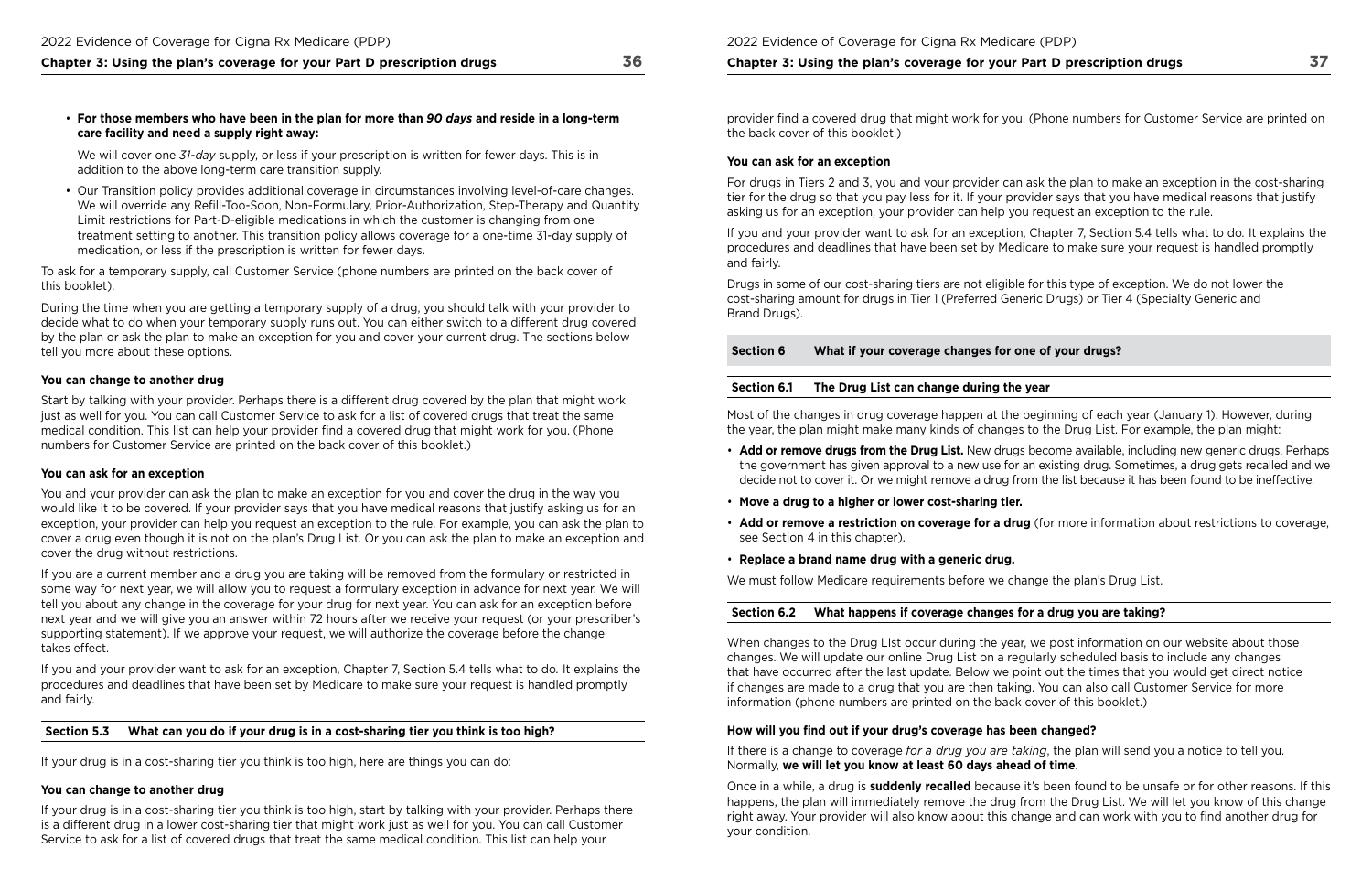#### **Do changes to your drug coverage affect you right away?**

**Changes that can affect you this year:** In the below cases, you will be affected by the coverage changes during the current year:

- **A new generic drug replaces a brand name drug on the Drug List (or we change the cost‑sharing tier or add new restrictions to the brand name drug)**
- We may immediately remove a brand name drug on our Drug List if we are replacing it with a new generic drug that will appear on the same or lower cost-sharing tier and with the same or fewer restrictions. Also, when adding the new generic drug, we may decide to keep the brand name drug on our Drug List but immediately move it to a different cost-sharing tier or add new restrictions.
- We may not tell you in advance before we make that change even if you are currently taking the brand name drug.
- Your or your prescriber can ask us to make an exception and continue to cover the brand name drug for you. For information on how to ask for an exception, see Chapter 7 (What to do if you have a problem or complaint [coverage decisions, appeals, complaints]).
- If you are taking the brand name drug at the time we make the change, we will provide you with information about the specific change(s) we made. This will also include information on the steps you may take to request an exception to cover the brand name drug. You may not get this notice before we make the change.
- If a brand name drug you are taking is replaced by a generic drug, the plan must give you at least 30 days' advance notice of the change or give you notice of the change and a 30-day refll of your brand name drug at a network pharmacy.
- After you receive notice of the change, you should be working with your provider to switch to the generic or to a different drug that we cover.
- Or you or your prescriber can ask the plan to make an exception and continue to cover the brand name drug for you. For information on how to ask for an exception, see Chapter 7 (What to do if you have a problem or complaint [coverage decisions, appeals, complaints]).
- **Unsafe drugs and other drugs on the Drug List that are withdrawn from the market**
- Once in a while, a drug may suddenly withdraw because it has been found to be unsafe or removed from the market for another reason. If this happens, we will immediately remove the drug from the Drug List. If you are taking that drug, we will let you know of this change right away.
- You prescriber will also know about this change and can work with you to fnd another drug for your condition.

#### • **Other changes to drugs on the Drug List**

 (For information about appealing a decision we have made to not cover a drug, go to Chapter 7, Section 5.5 If you get drugs that are excluded, you must pay for them yourself. We won't pay for the drugs that are listed in this section. The only exception is if the requested drug is found upon appeal to be a drug that is not excluded under Part D and we should have paid for or covered it because of your specifc situation. in this booklet.)

- We may make other changes once the year has started that affect drugs you are taking. For instance, we might add a generic drug that is not new to the market to replace a brand name drug or change the cost-sharing tier or add new restrictions to the brand name drug. We also might make changes based on FDA boxed warnings or new clinical guidelines recognized by Medicare. We must give you at least 30 days' notice or give you a 30-day refll of the drug you are taking at a network pharmacy.
- During this 30-day period, you should be working with your prescriber to switch to a different drug that we cover.

For information on how to ask for an exception, see Chapter 7 (What to do if you have a problem or

- Or you or your prescriber can ask us to make an exception and continue to cover the drug for you. complaint [coverage decisions, appeals, complaints]).
- **Changes to drugs on the Drug List that will not affect people currently taking the drug:** For changes changes will not affect you until January 1 of the next year if you stay in the plan:
- If we move your drug into a higher cost-sharing tier.
- If we put a new restriction on your use of the drug.
- If we remove your drug from the Drug List.

to the Drug List that are not described above, if you are currently taking the drug, the following types of

### by the plan?

If any of these changes happen for a drug you are taking (but not because of a market withdrawal, a generic drug replacing a brand name drug, or other change noted in the sections above), then the change won't affect your use or what you pay as your share of the cost until January 1 of the next year. Until that date, you probably won't see any increase in your payments or any added restriction to your use of the drug. You will not get direct notice this year about changes that do not affect you. However, on January 1 of the next year, the changes will affect you, and it is important to check the new year's Drug List for any changes to drugs.

| <b>Section 7</b> | What types of drugs are not covered |
|------------------|-------------------------------------|
|                  |                                     |
| Section 7.1      | Types of drugs we do not cover      |

This section tells you what kinds of prescription drugs are "excluded." This means Medicare does not pay for these drugs.

Here are three general rules about drugs that Medicare drug plans will not cover under Part D:

- Our plan's Part D drug coverage cannot cover a drug that would be covered under Medicare Part A or Part B.
- Our plan cannot cover a drug purchased outside the United States and its territories.
- • Our plan usually cannot cover off-label use. "Off-label use" is any use of the drug other than those indicated on a drug's label as approved by the Food and Drug Administration.
- books, then our plan cannot cover its "off-label use."

• Generally, coverage for "off-label use" is allowed only when the use is supported by certain reference books. These reference books are the American Hospital Formulary Service Drug Information and the DRUGDEX Information System; for cancer, these are from the National Comprehensive Cancer Network and Clinical Pharmacology or their successors. If the use is not supported by any of these reference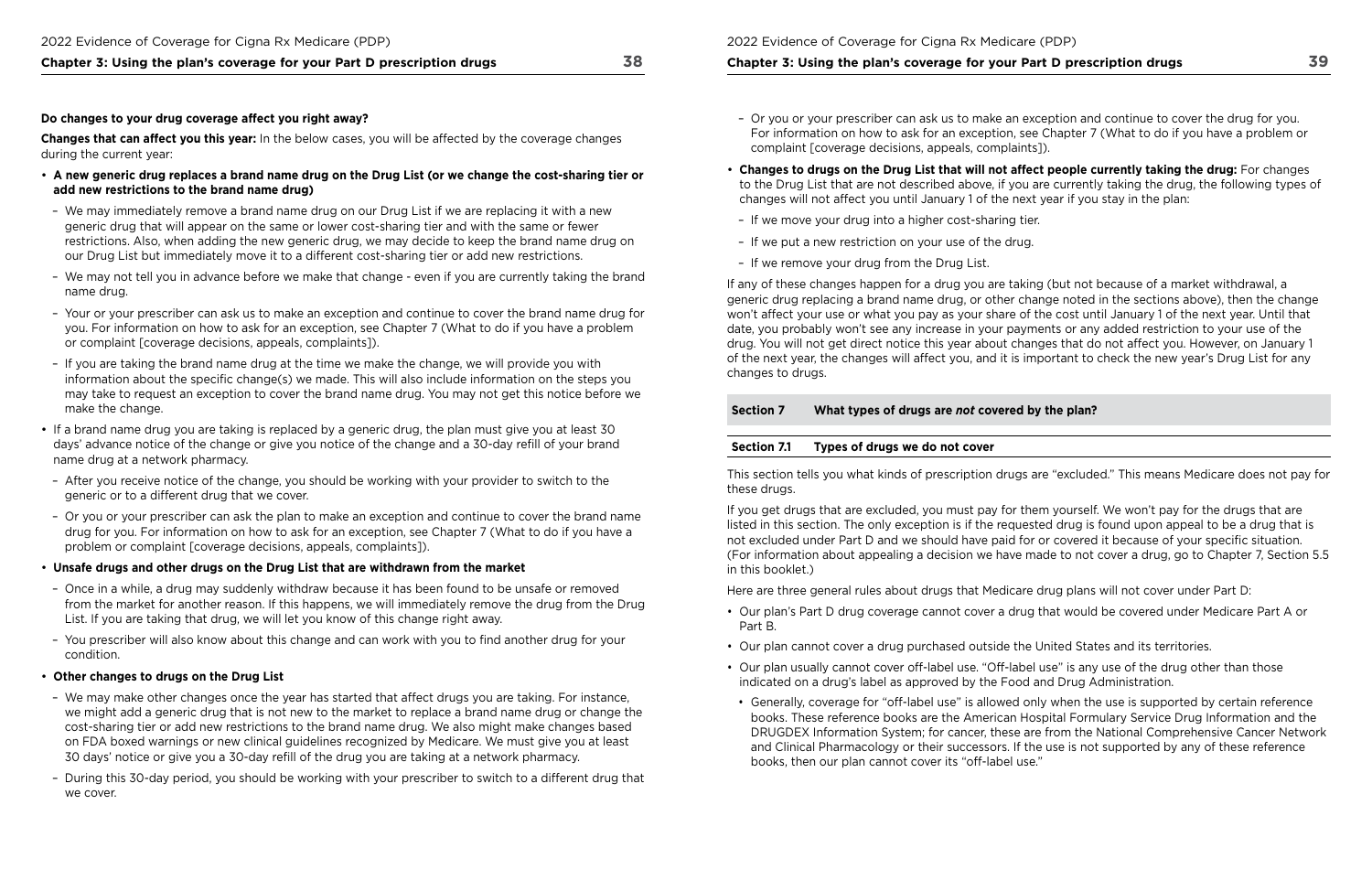Also, by law, these categories of drugs are not covered by Medicare drug plans. (Our plan covers certain drugs through our enhanced drug coverage, for which you may be charged an additional premium. More information is provided below.):

- Non-prescription drugs (also called over-the-counter drugs)
- Drugs when used to promote fertility
- Drugs when used for the relief of cough or cold symptoms
- Drugs when used for cosmetic purposes or to promote hair growth
- Prescription vitamins and mineral products, except prenatal vitamins and fuoride preparations
- Drugs when used for the treatment of sexual or erectile dysfunction, such as Viagra, Cialis, Levitra, and Caverject
- Drugs when used for treatment of anorexia, weight loss, or weight gain
- Outpatient drugs for which the manufacturer seeks to require that associated tests or monitoring services be purchased exclusively from the manufacturer as a condition of sale

In addition, if you are receiving "Extra Help" from Medicare to pay for your prescriptions, the "Extra Help" program will not pay for the drugs not normally covered. (Please refer to your formulary or call Customer Service for more information.) However, if you have drug coverage through Medicaid, your state Medicaid program may cover some prescription drugs not normally covered in a Medicare drug plan. Please contact your state Medicaid program to determine what drug coverage may be available to you. (You can fnd phone numbers and contact information for Medicaid in Chapter 2, Section 6.)

 contact information for Medicaid in Chapter 2, Section 6.) **If you receive "Extra Help" paying for your drugs**, your state Medicaid program may cover some prescription drugs not normally covered in a Medicare drug plan. Please contact your state Medicaid program to determine what drug coverage may be available to you. (You can find phone numbers and

#### **Section 8 Show your plan membership card when you fll a prescription**

#### **Section 8.1 Show your membership card**

 Ending your membership in the plan, tells when you can leave our plan and join a different Medicare plan.) **Please Note:** When you enter, live in, or leave a skilled nursing facility, you are entitled to a Special Enrollment Period. During this time period, you can switch plans or change your coverage. (Chapter 8,

To fll your prescription, show your plan membership card at the network pharmacy you choose. When you show your plan membership card, the network pharmacy will automatically bill the plan for *our* share of your covered prescription drug cost. You will need to pay the pharmacy *your* share of the cost when you pick up your prescription.

#### **Section 8.2 What if you don't have your membership card with you?**

If you don't have your plan membership card with you when you fll your prescription, ask the pharmacy to call the plan to get the necessary information.

If the pharmacy is not able to get the necessary information, **you may have to pay the full cost of the prescription when you pick it up.** (You can then ask us to reimburse you for our share. See Chapter 5, Section 2.1 for information about how to ask the plan for reimbursement.)

2022 Evidence of Coverage for Cigna Rx Medicare (PDP)

**Chapter 3: Using the plan's coverage for your Part D prescription drugs** 

 ask for an exception, Chapter 7, Section 5.4 tells what to do*.*  During the time when you are getting a temporary supply of a drug, you should talk with your provider to decide what to do when your temporary supply runs out. Perhaps there is a different drug covered by the plan that might work just as well for you. Or you and your provider can ask the plan to make an exception for you and cover the drug in the way you would like it to be covered. If you and your provider want to

| <b>Section 9</b>   | Part D drug coverage in special situations                                 |
|--------------------|----------------------------------------------------------------------------|
| <b>Section 9.1</b> | What if you're in a hospital or a skilled nur<br><b>Original Medicare?</b> |

 or Part B. Your enrollment in Cigna Rx Medicare (PDP) doesn't affect your coverage for drugs covered under Medicare Part A or Part B. If you meet Medicare's coverage requirements, your drug will still be covered under Medicare Part A or Part B, even though you are enrolled in this plan. In addition, if your drug would be covered by Medicare Part A or Part B, our plan can't cover it, even if you choose not to enroll in Part A

### **Suate: 3.1 What is set in that is covered by and nursing facility for a stay that is covered by**

If you are **admitted to a hospital** for a stay covered by Original Medicare, Medicare Part A will generally cover the cost of your prescription drugs during your stay. Once you leave the hospital, our plan will cover your drugs as long as the drugs meet all of our rules for coverage. See the previous parts of this chapter that tell about the rules for getting drug coverage.

If you are **admitted to a skilled nursing facility** for a stay covered by Original Medicare, Medicare Part A will generally cover your prescription drugs during all or part of your stay. If you are still in the skilled nursing facility and Part A is no longer covering your drugs, our plan will cover your drugs as long as the drugs meet all of our rules for coverage. See the previous parts of this chapter that tell about the rules for getting drug coverage.

### **Section 9.2 What if you're a resident in a long‑term care facility?**

Usually, a long-term care facility (such as a nursing home) has its own pharmacy or a pharmacy that supplies drugs for all of its residents. If you are a resident of a long-term care facility, you may get your prescription drugs through the facility's pharmacy as long as it is part of our network.

Check your *Pharmacy Directory* to fnd out if your long-term care facility's pharmacy is part of our network. If it isn't, or if you need more information, please contact Customer Service (phone numbers are printed on the back cover of this booklet).

### **What if you're a resident in a long‑term care facility and become a new member of the plan?**

If you need a drug that is not on our Drug List or is restricted in some way, the plan will cover a temporary supply of your drug during the first 90 days of your membership. The first supply will be for a maximum of a 91-day supply, or less if your prescription is written for fewer days. (Please note that the long-term care pharmacy may provide the drug in smaller amounts at a time to prevent waste.) If needed, we will cover additional refills during your first 90 days in the plan. If you have been a member of the plan for more than 90 days and need a drug that is not on our Drug List or if the plan has any restriction on the drug's coverage, we will cover one (31-day) supply, or less if your prescription is written for fewer days.

### **Section 9.3 What if you are taking drugs covered by Original Medicare?**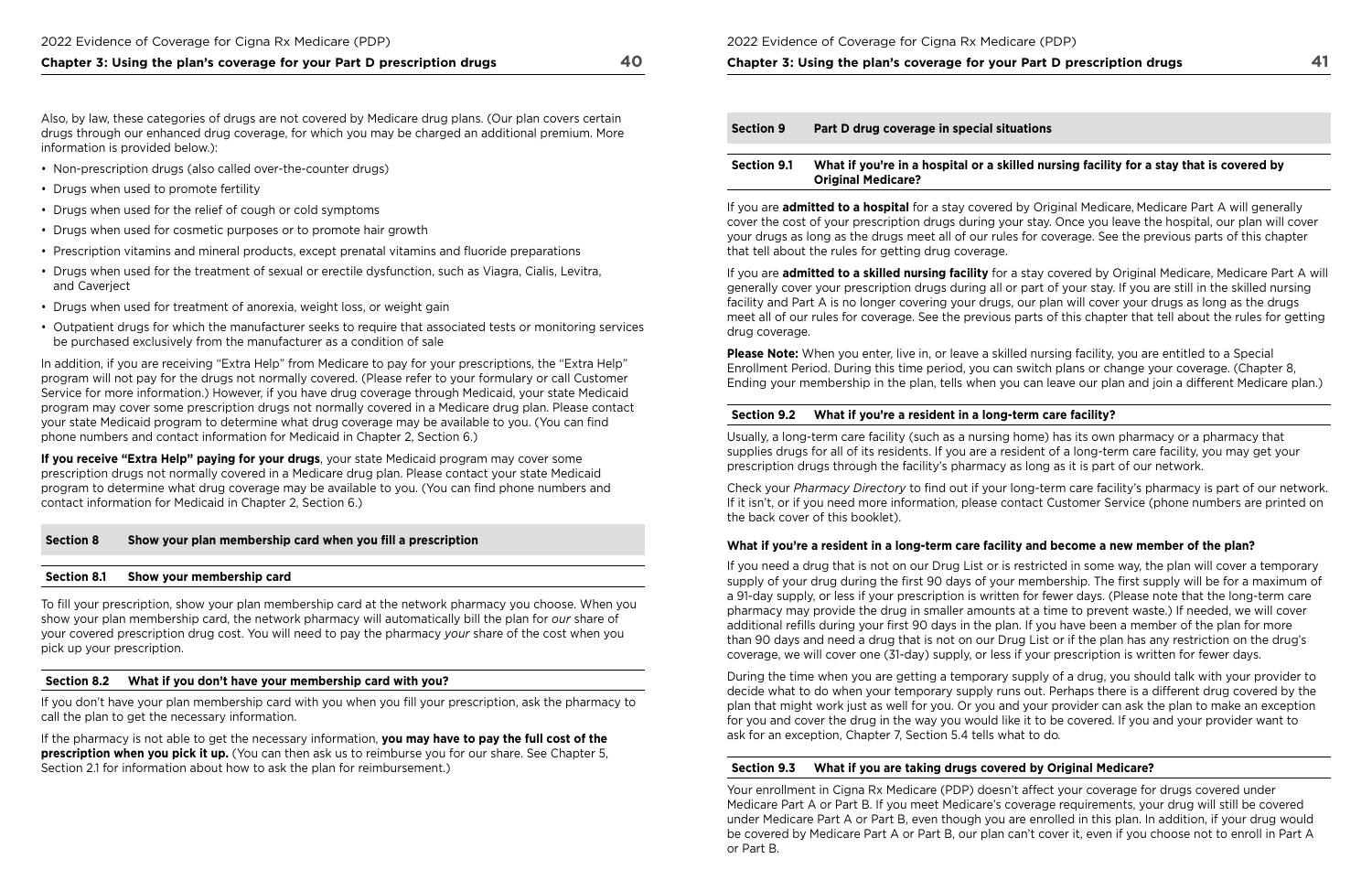Some drugs may be covered under Medicare Part B in some situations and through Cigna Rx Medicare (PDP) in other situations. But drugs are never covered by both Part B and our plan at the same time. In general, your pharmacist or provider will determine whether to bill Medicare Part B or Cigna Rx Medicare (PDP) for the drug.

### **Section 9.4 What if you have a Medigap (Medicare Supplement Insurance) policy with prescription drug coverage?**

If you currently have a Medigap policy that includes coverage for prescription drugs, you must contact your Medigap issuer and tell them you have enrolled in our plan. If you decide to keep your current Medigap policy, your Medigap issuer will remove the prescription drug coverage portion of your Medigap policy and lower your premium.

Each year, your Medigap insurance company should send you a notice that tells if your prescription drug coverage is "creditable" and the choices you have for drug coverage. (If the coverage from the Medigap policy is "**creditable**," it means that it is expected to pay, on average, at least as much as Medicare's standard prescription drug coverage.) The notice will also explain how much your premium would be lowered if you remove the prescription drug coverage portion of your Medigap policy. If you didn't get this notice, or if you can't fnd it, contact your Medigap insurance company and ask for another copy.

Drugs are never covered by both hospice and our plan at the same time. If you are enrolled in Medicare hospice and require an anti-nausea, laxative, pain, or antianxiety drug that is not covered by your hospice because it is unrelated to your terminal illness and related conditions, our plan must receive notifcation from either the prescriber or your hospice provider that the drug is unrelated before our plan can cover the drug. To prevent delays in receiving any unrelated drugs that should be covered by our plan, you can ask your hospice provider or prescriber to make sure we have the notifcation that the drug is unrelated before you ask a pharmacy to fill your prescription.

### **Section 9.5 What if you're also getting drug coverage from an employer or retiree group plan?**

Do you currently have other prescription drug coverage through your (or your spouse's) employer or retiree group? If so, please contact **that group's benefts administrator**. He or she can help you determine how your current prescription drug coverage will work with our plan.

In general, if you are currently employed, the prescription drug coverage you get from us will be *secondary*  to your employer or retiree group coverage. That means your group coverage would pay frst.

### **Special note about "creditable coverage":**

Each year, your employer or retiree group should send you a notice that tells if your prescription drug coverage for the next calendar year is "creditable" and the choices you have for drug coverage.

We do a review each time you fill a prescription. We also review our records on a regular basis. During these reviews, we look for potential problems such as:

If the coverage from the group plan is "**creditable**," it means that the plan has drug coverage that is expected to pay, on average, at least as much as Medicare's standard prescription drug coverage.

**Keep these notices about creditable coverage**, because you may need them later. If you enroll in a Medicare plan that includes Part D drug coverage, you may need these notices to show that you have maintained creditable coverage. If you didn't get a notice about creditable coverage from your employer or retiree group plan, you can get a copy from the employer or retiree group's benefts administrator or the employer or union.

## **Section 9.6 What if you are in Medicare‑certifed Hospice?**

We have a program that can help make sure our members safely use their prescription opioid medications, or other medications that are frequently abused. This program is called a Drug Management Program (DMP). If you use opioid medications that you get from several doctors or pharmacies, we may talk to your doctors to make sure your use is appropriate and medically necessary. Working with your doctors, if we decide you are at risk for misusing or abusing your opioid medications, we may limit how you can get those medications. The limitations may be:

### **Chapter 3: Using the plan's coverage for your Part D prescription drugs**

In the event you either revoke your hospice election or are discharged from hospice, our plan should cover all your drugs. To prevent any delays at a pharmacy when your Medicare hospice beneft ends, you should bring documentation to the pharmacy to verify your revocation or discharge. See the previous parts of this section that tell about the rules for getting drug coverage under Part D. Chapter 4 (What you pay for your Part D prescription drugs) gives more information about drug coverage and what you pay.

**Section 10 Programs on drug safety and managing medications** 

## **Section 10.1 Programs to help members use drugs safely**

We conduct drug use reviews for our members to help make sure that they are getting safe and appropriate care. These reviews are especially important for members who have more than one provider who prescribes their drugs.

- Possible medication errors
- Drugs that may not be necessary because you are taking another drug to treat the same medical condition
- Drugs that may not be safe or appropriate because of your age or gender
- Certain combinations of drugs that could harm you if taken at the same time
- Prescriptions written for drugs that have ingredients you are allergic to
- Possible errors in the amount (dosage) of a drug you are taking
- Unsafe amounts of opioid pain medications

If we see a possible problem in your use of medications, we will work with your provider to correct the problem.

## **Section 10.2 Drug Management Program (DMP) to help members safely use their opioid medications**

• Requiring you to get all your prescriptions for opioid [insert if applicable: or benzodiazepine] medications

• Requiring you to get all your prescriptions for opioid [insert if applicable: or benzodiazepine] medications

- from one pharmacy
- from one doctor
- Limiting the amount of opioid [insert if applicable: or benzodiazepine] medications we will cover for you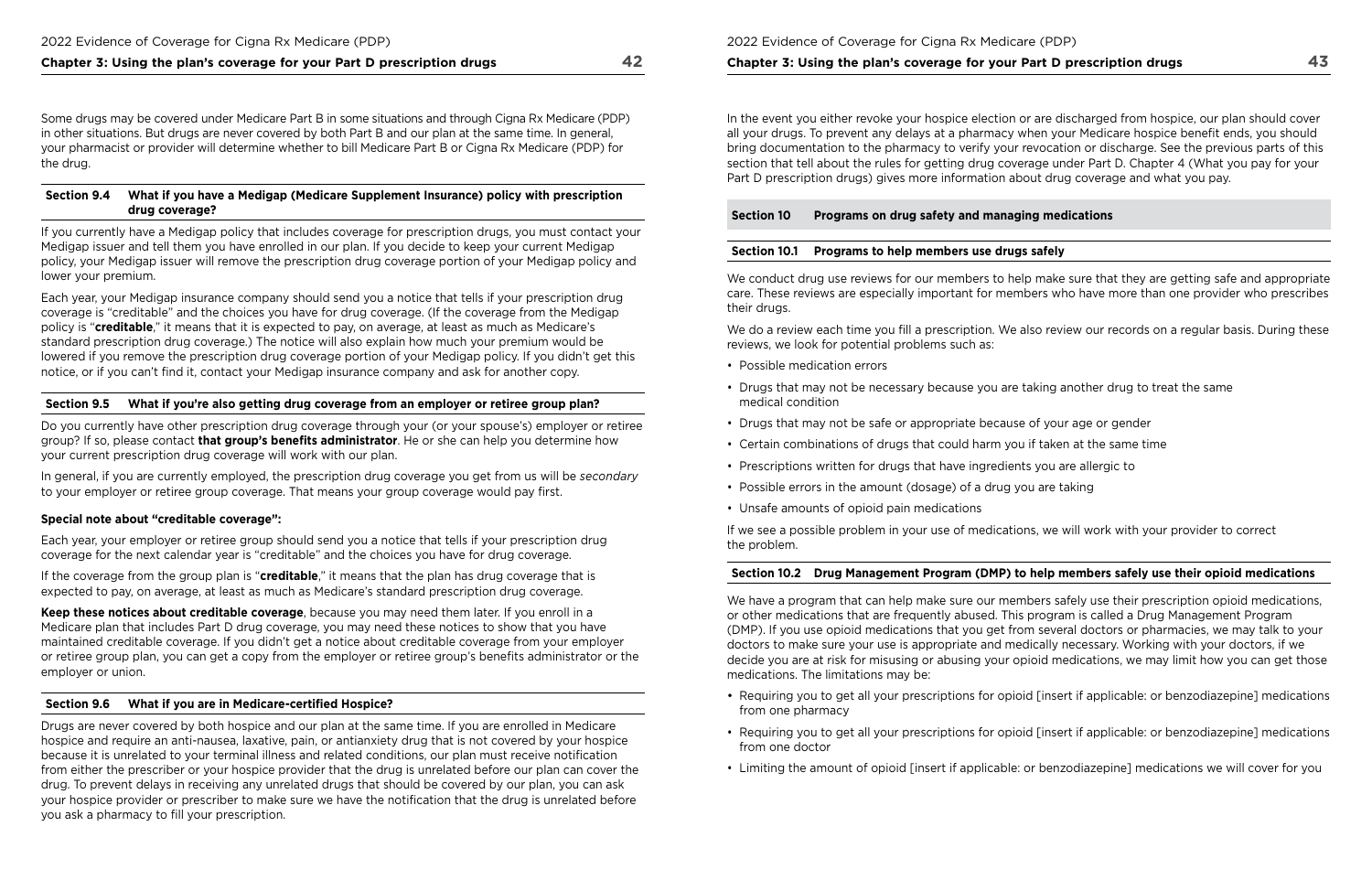## **Chapter 3: Using the plan's coverage for your Part D prescription drugs 44**

If we decide that one or more of these limitations should apply to you, we will send you a letter in advance. The letter will have information explaining the terms of the limitations we think should apply to you. You will also have an opportunity to tell us which doctors or pharmacies you prefer to use and about any other information you think is important for us to know. After you've had the opportunity to respond, if we decide to limit your coverage for these medication, we will send you another letter confrming the limitation. If you think we made a mistake or you disagree with our determination that you are at risk for prescription drug abuse or the limitation, you and your prescriber have the right to ask us for an appeal. See Chapter 7 for information about how to ask for an appeal.

The DMP may not apply to you if you have certain medical conditions, such as cancer; you are receiving hospice, palliative, or end-of-life care; or you live in a long-term care facility.

### **Section 10.3 Medication Therapy Management (MTM) program to help members manage their medications**

We have a program that can help our members with complex health needs.

If we have a program that fits your needs, we will automatically enroll you in the program and send you information. If you decide not to participate, please notify us and we will withdraw you from the program. If you have any questions about these programs, please contact Customer Service (phone numbers are printed on the back cover of this booklet).

## **Chapter 4: What you pay for your Part D prescription drugs**

This program is voluntary and free to members. A team of pharmacists and doctors developed the program for us. This program can help make sure that our members get the most beneft from the drugs they take. Our program is called a Medication Therapy Management (MTM) program. Some members who take medications for different medical conditions and have high drug costs may be able to get services through an MTM program. A pharmacist or other health professional will give you a comprehensive review of all your medications. You can talk about how best to take your medications, your costs, and any problems or questions you have about your prescription and over-the-counter medications. You'll get a written summary of this discussion. The summary has a medication action plan that recommends what you can do to make the best use of your medications, with space for you to take notes or write down any follow-up questions. You'll also get a personal medication list that will include all the medications you're taking and why you take them.

It's a good idea to have your medication review before your yearly "Wellness" visit, so you can talk to your doctor about your action plan and medication list. Bring your action plan and medication list with you to your visit or anytime you talk with your doctors, pharmacists, and other health care providers. Also, keep your medication list with you (for example, with your ID) in case you go to the hospital or emergency room.

| Use this chapter together with other materials that explain your drug coverage $\ldots$ . 47                                                                             |
|--------------------------------------------------------------------------------------------------------------------------------------------------------------------------|
| Types of out-of-pocket costs you may pay for covered drugs  48                                                                                                           |
| What you pay for a drug depends on which "drug payment stage" you                                                                                                        |
| 48                                                                                                                                                                       |
| What are the drug payment stages for Cigna Rx Medicare (PDP) members?  48                                                                                                |
| We send you reports that explain payments for your drugs and which                                                                                                       |
| 48                                                                                                                                                                       |
| We send you a monthly report called the "Part D Explanation of Benefits"                                                                                                 |
| 48                                                                                                                                                                       |
| Help us keep our information about your drug payments up to date<br>49                                                                                                   |
| Deductible Stage information for Cigna Rx Medicare (PDP).  49                                                                                                            |
| Please refer to your Evidence of Coverage Snapshot for your plan's<br>49                                                                                                 |
| During the Initial Coverage Stage, the plan pays its share of your drug<br>costs and you pay your share excessional example of the costs and you pay your share example. |
| What you pay for a drug depends on the drug and where you fill your prescription 50                                                                                      |
|                                                                                                                                                                          |
| If your doctor prescribes less than a full month's supply, you may not have to                                                                                           |
|                                                                                                                                                                          |
| A table that shows your costs for a <i>long-term</i> (up to a 90-day) supply of a drug 51                                                                                |
| You stay in the Initial Coverage Stage until your total drug costs for the                                                                                               |
|                                                                                                                                                                          |
| During the Coverage Gap Stage, please refer to your                                                                                                                      |
| You stay in the Coverage Gap Stage until your out-of-pocket costs reach \$7,050 52                                                                                       |
| How Medicare calculates your out-of-pocket costs for prescription drugs 52                                                                                               |
|                                                                                                                                                                          |

| Section 1        |                                                                                                                                                                                                       |
|------------------|-------------------------------------------------------------------------------------------------------------------------------------------------------------------------------------------------------|
| Section 1.1      | Use this chapter together with other materials that explain your drug coverage 47                                                                                                                     |
| Section 1.2      | Types of out-of-pocket costs you may pay for covered drugs 48                                                                                                                                         |
| <b>Section 2</b> | What you pay for a drug depends on which "drug payment stage" you<br>48                                                                                                                               |
| Section 2.1      | What are the drug payment stages for Cigna Rx Medicare (PDP) members? 48                                                                                                                              |
| <b>Section 3</b> | We send you reports that explain payments for your drugs and which<br>48<br>payment stage you are in was also assessed to the contract of the state of the state of the state of the state of         |
| Section 3.1      | We send you a monthly report called the "Part D Explanation of Benefits"<br>48                                                                                                                        |
| Section 3.2      | Help us keep our information about your drug payments up to date<br>49                                                                                                                                |
| <b>Section 4</b> | Deductible Stage information for Cigna Rx Medicare (PDP).  49                                                                                                                                         |
| Section 4.1      | Please refer to your Evidence of Coverage Snapshot for your plan's<br>49                                                                                                                              |
| <b>Section 5</b> | During the Initial Coverage Stage, the plan pays its share of your drug<br>50<br>costs and you pay your share contained and the contained and you pay your share and the contained and the containing |
| Section 5.1      | What you pay for a drug depends on the drug and where you fill your prescription 50                                                                                                                   |
| Section 5.2      |                                                                                                                                                                                                       |
| Section 5.3      | If your doctor prescribes less than a full month's supply, you may not have to                                                                                                                        |
| Section 5.4      | A table that shows your costs for a <i>long-term</i> (up to a 90-day) supply of a drug 51                                                                                                             |
| Section 5.5      | You stay in the Initial Coverage Stage until your total drug costs for the                                                                                                                            |
| <b>Section 6</b> | During the Coverage Gap Stage, please refer to your<br>52                                                                                                                                             |
| Section 6.1      | You stay in the Coverage Gap Stage until your out-of-pocket costs reach \$7,050 52                                                                                                                    |
| Section 6.2      | How Medicare calculates your out-of-pocket costs for prescription drugs 52                                                                                                                            |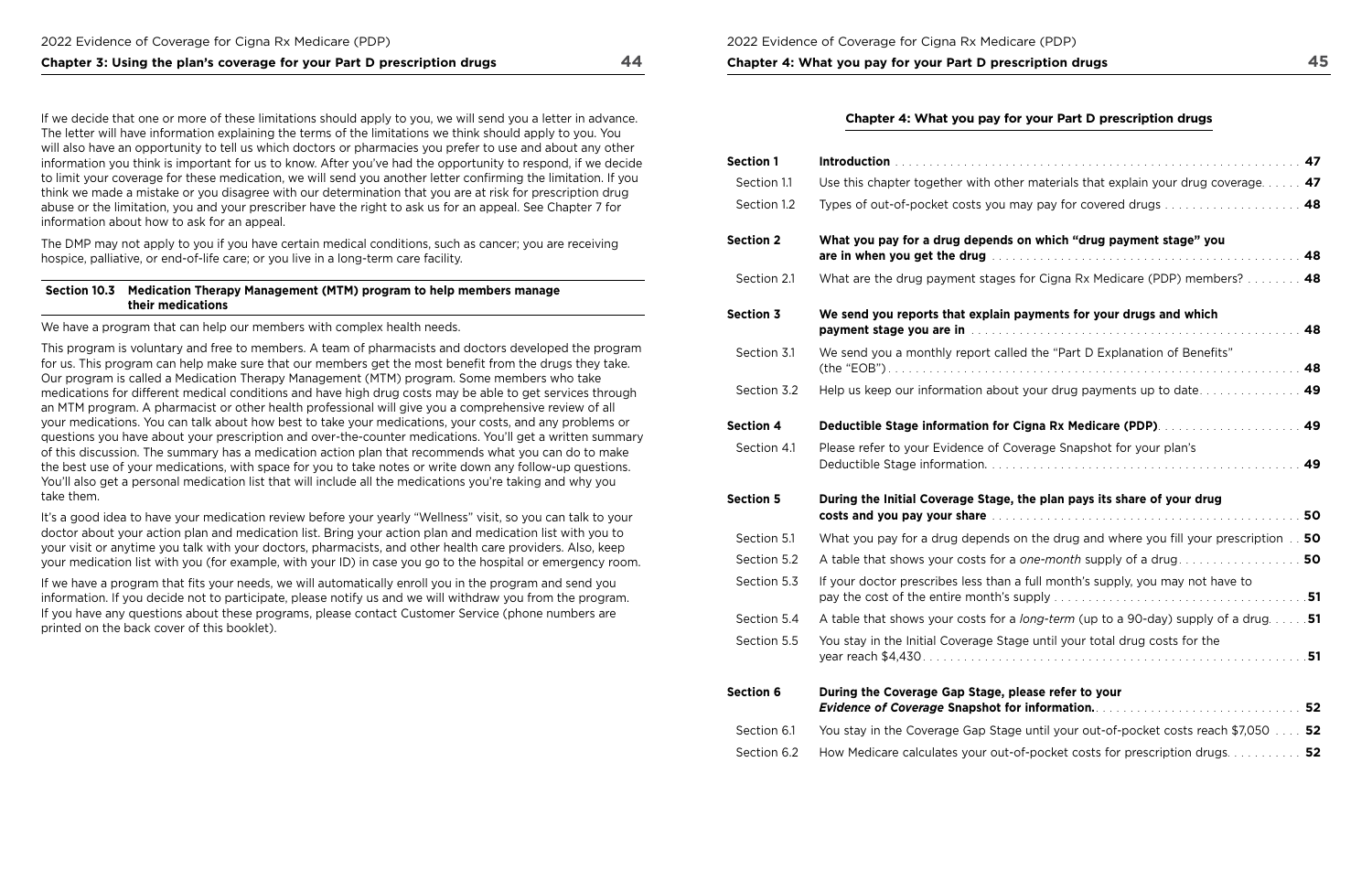### 2022 Evidence of Coverage for Cigna Rx Medicare (PDP)

### **Chapter 4: What you pay for your Part D prescription drugs 47**

#### 2022 Evidence of Coverage for Cigna Rx Medicare (PDP)

**Chapter 4: What you pay for your Part D prescription drugs 46** 

| <b>Section 7</b> | During the Catastrophic Coverage Stage, the plan pays most of the cost      |  |
|------------------|-----------------------------------------------------------------------------|--|
| Section 7.1      | Once you are in the Catastrophic Coverage Stage, you will stay in this      |  |
| <b>Section 8</b> |                                                                             |  |
| Section 8.1      |                                                                             |  |
| <b>Section 9</b> | What you pay for vaccinations covered by Part D depends on how and          |  |
| Section 9.1      | Our plan has separate coverage for the Part D vaccine medication itself     |  |
| Section 9.2      | You may want to call us at Customer Service before you get a vaccination 56 |  |

 Help" and State Pharmaceutical Assistance Programs. For more information, see Chapter 2, Section 7. There are programs to help people with limited resources pay for their drugs. These include "Extra

## **Did you know there are programs to help people pay for their drugs?**

#### **Are you currently getting help to pay for your drugs?**

cover of this booklet). You can also fnd the Drug List on our website at [www.mycigna.com.](www.mycigna.com) The Drug

If you are in a program that helps pay for your drugs, **some information in this** *Evidence of Coverage*  **about the costs for Part D prescription drugs may not apply to you.** We will send you a separate letter, called the "Evidence of Coverage Rider for People Who Get Extra Help Paying for Prescription Drugs" (also known as the "Low Income Subsidy Rider" or the "LIS Rider"), which tells you about your drug coverage. If you don't have this letter, please call Customer Service and ask for the "LIS Rider." (Phone numbers for Customer Service are printed on the back cover of this booklet.)

#### **Section 1 Introduction**

## **Section 1.1 Use this chapter together with other materials that explain your drug coverage**

This chapter focuses on what you pay for your Part D prescription drugs. To keep things simple, we use "drug" in this chapter to mean a Part D prescription drug. As explained in Chapter 3, not all drugs are Part D drugs – some drugs are covered under Medicare Part A or Part B and other drugs are excluded from Medicare coverage by law.

To understand the payment information we give you in this chapter, you need to know the basics of what drugs are covered, where to fll your prescriptions, and what rules to follow when you get your covered drugs. Here are materials that explain these basics:

• It also tells which of the four "cost-sharing tiers" the drug is in and whether there are any restrictions on

- **The plan's** *List of Covered Drugs (Formulary).* To keep things simple, we call this the "Drug List."
- This Drug List tells which drugs are covered for you.
- your coverage for the drug.
- If you need a copy of the Drug List, call Customer Service (phone numbers are printed on the back List on the website is always the most current.
- **Chapter 3 of this booklet.** Chapter 3 gives the details about your prescription drug coverage, including rules you need to follow when you get your covered drugs. Chapter 3 also tells which types of prescription drugs are not covered by our plan.
- drugs (see Chapter 3 for the details). The *Pharmacy Directory* has a list of pharmacies in the plan's network*.* It also tells you which pharmacies in our network can give you a long-term supply of a drug (such as flling a prescription for a three-month's supply).

• **The plan's** *Pharmacy Directory.* In most situations you must use a network pharmacy to get your covered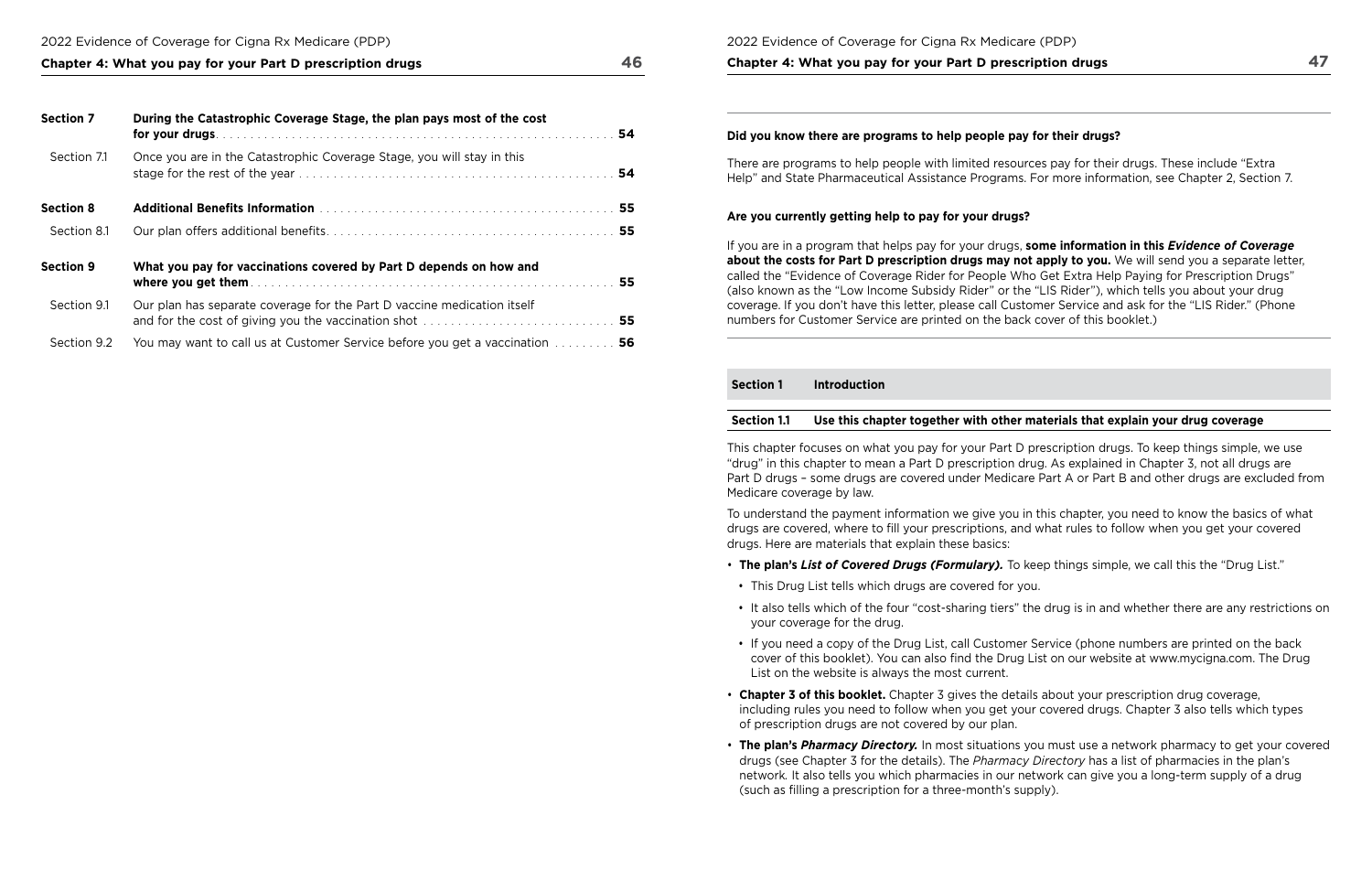#### **Section 1.2 Types of out‑of‑pocket costs you may pay for covered drugs**

To understand the payment information we give you in this chapter, you need to know about the types of out-of-pocket costs you may pay for your covered services. The amount that you pay for a drug is called "cost-sharing," and there are three ways you may be asked to pay.

- The **"deductible"** is the amount you must pay for drugs before our plan begins to pay its share.
- **"Copayment"** means that you pay a fixed amount each time you fill a prescription.
- **"Coinsurance"** means that you pay a percent of the total cost of the drug each time you fll a prescription.

#### **Section 2 What you pay for a drug depends on which "drug payment stage" you are in when you get the drug**

#### **Section 2.1 What are the drug payment stages for Cigna Rx Medicare (PDP) members?**

As shown in your Evidence of Coverage Snapshot, there are "drug payment stages" for your prescription drug coverage under Cigna Rx Medicare (PDP). How much you pay for a drug depends on which of these stages you are in at the time you get a prescription flled or reflled. Keep in mind you are always responsible for the plan's monthly premium regardless of the drug payment stage.

#### **Section 3 We send you reports that explain payments for your drugs and which payment stage you are in**

#### **Section 3.1 We send you a monthly report called the "Part D Explanation of Benefts" (the "EOB")**

Our plan keeps track of the costs of your prescription drugs and the payments you have made when you get your prescriptions flled or reflled at the pharmacy. This way, we can tell you when you have moved from one drug payment stage to the next. In particular, there are two types of costs we keep track of:

 For instructions on how to do this, go to Chapter 5, Section 2 of this booklet.) Here are some types of • **Make sure we have the information we need**. There are times you may pay for prescription drugs when have purchased. (If you are billed for a covered drug, you can ask our plan to pay our share of the cost.

- We keep track of how much you have paid. This is called your **"out‑of‑pocket"** cost.
- We keep track of your **"total drug costs**.**"** This is the amount you pay out-of-pocket or others pay on your behalf plus the amount paid by the plan.

Our plan will prepare a written report called the *Part D Explanation of Benefts* (it is sometimes called the "EOB") when you have had one or more prescriptions flled through the plan during the previous month. It includes:

- **Information for that month**. This report gives the payment details about the prescriptions you have flled during the previous month. It shows the total drugs costs, what the plan paid, and what you and others on your behalf paid.
- **Totals from the beginning of your plan year**. This is called "year-to-date" information. It shows you the total drug costs and total payments for your drugs since the year began.

#### **Chapter 4: What you pay for your Part D prescription drugs**

#### **Section 3.2 Help us keep our information about your drug payments up to date**

To keep track of your drug costs and the payments you make for drugs, we use records we get from pharmacies. Here is how you can help us keep your information correct and up to date:

• When you purchase a covered drug at a network pharmacy at a special price or using a discount card

- **Show your membership card when you get a prescription flled**. To make sure we know about the prescriptions you are flling and what you are paying, show your plan membership card every time you get a prescription filled.
- we will not automatically get the information we need to keep track of your out-of-pocket costs. To help us keep track of your out-of-pocket costs, you may give us copies of receipts for drugs that you situations when you may want to give us copies of your drug receipts to be sure we have a complete record of what you have spent for your drugs:
	- that is not part of our plan's benefit.
- When you made a copayment for drugs that are provided under a drug manufacturer patient assistance program.
- Any time you have purchased covered drugs at out-of-network pharmacies or other times you have paid the full price for a covered drug under special circumstances.
- **Send us information about the payments others have made for you**. Payments made by certain other individuals and organizations also count toward your out-of-pocket costs and help qualify you for catastrophic coverage. For example, payments made by a State Pharmaceutical Assistance Program, an AIDS drug assistance program, the Indian Health Service, and most charities count toward your your costs.
- are printed on the back cover of this booklet). Be sure to keep these reports. They are an important record of your drug expenses.

out-of-pocket costs. You should keep a record of these payments and send them to us so we can track

• **Check the written report we send you**. When you receive an *Part D Explanation of Benefts* (an EOB) in the mail, please look it over to be sure the information is complete and correct. If you think something is missing from the report, or you have any questions, please call us at Customer Service (phone numbers

### **Section A Rx Medicare (PDP)**

#### **Beauber 2.1 Please Snapshot for your plan's Deductible**

| Section 4          | Deductible Stage information for Cig                               |
|--------------------|--------------------------------------------------------------------|
|                    |                                                                    |
| <b>Section 4.1</b> | Please refer to your Evidence of Cove<br><b>Stage information.</b> |
|                    |                                                                    |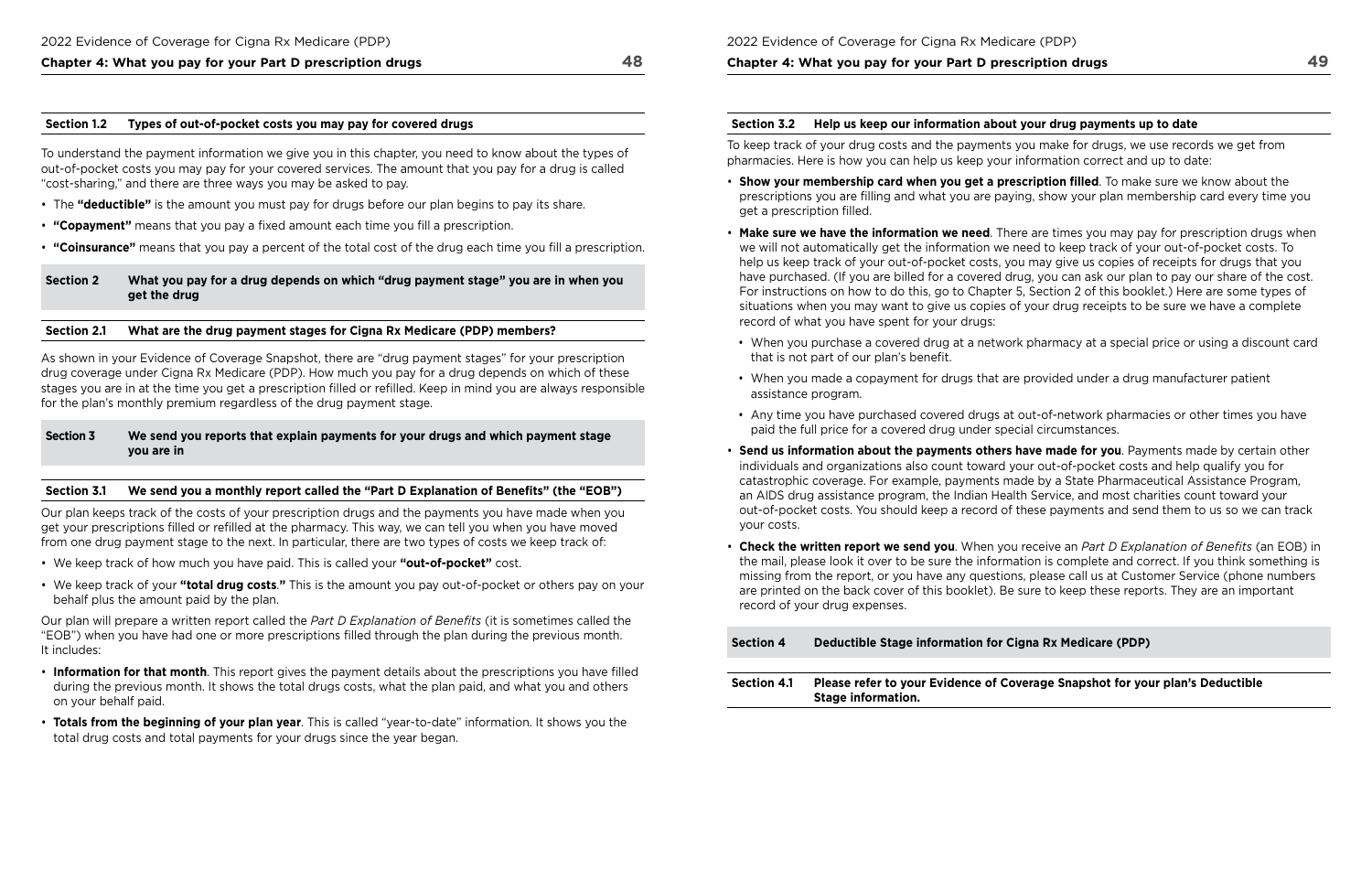During the Initial Coverage Stage, the plan pays its share of the cost of your covered prescription drugs, and you pay your share (your copayment or coinsurance amount). Your share of the cost will vary depending on the drug and where you fill your prescription.

### **Section 5 During the Initial Coverage Stage, the plan pays its share of your drug costs and you pay your share**

#### **Section 5.1 What you pay for a drug depends on the drug and where you fll your prescription**

#### **The plan has four cost‑sharing tiers**

Every drug on the plan's Drug List is in one of four cost-sharing tiers. In general, the higher the cost-sharing tier number, the higher your cost for the drug:

- Cost-Sharing Tier 1: Preferred Generic Drugs. This tier includes generic drugs and may include brand name drugs. This grouping of prescription drugs represents the lowest cost sharing.
- Cost-Sharing Tier 2: Preferred Brand Name Drugs.
- Cost-Sharing Tier 3: Non-Preferred Brand Name and Generic Drugs. This tier includes non-preferred brand drugs and may include non-preferred generic drugs.
- Cost-Sharing Tier 4: Specialty Generic and Brand Drugs. This tier includes generic and brand name drugs that meet a certain criteria defned by Medicare. This grouping of prescription drugs represents the highest cost sharing.

To find out which cost-sharing tier your drug is in, look it up in the plan's *Drug List*.

- "**Copayment**" means that you pay a fixed amount each time you fill a prescription.
- "**Coinsurance**" means that you pay a percent of the total cost of the drug each time you fll a prescription.

#### **Your pharmacy choices**

 Chapter 3, Section 2.5 for information about when we will cover a prescription flled at an • We cover prescriptions flled at out-of-network pharmacies in only limited situations. Please see out-of-network pharmacy.

How much you pay for a drug depends on whether you get the drug from:

- A network retail pharmacy
- A pharmacy that is not in the plan's network
- The plan's mail-order pharmacy

For more information about these pharmacy choices and flling your prescriptions, see Chapter 3 in this booklet and the plan's *Pharmacy Directory.* 

Generally, we will cover your prescriptions *only* if they are flled at one of our network pharmacies.

#### **Section 5.2 A table that shows your costs for a** *one-month* **supply of a drug**

During the Initial Coverage Stage, your share of the cost of a covered drug will be either a copayment or coinsurance.

– Here's an example: Let's say the copay for your drug for a full month's supply (a 30-day supply) is \$30. This means that the amount you pay per day for your drug is \$1. If you receive a 7 days' supply of the drug, your payment will be \$1 per day multiplied by 7 days, for a total payment of \$7. You should not have to pay more per day just because you begin with less than a month's supply. Let's go back to the example above. Let's say you and your doctor agree that the drug is working well and that you should continue taking the drug after your 7 days' supply runs out. If you receive a second prescription for the rest of the month, or 23 days more of the drug, you will still pay \$1 per day, or \$23. Your total cost for the month will be \$7 for your first prescription and \$23 for your second prescription, for a total of \$30 -

As shown in the table located in your Evidence of Coverage Snapshot, the amount of the copayment or coinsurance depends on which tier your drug is in. **Please note:** 

• If your covered drug costs less than the copayment amount listed in the chart, you will pay that lower price for the drug. You pay *either* the full price of the drug *or* the copayment amount, *whichever is lower*. 2022 Evidence of Coverage for Cigna Rx Medicare (PDP)

#### **Chapter 4: What you pay for your Part D prescription drugs**

 supply of a drug, see Chapter 3, Section 2.4.) For some drugs, you can get a long-term supply (also called an "extended supply") when you fll your prescription. A long-term supply is up to a 90-day supply. (For details on where and how to get a long-term

### **Section 5.3 If your doctor prescribes less than a full month's supply, you may not have to pay the cost of the entire month's supply**

Typically, you pay a copay to cover a full month's supply of a covered drug. However, your doctor can prescribe less than a month's supply of drugs. There may be times when you want to ask your doctor about prescribing less than a month's supply of a drug (for example, when you are trying a medication for the frst time that is known to have serious side effects). If you doctor agrees, you will not have to pay for the full month's supply for certain drugs.

The amount you pay when you get less than a full month's supply will depend on whether you are responsible for paying coinsurance (a percentage of the total cost) or a copayment (a fat dollar amount).

However, because the entire drug cost will be lower if you get less than a full month's supply, the amount

- If you are responsible for coinsurance, you pay a percentage of the total cost of the drug. You pay the same percentage regardless of whether the prescription is for a full month's supply or for fewer days. you pay will be less.
- If you are responsible for a copayment for the drug, your copay will be based on the number of days of the drug that you receive. We will calculate the amount you pay per day for your drug (the "daily cost-sharing rate") and multiply it by the number of days of the drug you receive.
- the same as your copay would be for a full month's supply.

Daily cost-sharing allows you to make sure a drug works for you before you have to pay for an entire month's supply.

## **Section 5.4 A table that shows your costs for a** *long-term* **(up to a 90‑day) supply of a drug**

The table located in your plan's Evidence of Coverage Snapshot shows what you pay when you get a long-term (up to a 90-day) supply of a drug.

**Please note:** If your covered drug costs less than the copayment amount listed in the chart, you will pay that lower price for the drug. You pay *either* the full price of the drug *or* the copayment amount, *whichever is lower*.

### **Section 5.5 You stay in the Initial Coverage Stage until your total drug costs for the year reach \$4,430**

You stay in the Initial Coverage Stage until the total amount for the prescription drugs you have filled and refilled reaches the \$4,430 limit for the Initial Coverage Stage.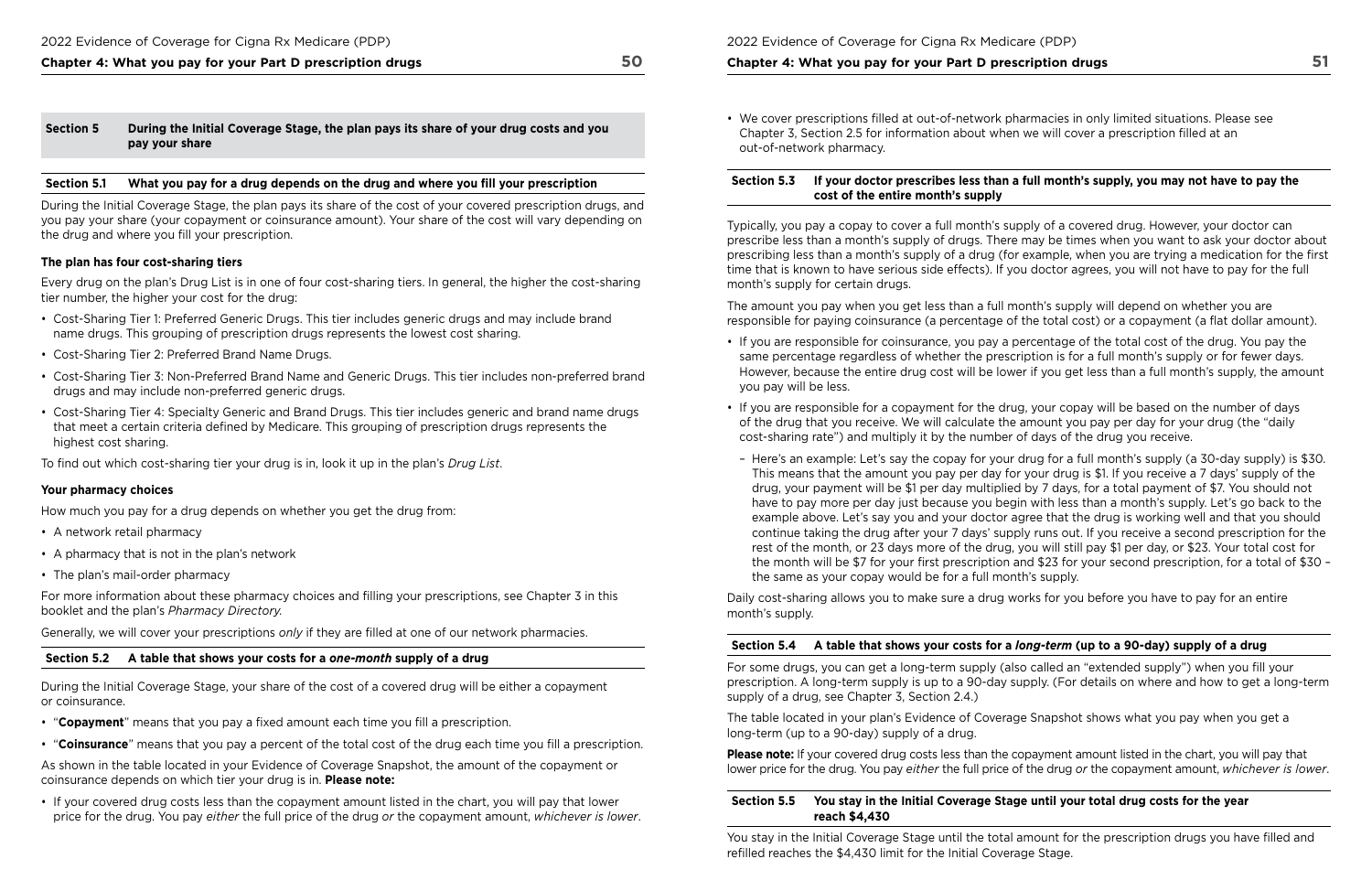Your total drug cost is based on adding together what you have paid and what any Part D plan has paid:

- • **What you have paid** for all the covered drugs you have received since you started with your frst drug purchase of the year. (See Section 6.2 for more information about how Medicare calculates your out-of-pocket costs.) This includes:
- The amount you paid when you were in the Deductible Stage. Please see your plan's Evidence of Coverage Snapshot to determine if you pay a deductible.
- The total you paid as your share of the cost for your drugs during the Initial Coverage Stage.
- **What the plan has paid** as its share of the cost for your drugs during the Initial Coverage Stage. (If you were enrolled in a different Part D plan at any time during 2022, the amount that plan paid during the Initial Coverage Stage also counts toward your total drug costs.) We offer additional coverage on some prescription drugs that are not normally covered in a Medicare Prescription Drug Plan. Payments made for these drugs will not count toward your initial coverage limit or total out-of-pocket costs. To fnd out which drugs our plan covers, refer to your Drug List.

We will let you know if you reach this \$4,430 amount. If you do reach this amount, you will leave the Initial Coverage Stage and move on to the Coverage Gap Stage.

coverage gap. When you are in the Coverage Gap Stage, the Medicare Coverage Gap Discount Program provides manufacturer discounts on brand name drugs. You pay 25% of the negotiated price and a portion of the dispensing fee for brand name drugs. Both the amount you pay and the amount discounted by the manufacturer count toward your out-of-pocket costs as if you had paid them and move you through the

You also receive some coverage for generic drugs. You pay no more than 25% of the cost for generic drugs and the plan pays the rest. For generic drugs, the amount paid by the plan (75%) does not count toward your out-of-pocket costs. Only the amount you pay counts and moves you through the coverage gap.

The *Part D Explanation of Benefts* (EOB) that we send to you will help you keep track of how much you and the plan have spent for your drugs during the year. Many people do not reach the \$4,430 limit in a year.

#### **Section 6 During the Coverage Gap Stage, please refer to your** *Evidence of Coverage* **Snapshot for information.**

### **Section 6.1 You stay in the Coverage Gap Stage until your out‑of‑pocket costs reach \$7,050**

You continue paying the discounted price for brand name drugs and no more than 25% of the costs of generic drugs until your yearly out-of-pocket payments reach a maximum amount that Medicare has set. In 2022, that amount is \$7,050*.* 

Medicare has rules about what counts and what does *not* count as your out-of-pocket costs. When you reach an out-of-pocket limit of \$7,050, you leave the Coverage Gap Stage and move on to the Catastrophic Coverage Stage.

### **Section 6.2 How Medicare calculates your out‑of‑pocket costs for prescription drugs**

Here are Medicare's rules that we must follow when we keep track of your out-of-pocket costs for your drugs.

### 2022 Evidence of Coverage for Cigna Rx Medicare (PDP)

## **Chapter 4: What you pay for your Part D prescription drugs**

*These payments* **are** *included in your out‑of‑pocket costs* 

*When you add up your out‑of‑pocket costs, you can include the payments listed below (as long as they are for Part D covered drugs and you followed the rules for drug coverage that are explained in Chapter 3 of this booklet):* 

- The amount you pay for drugs when you are in any of the following drug payment stages:
- The Deductible Stage, if applicable. Please see your enclosed Evidence of Coverage Snapshot for deductible information.
- The Initial Coverage Stage.
- The Coverage Gap Stage.
- Any payments you made during this calendar year as a member of a different Medicare prescription drug plan before you joined our plan.

### **It matters who pays:**

**organizations**. This includes payments for your drugs made by a friend or relative, by most charities, by AIDS drug assistance programs, by a State Pharmaceutical Assistance Program that is qualifed by

- If you make these payments **yourself**, they are included in your out-of-pocket costs.
- These payments are *also included* if they are made on your behalf by **certain other individuals or**  Medicare, or by the Indian Health Service. Payments made by Medicare's "Extra Help" Program are also included.
- Some of the payments made by the Medicare Coverage Gap Discount Program are included. The for your generic drugs is not included.

amount the manufacturer pays for your brand name drugs is included. But the amount the plan pays

### *Moving on to the Catastrophic Coverage Stage:*

*When you (or those paying on your behalf) have spent a total of \$6,550 in out‑of‑pocket costs within the calendar year, you will move from the Coverage Gap Stage to the Catastrophic Coverage Stage.*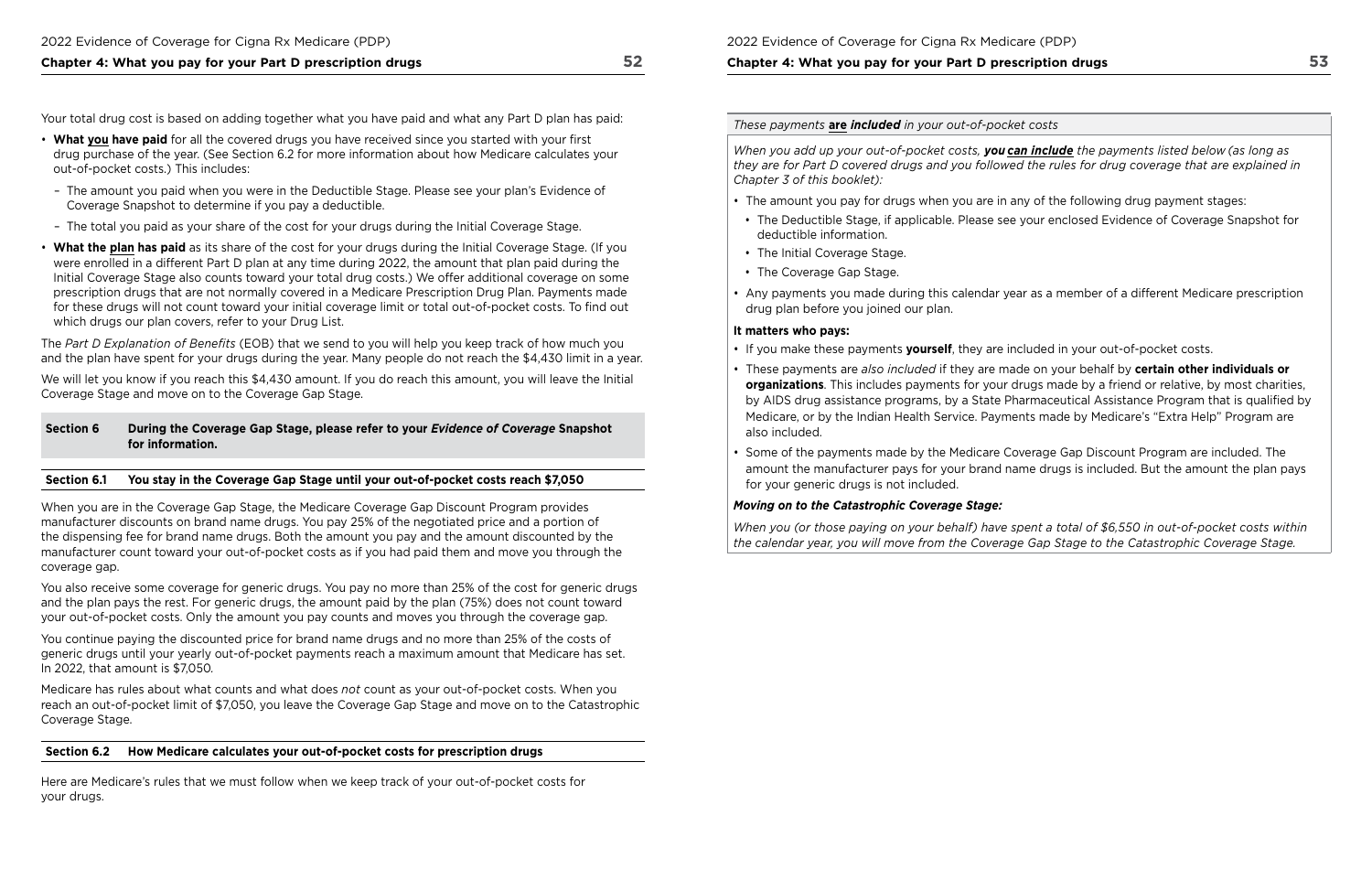#### *These payments are not included in your out‑of‑pocket costs*

When you add up your out-of-pocket costs, you are **not allowed to include** any of payments for prescription drugs:

*Reminder:* If any other organization such as the ones listed above pays part or all of costs for drugs, you are required to tell our plan. Call Customer Service to let us know are printed on the back cover of this booklet).

- The amount you pay for your monthly premium.
- Drugs you buy outside the United States and its territories.
- Drugs that are not covered by our plan.
- Drugs you get at an out-of-network pharmacy that do not meet the plan's require out-of-network coverage.
- Non-Part D drugs, including prescription drugs covered by Part A or Part B and o from coverage by Medicare.
- Prescription drugs covered by Part A or Part B.
- Payments you make toward prescription drugs not normally covered in a Medicare Drug Plan.
- Payments made by the plan for your generic drugs while in the Coverage Gap.
- Payments for your drugs that are made by group health plans including employer
- Payments for your drugs that are made by certain insurance plans and governme programs such as TRICARE and the Veteran's Administration.
- Payments for your drugs made by a third party with a legal obligation to pay for (for example, Workers' Compensation).

- We will help you. The *Part D Explanation of Benefits* (EOB) report we send to you Part D amount of your out-of-pocket costs (Section 3 in this Chapter tells about the reach a total of \$7,050 in out-of-pocket costs for the year, this report will tell you Coverage Gap Stage and have moved on to the Catastrophic Coverage Stage.
- Make sure we have the information we need. Section 3.2 tells what you can do to our records of what you have spent are complete and up to date.

### **Section 7** During the Catastrophic Coverage Stage, the plan pays most of the

### Section 7.1 Once you are in the Catastrophic Coverage Stage, you will stay in the **the year**

You qualify for the Catastrophic Coverage Stage when your out-of-pocket costs have limit for the calendar year. Once you are in the Catastrophic Coverage Stage, you v stage until the end of the calendar year.

### *How can you keep track of your out-of-pocket total?*

During this stage, the plan will pay most of the cost for your drugs.

- **Your share** of the cost for a covered drug will be either coinsurance or a copayment. Please refer to your EOC Snapshot to determine the amount you will pay during this stage.
- **Our plan pays the rest** of the cost.

Medicare Prescription Drug Plan as e your 2022 Formulary document for details. enefits offered by your plan.

## **D** depends on how and where you

### **Section 8.1 Our plane in text** is also contained medication itself and for the cost  $\boldsymbol{\epsilon}$

re are two parts to our coverage

**n itself**. The vaccine is a

**vaccination shot.** (This is sometimes

these vaccines listed in the plan's

covered under Original Medicare.

ry depending on the circumstances.

to pay the entire cost for both the vaccine our plan to pay you back for our share of

cination shot, you will pay only your share

It get a Part D vaccination shot. Remember ines (including their administration) during

### **Chapter 4: What you pay for your Part D prescription drugs**

|                                                 | <b>Section 8</b>                                                  | <b>Additional Benefits Information</b>                                                                                                                                                               |
|-------------------------------------------------|-------------------------------------------------------------------|------------------------------------------------------------------------------------------------------------------------------------------------------------------------------------------------------|
| these types of                                  | <b>Section 8.1</b>                                                | Our plan offers additional benefits                                                                                                                                                                  |
|                                                 |                                                                   | Your plan may cover additional drugs not normally covered in a<br>indicated in the Formulary Drug List by the + symbol. Please see<br>Please see your Evidence of Coverage Snapshot for additional b |
| ements for                                      |                                                                   |                                                                                                                                                                                                      |
| other drugs excluded                            | <b>Section 9</b>                                                  | What you pay for vaccinations covered by Part<br>get them                                                                                                                                            |
| re Prescription                                 | <b>Section 9.1</b>                                                | Our plan has separate coverage for the Part D v<br>of giving you the vaccination shot                                                                                                                |
| r health plans.                                 | of vaccinations:                                                  | Our plan provides coverage of a number of Part D vaccines. The                                                                                                                                       |
| ent-funded health                               |                                                                   | • The first part of coverage is the cost of the vaccine medicatio<br>prescription medication.                                                                                                        |
| prescription costs                              | • The second part of coverage is for the cost of giving you the v |                                                                                                                                                                                                      |
| of your out-of-pocket                           |                                                                   | called the "administration" of the vaccine.)                                                                                                                                                         |
| ow (phone numbers                               |                                                                   | What do you pay for a Part D vaccination?                                                                                                                                                            |
|                                                 |                                                                   | What you pay for a Part D vaccination depends on three things:                                                                                                                                       |
|                                                 | 1.                                                                | <b>The type of vaccine</b> (what you are being vaccinated for).                                                                                                                                      |
| u includes the current<br>his report). When you |                                                                   | • Some vaccines are considered Part D drugs. You can find<br>List of Covered Drugs (Formulary).                                                                                                      |
| that you have left the                          |                                                                   | • Other vaccines are considered medical benefits. They are                                                                                                                                           |
|                                                 |                                                                   | 2. Where you get the vaccine medication.                                                                                                                                                             |
| help make sure that                             |                                                                   | 3. Who gives you the vaccination shot.                                                                                                                                                               |
| cost for your drugs                             | For example:                                                      | What you pay at the time you get the Part D vaccination can var                                                                                                                                      |
|                                                 |                                                                   | • Sometimes when you get your vaccination shot, you will have                                                                                                                                        |
| his stage for the rest of                       | the cost.                                                         | medication and for getting the vaccination shot. You can ask o                                                                                                                                       |
| ave reached the \$6,550                         | of the cost.                                                      | • Other times, when you get the vaccine medication or the vacc                                                                                                                                       |
| will stay in this payment                       |                                                                   | To show how this works, here are three common ways you might<br>you may be responsible for all of the costs associated with vacci<br>the Deductible and Coverage Gap Stage of your benefit.          |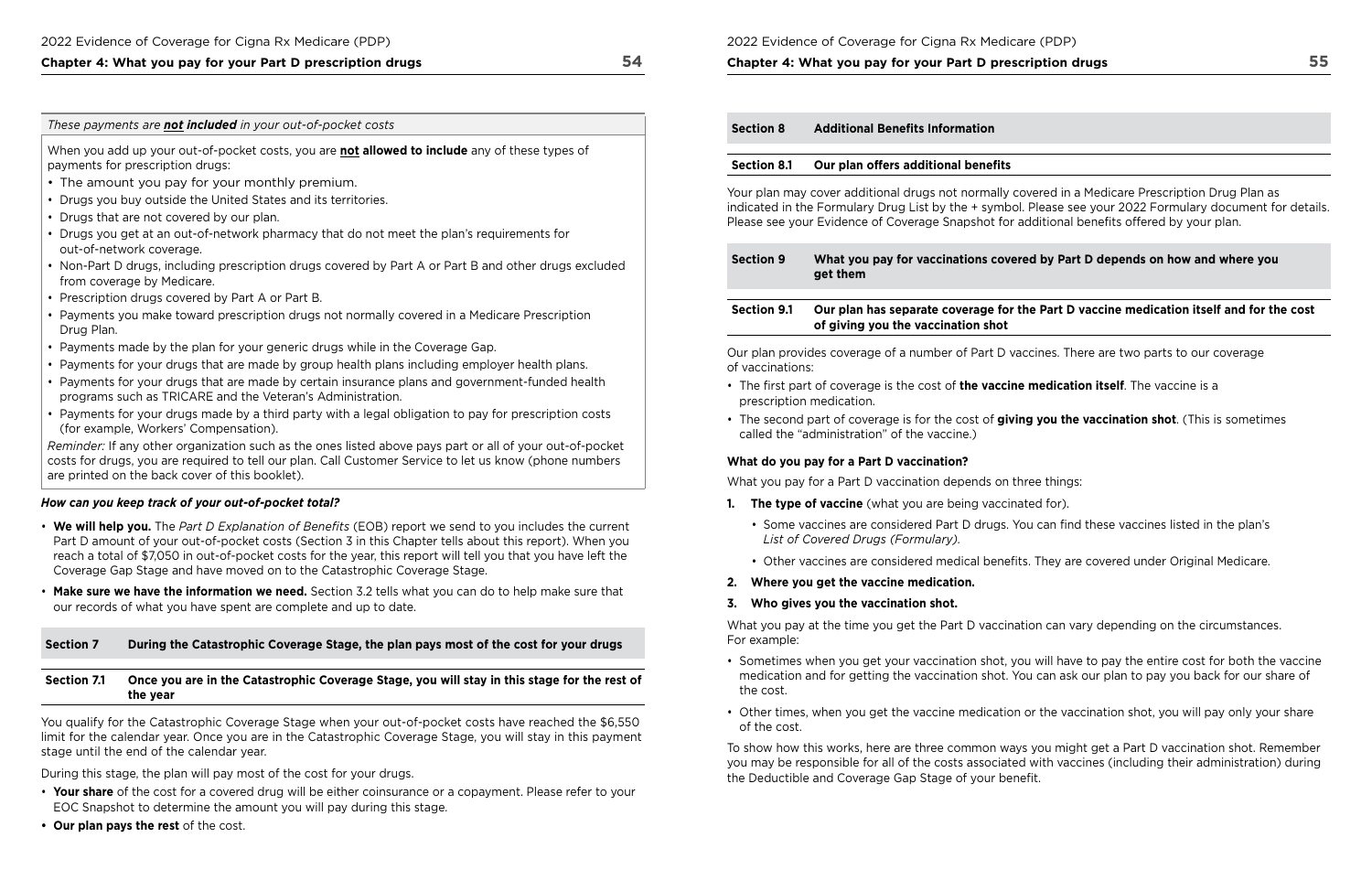- You will have to pay the pharmacy the amount of your copayment or coinsurance for the vaccine and administration of the vaccine.
- *Situation 2:* You get the Part D vaccination at your doctor's office.
	- When you get the vaccination, you will pay for the entire cost of the vaccine and its administration.
	- You can then ask our plan to pay our share of the cost by using the procedures that are described in Chapter 5 of this booklet *(Asking us to pay our share of the costs for covered drugs)*.
	- You will be reimbursed the amount you paid less your normal coinsurance or copayment for the vaccine (including administration).
- *Situation 3:* You buy the Part D vaccine at your pharmacy and then take it to your doctor's office, where they give you the vaccination shot.
	- You will have to pay the pharmacy the amount of your coinsurance or copayment for the vaccine itself.
	- described in Chapter 5 of this booklet. • When your doctor gives you the vaccination shot, you will pay the entire cost for this service. You can then ask our plan to pay our share of the cost by using the procedures
	- You will be reimbursed the amount charged by the doctor for administering the vaccine.

## **Chapter 5: Asking us to pay our share of the costs for covered drugs**

### **Section 9.2 You may want to call us at Customer Service before you get a vaccination**

The rules for coverage of vaccinations are complicated. We are here to help. We recommend that you call us frst at Customer Service whenever you are planning to get a vaccination. (Phone numbers for Customer Service are printed on the back cover of this booklet.)

- We can tell you about how your vaccination is covered by our plan and explain your share of the cost.
- We can tell you how to keep your own cost down by using providers and pharmacies in our network.
- If you are not able to use a network provider and pharmacy, we can tell you what you need to do to get payment from us for our share of the cost.

## **Chapter 5: Asking us to pay our share of the costs for covered drugs**

| Situations in which you should ask us to pay our share of the cost of                   |  |
|-----------------------------------------------------------------------------------------|--|
| If you pay our plan's share of the cost of your covered drugs, you can                  |  |
|                                                                                         |  |
| How and where to send us your request for payment 59                                    |  |
| We will consider your request for payment and say yes or no measure the series of 59    |  |
| We check to see whether we should cover the drug and how much we owe $\ldots \ldots$ 59 |  |
| If we tell you that we will not pay for all or part of the drug, you can                |  |
| Other situations in which you should save your receipts and send copies to us  60       |  |
| In some cases, you should send copies of your receipts to us to help us track your      |  |

| <b>Section 1</b> | Situations in which you should ask us to pay our share of the cost of    |
|------------------|--------------------------------------------------------------------------|
| Section 1.1      | If you pay our plan's share of the cost of your covered drugs, you can   |
| <b>Section 2</b> |                                                                          |
| Section 2.1      | How and where to send us your request for payment                        |
| <b>Section 3</b> | We will consider your request for payment and say yes or no merges       |
| Section 3.1      | We check to see whether we should cover the drug and how much we         |
| Section 3.2      | If we tell you that we will not pay for all or part of the drug, you can |
| <b>Section 4</b> | Other situations in which you should save your receipts and send cop     |
| Section 4.1      | In some cases, you should send copies of your receipts to us to help us  |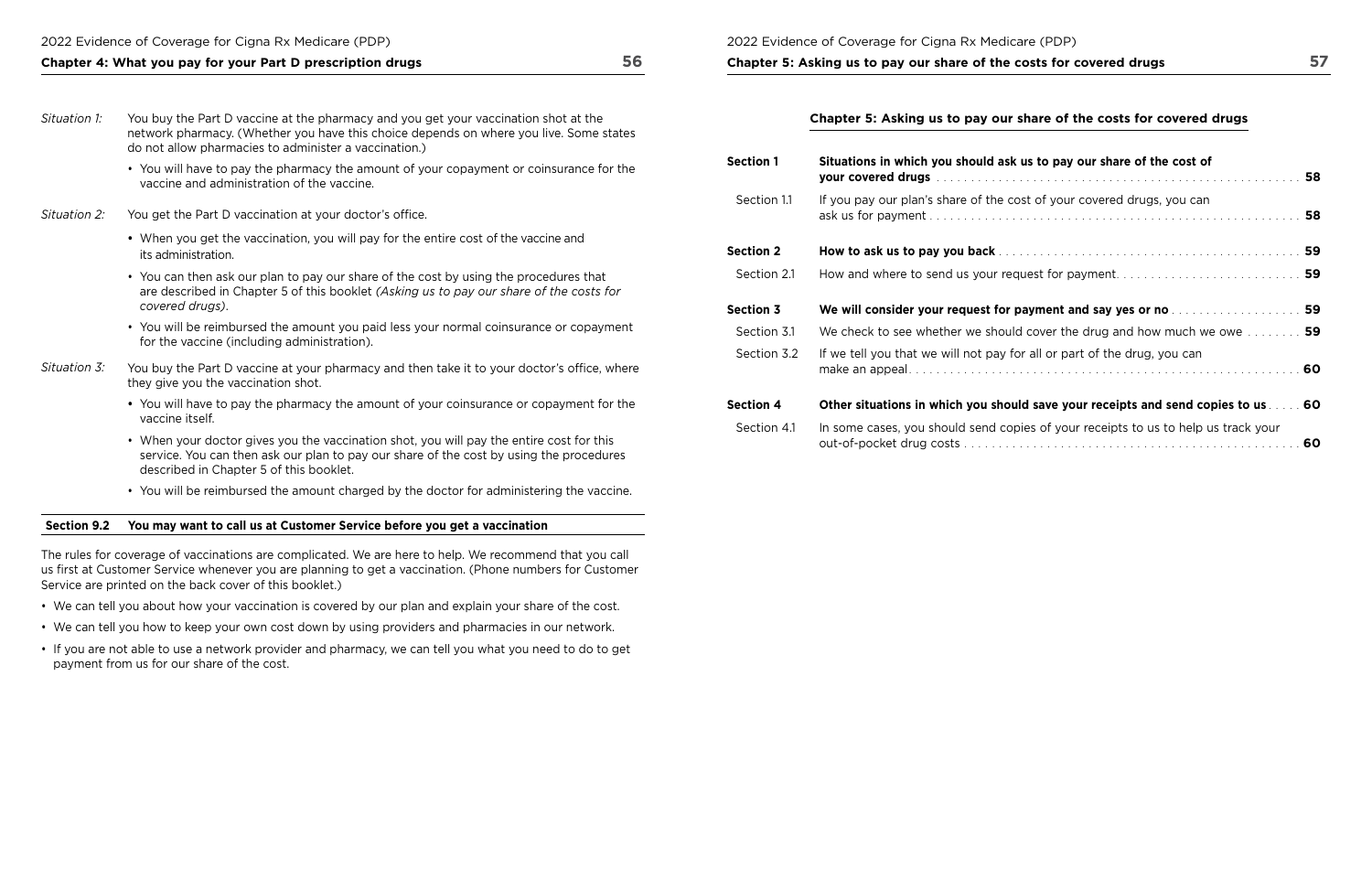## **Chapter 5: Asking us to pay our share of the costs for covered drugs 58**

#### **Section 1 Situations in which you should ask us to pay our share of the cost of your covered drugs**

#### **Section 1.1 If you pay our plan's share of the cost of your covered drugs, you can ask us for payment**

Sometimes when you get a prescription drug, you may need to pay the full cost right away. Other times, you may fnd that you have paid more than you expected under the coverage rules of the plan. In either case, you can ask our plan to pay you back (paying you back is often called "reimbursing" you).

Here are examples of situations in which you may need to ask our plan to pay you back. All of these examples are types of coverage decisions (for more information about coverage decisions, go to Chapter 7 of this booklet).

#### **1. When you use an out‑of‑network pharmacy to get a prescription flled**

You may pay the full cost of the prescription because you find that the drug is not covered for some reason.

If you go to an out-of-network pharmacy and try to use your membership card to fll a prescription, the pharmacy may not be able to submit the claim directly to us. When that happens, you will have to pay the full cost of your prescription. (We cover prescriptions flled at out-of-network pharmacies only in a few special situations. Please go to Chapter 3, Section 2.5 to learn more.)

• Save your receipt and send a copy to us when you ask us to pay you back for our share of the cost.

#### **2. When you pay the full cost for a prescription because you don't have your plan membership card with you**

If you do not have your plan membership card with you, you can ask the pharmacy to call the plan or look up your enrollment information. However, if the pharmacy cannot get the enrollment information they need right away, you may need to pay the full cost of the prescription yourself.

• Save your receipt and send a copy to us when you ask us to pay you back for our share of the cost.

#### **3. When you pay the full cost for a prescription in other situations**

Cigna Attn: Direct Member Reimbursement Pharmacy Services P.O. Box 20002 Nashville, TN 37202

- For example, the drug may not be on the plan's *List of Covered Drugs (Formulary)* or it could have a requirement or restriction that you didn't know about or don't think should apply to you. If you decide to get the drug immediately, you may need to pay the full cost for it.
- Save your receipt and send a copy to us when you ask us to pay you back. In some situations, we may need to get more information from your doctor in order to pay you back for our share of the cost.

#### **4. If you are retroactively enrolled in our plan.**

Sometimes a person's enrollment in the plan is retroactive. (Retroactive means that the frst day of their enrollment has already passed. The enrollment date may even have occurred last year.)

### **Chapter 5: Asking us to pay our share of the costs for covered drugs**

If you were retroactively enrolled in our plan and you paid out-of-pocket for any of your drugs after your enrollment date, you can ask us to pay you back for our share of the costs. You will need to submit paperwork for us to handle the reimbursement.

• Please call Customer Service for additional information about how to ask us to pay you back and deadlines for making your request. (Phone numbers for Customer Service are

printed on the back cover of this booklet.)

All of the examples above are types of coverage decisions. This means that if we deny your request for payment, you can appeal our decision. Chapter 7 of this booklet *(What to do if you have a problem or complaint [coverage decisions, appeals, complaints])* has information about how to make an appeal.

### **Section 2 How to ask us to pay you back**

### **Section 2.1 How and where to send us your request for payment**

Send us your request for payment, along with your receipt documenting the payment you have made. It's a good idea to make a copy of your receipts for your records.

To make sure you are giving us all the information we need to make a decision, you can fll out our claim form to make your request for payment.

- You don't have to use the form, but it will help us process the information faster.
- Either download a copy of the form from our website ([www.cignamedicare.com/group/](http://www.cignamedicare.com/group/pdpresources)  [pdpresources](http://www.cignamedicare.com/group/pdpresources)) or call Customer Service and ask for the form. (Phone numbers for Customer Service are printed on the back cover of this booklet.)

Mail your request for payment together with any receipts to us at this address:

#### **You must submit your claim to us within 36 months** of the date you received the service, item, or drug.

Contact Customer Service if you have any questions (phone numbers are printed on the back cover of this booklet). If you don't know what you should have paid, we can help. You can also call if you want to give us more information about a request for payment you have already sent to us.

**Section 3 We will consider your request for payment and say yes or no** 

#### **Section 3.1 We check to see whether we should cover the drug and how much we owe**

When we receive your request for payment, we will let you know if we need any additional information from you. Otherwise, we will consider your request and make a coverage decision.

• If we decide that the drug is covered and you followed all the rules for getting the drug, we covered.) We will send payment within 30 days after your request was received.

will pay for our share of the cost. We will mail your reimbursement of our share of the cost to you. (Chapter 3 explains the rules you need to follow for getting your Part D prescription drugs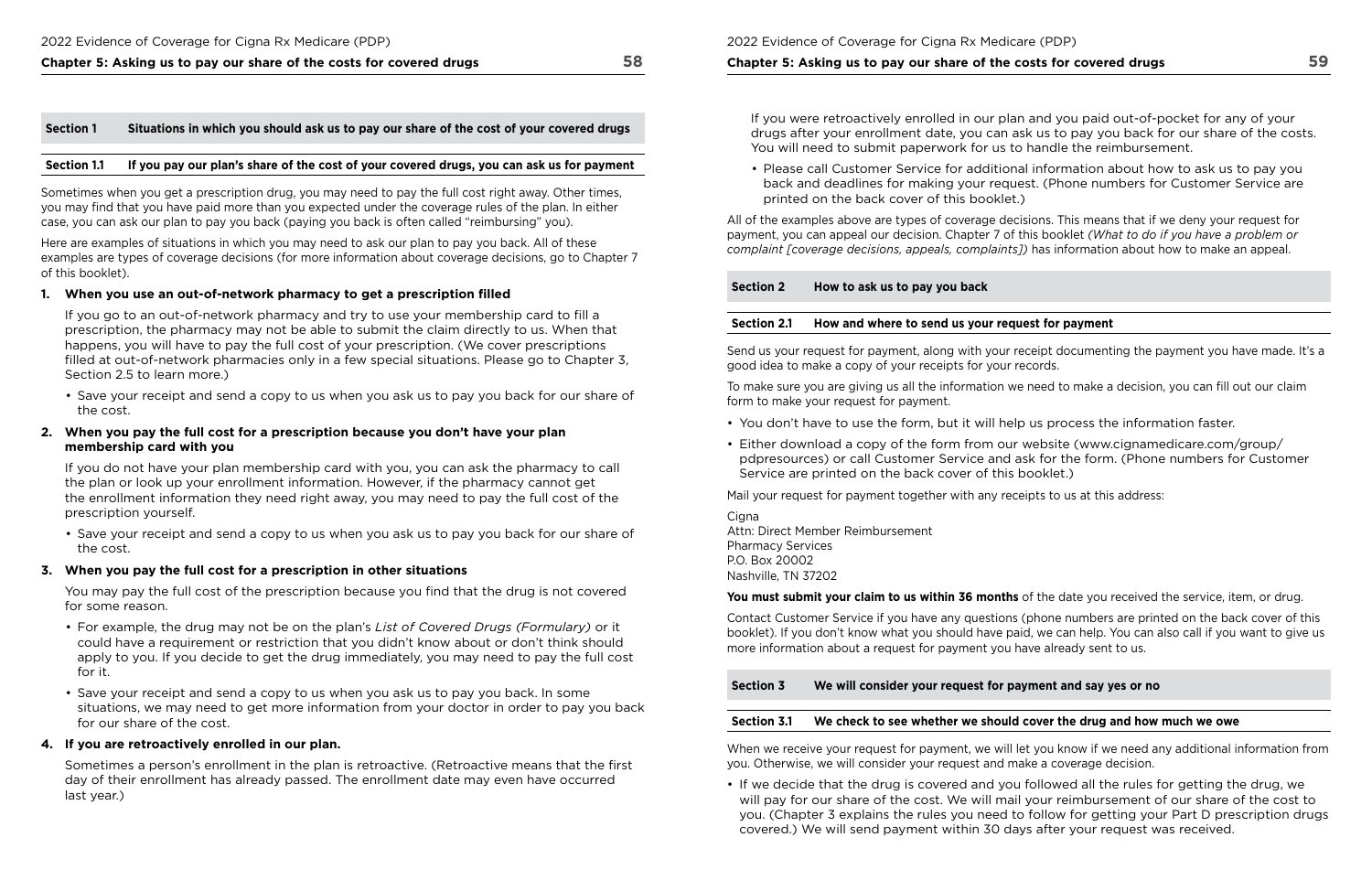## **Chapter 5: Asking us to pay our share of the costs for covered drugs 60**

• If we decide that the drug is *not* covered, or you did *not* follow all the rules, we will not pay for our share of the cost. Instead, we will send you a letter that explains the reasons why we are not sending the payment you have requested and your rights to appeal that decision.

#### **Section 3.2 If we tell you that we will not pay for all or part of the drug, you can make an appeal**

If you think we have made a mistake in turning down your request for payment or you don't agree with the amount we are paying, you can make an appeal. If you make an appeal, it means you are asking us to change the decision we made when we turned down your request for payment.

 helpful to start by reading Section 4 of Chapter 7. Section 4 is an introductory section that explains the have read Section 4, you can go to Section 5.5 in Chapter 7 for a step-by-step explanation of how to fle For the details on how to make this appeal, go to Chapter 7 of this booklet (*What to do if you have a problem or complaint [coverage decisions, appeals, complaints]*). The appeals process is a formal process with detailed procedures and important deadlines. If making an appeal is new to you, you will fnd it process for coverage decisions and appeals and gives defnitions of terms such as "appeal." Then after you an appeal.

### **1. When you buy the drug for a price that is lower than our price**

#### **Section 4 Other situations in which you should save your receipts and send copies to us**

### **2. When you get a drug through a patient assistance program offered by a drug manufacturer**

#### **Section 4.1 In some cases, you should send copies of your receipts to us to help us track your out‑of‑pocket drug costs**

There are some situations when you should let us know about payments you have made for your drugs. In these cases, you are not asking us for payment. Instead, you are telling us about your payments so that we can calculate your out-of-pocket costs correctly. This may help you to qualify for the Catastrophic Coverage Stage more quickly.

Here are two situations when you should send us copies of receipts to let us know about payments you have made for your drugs:

Sometimes when you are in the Deductible Stage and Coverage Gap Stage you can buy your drug **at a network pharmacy** for a price that is lower than our price.

- For example, a pharmacy might offer a special price on the drug. Or you may have a discount card that is outside our benefit that offers a lower price.
- Unless special conditions apply, you must use a network pharmacy in these situations and your drug must be on our Drug List.
- Save your receipt and send a copy to us so that we can have your out-of-pocket expenses count toward qualifying you for the Catastrophic Coverage Stage.
- **Please note:** If you are in the Deductible Stage and Coverage Gap Stage, we may not pay for any share of these drug costs. But sending a copy of the receipt allows us to calculate your out-of-pocket costs correctly and may help you qualify for the Catastrophic Coverage Stage more quickly.

Some members are enrolled in a patient assistance program offered by a drug manufacturer that is outside the plan benefts. If you get any drugs through a program offered by a drug manufacturer, you may pay a copayment to the patient assistance program.

2022 Evidence of Coverage for Cigna Rx Medicare (PDP)

#### **Chapter 5: Asking us to pay our share of the costs for covered drugs**

• Save your receipt and send a copy to us so that we can have your out-of-pocket expenses count

- toward qualifying you for the Catastrophic Coverage Stage.
- Catastrophic Coverage Stage more quickly.

**• Please note:** Because you are getting your drug through the patient assistance program and not through the plan's benefits, we will not pay for any share of these drug costs. But sending a copy of the receipt allows us to calculate your out-of-pocket costs correctly and may help you qualify for the

Since you are not asking for payment in the two cases described above, these situations are not considered coverage decisions. Therefore, you cannot make an appeal if you disagree with our decision.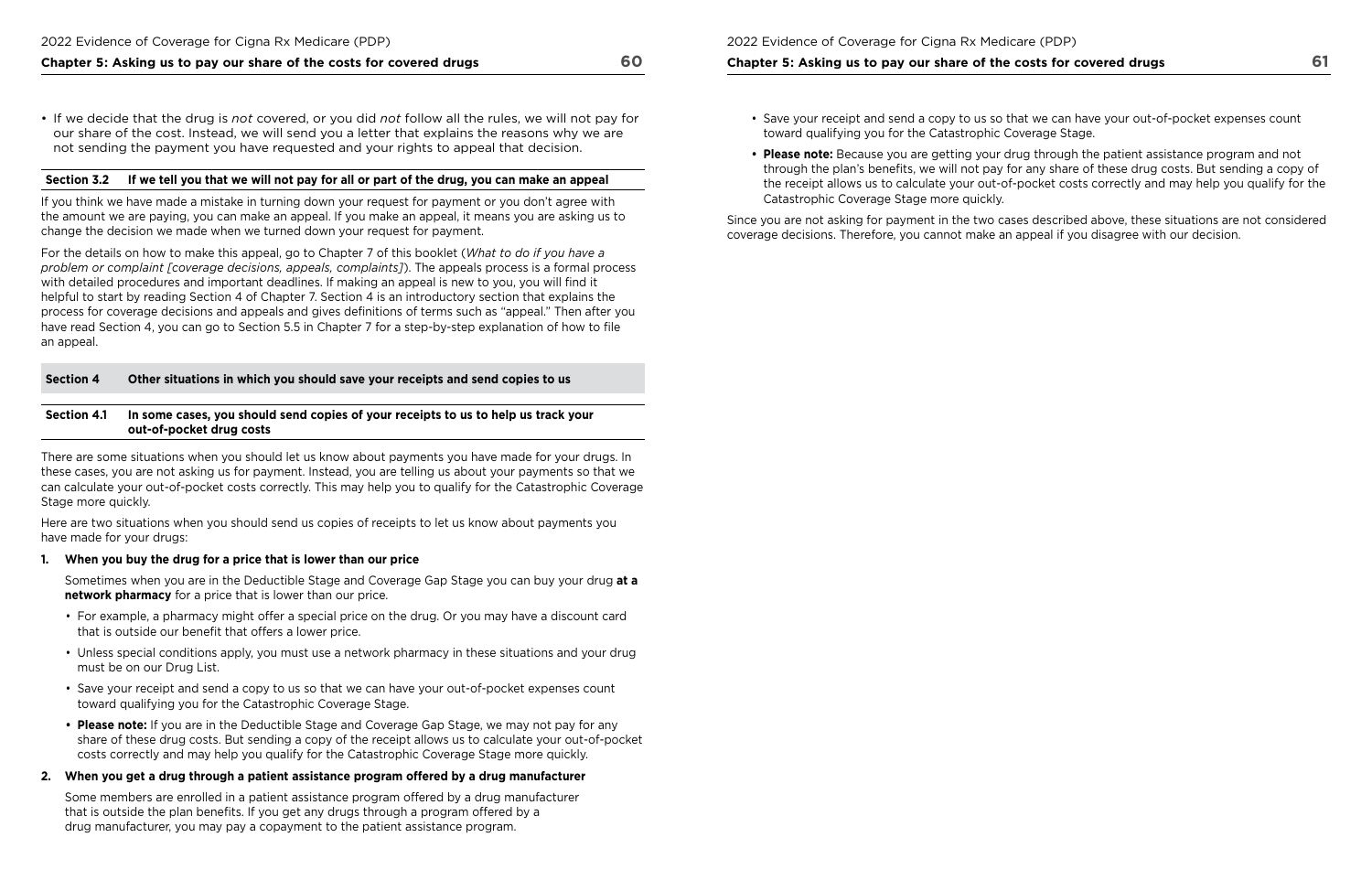#### **Chapter 6: Your rights and responsibilities 62**

| <b>Section 1</b> |                                                                                           |  |
|------------------|-------------------------------------------------------------------------------------------|--|
| Section 1.1      | We must provide information in a way that works for you (in languages                     |  |
| Section 1.2      | We must ensure that you get timely access to your covered drugs  63                       |  |
| Section 1.3      |                                                                                           |  |
| Section 1.4      | We must give you information about the plan, its network of pharmacies, and your          |  |
| Section 1.5      | We must support your right to make decisions about your care  65                          |  |
| Section 1.6      | You have the right to make complaints and to ask us to reconsider                         |  |
| Section 1.7      | What can you do if you believe you are being treated unfairly or your                     |  |
| Section 1.8      |                                                                                           |  |
| <b>Section 2</b> | You have some responsibilities as a member of the plan manuscript and some solutions of 7 |  |
| Section 2.1      |                                                                                           |  |

#### **Section 1.2 We must ensure that you get timely access to your covered drugs**

 amount of time, Chapter 7, Section 7 of this booklet tells what you can do. (If we have denied coverage for your prescription drugs and you don't agree with our decision, Chapter 7, Section 4 tells what you can do.) As a member of our plan, you have the right to get your prescriptions flled or reflled at any of our network pharmacies without long delays. If you think that you are not getting your Part D drugs within a reasonable

2022 Evidence of Coverage for Cigna Rx Medicare (PDP)

#### **Chapter 6: Your rights and responsibilities**

| <b>Section 1.1</b> | We must provide information in a way     |
|--------------------|------------------------------------------|
|                    | English, in braille, or in large print.) |

To get information from us in a way that works for you, please call Customer Service (phone numbers are printed on the back cover of this booklet).

Our plan has people and free language interpreter services available to answer questions from non-Englishspeaking members. We can also give you information in braille or in large print if you need it. If you are eligible for Medicare because of a disability, we are required to give you information about the plan's benefts that is accessible and appropriate for you. To get information from us in a way that works for you, please call Customer Service (phone numbers are printed on the back cover of this booklet).

If you have any trouble getting information from our plan because of problems related to language or a disability, please call Medicare at 1-800-MEDICARE (1-800-633-4227), 24 hours a day, 7 days a week, and tell them that you want to fle a complaint. TTY users call 1-877-486-2048. Contact information is included in this Evidence of Coverage or with this mailing, or you may contact **Customer Service** for additional information.

### **Section 1.3 We must protect the privacy of your personal health information**

Federal and state laws protect the privacy of your medical records and personal health information. We protect your personal health information as required by these laws.

• The laws that protect your privacy give you rights related to getting information and controlling how your

- Your "personal health information" includes the personal information you gave us when you enrolled in this plan as well as your medical records and other medical and health information.
- health information is used. We give you a written notice, called a "Notice of Privacy Practice," that tells about these rights and explains how we protect the privacy of your health information.

### **How do we protect the privacy of your health information?**

• In most situations, if we give your health information to anyone who isn't providing your care or paying for your care, *we are required to get written permission from you frst.* Written permission can be given

• There are certain exceptions that do not require us to get your written permission first. These exceptions

- We make sure that unauthorized people don't see or change your records.
- by you or by someone you have given legal power to make decisions for you.
- are allowed or required by law.

### member of the plan

### **Superide 1.1 We must provid in the set in a way that works for you (in languages other than**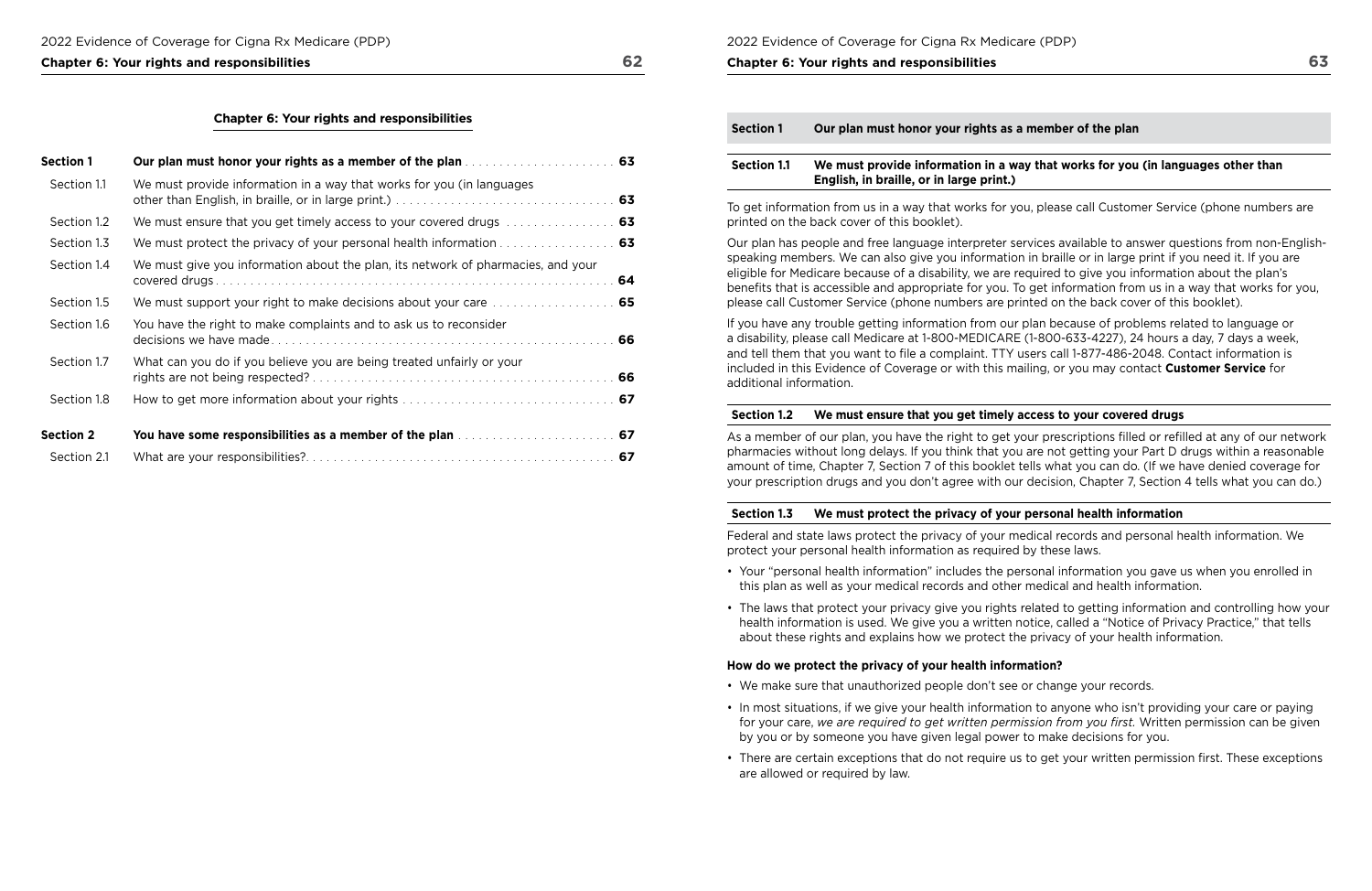- 
- For example, we are required to release health information to government agencies that are checking on quality of care.
- Because you are a member of our plan through Medicare, we are required to give Medicare your health information including information about your Part D prescription drugs. If Medicare releases your information for research or other uses, this will be done according to Federal statutes and regulations.

#### **You can see the information in your records and know how it has been shared with others**

You have the right to look at your medical records held at the plan and to get a copy of your records. We are allowed to charge you a fee for making copies. You also have the right to ask us to make additions or corrections to your medical records. If you ask us to do this, we will work with your health care provider to decide whether the changes should be made.

You have the right to know how your health information has been shared with others for any purposes that are not routine.

If you have questions or concerns about the privacy of your personal health information, please call Customer Service (phone numbers are printed on the back cover of this booklet).

#### **Section 1.4 We must give you information about the plan, its network of pharmacies, and your covered drugs**

As a member of Cigna Rx Medicare (PDP), you have the right to get several kinds of information from us. (As explained above in Section 1.1, you have the right to get information from us in a way that works for you. This includes getting the information in languages other than English, in Braille or in large print.)

If you want any of the following kinds of information, please call Customer Service (phone numbers are printed on the back cover of this booklet):

- **Information about our plan.** This includes, for example, information about the plan's fnancial condition. It also includes information about the number of appeals made by members and the plan's performance ratings, including how it has been rated by plan members and how it compares to other Medicare prescription drug plans.
- **Information about our network pharmacies.**
- For example, you have the right to get information from us about the pharmacies in our network.
- For a list of the pharmacies in the plan's network, see the *Pharmacy Directory.*
- For more-detailed information about our pharmacies, you can call Customer Service (phone numbers [are printed on the back cover of this booklet\) or visit our website at CignaMedicare.com/group/](www.CignaMedicare.com/group/PDPresources)  PDPresources.
- **Information about your coverage and the rules you must follow when using your coverage.**
- To get the details on your Part D prescription drug coverage, see Chapters 3 and 4 of this booklet plus the plan's *List of Covered Drugs (Formulary).* These chapters, together with the *List of Covered Drugs (Formulary)*, tell you what drugs are covered and explain the rules you must follow and the restrictions to your coverage for certain drugs.
- If you have questions about the rules or restrictions, please call Customer Service (phone numbers are printed on the back cover of this booklet).

#### **Chapter 6: Your rights and responsibilities**

• If a Part D drug is not covered for you, or if your coverage is restricted in some way, you can ask us for a written explanation. You have the right to this explanation even if you received the drug from an out-of-

- **Information about why something is not covered and what you can do about it.**
- network pharmacy.
- If you are not happy or if you disagree with a decision we make about what Part D drug is covered quality of care, waiting times, and other concerns.)
- this booklet.

for you, you have the right to ask us to change the decision. You can ask us to change the decision by making an appeal. For details on what to do if something is not covered for you in the way you think it should be covered, see Chapter 7 of this booklet. It gives you the details about how to make an appeal if you want us to change our decision. (Chapter 7 also tells about how to make a complaint about

• If you want to ask our plan to pay our share of the cost for a Part D prescription drug, see Chapter 5 of

## **Section 1.5 We must support your right to make decisions about your care**

#### **You have the right to give instructions about what is to be done if you are not able to make medical decisions for yourself**

Sometimes people become unable to make health care decisions for themselves due to accidents or serious illness. You have the right to say what you want to happen if you are in this situation. This means that, *if you want to*, you can:

### • Fill out a written form to give **someone the legal authority to make medical decisions for you** if you ever

- become unable to make decisions for yourself.
- **Give your doctors written instructions** about how you want them to handle your medical care if you become unable to make decisions for yourself.

The legal documents that you can use to give your directions in advance in these situations are called "**advance directives**." There are different types of advance directives and different names for them. Documents called "**living will**" and "**power of attorney for health care**" are examples of advance directives.

If you want to use an "advance directive" to give your instructions, here is what to do:

- **Get the form.** If you want to have an advance directive, you can get a form from your lawyer, from a social worker, or from some office supply stores. You can sometimes get advance directive forms from organizations that give people information about Medicare.
- **Fill it out and sign it.** Regardless of where you get this form, keep in mind that it is a legal document. You should consider having a lawyer help you prepare it.
- close friends or family members as well. Be sure to keep a copy at home.

• **Give copies to appropriate people.** You should give a copy of the form to your doctor and to the person you name on the form as the one to make decisions for you if you can't. You may want to give copies to

If you know ahead of time that you are going to be hospitalized and you have signed an advance directive, **take a copy with you to the hospital**.

- If you are admitted to the hospital, they will ask you whether you have signed an advance directive form and whether you have it with you.
- to sign one.

• If you have not signed an advance directive form, the hospital has forms available and will ask if you want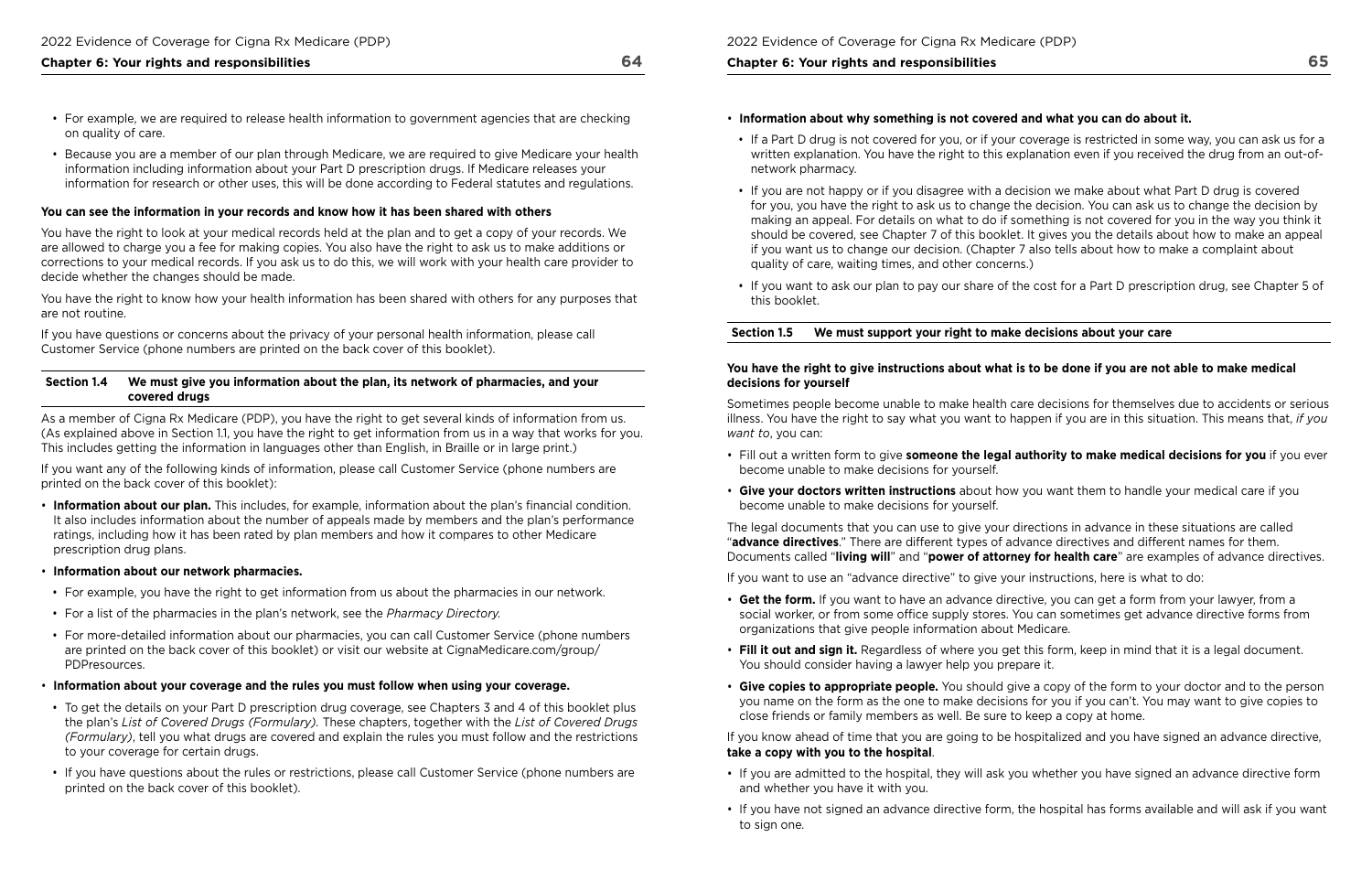**Remember, it is your choice whether you want to fll out an advance directive** (including whether you want to sign one if you are in the hospital). According to law, no one can deny you care or discriminate against you based on whether or not you have signed an advance directive.

#### **What if your instructions are not followed?**

If you have signed an advance directive and you believe that a doctor or hospital did not follow the instructions in it, you may fle a complaint with your State Agency. See Appendix E of this booklet for a list of State Agencies.

#### **Section 1.6 You have the right to make complaints and to ask us to reconsider decisions we have made**

If you have any problems or concerns about your covered services or care, Chapter 7 of this booklet tells what you can do. It gives the details about how to deal with all types of problems and complaints.

If you believe you have been treated unfairly or your rights have not been respected due to your race, disability, religion, sex, health, ethnicity, creed (beliefs), age, or national origin, you should call the Department of Health and Human Services' Office for Civil Rights at 1-800-368-1019 or TTY 1-800-537-7697, or call your local Office for Civil Rights.

As explained in Chapter 7, what you need to do to follow up on a problem or concern depends on the situation. You might need to ask our plan to make a coverage decision for you, make an appeal to us to change a coverage decision, or make a complaint. Whatever you do – ask for a coverage decision, make an appeal, or make a complaint – **we are required to treat you fairly**.

You have the right to get a summary of information about the appeals and complaints that other members have fled against our plan in the past. To get this information, please call Customer Service (phone numbers are printed on the back cover of this booklet).

#### **Section 1.7 What can you do if you believe you are being treated unfairly or your rights are not being respected?**

#### **If it is about discrimination, call the Office for Civil Rights**

• Or, you can call 1-800-MEDICARE (1-800-633-4227), 24 hours a day, 7 days a week. TTY users should

#### **Is it about something else?**

If you believe you have been treated unfairly or your rights have not been respected *and* it's *not* about discrimination, you can get help dealing with the problem you are having:

- You can **call Customer Service** (phone numbers are printed on the back cover of this booklet).
- to contact it, go to Chapter 2, Section 3. • You can **call the State Health Insurance Assistance Program**. For details about this organization and how
- Or, **you can call Medicare** at 1-800-MEDICARE (1-800-633-4227), 24 hours a day, 7 days a week. TTY users should call 1-877-486-2048.

## **Chapter 6: Your rights and responsibilities**

## **Section 1.8 How to get more information about your rights**

There are several places where you can get more information about your rights:

• You can **call the State Health Insurance Assistance Program**. For details about this organization and how

- You can call **Customer Service** (phone numbers are printed on the back cover of this booklet).
- to contact it, go to Chapter 2, Section 3.
- You can contact **Medicare**.
- You can visit the Medicare website to read or download the publication "Your Medicare Rights & Protections." (The publication is available at [http://www.medicare.gov/pubs/pdf/11534.pdf.](http://www.medicare.gov/pubs/pdf/11534.pdf))
- call 1-877-486-2048.

## **Section 2 You have some responsibilities as a member of the plan**

### **Section 2.1 What are your responsibilities?**

Things you need to do as a member of the plan are listed below. If you have any questions, please call Customer Service (phone numbers are printed on the back cover of this booklet). We're here to help.

*this Evidence of Coverage booklet to learn what is covered for you and the rules you need to follow to* 

• We are required to follow rules set by Medicare to make sure that you are using all of your coverage in combination when you get your covered drugs from our plan. This is called "**coordination of benefts**" because it involves coordinating the drug benefits you get from our plan with any other drug benefits available to you. We'll help you coordinate your benefts. (For more information about coordination of

- *Get familiar with your covered drugs and the rules you must follow to get these covered drugs*. *Use get your covered drugs.*
- Chapters 3 and 4 give the details about your coverage for Part D prescription drugs.
- *this booklet).*  • *If you have any other prescription drug coverage in addition to our plan, you are required to tell us. Please call Customer Service to let us know (phone numbers are printed on the back cover of*
- benefits, go to Chapter 1, Section 7.)
- *Tell your doctor and pharmacist that you are enrolled in our plan. Show your plan membership card whenever you get your Part D prescription drugs.*
- *Help your doctors and other providers help you by giving them information, asking questions, and following through on your care.*
- Follow the treatment plans and instructions that you and your doctors agree upon.
- Make sure your doctors know all of the drugs you are taking, including over-the-counter drugs, vitamins, and supplements.
- you are given, ask again.

• To help your doctors and other health providers give you the best care, learn as much as you are able to about your health problems and give them the information they need about you and your health.

• If you have any questions, be sure to ask. Your doctors and other health care providers are supposed to explain things in a way you can understand. If you ask a question and you don't understand the answer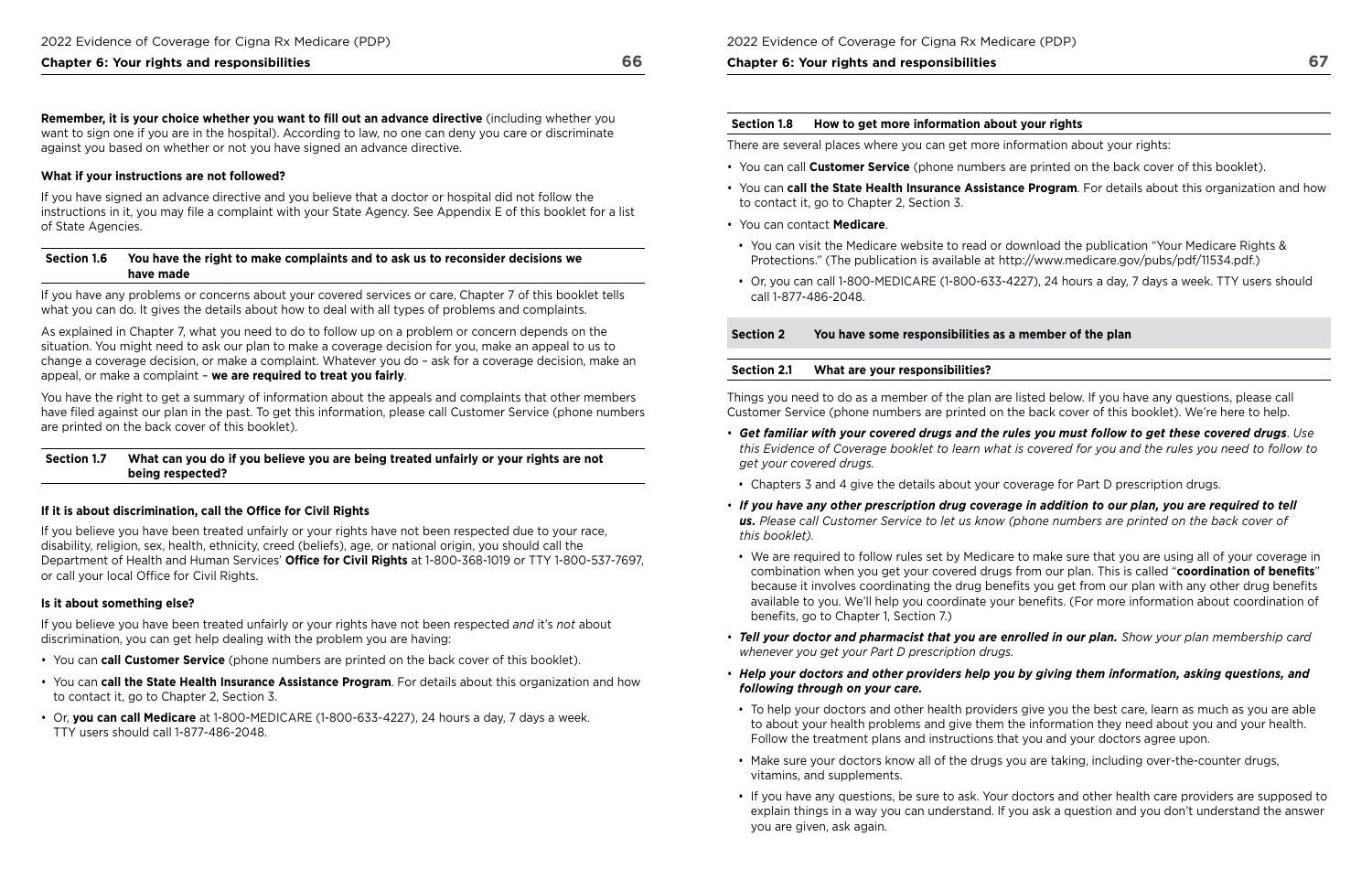- *Pay what you owe. As a plan member, you are responsible for these payments:*
- You must pay your plan premiums to continue being a member of our plan.
- For most of your drugs covered by the plan, you must pay your share of the cost when you get the drug. This will be a copayment (a fixed amount) or coinsurance (a percentage of the total cost). Chapter 4 tells what you must pay for your Part D prescription drugs.
- If you get any drugs that are not covered by our plan or by other insurance you may have, you must pay the full cost.
- If you disagree with our decision to deny coverage for a drug, you can make an appeal. Please see Chapter 7 of this booklet for information about how to make an appeal.
- If you are required to pay a late enrollment penalty, you must pay the penalty to remain a member of the plan.
- If you are required to pay the extra amount for Part D because of your yearly income, you must pay the extra amount directly to the government to remain a member of the plan.
- *(phone numbers are printed on the back cover of this booklet).*  • *Tell us if you move. If you are going to move, it's important to tell us right away. Call Customer Service*
- I**f you move** *outside* **of our plan service area, you cannot remain a member of our plan.** (Chapter 1 tells about our service area.) We can help you figure out whether you are moving outside our service area. If you are leaving our service area, you will have a Special Enrollment Period when you can join any Medicare plan available in your new area. We can let you know if we have a plan in your new area.
- **If you move** *within* **our service area, we still need to know** so we can keep your membership record up to date and know how to contact you.
- If you move, it is also important to tell Social Security (or the Railroad Retirement Board). You can find phone numbers and contact information for these organizations in Chapter 2.
- *Call Customer Service for help if you have questions or concerns. We also welcome any suggestions you may have for improving our plan.*
- Phone numbers and calling hours for Customer Service are printed on the back cover of this booklet.
- For more information on how to reach us, including our mailing address, please see Chapter 2.

 **Chapter 7: What to do if you have a problem or complaint (coverage decisions, appeals, complaints)** 

## **Chapter 7: What to do if you have a problem or complaint**

### 2022 Evidence of Coverage for Cigna Rx Medicare (PDP)

## **(coverage decisions, appeals, complaints)**

| <b>Section 1</b> |                                                                                                                                                                                         |  |
|------------------|-----------------------------------------------------------------------------------------------------------------------------------------------------------------------------------------|--|
| Section 1.1      |                                                                                                                                                                                         |  |
| Section 1.2      |                                                                                                                                                                                         |  |
| <b>Section 2</b> | You can get help from government organizations that are not connected with us 71                                                                                                        |  |
| Section 2.1      |                                                                                                                                                                                         |  |
| <b>Section 3</b> |                                                                                                                                                                                         |  |
| Section 3.1      | Should you use the process for coverage decisions and appeals? Or should                                                                                                                |  |
| <b>Section 4</b> |                                                                                                                                                                                         |  |
| Section 4.1      |                                                                                                                                                                                         |  |
| Section 4.2      | How to get help when you are asking for a coverage decision or making an appeal 73                                                                                                      |  |
| <b>Section 5</b> | Your Part D prescription drugs: How to ask for a coverage decision or<br>make an appeal with continuous continuous continuous contractors and the continuous continuous contractors and |  |
| Section 5.1      | This section tells you what to do if you have problems getting a Part D                                                                                                                 |  |
| Section 5.2      |                                                                                                                                                                                         |  |
| Section 5.3      |                                                                                                                                                                                         |  |
| Section 5.4      | Step-by-step: How to ask for a coverage decision, including an exception 77                                                                                                             |  |
| Section 5.5      | Step-by-step: How to make a Level 1 Appeal (how to ask for a review of                                                                                                                  |  |
| Section 5.6      |                                                                                                                                                                                         |  |
|                  |                                                                                                                                                                                         |  |
| <b>Section 6</b> |                                                                                                                                                                                         |  |
| Section 6.1      | Levels of Appeal 3, 4, and 5 for Part D Drug Appeals 83                                                                                                                                 |  |

| <b>Section 1</b> |                                                                                                                                                                                         |
|------------------|-----------------------------------------------------------------------------------------------------------------------------------------------------------------------------------------|
| Section 1.1      |                                                                                                                                                                                         |
| Section 1.2      |                                                                                                                                                                                         |
| <b>Section 2</b> | You can get help from government organizations that are not connected                                                                                                                   |
| Section 2.1      | Where to get more information and personalized assistance                                                                                                                               |
| <b>Section 3</b> | To deal with your problem, which process should you use?                                                                                                                                |
| Section 3.1      | Should you use the process for coverage decisions and appeals? Or should                                                                                                                |
| <b>Section 4</b> | A guide to the basics of coverage decisions and appeals.                                                                                                                                |
| Section 4.1      | Asking for coverage decisions and making appeals: the big picture                                                                                                                       |
| Section 4.2      | How to get help when you are asking for a coverage decision or making an                                                                                                                |
| <b>Section 5</b> | Your Part D prescription drugs: How to ask for a coverage decision or<br>make an appeal construction of the contract of the construction of the construction of the construction of the |
| Section 5.1      | This section tells you what to do if you have problems getting a Part D<br>drug or you want us to pay you back for a Part D drug                                                        |
| Section 5.2      |                                                                                                                                                                                         |
| Section 5.3      | Important things to know about asking for exceptions                                                                                                                                    |
| Section 5.4      | Step-by-step: How to ask for a coverage decision, including an exception                                                                                                                |
| Section 5.5      | Step-by-step: How to make a Level 1 Appeal (how to ask for a review of                                                                                                                  |
| Section 5.6      |                                                                                                                                                                                         |
| <b>Section 6</b> |                                                                                                                                                                                         |
| Section 6.1      | Levels of Appeal 3, 4, and 5 for Part D Drug Appeals                                                                                                                                    |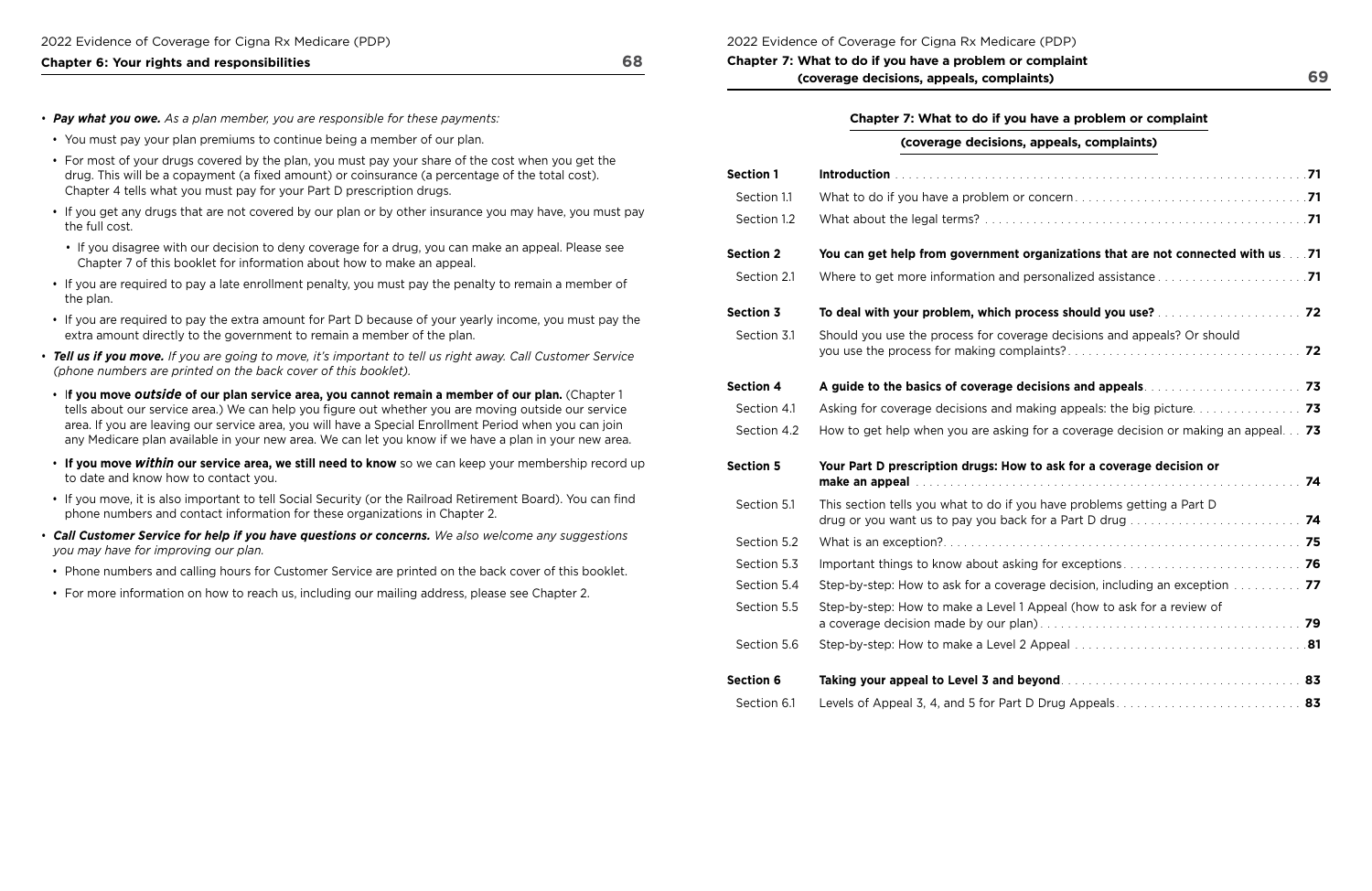| Chapter 7: What to do if you have a problem or complaint |  |
|----------------------------------------------------------|--|
| (coverage decisions, appeals, complaints)                |  |

 **customer service, or other concerns** . . . . . . . . . . . . . . . . . . . . . . . . . . . . . . . . . . . . . . . . **84**  Improvement Organization . . . . . . . . . . . . . . . . . . . . . . . . . . . . . . . . . . . . . . . . . . . . . . . . **86 Section 7 How to make a complaint about quality of care, waiting times,**  Section 7.1 What kinds of problems are handled by the complaint process? . . . . . . . . . . . . . . . . . . **84**  Section 7.2 The formal name for "making a complaint" is "filing a grievance" . . . . . . . . . . . . . . . . . **85**  Section 7.3 Step-by-step: Making a complaint . . . . . . . . . . . . . . . . . . . . . . . . . . . . . . . . . . . . . . . . . . **85**  Section 7.4 You can also make complaints about quality of care to the Quality Section 7.5 You can also tell Medicare about your complaint . . . . . . . . . . . . . . . . . . . . . . . . . . . . . . **86** 

2022 Evidence of Coverage for Cigna Rx Medicare (PDP)

## **Chapter 7: What to do if you have a problem or complaint (coverage decisions, appeals, complaints)**

## **BACKGROUND**

**Section 1 Introduction** 

## **Section 1.1 What to do if you have a problem or concern**

This chapter explains two types of processes for handling problems and concerns:

- For some types of problems, you need to use the **process for coverage decisions and appeals**.
- For other types of problems, you need to use the **process for making complaints**.

Both of these processes have been approved by Medicare. To ensure fairness and prompt handling of your problems, each process has a set of rules, procedures, and deadlines that must be followed by us and by you.

Which one do you use? That depends on the type of problem you are having. The guide in Section 3 will help you identify the right process to use.

## **Section 1.2 What about the legal terms?**

There are technical legal terms for some of the rules, procedures, and types of deadlines explained in this chapter. Many of these terms are unfamiliar to most people and can be hard to understand.

To keep things simple, this chapter explains the legal rules and procedures using simpler words in place of certain legal terms. For example, this chapter generally says "making a complaint" rather than "fling a grievance," "coverage decision" rather than "coverage determination," and "Independent Review Organization" instead of "Independent Review Entity." It also uses abbreviations as little as possible.

However, it can be helpful – and sometimes quite important – for you to know the correct legal terms for the situation you are in. Knowing which terms to use will help you communicate more clearly and accurately when you are dealing with your problem and get the right help or information for your situation. To help you know which terms to use, we include legal terms when we give the details for handling specifc types of situations.

**Section 2 You can get help from government organizations that are not connected with us** 

## **Section 2.1 Where to get more information and personalized assistance**

Sometimes it can be confusing to start or follow through the process for dealing with a problem. This can be especially true if you do not feel well or have limited energy. Other times, you may not have the knowledge you need to take the next step.

## **Get help from an independent government organization**

We are always available to help you. But in some situations you may also want help or guidance from someone who is not connected us. You can always contact your State Health Insurance Assistance Program (SHIP). This government program has trained counselors in every state. The program is not connected with us or with any insurance company or health plan. The counselors at this program can help you understand which process you should use to handle a problem you are having. They can also answer your questions, give you more information, and offer guidance on what to do.

The services of SHIP counselors are free. You will fnd phone numbers in Appendix A of this booklet.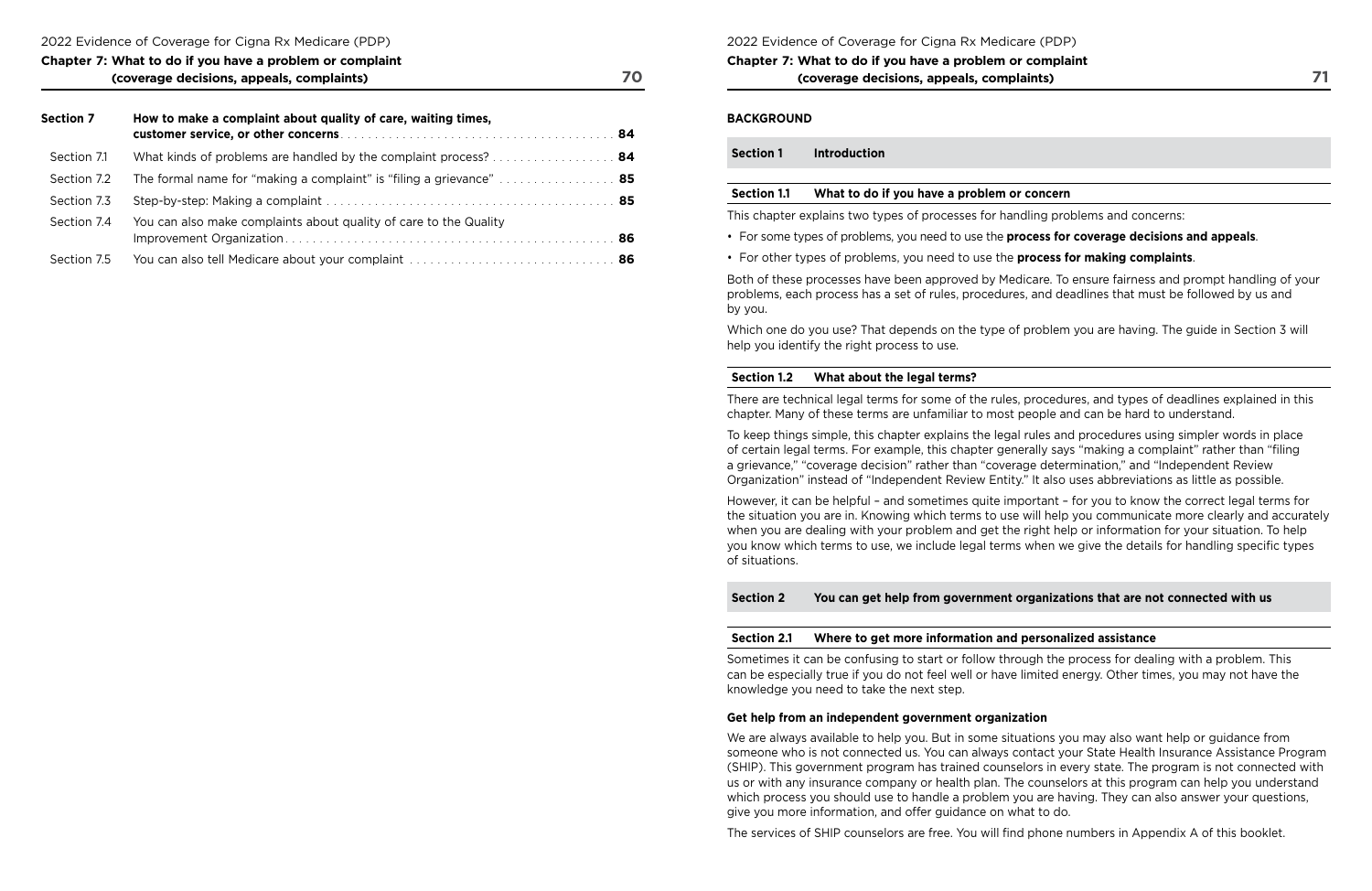For more information and help in handling a problem, you can also contact Medicare. Here are two ways to get information directly from Medicare:

## **You can also get help and information from Medicare**

- You can call 1-800-MEDICARE (1-800-633-4227), 24 hours a day, 7 days a week. TTY users should call 1-877-486-2048.
- You can visit the Medicare website [\(http://www.medicare.gov\)](http://www.medicare.gov).

### **Section 3 To deal with your problem, which process should you use?**

#### **Section 3.1 Should you use the process for coverage decisions and appeals? Or should you use the process for making complaints?**

If you have a problem or concern, you only need to read the parts of this chapter that apply to your situation. The guide that follows will help.

To fgure out which part of this chapter will help with your specifc problem or concern, **START HERE** 

### **Is your problem or concern about your benefts or coverage?**

(This includes problems about whether particular medical care or prescription drugs are covered or not, the way in which they are covered, and problems related to payment for medical care or prescription drugs.)

| Yes.                                                                                                                   | No.                                                                                                                                                                     |
|------------------------------------------------------------------------------------------------------------------------|-------------------------------------------------------------------------------------------------------------------------------------------------------------------------|
| My problem is about<br>benefits or coverage.                                                                           | My problem is not about<br>benefits or coverage.                                                                                                                        |
| Go on to the next section of this chapter,<br>Section 4, "A guide to the basics of coverage<br>decisions and appeals." | Skip ahead to <b>Section 7</b> at the end of this<br>chapter: "How to make a complaint about<br>quality of care, waiting times, customer<br>service or other concerns." |

### 2022 Evidence of Coverage for Cigna Rx Medicare (PDP)

**Chapter 7: What to do if you have a problem or complaint (coverage decisions, appeals, complaints)** 

 conducted by an independent organization that is not connected to us. If you are not satisfed with the If we say no to all or part of your Level 1 Appeal, you can ask for a Level 2 Appeal. The Level 2 Appeal is decision at the Level 2 Appeal, you may be able to continue through additional levels of appeal.

### **COVERAGE DECISIONS AND APPEALS**

**Section 4 A guide to the basics of coverage decisions and appeals** 

## **Section 4.1 Asking for coverage decisions and making appeals: the big picture**

The process for coverage decisions and appeals deals with problems related to your benefts and coverage for prescription drugs, including problems related to payment. This is the process you use for issues such as whether a drug is covered or not and the way in which the drug is covered.

### **Asking for coverage decisions**

A coverage decision is a decision we make about your benefts and coverage or about the amount we will pay for your prescription drugs.

We are making a coverage decision for you whenever we decide what is covered for you and how much we pay. In some cases we might decide a drug is not covered or is no longer covered by Medicare for you. If you disagree with this coverage decision, you can make an appeal.

- You **can call us at Customer Service** (phone numbers are printed on the back cover of this booklet).
- • To **get free help from an independent organization** that is not connected with our plan, contact your State Health Insurance Assistance Program (see Section 2 of this chapter).
- **Your doctor or other prescriber can make a request for you.** For Part D prescription drugs, your doctor any appeal after Level 2, your doctor or other prescriber must be appointed as your representative.
- **You can ask someone to act on your behalf.** If you want to, you can name another person to act for you as your "representative" to ask for a coverage decision or make an appeal.
- 
- call Customer Service (phone numbers are printed on the back cover of this booklet) and ask for the "Appointment of Representative" form. (The form is also available on Medicare's website at on your behalf. You must give us a copy of the signed form.

### **Making an appeal**

If we make a coverage decision and you are not satisfed with this decision, you can "appeal" the decision. An appeal is a formal way of asking us to review and change a coverage decision we have made.

When you make an appeal, we review the coverage decision we have made to check to see if we were following all of the rules properly. Your appeal is handled by different reviewers than those who made the original unfavorable decision. When we have completed the review we give you our decision.

## **Section 4.2 How to get help when you are asking for a coverage decision or making an appeal**

Would you like some help? Here are resources you may wish to use if you decide to ask for any kind of coverage decision or appeal a decision:

or other prescriber can request a coverage decision or a Level 1 or 2 Appeal on your behalf. To request

• There may be someone who is already legally authorized to act as your representative under State law.

• If you want a friend, relative, your doctor or other prescriber, or other person to be your representative,

<www.cms.gov/Medicare/CMS-Forms/CMS-Forms/downloads/cms1696.pdf>). The form gives that person permission to act on your behalf. It must be signed by you and by the person who you would like to act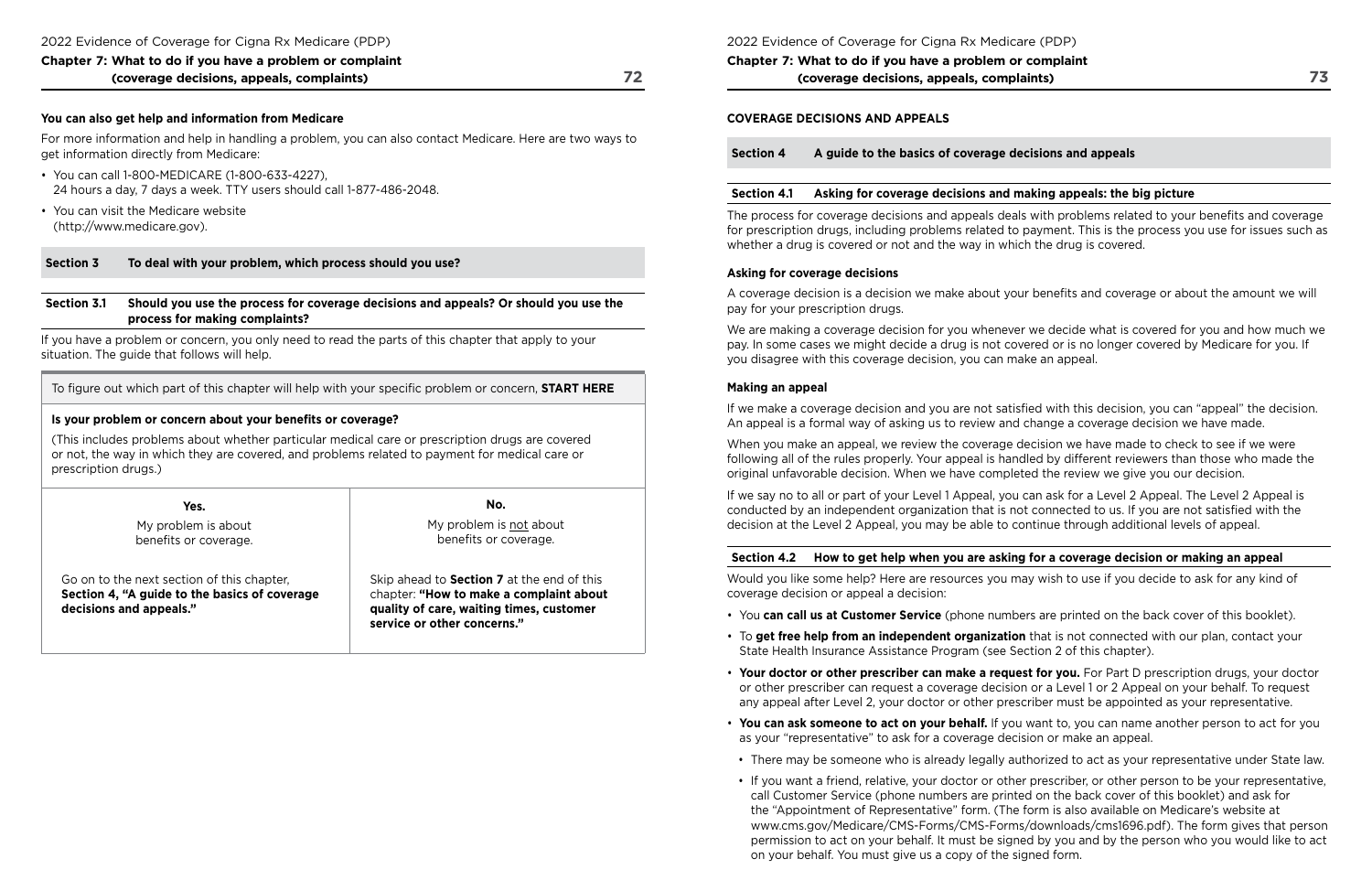• **You also have the right to hire a lawyer to act for you.** You may contact your own lawyer or get the name of a lawyer from your local bar association or other referral service. There are also groups that will give you free legal services if you qualify. However, **you are not required to hire a lawyer** to ask for any kind of coverage decision or appeal a decision.

**Part 2** Have you read Section 4 of this chapter (*A guide to "the basics" of coverage decisions* and appeals)? *and appeals*)?

**Section 5 Your Part D prescription drugs: How to ask for a coverage decision or make an appeal** 



 and Drug Administration or supported by certain reference books. See Chapter 3, Section 3 for more Your benefts as a member of our plan include coverage for many prescription drugs. Please refer to our plan's *List of Covered Drugs (Formulary)*. To be covered, the drug must be used for a medically accepted indication. (A "medically accepted indication" is a use of the drug that is either approved by the Food information about a medically accepted indication.)

If not, you may want to read it before you start this section.

### **Section 5.1 This section tells you what to do if you have problems getting a Part D drug or you want us to pay you back for a Part D drug**

- **This section is about your Part D drugs only.** To keep things simple, we generally say "drug" in the rest of this section, instead of repeating "covered outpatient prescription drug" or "Part D drug" every time.
- For details about what we mean by Part D drugs, the *List of Covered Drugs (Formulary)*, rules and restrictions on coverage, and cost information, see Chapter 3 *(Using our plan's coverage for your Part D prescription drugs)* and Chapter 4 *(What you pay for your Part D prescription drugs).*

### **Part D coverage decisions and appeals**

As discussed in Section 4 of this chapter, a coverage decision is a decision we make about your benefts and coverage or about the amount we will pay for your drugs.

**Legal Terms** An initial coverage decision about your Part D drugs is called a **"coverage determination."** 

Here are examples of coverage decisions you ask us to make about your Part D drugs:

- You ask us to make an exception, including:
- Asking us to cover a Part D drug that is not on the plan's *List of Covered Drugs (Formulary)*
- Asking us to waive a restriction on the plan's coverage for a drug (such as limits on the amount of the drug you can get)
- Asking to pay a lower cost-sharing amount for a covered non-preferred drug

2022 Evidence of Coverage for Cigna Rx Medicare (PDP)

## **Chapter 7: What to do if you have a problem or complaint (coverage decisions, appeals, complaints)**

(For example, when your drug is on the plan's *List of Covered Drugs (Formulary)* but we require you to

- You ask us whether a drug is covered for you and whether you satisfy any applicable coverage rules. get approval from us before we will cover it for you.)
- written notice explaining how to contact us to ask for a coverage decision.
- You ask us to pay for a prescription drug you already bought. This is a request for a coverage decision about payment.

• **Please note:** If your pharmacy tells you that your prescription cannot be flled as written, you will get a

If you disagree with a coverage decision we have made, you can appeal our decision.

This section tells you both how to ask for coverage decisions and how to request an appeal. Use the chart below to help you determine which part has information for your situation:

## **Which of these situations are you in?**

| Do you need a drug<br>that isn't on our Drug<br>List or need us to waive<br>a rule or restriction on a<br>drug we cover?<br>You can ask us to make<br>an exception.<br>(This is a type of<br>coverage decision.)<br>Start with Section 5.2<br>of this chapter. | Do you want us to cover<br>a drug on our Drug List<br>and you believe you<br>meet any plan rules<br>or restrictions (such<br>as getting approval in<br>advance) for the drug<br>you need?<br>You can ask us for a<br>coverage decision.<br>Skip ahead to<br>Section 5.4 of this<br>chapter. | Do you want to ask us<br>to pay you back for a<br>drug you have already<br>received and paid for?<br>You can ask us to pay<br>you back.<br>(This is a type of<br>coverage decision.)<br>Skip ahead to<br>Section 5.4 of this<br>chapter. | Have we already told<br>you that we will not<br>cover or pay for a drug<br>in the way that you<br>want it to be covered or<br>paid for?<br>You can make an<br>appeal.<br>(This means you are<br>asking us to reconsider.)<br>Skip ahead to<br>Section 5.5 of this<br>chapter. |
|----------------------------------------------------------------------------------------------------------------------------------------------------------------------------------------------------------------------------------------------------------------|---------------------------------------------------------------------------------------------------------------------------------------------------------------------------------------------------------------------------------------------------------------------------------------------|------------------------------------------------------------------------------------------------------------------------------------------------------------------------------------------------------------------------------------------|-------------------------------------------------------------------------------------------------------------------------------------------------------------------------------------------------------------------------------------------------------------------------------|
|                                                                                                                                                                                                                                                                |                                                                                                                                                                                                                                                                                             |                                                                                                                                                                                                                                          |                                                                                                                                                                                                                                                                               |

## **Section 5.2 What is an exception?**

If a drug is not covered in the way you would like it to be covered, you can ask us to make an "exception." An exception is a type of coverage decision. Similar to other types of coverage decisions, if we turn down your request for an exception, you can appeal our decision.

When you ask for an exception, your doctor or other prescriber will need to explain the medical reasons why you need the exception approved. We will then consider your request. Here are three examples of exceptions that you or your doctor or other prescriber can ask us to make:

**1. Covering a Part D drug for you that is not on our** *List of Covered Drugs (Formulary)*. (We call it the "Drug List" for short.)

**Legal Terms** Asking for coverage of a drug that is not on the Drug List is sometimes called asking

# for a **"formulary exception."**

• If we agree to make an exception and cover a drug that is not on the Drug List, you will need to pay the cost-sharing amount that applies to drugs in Tier 4 Non-Preferred Drugs Generic and Brand*.*  You cannot ask for an exception to the copayment or coinsurance amount we require you to pay for

the drug.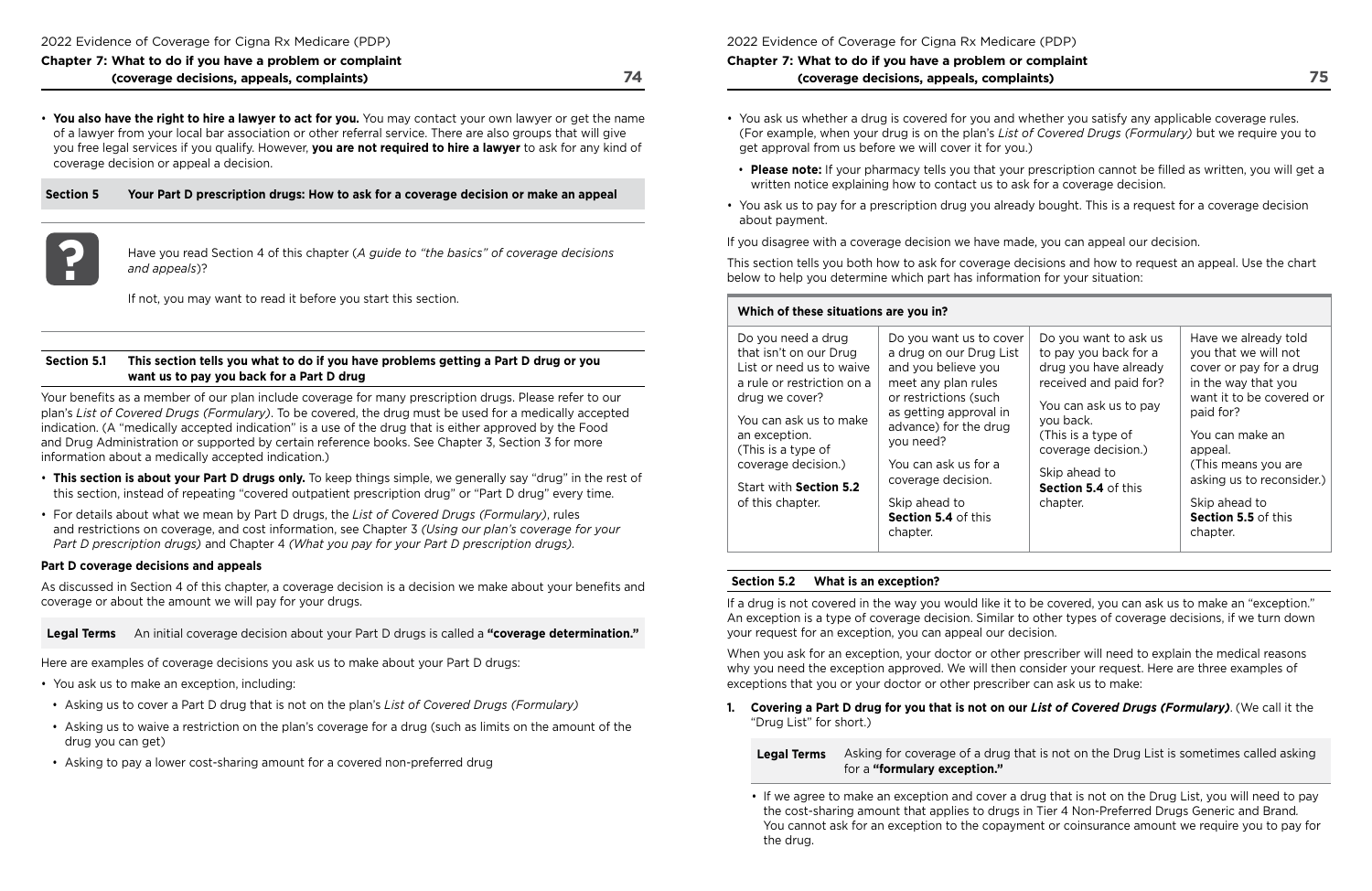**2. Removing a restriction on our coverage for a covered drug.** There are extra rules or restrictions that apply to certain drugs on our *List of Covered Drugs (Formulary)*. For more information, go to Chapter 3.

**Legal Terms** Asking for removal of a restriction on coverage for a drug is sometimes called asking for a **"formulary exception."** 

- The extra rules and restrictions on coverage for certain drugs include:
- *Getting plan approval in advance* before we will agree to cover the drug for you. (This is sometimes called "prior authorization.")
- *Being required to try a diferent drug frst* before we will agree to cover the drug you are asking for. (This is sometimes called "step therapy.")
- *Quantity limits*. For some drugs, there are restrictions on the amount of the drug you can have.
- If we agree to make an exception and waive a restriction for you, you can ask for an exception to the copayment or coinsurance amount we require you to pay for the drug.
- **3. Changing coverage of a drug to a lower cost-sharing tier.** Every drug on our Drug List is in one of four cost-sharing tiers. In general, the lower the cost-sharing tier number, the less you will pay as your share of the cost of the drug.

- If the drug you're taking is a biological product, you can ask us to cover your drug at the cost-sharing amount that applies to the lowest tier that contains biological product alternatives for treating your condition.
- If the drug you're taking is a brand name drug, you can ask us to cover your drug at the costsharing amount that applies to the lowest tier that contains brand name alternative for treating your condition.
- If the drug you're taking is a generic drug, you can ask us to cover your drug at the cost-sharing amount that applies the lowest tier that contains either brand or generic alternatives for treating your condition.
- If your drug is in Tier 3 Non-Preferred Generic and Brand, you can ask us to cover it at the cost-sharing amount that applies to drugs in Tier 2 Preferred Brand. This would lower your share of the cost for the drug.
- You cannot ask us to change the cost-sharing tier for any drug in Tier 4 Specialty Generic and Brand.

 the coverage decision process through our website. For the details, go to Chapter 2, Section 1 and look  for the section called *How to contact us when you are asking for a coverage decision about your Part D*  request. You, your representative, or your doctor (or other prescriber) can do this. You can also access *prescription drugs*. Or if you are asking us to pay you back for a drug, go to the section called *Where to* 

### **Section 5.3 Important things to know about asking for exceptions**

### **Your doctor must tell us the medical reasons**

Your doctor or other prescriber must give us a statement that explains the medical reasons for requesting an exception. For a faster decision, include this medical information from your doctor or other prescriber when you ask for the exception.

2022 Evidence of Coverage for Cigna Rx Medicare (PDP)

## **Chapter 7: What to do if you have a problem or complaint (coverage decisions, appeals, complaints)**

Typically, our Drug List includes more than one drug for treating a particular condition. These different possibilities are called "alternative" drugs. If an alternative drug would be just as effective as the drug you are requesting and would not cause more side effects or other health problems, we will generally *not*  approve your request for an exception.

#### **We can say yes or no to your request**

This is true as long as your doctor continues to prescribe the drug for you and that drug continues to be

- If we approve your request for an exception, our approval usually is valid until the end of the plan year. safe and effective for treating your condition.
- If we say no to your request for an exception, you can ask for a review of our decision by making an appeal. Section 5.5 tells you how to make an appeal if we say no.

The next section tells you how to ask for a coverage decision, including an exception.

**Section 5.4 Step‑by‑step: How to ask for a coverage decision, including an exception** 

**Step 1: You ask us to make a coverage decision about the drug(s) or payment you need. If your health requires a quick response, you must ask us to make a "fast coverage decision." You cannot ask for a fast coverage decision if you are asking us to pay you back for a drug you already bought.** 

#### *What to do*

- **Request the type of coverage decision you want.** Start by calling, writing, or faxing us to make your *send a request that asks us to pay for our share of the cost for a drug you have received.*
- **You or your doctor or someone else who is acting on your behalf** can ask for a coverage decision. Section 4 of this chapter tells how you can give written permission to someone else to act as your representative. You can also have a lawyer act on your behalf.
- share of the cost of a drug you have paid for.
- See Sections 5.2 and 5.3 for more information about exception requests.
- **We must accept any written request**, including a request submitted on the CMS Model Coverage Determination Request Form, which is available on our website.
- forms available on our website.

• **If you want to ask us to pay you back for a drug**, start by reading Chapter 5 of this booklet: *Asking us to pay our share of the costs for covered drugs.* Chapter 5 describes the situations in which you may need to ask for reimbursement. It also tells how to send us the paperwork that asks us to pay you back for our

• **If you are requesting an exception, provide the "supporting statement."** Your doctor or other prescriber must give us the medical reasons for the drug exception you are requesting. (We call this the "supporting statement.") Your doctor or other prescriber can fax or mail the statement to us. Or your doctor or other prescriber can tell us on the phone and follow up by faxing or mailing a written statement if necessary.

• You may also request a coverage determination electronically by using our online coverage determination

*If your health requires it, ask us to give you a "fast coverage decision"* 

**Legal Terms** Asking to pay a lower preferred price for a covered non-preferred drug is sometimes called asking for a **"tiering exception."**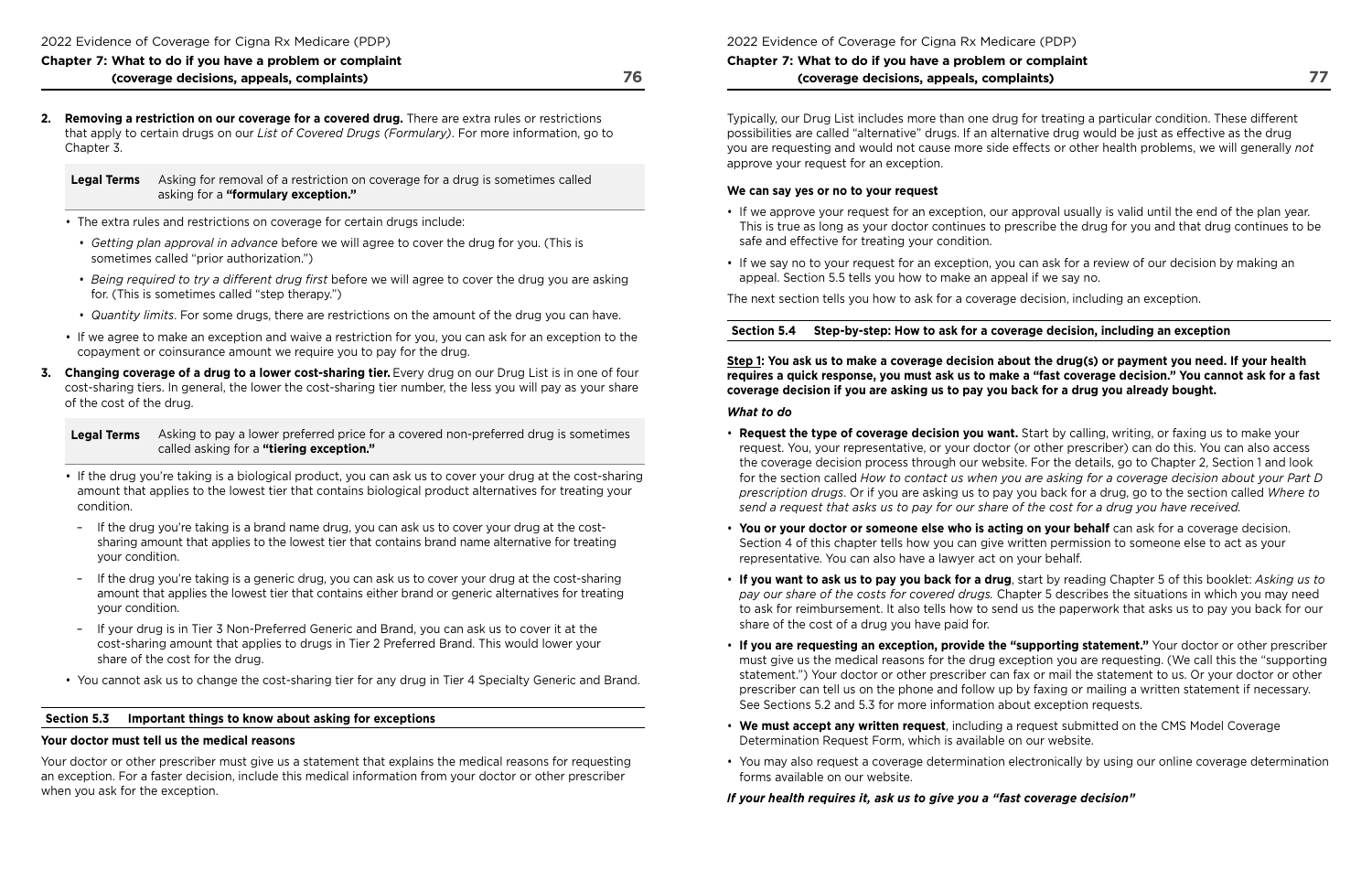## **Legal Terms** A "fast coverage decision" is called an **"expedited coverage determination."**

• When we give you our decision, we will use the "standard" deadlines unless we have agreed to use the "fast" deadlines. A standard coverage decision means we will give you an answer within 72 hours after we receive your doctor's statement. A fast coverage decision means we will answer within 24 hours.

### • **To get a fast coverage decision, you must meet two requirements:**

- You can get a fast coverage decision *only* if you are asking for a *drug you have not yet received*. (You cannot get a fast coverage decision if you are asking us to pay you back for a drug you have already bought.)
- You can get a fast coverage decision *only* if using the standard deadlines could *cause serious harm to your health or hurt your ability to function.*
- **If your doctor or other prescriber tells us that your health requires a "fast coverage decision," we will automatically agree to give you a fast coverage decision.**
- If you ask for a fast coverage decision on your own (without your doctor's or other prescriber's support), we will decide whether your health requires that we give you a fast coverage decision.
- If we decide that your medical condition does not meet the requirements for a fast coverage decision, we will send you a letter that says so (and we will use the standard deadlines instead).
- This letter will tell you that if your doctor or other prescriber asks for the fast coverage decision, we will automatically give a fast coverage decision.
- the process for making complaints, see Section 7 of this chapter.) • The letter will also tell how you can fle a complaint about our decision to give you a standard coverage decision instead of the fast coverage decision you requested. It tells how to fle a "fast" complaint, which means you would get our answer to your complaint within 24 hours. (The process for making a complaint is different from the process for coverage decisions and appeals. For more information about

### **Step 2: We consider your request and we give you our answer.**

### *Deadlines for a "fast" coverage decision*

- If we are using the fast deadlines, we must give you our answer **within 24 hours**.
- Generally, this means within 24 hours after we receive your request. If you are requesting an exception, we will give you our answer within 24 hours after we receive your doctor's statement supporting your request. We will give you our answer sooner if your health requires us to.
- If we do not meet this deadline, we are required to send your request on to Level 2 of the appeals process, where it will be reviewed by an independent outside organization. Later in this section, we talk about this review organization and explain what happens at Appeal Level 2.
- **If our answer is yes to part or all of what you requested**, we must provide the coverage we have agreed to provide within 24 hours after we receive your request or doctor's statement supporting your request.
- **If our answer is no to part or all of what you requested**, we will send you a written statement that explains why we said no. We will also tell you how to appeal.

**Step 1: You contact us and make your Level 1 Appeal.** If your health requires a quick response, you must ask for a **"fast appeal."** 

 appeal, go to Chapter 2, Section 1, and look for the section called, *How to contact us when you are*  • For details on how to reach us by phone, fax, or mail, or on our website, for any purpose related to your

also ask for an appeal by calling us at the phone number shown in Chapter 2, Section 1 (*How to contact* 

### *Deadlines for a "standard" coverage decision about a drug you have not yet received*

 **number shown in Chapter 2, Section 1** *(How to contact our plan when you are making an appeal about* 

• If we are using the standard deadlines, we must give you our answer **within 72 hours**.

2022 Evidence of Coverage for Cigna Rx Medicare (PDP)

## **Chapter 7: What to do if you have a problem or complaint (coverage decisions, appeals, complaints)**

• Generally, this means within 72 hours after we receive your request. If you are requesting an exception, we will give you our answer within 72 hours after we receive your doctor's statement supporting your

process, where it will be reviewed by an independent organization. Later in this section, we talk about

- request. We will give you our answer sooner if your health requires us to.
- If we do not meet this deadline, we are required to send your request on to Level 2 of the appeals this review organization and explain what happens at Appeal Level 2.
- 
- **If our answer is no to part or all of what you requested**, we will send you a written statement that explains why we said no. We will also tell you how to appeal.

• **If our answer is yes to part or all of what you requested**, we must provide the coverage we have agreed to provide within 72 hours after we receive your request or doctor's statement supporting your request.

## *Deadlines for a "standard" coverage decision about payment for a drug you have already bought*

process, where it will be reviewed by an independent organization. Later in this section, we talk about

- We must give you our answer **within 14 calendar days** after we receive your request.
- If we do not meet this deadline, we are required to send your request on to Level 2 of the appeals this review organization and explain what happens at Appeal Level 2.
- **If our answer is yes to part or all of what you requested**, we are also required to make payment to you within 14 calendar days after we receive your request.
- **If our answer is no to part or all of what you requested**, we will send you a written statement that explains why we said no. We will also tell you how to appeal.

## **Step 3: If we say no to your coverage request, you decide if you want to make an appeal.**

• If we say no, you have the right to request an appeal. Requesting an appeal means asking us to reconsider

– and possibly change – the decision we made.

**Section 5.5 Step‑by‑step: How to make a Level 1 Appeal (how to ask for a review of a coverage decision made by our plan)** 

**Legal Terms** An appeal to the plan about a Part D drug coverage decision is called a plan **"redetermination."** 

## *What to do*

- **To start your appeal, you (or your doctor or other prescriber) must contact us.**
- *making an appeal about your Part D prescription drugs.*
- **If you are asking for a standard appeal, make your appeal by submitting a written request.** You may *our plan when you are making an appeal about your Part D prescription drugs*).
- **If you are asking for a fast appeal, you may make your appeal in writing or you may call us at the phone**  *your part D prescription drugs)*.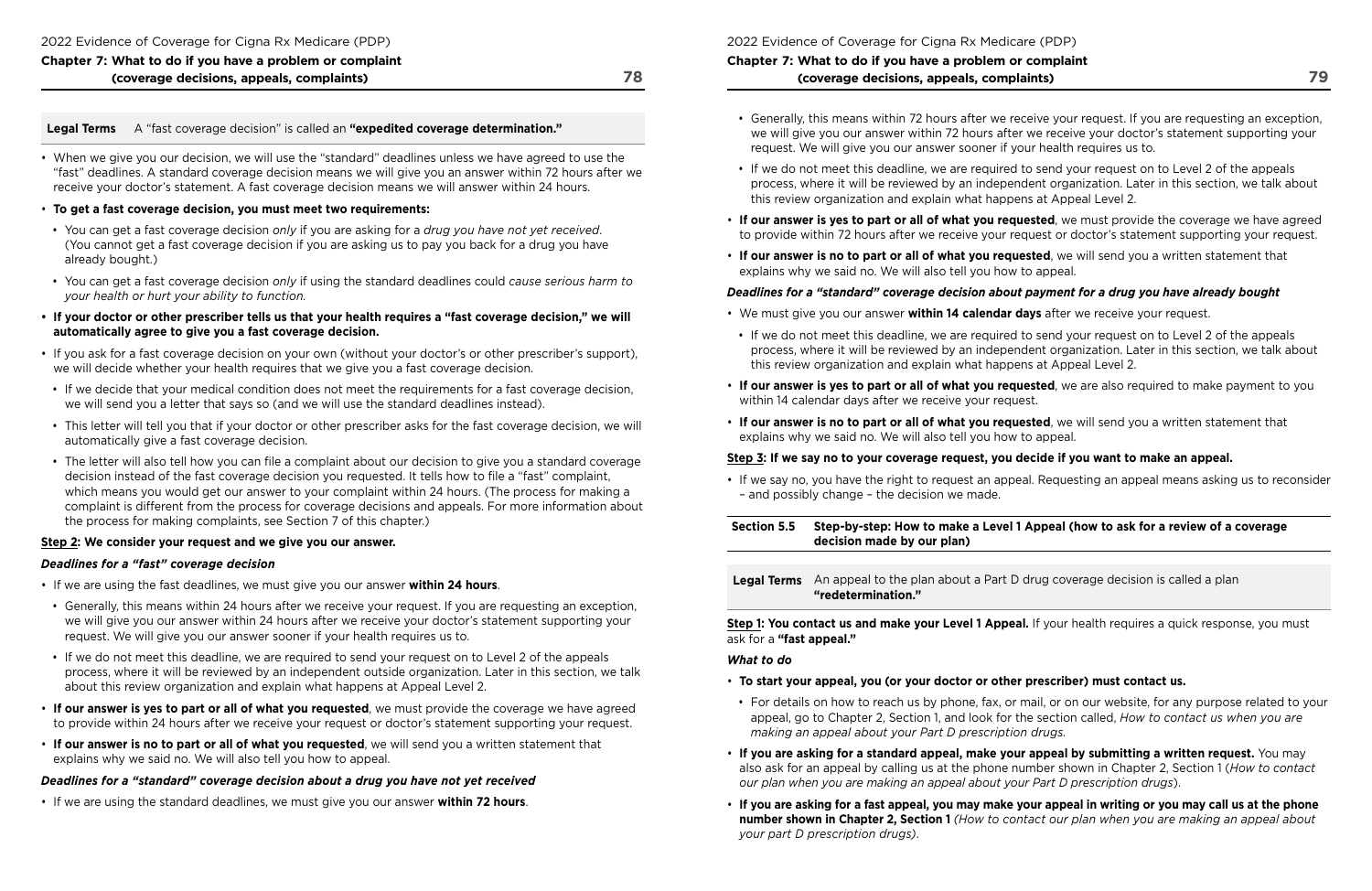- **We must accept any written request**, including a request submitted on the CMS Model Coverage Determination Request Form, which is available on our website.
- You may also request a coverage determination electronically by using our online coverage determination forms available on our website.
- **You must make your appeal request within 60 calendar days** from the date on the written notice we sent to tell you our answer to your request for a coverage decision. If you miss this deadline and have a good reason for missing it, we may give you more time to make your appeal. Examples of good cause for missing the deadline may include if you had a serious illness that prevented you from contacting us or if we provided you with incorrect or incomplete information about the deadline for requesting an appeal.
- **You can ask for a copy of the information in your appeal and add more information.**
- You have the right to ask us for a copy of the information regarding your appeal.
- If you wish, you and your doctor or other prescriber may give us additional information to support your appeal.

## *If your health requires it, ask for a "fast appeal"*

**Legal Terms** A "fast appeal" is also called an **"expedited redetermination."** 

- If you are appealing a decision we made about a drug you have not yet received, you and your doctor or other prescriber will need to decide if you need a "fast appeal."
- The requirements for getting a "fast appeal" are the same as those for getting a "fast coverage decision" in Section 5.4 of this chapter.

## **Step 2: We consider your appeal and we give you our answer.**

• When we are reviewing your appeal, we take another careful look at all of the information about your coverage request. We check to see if we were following all the rules when we said no to your request. We may contact you or your doctor or other prescriber to get more information.

## *Deadlines for a "fast" appeal*

- If we are using the fast deadlines, we must give you our answer **within 72 hours after we receive your appeal**. We will give you our answer sooner if your health requires it.
- • If we do not give you an answer within 72 hours, we are required to send your request on to Level 2 of the appeals process, where it will be reviewed by an Independent Review Organization. (Later in this section, we talk about this review organization and explain what happens at Level 2 of the appeals process.)
- **If our answer is yes to part or all of what you requested**, we must provide the coverage we have agreed to provide within 72 hours after we receive your appeal.
- **If our answer is no to part or all of what you requested**, we will send you a written statement that explains why we said no and how to appeal our decision.

## *Deadlines for a "standard" appeal*

• If we are using the standard deadlines, we must give you our answer **within 7 calendar days** after we receive your appeal. We will give you our decision sooner if you have not received the drug yet and your health condition requires us to do so. If you believe your health requires it, you should ask for "fast" appeal.

2022 Evidence of Coverage for Cigna Rx Medicare (PDP)

## **Chapter 7: What to do if you have a problem or complaint (coverage decisions, appeals, complaints)**

Later in this section, we tell about this review organization and explain what happens at Level 2 of the

- If we do not give you a decision within 7 calendar days, we are required to send your request on to Level 2 of the appeals process, where it will be reviewed by an Independent Review Organization. appeals process.
- **If our answer is yes to part or all of what you requested**
- If we approve a request for coverage, we must **provide the coverage** we have agreed to provide as quickly as your health requires, but **no later than 7 calendar days** after we receive your appeal.
- If we approve a request to pay you back for a drug you already bought, we are required to **send payment to you within 30 calendar days** after we receive your appeal request.
- **If our answer is no to part or all of what you requested**, we will send you a written statement that explains why we said no and how to appeal our decision.
- If you are requesting that we pay you back for a drug you have already bought, we must give you our answer **within 14 calendar days** after we receive your request.
- If we do not give you a decision within 14 calendar days, we are required to send your request on to

Level 2 of the appeals process, where it will be reviewed by an independent organization. Later in this section, we talk about this review organization and explain what happens at Appeal Level 2.

### **Step 3: If we say no to your appeal, you decide if you want to continue with the appeals process and make** *another* **appeal.**

• If we say no to your appeal, you then choose whether to accept this decision or continue by making another appeal.

If you decide to make another appeal, it means your appeal is going on to Level 2 of the appeals process (see below).

## **Section 5.6 Step‑by‑step: How to make a Level 2 Appeal**

If we say no to your appeal, you then choose whether to accept this decision or continue by making another appeal. If you decide to go on to a Level 2 Appeal, the **Independent Review Organization** reviews the decision we made when we said no to your frst appeal. This organization decides whether the decision we made should be changed.

**Legal Terms** The formal name for the "Independent Review Organization" is the **"Independent Review Entity."** It is sometimes called the **"IRE."** 

## **Step 1: To make a Level 2 Appeal, you (or your representative or your doctor or other prescriber) must contact the Independent Review Organization and ask for a review of your case.**

- If we say no to your Level 1 Appeal, the written notice we send you will include **instructions on how to make a Level 2 Appeal** with the Independent Review Organization. These instructions will tell who can make this Level 2 Appeal, what deadlines you must follow, and how to reach the review organization.
- about your appeal to this organization. This information is called your "case fle." **You have the right to ask us for a copy of your case fle.**
- You have a right to give the Independent Review Organization additional information to support your appeal.

• When you make an appeal to the Independent Review Organization, we will send the information we have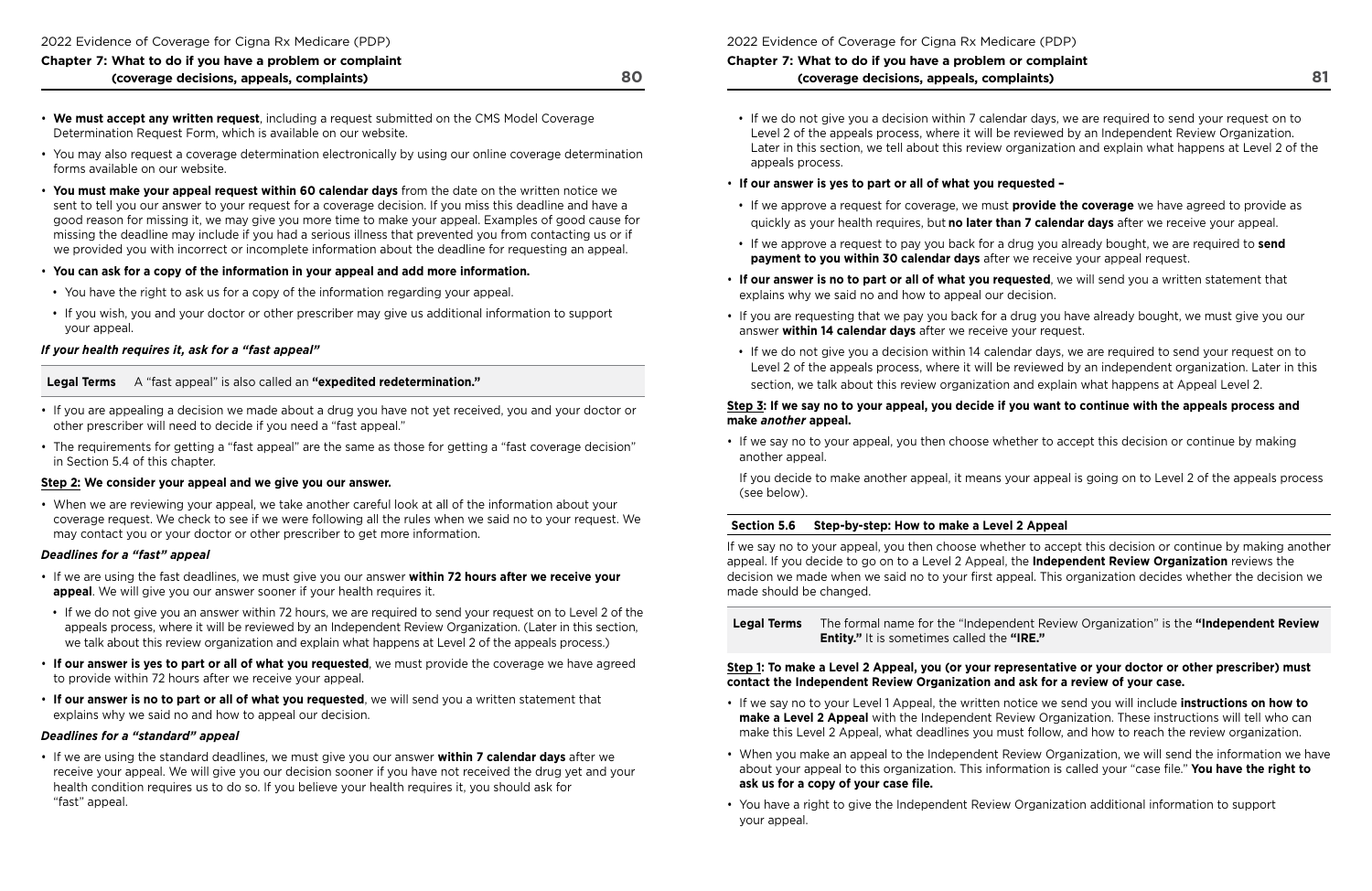#### **Step 2: The Independent Review Organization does a review of your appeal and gives you an answer.**

• **The Independent Review Organization is an independent organization that is hired by Medicare.** This organization is not connected with us and it is not a government agency. This organization is a company chosen by Medicare to review our decisions about your Part D benefts with us.

Reviewers at the Independent Review Organization will take a careful look at all of the information related to your appeal. The organization will tell you its decision in writing and explain the reasons for it.

#### *Deadlines for "fast" appeal at Level 2*

- If your health requires it, ask the Independent Review Organization for a "fast appeal."
- If the review organization agrees to give you a "fast appeal," the review organization must give you an answer to your Level 2 Appeal **within 72 hours** after it receives your appeal request.
- **If the Independent Review Organization says yes to part or all of what you requested**, we must provide the drug coverage that was approved by the review organization **within 24 hours** after we receive the decision from the review organization.

#### *Deadlines for "standard" appeal at Level 2*

- If you have a standard appeal at Level 2, the review organization must give you an answer to your Level 2 Appeal **within 7 calendar days** after it receives your appeal.
- **If the Independent Review Organization says yes to part or all of what you requested**
- If the Independent Review Organization approves a request for coverage, we must **provide the drug coverage** that was approved by the review organization **within 72 hours** after we receive the decision from the review organization.
- If the Independent Review Organization approves a request to pay you back for a drug you already bought, we are required to **send payment to you within 30 calendar days** after we receive the decision from the review organization.

- There are three additional levels in the appeals process after Level 2 (for a total of five levels of appeal).
- If your Level 2 Appeal is turned down and you meet the requirements to continue with the appeals process, you must decide whether you want to go on to Level 3 and make a third appeal. If you decide to make a third appeal, the details on how to do this are in the written notice you got after your second appeal.
- The Level 3 Appeal is handled by an administrative law judge. Section 6 in this chapter tells more about Levels 3, 4, and 5 of the appeals process.

### **What if the review organization says no to your appeal?**

If this organization says no to your appeal, it means the organization agrees with our decision not to approve your request. (This is called "upholding the decision." It is also called "turning down your appeal.")

To continue and make another appeal at Level 3, the dollar value of the drug coverage you are requesting must meet a minimum amount. If the dollar value of the coverage you are requesting is too low, you cannot make another appeal and the decision at Level 2 is final. The notice you get from the Independent Review Organization will tell you the dollar value that must be in dispute to continue with the appeals process.

#### **Step 3: If the dollar value of the coverage you are requesting meets the requirement, you choose whether you want to take your appeal further.**

2022 Evidence of Coverage for Cigna Rx Medicare (PDP)

## **Chapter 7: What to do if you have a problem or complaint (coverage decisions, appeals, complaints)**

**Section 6 Taking your appeal to Level 3 and beyond** 

## **Section 6.1 Levels of Appeal 3, 4, and 5 for Part D Drug Appeals**

This section may be appropriate for you if you have made a Level 1 Appeal and a Level 2 Appeal, and both of your appeals have been turned down.

If the value of the drug you have appealed meets a certain dollar amount, you may be able to go on to additional levels of appeal. If the dollar amount is less, you cannot appeal any further. The written response you receive to your Level 2 Appeal will explain who to contact and what to do to ask for a Level 3 Appeal.

For most situations that involve appeals, the last three levels of appeal work in much the same way. Here is who handles the review of your appeal at each of these levels.

| Level 3 | A judge who works for the Federal     |
|---------|---------------------------------------|
| Appeal  | answer. This judge is called an "Adm" |

We must **authorize or provide the drug coverage** that was approved by the Administrative Law Judge **within 72 hours (24 hours for expedited appeals) or make payment no later than 30 calendar days** after

- **If the answer is yes, the appeals process is over.** What you asked for in the appeal has been approved. we receive the decision.
- **If the Administrative Law Judge says no to your appeal, the appeals process** *may* **or** *may not* **be over.**
- If you decide to accept this decision that turns down your appeal, the appeals process is over.
- you choose to continue with your appeal.

| Level 4       | The Medicare Appeals Council will r |
|---------------|-------------------------------------|
| <b>Appeal</b> | Appeals Council works for the Feder |

• If you do not want to accept the decision, you can continue to the next level of the review process. If the administrative law judge says no to your appeal, the notice you get will tell you what to do next if

> review your appeal and give you an answer. The ral government.

- **If the answer is yes, the appeals process is over.** What you asked for in the appeal has been approved. We must **authorize or provide the drug coverage** that was approved by the Appeals Council **within 72 hours (24 hours for expedited appeals) or make payment no later than 30 calendar days** after we receive the decision.
- **If the answer is no, the appeals process** *may* **or** *may not* **be over.**
- If you decide to accept this decision that turns down your appeal, the appeals process is over.
- continue with your appeal.

**government** will review your appeal and give you an **Appeal in antige is calced an** industrative Law Judge."

• If you do not want to accept the decision, you might be able to continue to the next level of the review process. If the Appeals Council says no to your appeal or denies your request to review the appeal, the notice you get will tell you whether the rules allow you to go on to a Level 5 Appeal. If the rules allow you to go on, the written notice will also tell you who to contact and what to do next if you choose to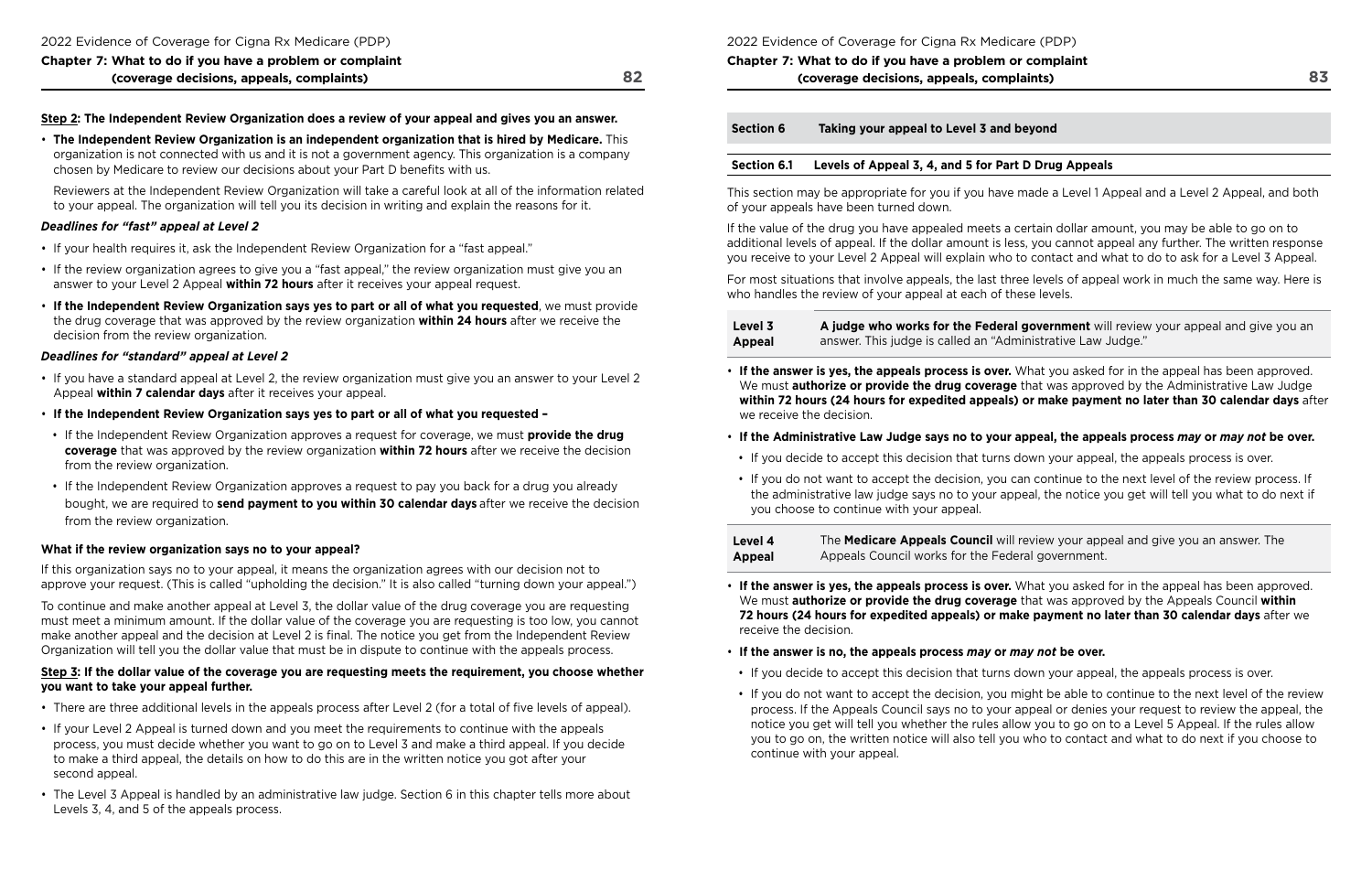| Chapter 7: What to do if you have a problem or complaint |    |
|----------------------------------------------------------|----|
| (coverage decisions, appeals, complaints)                | 84 |

## **Level 5** A judge at the **Federal District Court** will review your appeal. **Appeal**

• This is the last step of the appeals process.

 appeals. Go to Section 4 of this chapter. If your problem is about decisions related to benefits, coverage, or payment, then this section is *not for you*. Instead, you need to use the process for coverage decisions and appeals. Go to Section 4 of this chapter. section is *not for you*. Instead, you need to use the process for coverage decisions and

## **MAKING COMPLAINTS**

**Section 7 How to make a complaint about quality of care, waiting times, customer service, or other concerns** 



### **Section 7.1 What kinds of problems are handled by the complaint process?**

This Section explains how to use the process for making complaints. The complaint process is used for certain types of problems *only.* This includes problems related to quality of care, waiting times, and the customer service you receive. Here are examples of the kinds of problems handled by the complaint process.

| If you have any of these kinds of problems, you can "make a complaint"      |                                                                                                                                                                                                        |  |
|-----------------------------------------------------------------------------|--------------------------------------------------------------------------------------------------------------------------------------------------------------------------------------------------------|--|
| <b>Complaint</b>                                                            | <b>Example</b>                                                                                                                                                                                         |  |
| <b>Quality of your medical care</b>                                         | • Are you unhappy with the quality of the care you have received?                                                                                                                                      |  |
| <b>Respecting your privacy</b>                                              | • Do you believe that someone did not respect your right to privacy or<br>shared information about you that you feel should be confidential?                                                           |  |
| Disrespect, poor customer<br>service, or other negative<br><b>behaviors</b> | • Has someone been rude or disrespectful to you?<br>• Are you unhappy with how our Customer Service has treated you?<br>• Do you feel you are being encouraged to leave the plan?                      |  |
| <b>Waiting times</b>                                                        | • Have you been kept waiting too long by pharmacists? Or by our<br>Customer Service or other staff at the plan?<br>- Examples include waiting too long on the phone or when getting<br>a prescription. |  |
| <b>Cleanliness</b>                                                          | • Are you unhappy with the cleanliness or condition of a pharmacy?                                                                                                                                     |  |

2022 Evidence of Coverage for Cigna Rx Medicare (PDP)

**Chapter 7: What to do if you have a problem or complaint (coverage decisions, appeals, complaints)** 

| Information you get from us                                                                                                                          | Do you believe w<br>to give?<br>Do you think writ<br>to understand?                      |
|------------------------------------------------------------------------------------------------------------------------------------------------------|------------------------------------------------------------------------------------------|
| <b>Timeliness</b> (These types of<br>complaints are all related to<br>the timeliness of our actions<br>related to coverage decisions<br>and appeals) | The process of aski<br>is explained in Sect<br>a decision or makin<br>complaint process. |
|                                                                                                                                                      | However, if you hav<br>an appeal and you t<br>you can also make a                        |
|                                                                                                                                                      | • If you have asked<br>appeal" and we h                                                  |
|                                                                                                                                                      | If you believe we<br>coverage decisio<br>can make a comp                                 |
|                                                                                                                                                      | When a coverage<br>that we must cov<br>are deadlines tha<br>deadlines, you ca            |
|                                                                                                                                                      | When we do not<br>forward your case<br>not do that withir                                |

### **Section 7.2 The formal name for "making a complaint" is "fling a grievance"**

**Int"** is also called a "grievance."

**Haint"** is "filing a grievance."

**bcess for complaints"** is "using the process for

|                    | Section 7.2 The formal name for "making a comp              |
|--------------------|-------------------------------------------------------------|
| <b>Legal Terms</b> | • What this Section calls a "complai                        |
|                    | • Another term for "making a comp                           |
|                    | • Another way to say "using the pro<br>filing a grievance." |
|                    |                                                             |

**Section 7.3 Step‑by‑step: Making a complaint** 

Step 1**: Contact us promptly – either by phone or in writing.** 

- **Usually, calling Customer Service is the frst step.** If there is anything else you need to do, Customer Service will let you know. Call Customer Service at **1‑800‑558‑9562** (TTY users should call 711). Hours are 8:00 a.m. – 8:00 p.m., local time, 7 days a week.
- **If you do not wish to call (or you called and were not satisfed), you can put your complaint in writing and send it to us.** If you put your complaint in writing, we will respond to your complaint in writing.

we have not given you a notice that we are required

ritten information we have given you is hard

king for a coverage decision and making appeals ctions 4-6 of this chapter. If you are asking for ing an appeal, you use that process, not the

ave already asked us for a coverage decision or made u think that we are not responding quickly enough, e a complaint about our slowness. Here are examples:

ed us to give you a "fast coverage decision" or a "fast have said we will not, you can make a complaint.

e are not meeting the deadlines for giving you a ion or an answer to an appeal you have made, you nplaint.

qe decision we made is reviewed and we are told over or reimburse you for certain drugs, there at apply. If you think we are not meeting these can make a complaint.

ot give you a decision on time, we are required to ase to the Independent Review Organization. If we do hin the required deadline, you can make a complaint.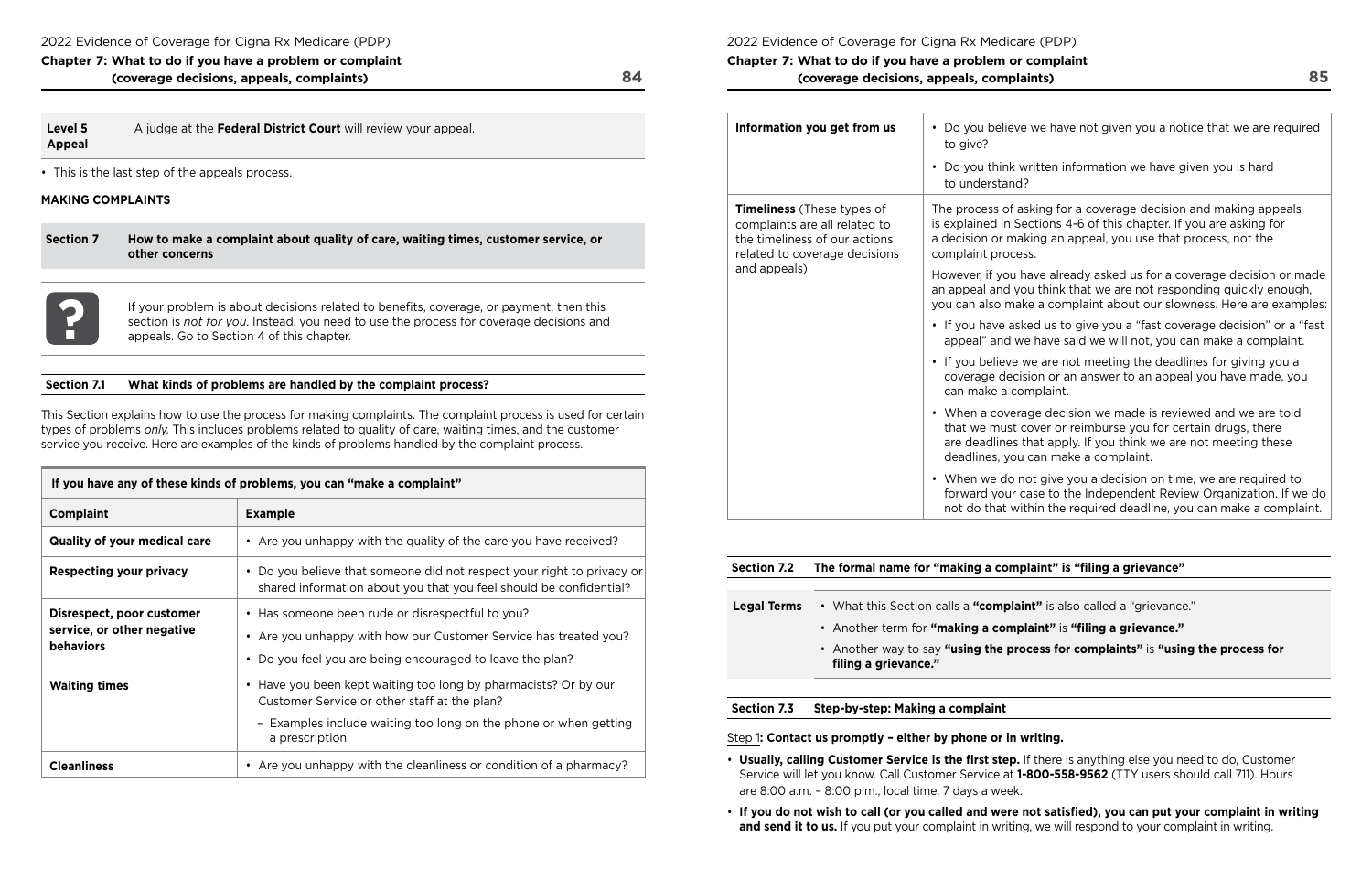# **Chapter 8: Ending your membership in the plan 87 and 87 and 87 and 87 and 87 and 87 and 87 and 87 and 87 and 87 and 87 and 87 and 87 and 87 and 87 and 87 and 87 and 87 and 87 and 87 and 87 and 87 and 87 and 87 and 87 and**

| Chapter 7: What to do if you have a problem or complaint |    |
|----------------------------------------------------------|----|
| (coverage decisions, appeals, complaints)                | 86 |

• You may submit written complaints by mail or facsimile to our Cutomer Service Representatives (CSRs):

Cigna Attn: Grievance Administration Division (GAD) P.O. Box 2888 Houston, TX 77252-2888

- **Whether you call or write, you should contact Customer Service right away.** The complaint must be made within 60 calendar days after you had the problem you want to complain about.
- For standard grievances received in writing, we will respond to you in writing within 30 calendar days of receipt of your written complaint. For expedited grievances, we must decide and notify you within 24 hours.

**Legal Terms** What this section calls a **"fast complaint"** is also called an **"expedited grievance."** 

### Step 2**: We look into your complaint and give you our answer.**

- **If possible, we will answer you right away.** If you call us with a complaint, we may be able to give you an answer on the same phone call. If your health condition requires us to answer quickly, we will do that.
- **Most complaints are answered in 30 calendar days.** If we need more information and the delay is in your best interest or if you ask for more time, we can take up to 14 more calendar days (44 calendar days total) to answer your complaint.
- **If we do not agree** with some or all of your complaint or don't take responsibility for the problem you are complaining about, we will let you know. Our response will include our reasons for this answer. We must respond whether we agree with the complaint or not.

## **Chapter 8: Ending your membership in the plan**

### **Section 7.4 You can also make complaints about quality of care to the Quality Improvement Organization**

You can make your complaint about the quality of care you received to us by using the step-by-step process outlined above.

When your complaint is about *quality of care*, you also have two extra options:

- **You can make your complaint to the Quality Improvement Organization.** If you prefer, you can make your complaint about the quality of care you received directly to this organization (*without* making the complaint to us).
- The Quality Improvement Organization is a group of practicing doctors and other health care experts paid by the Federal government to check and improve the care given to Medicare patients.
- look in Chapter 2, Section 4, of this booklet. If you make a complaint to this organization, we will work • To find the name, address, and phone number of the Quality Improvement Organization for your state, with them to resolve your complaint.
- **Or you can make your complaint to both at the same time.** If you wish, you can make your complaint about quality of care to us and also to the Quality Improvement Organization.

### **Section 7.5 You can also tell Medicare about your complaint**

You can submit a complaint about Cigna Rx (PDP) directly to Medicare. To submit a complaint to Medicare, go to<www.medicare.gov/MedicareComplaintForm/home.aspx>. Medicare takes your complaints seriously and will use this information to help improve the quality of the Medicare program.

If you have any other feedback or concerns, or if you feel the plan is not addressing your issue, please call 1-800-MEDICARE (1-800-633-4227). TTY/TDD users can call 1-877-486-2048.

| <b>Section 1</b> |                                                                                            |  |
|------------------|--------------------------------------------------------------------------------------------|--|
| Section 1.1      |                                                                                            |  |
| <b>Section 2</b> |                                                                                            |  |
| Section 2.1      | Usually, you can end your membership during the Annual Enrollment Period 88                |  |
| Section 2.2      | In certain situations, you can end your membership during a Special                        |  |
| Section 2.3      | Where can you get more information about when you can end your membership? $\ldots$ 90     |  |
| <b>Section 3</b> |                                                                                            |  |
| Section 3.1      |                                                                                            |  |
| <b>Section 4</b> | Until your membership ends, you must keep getting your drugs through our plan 92           |  |
| Section 4.1      |                                                                                            |  |
| <b>Section 5</b> | Cigna Rx Medicare (PDP) must end your membership in the plan in                            |  |
| Section 5.1      |                                                                                            |  |
| Section 5.2      | We cannot ask you to leave our plan for any reason related to your health 93               |  |
| Section 5.3      | You have the right to make a complaint if we end your membership in our plan. $\dots$ . 93 |  |

| ection 1    |                                                                                                |  |
|-------------|------------------------------------------------------------------------------------------------|--|
| Section 1.1 | This chapter focuses on ending your membership in our plan  88                                 |  |
| ection 2    |                                                                                                |  |
| Section 2.1 | Usually, you can end your membership during the Annual Enrollment Period 88                    |  |
| Section 2.2 | In certain situations, you can end your membership during a Special                            |  |
| Section 2.3 | Where can you get more information about when you can end your membership? $\ldots$ 90         |  |
| ection 3    |                                                                                                |  |
| Section 3.1 | Usually, you end your membership by enrolling in another plan90                                |  |
| ection 4    | Until your membership ends, you must keep getting your drugs through our plan 92               |  |
| Section 4.1 |                                                                                                |  |
| ection 5    | Cigna Rx Medicare (PDP) must end your membership in the plan in                                |  |
| Section 5.1 |                                                                                                |  |
| Section 5.2 | We cannot ask you to leave our plan for any reason related to your health. $\dots \dots \dots$ |  |
| Section 5.3 | You have the right to make a complaint if we end your membership in our plan. $\dots$ . 93     |  |
|             |                                                                                                |  |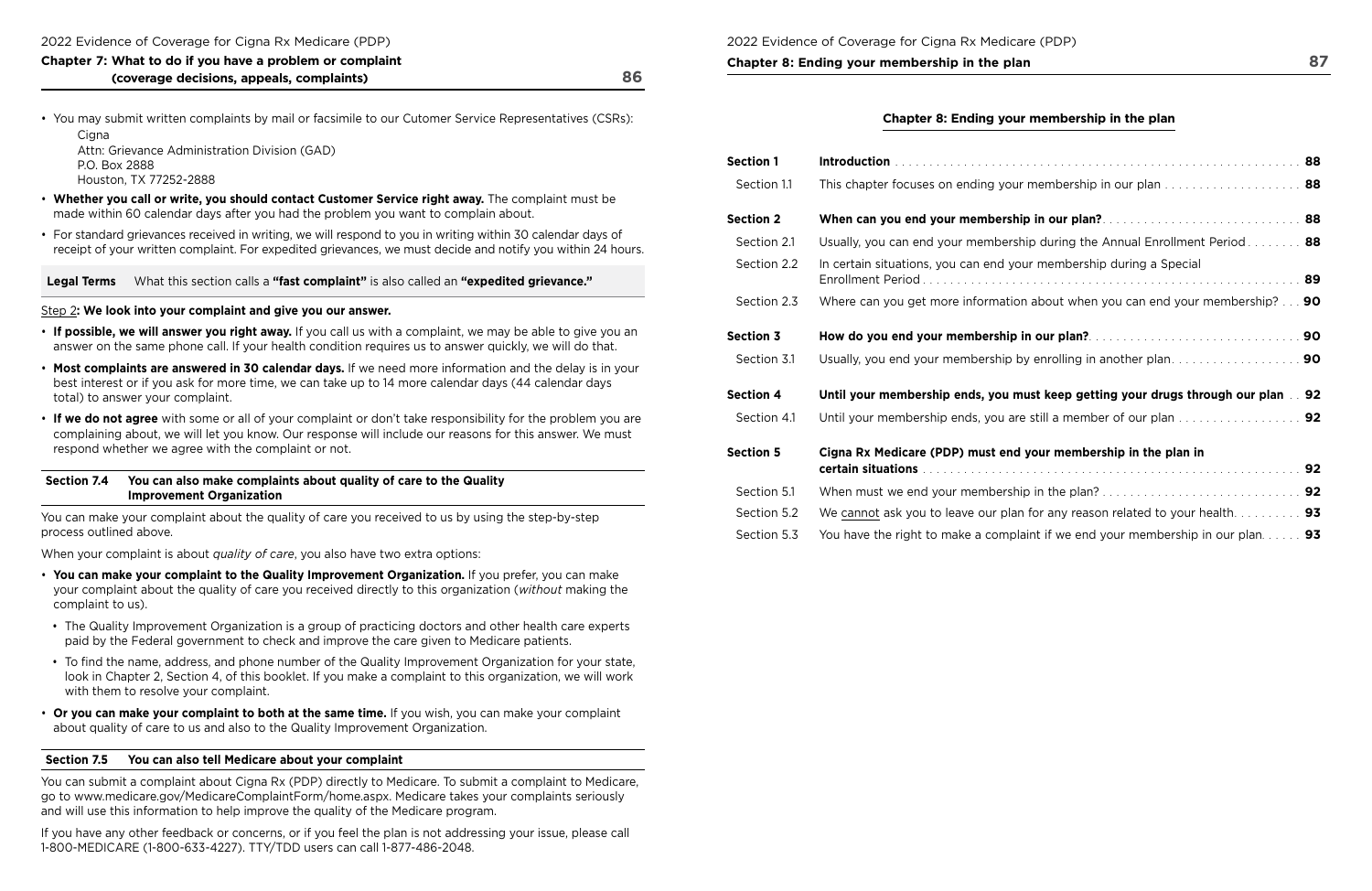### **Chapter 8: Ending your membership in the plan 88**

#### **Section 1 Introduction**

#### **Section 1.1 This chapter focuses on ending your membership in our plan**

Ending your membership in Cigna Rx Medicare (PDP) may be **voluntary** (your own choice) or **involuntary**  (not your own choice):

- You might leave our plan because you have decided that you *want* to leave.
- There are only certain times during the year, or certain situations, when you may voluntarily end your membership in the plan. Section 2 tells you *when* you can end your membership in the plan.
- The process for voluntarily ending your membership varies depending on what type of new coverage you are choosing. Section 3 tells you *how* to end your membership in each situation.
- There are also limited situations where you do not choose to leave, but we are required to end your membership. Section 5 tells you about situations when we must end your membership.

If you are leaving our plan, you must continue to get your Part D prescription drugs through our plan until your membership ends.

#### **Section 2 When can you end your membership in our plan?**

You may end your membership in our plan only during certain times of the year, known as enrollment periods. All members have the opportunity to leave the plan during the Annual Enrollment Period. In certain situations, you may also be eligible to leave the plan at other times of the year.

#### **Section 2.1 Usually, you can end your membership during the Annual Enrollment Period**

You can end your membership during the **Annual Enrollment Period** (also known as the "Annual Coordinated Election Period"). This is the time when you should review your health and drug coverage and make a decision about your coverage for the upcoming year.

 Medicare's standard prescription drug coverage.) See Chapter 1, Section 5 for more information about **Note**: If you disenroll from Medicare prescription drug coverage and go without creditable prescription drug coverage, you may need to pay a late enrollment penalty if you join a Medicare drug plan later. ("Creditable" coverage means the coverage is expected to pay, on average, at least as much as the late enrollment penalty.

- **When is the Annual Enrollment Period?** This happens from October 15 to December 7.
- **What type of plan can you switch to during the Annual Enrollment Period?** During this time, you can review your health coverage and your prescription drug coverage. You can choose to keep your current coverage or make changes to your coverage for the upcoming year. If you decide to change to a new plan, you can choose any of the following types of plans:
- Another Medicare prescription drug plan.
- Original Medicare *without* a separate Medicare prescription drug plan.
- **If you receive "Extra Help" from Medicare to pay for your prescription drugs:** If you do not enroll in a separate Medicare prescription drug plan, Medicare may enroll you in a drug plan, unless you have opted out of automatic enrollment.
- A Medicare health plan. A Medicare health plan is a plan offered by a private company that contracts with Medicare to provide all of the Medicare Part A (Hospital) and Part B (Medical) benefts. Some Medicare health plans also include Part D prescription drug coverage.

2022 Evidence of Coverage for Cigna Rx Medicare (PDP)

### **Chapter 8: Ending your membership in the plan**

- list you can contact the plan, call Medicare, or visit the Medicare website [\(http://www.medicare.gov\)](http://www.medicare.gov): • **Who is eligible for a Special Enrollment Period?** If any of the following situations apply to you, you are
- If you have moved out of your plan's service area.
- If you have Medicaid.
- If you are eligible for "Extra Help" with paying for your Medicare prescriptions.
- If we violate our contract with you.
- If you are getting care in an institution, such as a nursing home or long-term care hospital.
- If you enroll in the Program of All-inclusive Care for the Elderly (PACE). PACE is not available in all (phone numbers are printed on the back cover of this booklet).
- **When are Special Enrollment Periods?** The enrollment periods vary depending on your situation.
- **What can you do?** To fnd out if you are eligible for a Special Enrollment Period, please call Medicare at 1-800-MEDICARE (1-800-633-4227), 24 hours a day, 7 days a week. TTY users call 1-877-486-2048. If your Medicare health coverage and prescription drug coverage. This means you can choose any of the following types of plans:
- Another Medicare prescription drug plan.
- Original Medicare *without* a separate Medicare prescription drug plan.
- **If you receive "Extra Help" from Medicare to pay for your prescription drugs:** If you switch to enroll you in a drug plan, unless you have opted out of automatic enrollment.
- *or* A Medicare health plan. A Medicare health plan is a plan offered by a private company that Some Medicare health plans also include Part D prescription drug coverage.

• If you enroll in most Medicare health plans, you will be disenrolled from Cigna Rx Medicare (PDP) when your new plan's coverage begins. However, if you choose a Private Fee-for-Service plan without Part D drug coverage, a Medicare Medical Savings Account plan, or a Medicare Cost Plan, you can enroll in that plan and keep Cigna Rx Medicare (PDP) for your drug coverage. If you do not want to keep our plan, you can choose to enroll in another Medicare prescription drug plan or drop Medicare

prescription drug coverage.

• **When will your membership end?** Your membership will end when your new plan's coverage begins.

## **Section 2.2 In certain situations, you can end your membership during a Special Enrollment Period**

In certain situations, members of Cigna Rx Medicare (PDP) may be eligible to end their membership at other times of the year. This is known as a **Special Enrollment Period**.

eligible to end your membership during a Special Enrollment Period. These are just examples, for the full

states. If you would like to know if PACE is available in your state, please contact Customer Service

you are eligible to end your membership because of a special situation, you can choose to change both

Original Medicare and do not enroll in a separate Medicare prescription drug plan, Medicare may

contracts with Medicare to provide all of the Medicare Part A (Hospital) and Part B (Medical) benefts.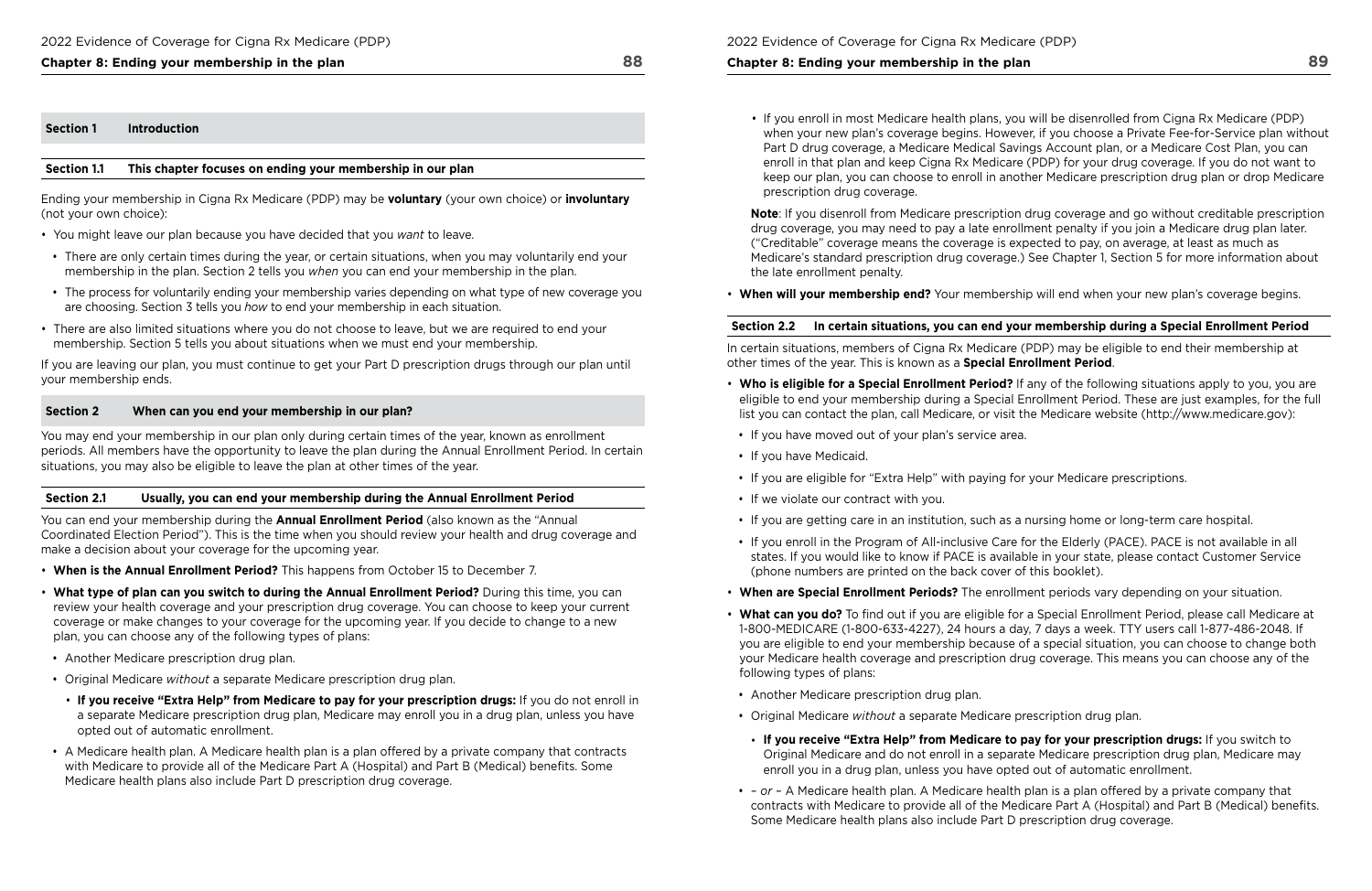## **Chapter 8: Ending your membership in the plan 90**

• If you enroll in most Medicare health plans, you will automatically be disenrolled from Cigna Rx Medicare (PDP) when your new plan's coverage begins. However, if you choose a Private Fee-for-Service plan without Part D drug coverage, a Medicare Medical Savings Account plan, or a Medicare Cost Plan, you can enroll in that plan and keep Cigna Rx Medicare (PDP) for your drug coverage. If you do not want to keep our plan, you can choose to enroll in another Medicare prescription drug plan or to drop Medicare prescription drug coverage.

 Medicare's standard prescription drug coverage.) See Chapter 1, Section 5 for more information about **Note:** If you disenroll from Medicare prescription drug coverage and go without creditable prescription drug coverage, you may need to pay a late enrollment penalty if you join a Medicare drug plan later. ("Creditable" coverage means the coverage is expected to pay, on average, at least as much as the late enrollment penalty.

 • **When will your membership end?** Your membership will usually end on the frst day of the month after we receive your request to change your plan.

#### **Section 2.3 Where can you get more information about when you can end your membership?**

If you have any questions or would like more information on when you can end your membership:

- You can **call Customer Service** (phone numbers are printed on the back cover of this booklet).
- You can fnd the information in the *Medicare & You* 2022 Handbook.
- Everyone with Medicare receives a copy of *Medicare & You* each fall. Those new to Medicare receive it within a month after first signing up.
- You can also download a copy from the Medicare website (<http://www.medicare.gov>). Or, you can order a printed copy by calling Medicare at the number below.
- You can contact **Medicare** at 1-800-MEDICARE (1-800-633-4227), 24 hours a day, 7 days a week. TTY users should call 1-877-486-2048.

 standard prescription drug coverage.) See Chapter 1, Section 5 for more information about the late **Note:** If you disenroll from Medicare prescription drug coverage and go without creditable prescription drug coverage, you may need to pay a late enrollment penalty if you join a Medicare drug plan later. ("Creditable" coverage means the coverage is expected to pay, on average, at least as much as Medicare's enrollment penalty.

### **Section 3 How do you end your membership in our plan?**

#### **Section 3.1 Usually, you end your membership by enrolling in another plan**

Usually, to end your membership in our plan, you simply enroll in another Medicare plan during one of the enrollment periods (see Section 2 in this chapter for information about the enrollment periods). However, there are two situations in which you will need to end your membership in a different way:

- If you want to switch from our plan to Original Medicare *without* a Medicare prescription drug plan, you must ask to be disenrolled from our plan.
- If you join a Private Fee-for-Service plan without prescription drug coverage, a Medicare Medical Savings Account Plan, or a Medicare Cost Plan, enrollment in the new plan will not end your membership in our plan. In this case, you can enroll in that plan and keep Cigna Rx Medicare (PDP) for your drug coverage. If you do not want to keep our plan, you can choose to enroll in another Medicare prescription drug plan or ask to be disenrolled from our plan.

If you are in one of these two situations and want to leave our plan, there are two ways you can ask to be disenrolled:

• You can contact your Employer to have them send a disenrollment.

#### **Chapter 8: Ending your membership in the plan**

*• – or –* You can contact Medicare at 1-800-MEDICARE (1-800-633-4227), 24 hours a day, 7 days a week.

TTY users should call 1-877-486-2048.

The table below explains how you should end your membership in our plan.

### **This is what you should do:**

roll in the new Medicare prescription drug plan.

ou will automatically be disenrolled from Cigna Rx edicare (PDP) when your new plan's coverage begins.

• A Medicare health plan. • Enroll in the Medicare health plan.

ith most Medicare health plans, you will automatically disenrolled from Cigna Rx Medicare (PDP) when ur new plan's coverage begins.

owever, if you choose a Private Fee-For-Service plan thout Part D drug coverage, a Medicare Medical ivings Account plan, or a Medicare Cost Plan, you can roll in that new plan and keep Cigna Rx Medicare DP) for your drug coverage. If you want to leave Ir plan, you must *either* enroll in another Medicare escription drug plan or ask to be disenrolled. ask to be disenrolled, you must contact your nployer or contact Medicare at 1-800-MEDICARE (1-800-633-4227), 24 hours a day, 7 days a week TY users should call 1-877-486-2048).

entact your Employer to ask them to disenroll you om the plan.

vu can also contact **Medicare** at 1-800-MEDICARE (1-800-633-4227), 24 hours a day, 7 days a week, d ask to be disenrolled. TTY users should call 877-486-2048.

| If you would like to switch from<br>our plan to:                  | <b>This</b>  |
|-------------------------------------------------------------------|--------------|
| Another Medicare prescription<br>drug plan.                       | En<br>Yo     |
|                                                                   | Me           |
| A Medicare health plan.                                           | En           |
|                                                                   | Wi           |
|                                                                   | be           |
|                                                                   | yo           |
|                                                                   | Ho           |
|                                                                   | wil          |
|                                                                   | Sa<br>en     |
|                                                                   | (PI)         |
|                                                                   | ou           |
|                                                                   | pre          |
|                                                                   | To           |
|                                                                   | Em<br>$(1 -$ |
|                                                                   | (T)          |
| Original Medicare without a<br>separate Medicare prescription     | Co<br>fro    |
| drug plan.                                                        |              |
| <b>Note:</b> If you disenroll from a                              | Yo<br>$(1 -$ |
| Medicare prescription drug                                        | an           |
| plan and go without creditable<br>prescription drug coverage, you | $1 - 8$      |
| may need to pay a late enrollment                                 |              |
| penalty if you join a Medicare                                    |              |
| drug plan later. See Chapter 1,<br>Section 5 for more information |              |
| about the late enrollment penalty.                                |              |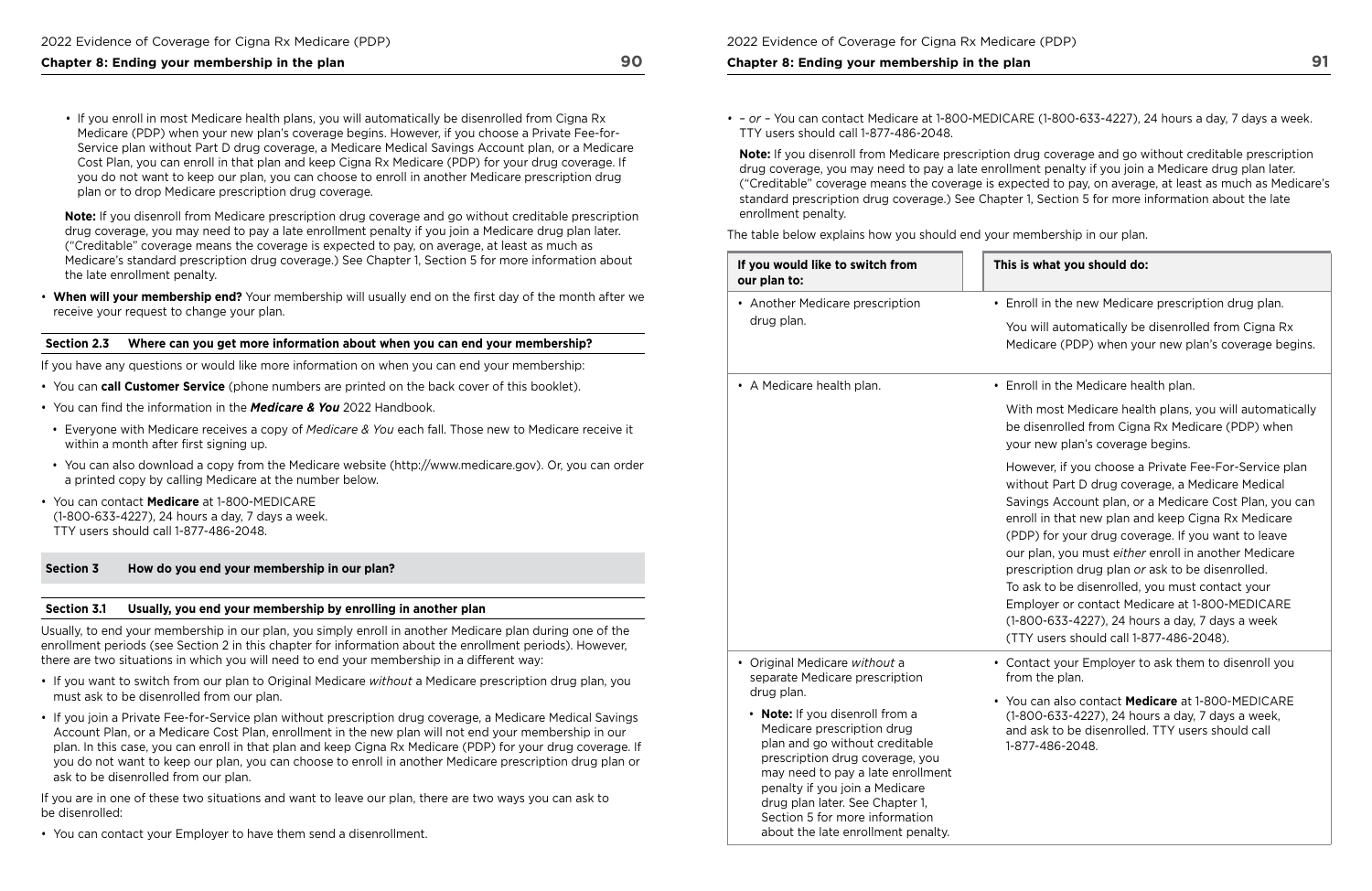## **Chapter 8: Ending your membership in the plan 92**

#### **Section 4 Until your membership ends, you must keep getting your drugs through our plan**

#### **Section 4.1 Until your membership ends, you are still a member of our plan**

 If you leave Cigna Rx Medicare (PDP), it may take time before your membership ends and your new Medicare coverage goes into effect. (See Section 2 for information on when your new coverage begins.) During this time, you must continue to get your prescription drugs through our plan.

• **You should continue to use our network pharmacies to get your prescriptions flled until your membership in our plan ends.** Usually, your prescription drugs are only covered if they are flled at a network pharmacy including through our mail-order pharmacy services.

#### **Section 5 Cigna Rx Medicare (PDP) must end your membership in the plan in certain situations**

#### **Section 5.1 When must we end your membership in the plan?**

#### **Cigna Rx Medicare (PDP) must end your membership in the plan if any of the following happen:**

Cigna Rx Medicare (PDP) is not allowed to ask you to leave our plan for any reason related to your health.

- If you do not stay continuously enrolled in Medicare Part A or Part B (or both).
- If you move out of our service area.
- If you are away from our service area for more than 12 months.
- If you move or take a long trip, you need to call Customer Service to find out if the place you are moving or traveling to is in our plan's area. (Phone numbers for Customer Service are printed on the back cover of this booklet.)
- If you become incarcerated (go to prison).
- If you lie about or withhold information about other insurance you have that provides prescription drug coverage.
- If you are a United States citizen or lawfully present in the United States.
- If you intentionally give us incorrect information when you are enrolling in our plan and that information affects your eligibility for our plan. (We cannot make you leave our plan for this reason unless we get permission from Medicare first.)
- If you continuously behave in a way that is disruptive and makes it difficult for us to provide care for you and other members of our plan. (We cannot make you leave our plan for this reason unless we get permission from Medicare first.)
- If you let someone else use your membership card to get prescription drugs. (We cannot make you leave our plan for this reason unless we get permission from Medicare first.)
- If we end your membership because of this reason, Medicare may have your case investigated by the Inspector General. If you are required to pay the extra Part D amount because of your income and you do not pay it, Medicare will disenroll you from our plan and you will lose prescription drug coverage.

 also look in Chapter 7, Section 7 for information about how to make a complaint. If we end your membership in our plan, we must tell you our reasons in writing for ending your membership. We must also explain how you can make a complaint about our decision to end your membership. You can

#### **Where can you get more information?**

If you have questions or would like more information on when we can end your membership:

• You can call Customer Service for more information (phone numbers are printed on the back cover of this booklet).

2022 Evidence of Coverage for Cigna Rx Medicare (PDP)

#### **Chapter 8: Ending your membership in the plan**

**Section 5.2 We cannot ask you to leave our plan for any reason related to your health** 

#### **What should you do if this happens?**

If you feel that you are being asked to leave our plan because of a health-related reason, you should call Medicare at 1-800-MEDICARE (1-800-633-4227). TTY users should call 1-877-486-2048. You may call 24 hours a day, 7 days a week.

#### **Section 5.3 You have the right to make a complaint if we end your membership in our plan**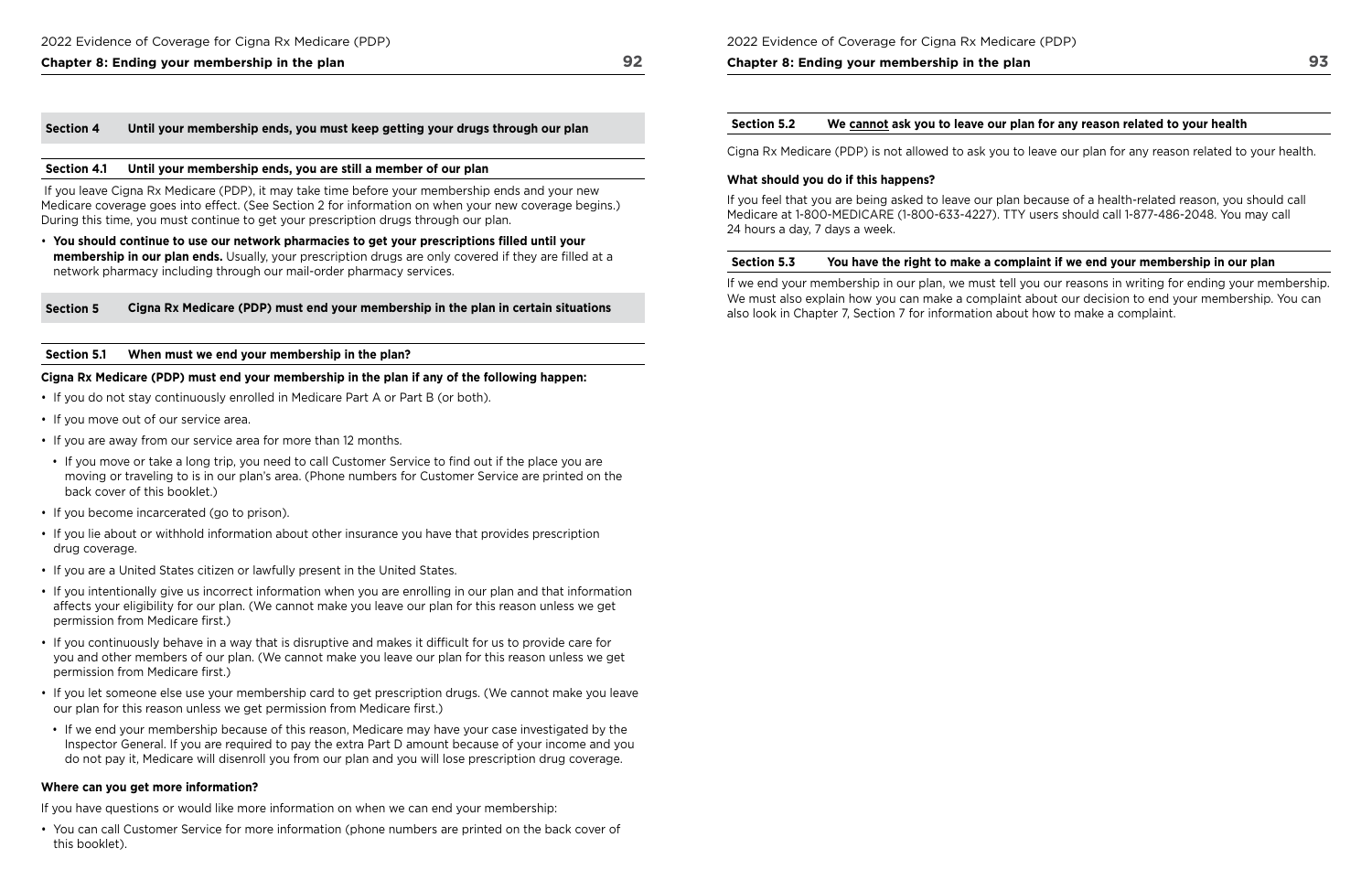#### **Chapter 9: Legal notices** 94

### **Chapter 9: Legal notices**

| <b>Section 1</b> |                                                                                                                                                                                                                                      |  |
|------------------|--------------------------------------------------------------------------------------------------------------------------------------------------------------------------------------------------------------------------------------|--|
| <b>Section 2</b> | Notice about nondiscrimination <b>container and the contact of the contact of the set of the set of the set of the set of the set of the set of the set of the set of the set of the set of the set of the set of the set of the</b> |  |
| <b>Section 3</b> | Notice about Medicare Secondary Payer subrogation rights manufacturers and 195                                                                                                                                                       |  |
| <b>Section 4</b> | Notice about subrogation and third-party recovery manuscript and containing a 95                                                                                                                                                     |  |
| <b>Section 5</b> |                                                                                                                                                                                                                                      |  |

2022 Evidence of Coverage for Cigna Rx Medicare (PDP)

**Chapter 9: Legal notices** 

#### **Section 1 Notice about governing law**

If you want more information or have concnerns about discrimination or unfair treatment, please call the Department of Health and Human Services's Office for Civil Rights at 1.800.368.1019 (TTY 1.800.537.7697) or your local Office for Civil Rights.

Many laws apply to this *Evidence of Coverage*, and some additional provisions may apply because they are required by law. This may affect your rights and responsibilities even if the laws are not included or explained in this document. The principal law that applies to this document is Title XVIII of the Social Security Act and the regulations created under the Social Security Act by the Centers for Medicare & Medicaid Services, or CMS. In addition, other Federal laws may apply and, under certain circumstances, the laws of the state you live in.

#### **Section 2 Notice about nondiscrimination**

We don't discriminate based on race, ethnicity, national origin, color, religion, sex, gender, age, mental or physical disability, health status, claims experience, medical history, genetic information, evidence of instability, or geographic location. All organizations that provide Medicare prescription drug plans, like our plan, must obey federal laws against discrimination, including Title VI of the Civil Rights Act of 1964, the Rehabilitation Act of 1973, the Age Discrimination Act of 1975, the Americans with Disabilities Act, Section 1557 of the Affordable Care Act, all other laws that apply to organizations that get federal funding, and any other laws and rules that apply for any other reason.

If you have a disability and need help with access to care, please call us Customer Service (phone numbers are printed on the back cover of this booklet). If you have a complaint, such as a problem with wheelchair access, Customer Service can help.

## **Section 3 Notice about Medicare Secondary Payer subrogation rights**

We have the right and responsibility to collect for covered Medicare prescription drugs for which Medicare is not the primary payer. According to CMS regulations at 42 CFR sections 422.108 and 423.462, Cigna Rx Medicare (PDP), as a Medicare prescription drug plan sponsor, will exercise the same rights of recovery that the Secretary exercises under CMS regulations in subparts B through D of part 411 of 42 CFR and the rules established in this section supersede any State laws.

### **Section 4 Notice about subrogation and third‑party recovery**

If we make any payment to you or on your behalf for Covered Services, we are permitted to be fully subrogated (a legal principle that allows the plan to be reimbursed for certain payments we have made on your behalf, in certain circumstances) to any and all rights you have against any person, entity or insurer that may be responsible for payment of medical expenses and/or benefts related to your injury, illness or condition. We are give the same rights of subrogation and recovery that are available to the Medicare Program under Medicare Secondary Payment rules.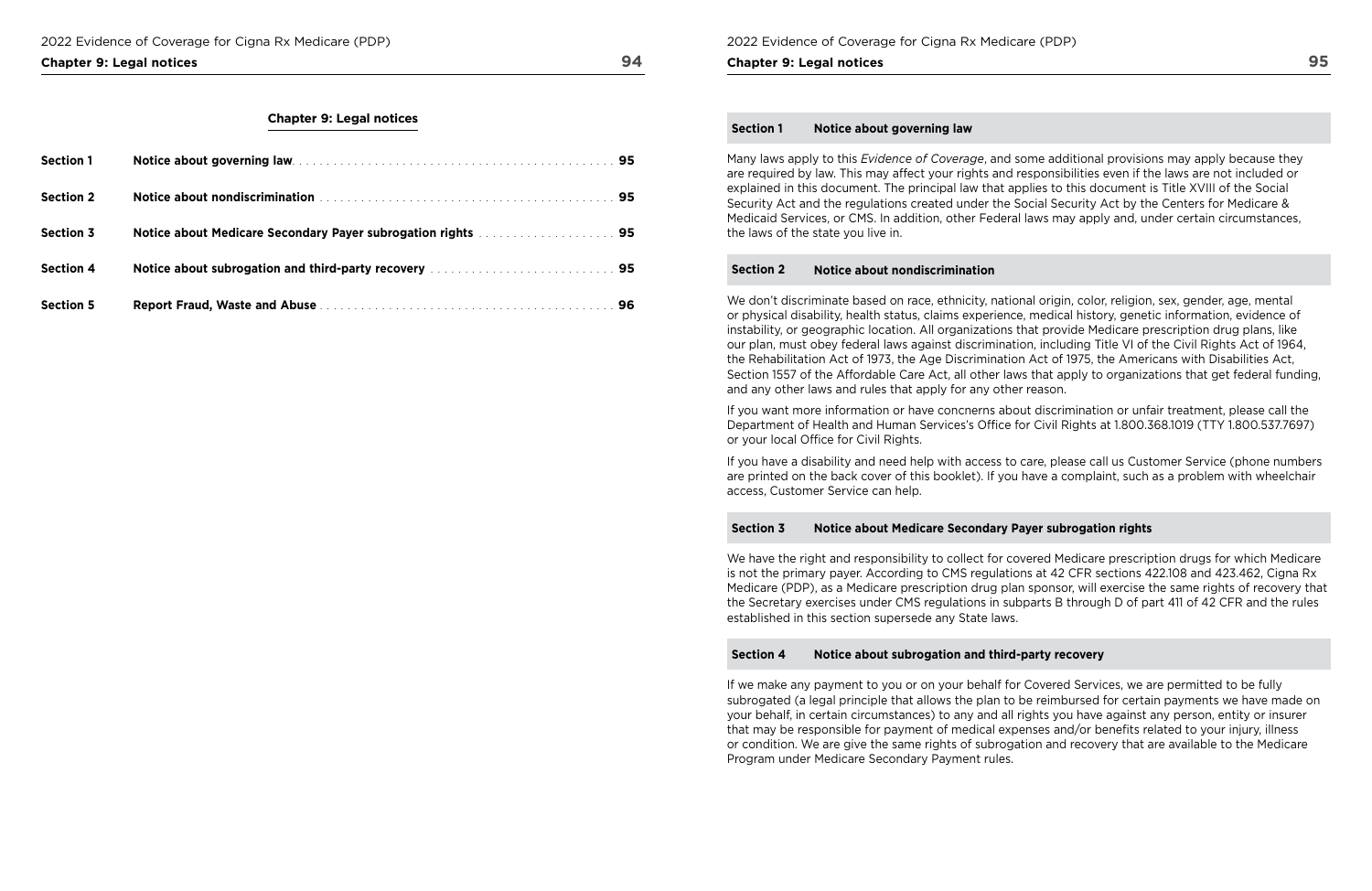## **Chapter 9: Legal notices** 96

Once we have made a payment for Covered Services, we will have a lien on the proceeds of any judgment, settlement or other award or recovery you may receive or be entitled to receive, including but not limited to the following:

- 1. Any award, settlement, benefts or other amounts paid under any workers' compensation law or award.
- 2. Any and all payments made directly by or on behalf of third-party tortfeasor or person, entity or insurer responsible for indemnifying the third-party tortfeasor.
- 3. Any arbitration awards, payments, settlements, structured settlements, or other benefts or amounts paid under an uninsured or underinsured motorist coverage policy; or any other payments designated, earmarked, or otherwise intended to be paid to you as compensation, restitution, or remuneration for your injury, illness, or condition suffered as a result of the negligence or liability of a third party.

You agree to cooperate with us and any of our designated representatives and to take any actions or steps necessary to secure our lien/interests, including but not limited to:

We are also entitled to be fully reimbursed for any and all benefit payments we make to you or on your behalf that are the responsibility of any person, organization or insurer. Our right of reimbursement is separate and apart from our subrogation right and is limited only by the amount of actual benefts paid under the Plan. You must immediately pay to us any amounts you get by judgment settlement, award, recovery or otherwise from any third party or his or her insurer, to the extent that we paid out or provided benefts for your injury, illness, or condition during your enrollment in this Plan.

- 1. Fully responding to requests for information about any accidents or injuries;
- 2. Fully responding to our requests for information and providing any relevant information that we have requested; and
- 3. Fully participating in all phases of any legal action we may need to protect our rights, including but not limited to participating in discovery, attending dispositions, and appearing and testifying at trial.

Our subrogation and reimbursement rights shall have first priority, to be paid before any of your other claims are paid. Our subrogation and reimbursement rights will not be affected, reduced impacted or eliminated by the "made whole" doctrine or any other doctrine that may apply.

We are not required to pursue subrogation or reimbursement either for our benefit or on your behalf. Our rights under this Evidence of Coverage shall not be affected, reduced, or eliminated by our failure to intervene in any legal action you seek relation to your injury, illness, or condition.

In addition, you agree not to do anything to affect our rights, including but not limited to assigning any rights or causes of action that you may have against any person or entity relating to your injury, illness, or condition without our prior authorized written consent. Your failure to cooperate shall be deemed a violation or breach of your obligations, and we may seek any available legal action against you to protect our rights.

**Brand Name Drug** - A prescription drug that is manufactured and sold by the pharmaceutical company that originally researched and developed the drug. Brand name drugs have the same active-ingredient formula as the generic version of the drug. However, generic drugs are manufactured and sold by other drug manufacturers and are generally not available until after the patent on the brand name drug has expired.

If you disagree with any decision or action we take in connection with the subrogation and third-party recovery provisions outlined above, you must follow the procedures explaining in Chapter 7 of this booklet: What to do if you have a problem or complaint (coverage decisions, appeals, complaints)

### **Section 5 Report Fraud, Waste and Abuse**

Health care fraud is a violation of federal and/or state law. If you know or suspect health insurance fraud, please report it by calling our Compliance and Ethics Hotline at 1.800.472.8348. You are not required to identify yourself when you report the information. The hotline is anonymous.

**Chapter 10: Definitions of important words** 

## **Chapter 10: Definitions of important words**

**Appeal** – An appeal is something you do if you disagree with our decision to deny a request for coverage of prescription drugs or payment for drugs you already received. For example, you may ask for an appeal if we don't pay for a drug you think you should be able to receive. Chapter 7 explains appeals, including the process involved in making an appeal.

**Annual Enrollment Period** – A set time each fall when members can change their health or drugs plans or switch to Original Medicare. The Annual Enrollment Period is from October 15 until December 7.

**Catastrophic Coverage Stage** – The stage in the Part D Drug Beneft where you pay a low copayment or coinsurance for your drugs after you or other qualifed parties on your behalf have spent \$7,050 in covered drugs during the covered year.

**Centers for Medicare & Medicaid Services (CMS)** – The Federal agency that administers Medicare. Chapter 2 explains how to contact CMS.

**Coinsurance** – An amount you may be required to pay as your share of the cost for prescription drugs after you pay any deductibles. Coinsurance is usually a percentage (for example, 20%).

**Complaint** – The formal name for "making a complaint" is "fling a grievance." The complaint process is used for certain types of problems only. This includes problems related to quality of care, waiting times, and the customer service you receive. See also "Grievance" in this list of defnitions.

**Copayment** – An amount you may be required to pay as your share of the cost for a prescription drug. A copayment is usually a set amount, rather than a percentage. For example, you might pay \$10 or \$20 for a prescription drug.

**Cost Sharing** – Cost sharing refers to amounts that a member has to pay when drugs are received. (This is in addition to the plan's monthly premium.) Cost sharing includes any combination of the following three types of payments: (1) any deductible amount a plan may impose before drugs are covered; (2) any fxed "copayment" amount that a plan requires when a specifc drug is received; or (3) any "coinsurance" amount, a percentage of the total amount paid for a drug, that a plan requires when a specific drug is received. A "daily cost-sharing rate" may apply when your doctor prescribes less than a full month's supply of certain drugs for you and you are required to pay a copay.

**Cost‑Sharing Tier** – Every drug on the list of covered drugs is in one of four cost-sharing tiers. In general, the higher the cost-sharing tier, the higher your cost for the drug.

**Coverage Determination** – A decision about whether a drug prescribed for you is covered by the plan and the amount, if any, you are required to pay for the prescription. In general, if you bring your prescription to a pharmacy and the pharmacy tells you the prescription isn't covered under your plan, that isn't a coverage determination. You need to call or write to your plan to ask for a formal decision about the coverage.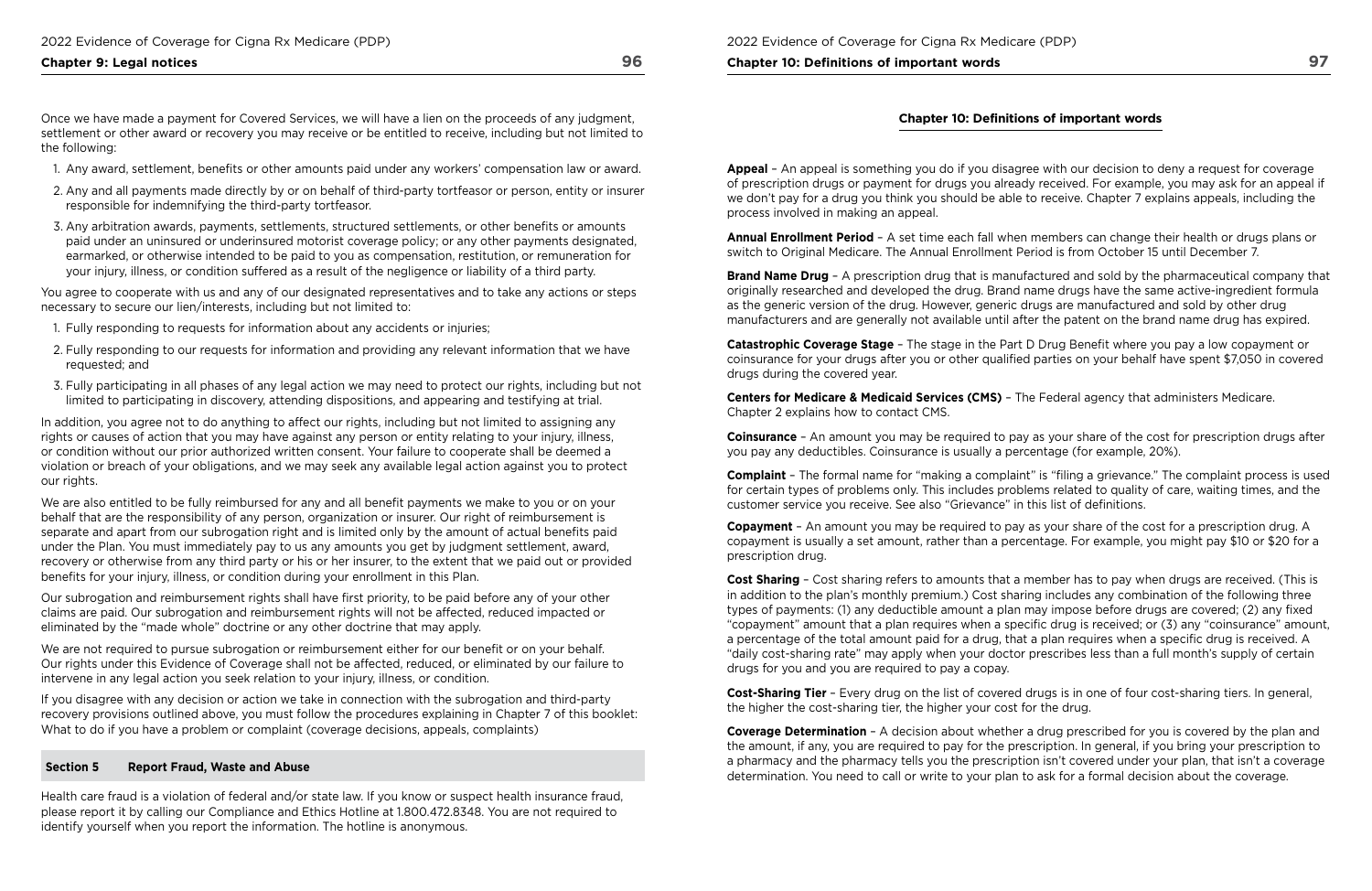## **Chapter 10: Definitions of important words 98**

Coverage determinations are called "coverage decisions" in this booklet. Chapter 7 explains how to ask us for a coverage decision.

**Covered Drugs** – The term we use to mean all of the prescription drugs covered by our plan.

**Creditable Prescription Drug Coverage** – Prescription drug coverage (for example, from an employer or union) that is expected to pay, on average, at least as much as Medicare's standard prescription drug coverage. People who have this kind of coverage when they become eligible for Medicare can generally keep that coverage without paying a penalty if they decide to enroll in Medicare prescription drug coverage later.

**Daily cost-sharing rate** – A "daily cost-sharing rate" may apply when your doctor prescribes less than a full month's supply of certain drugs for you and you are required to pay a copay. A daily cost-sharing rate is the copay divided by the number of days in a month's supply. Here is an example: If your copay for a one-month supply of a drug is \$30, and a one-month's supply in your plan is 30 days, then your "daily cost-sharing rate" is \$1 per day. This means you pay \$1 for each day's supply when you fll your prescription.

**Customer Service** – A department within our plan responsible for answering your questions about your membership, benefts, grievances, and appeals. See Chapter 2 for information about how to contact Customer Service.

**Emergency** – A medical emergency is when you, or any other prudent layperson with an average knowledge of health and medicine, believe that you have medical symptoms that require immediate medical attention to prevent loss of life, loss of a limb, or loss of function of a limb. The medical symptoms may be an illness, an injury, severe pain, or a medical condition that is quickly getting worse.

**Deductible** – The amount you must pay for prescriptions before our plan begins to pay.

**Exception** - A type of coverage determination that, if approved, allows you to get a drug that is not on your plan sponsor's formulary (a formulary exception) or get a non-preferred drug at the preferred costsharing level (a tiering exception). You may also request an exception if your plan sponsor requires you to try another drug before receiving the drug you are requesting or the plan limits the quantity or dosage of the drug you are requesting (a formulary exception).

**Extra Help** - A Medicare program to help people with limited income and resources pay Medicare prescription drug program costs, such as premiums, deductibles, and coinsurance.

**Disenroll or Disenrollment** – The process of ending your membership in our plan. Disenrollment may be voluntary (your own choice) or involuntary (not your own choice).

**Dispensing Fee** – A fee charged each time a covered drug is dispensed to pay for the cost of flling a prescription. The dispensing fee covers costs such as the pharmacist's time to prepare and package the prescription.

**Income Related Monthly Adjustment Amount (IRMAA)** – If your modified adjusted gross income as reported on your IRS tax return from two years ago is above a certain amount, you'll pay the standard premium amount and an Income Related Monthly Adjustment Amount, also known as IRMAA. IRMAA is an extra charge added to your premium. Less than 5% of people with Medicare are affected, so most people will not pay a higher premium.

 includes the month you turn 65, and ends three months after the month you turn 65. **Initial Enrollment Period** – When you are first eligible for Medicare, the period of time when you can sign up for Medicare Part A and Part B. For example, if you're eligible for Medicare when you turn 65, your Initial Enrollment Period is the seven-month period that begins three months before the month you turn 65,

**Evidence of Coverage (EOC) and Disclosure Information** – This document, along with your enrollment form and any other attachments, riders, or other optional coverage selected, which explains your coverage, what we must do, your rights, and what you have to do as a member of our plan.

 health care costs are covered if you qualify for both Medicare and Medicaid. See Chapter 2, Section 6 for **Medicaid (or Medical Assistance)** – A joint Federal and state program that helps with medical costs for some people with low incomes and limited resources. Medicaid programs vary from state to state, but most information about how to contact Medicaid in your state.

 Administration or supported by certain reference books. See Chapter 3, Section 3 for more information **Medically Accepted Indication** – A use of a drug that is either approved by the Food and Drug about a medically accepted indication.

**Generic Drug** – A prescription drug that is approved by the Food and Drug Administration (FDA) as having the same active ingredient(s) as the brand name drug. Generally, a "generic" drug works the same as a brand name drug and usually costs less.

#### **Chapter 10: Definitions of important words**

**Grievance** – A type of complaint you make about us or one of our network pharmacies, including a complaint concerning the quality of your care. This type of complaint does not involve coverage or payment disputes.

**Initial Coverage Limit** – The maximum limit of coverage under the Initial Coverage Stage.

**Initial Coverage Stage** – This is the stage after you have met your deductible and before your total drug expenses have reached \$4,430, including amounts you've paid and what our plan has paid on your behalf.

**Late Enrollment Penalty** – An amount added to your monthly premium for Medicare drug coverage if you go without creditable coverage (coverage that is expected to pay, on average, at least as much as standard Medicare prescription drug coverage) for a continuous period of 63 days or more. You pay this higher amount as long as you have a Medicare drug plan. There are some exceptions. For example, if you receive "Extra Help" from Medicare to pay your prescription drug plan costs, the late enrollment penalty rules do not apply to you. If you receive Extra Help, you do not pay a penalty, even if you go without "creditable" prescription drug coverage.

**List of Covered Drugs (Formulary or "Drug List")** – A list of prescription drugs covered by the plan. The drugs on this list are selected by the plan with the help of doctors and pharmacists. The list includes both brand name and generic drugs.

**Low Income Subsidy (LIS)** – See "Extra Help."

**Medicare** – The Federal health insurance program for people 65 years of age or older, some people under age 65 with certain disabilities, and people with End-Stage Renal Disease (generally those with permanent kidney failure who need dialysis or a kidney transplant). People with Medicare can get their Medicare health coverage through Original Medicare, a Medicare Cost Plan, a PACE plan, or a Medicare Advantage Plan.

**Medicare Advantage (MA) Plan** – Sometimes called Medicare Part C. A plan offered by a private company that contracts with Medicare to provide you with all your Medicare Part A and Part B benefts. A Medicare Advantage Plan can be an HMO, a PPO, a Private Fee-for-Service (PFFS) plan, or a Medicare Medical Savings Account (MSA) plan. If you are enrolled in a Medicare Advantage Plan, Medicare services are covered through the plan and are not paid for under Original Medicare. In most cases, Medicare Advantage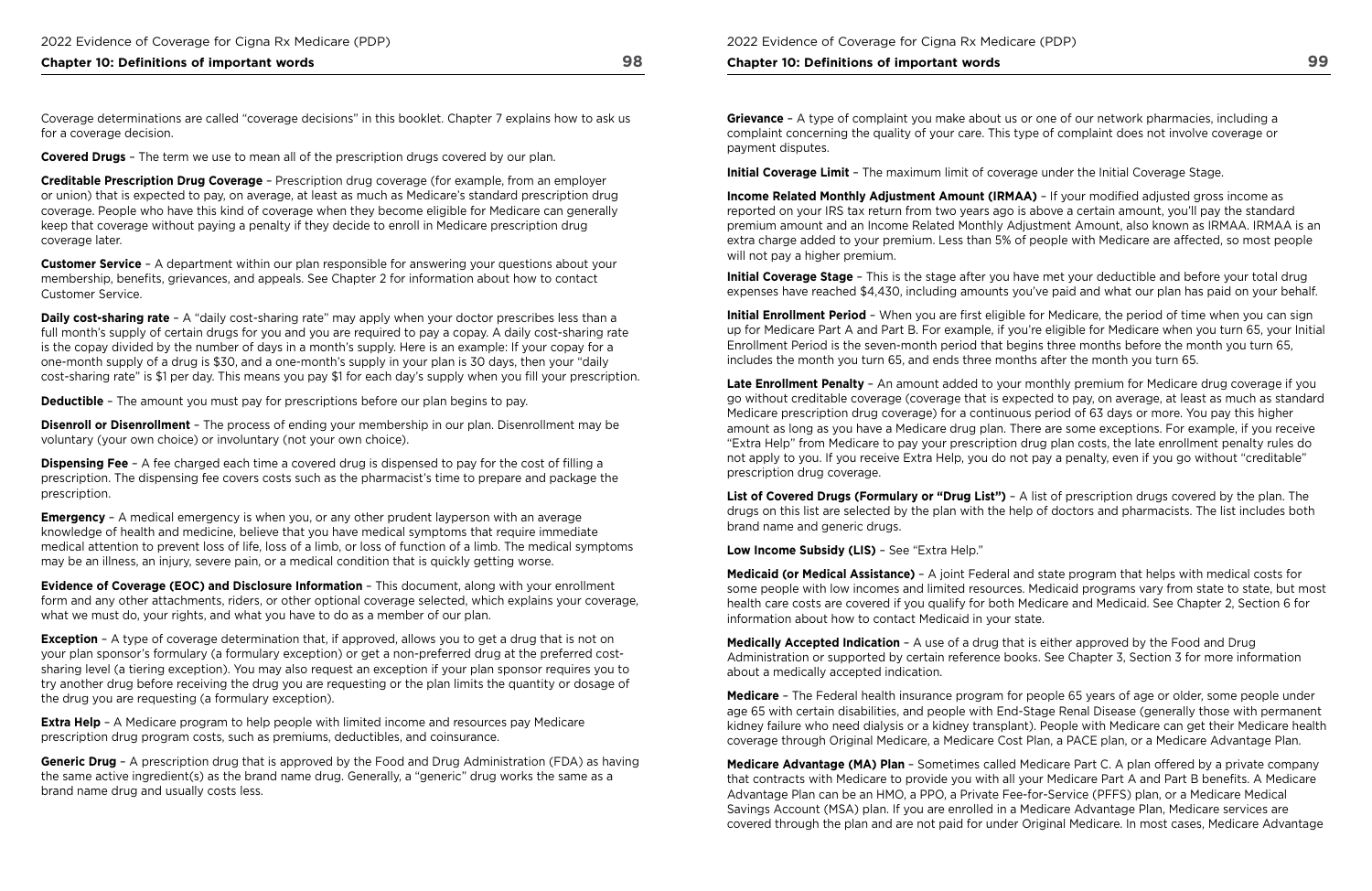### **Chapter 10: Definitions of important words** 100 **100**

Plans also offer Medicare Part D (prescription drug coverage). These plans are called **Medicare Advantage Plans with Prescription Drug Coverage**. Everyone who has Medicare Part A and Part B is eligible to join any Medicare health plan that is offered in their area.

**Medicare Cost Plan** – A Medicare Cost Plan is a plan operated by a Health Maintenance Organization (HMO) or Competitive Medical Plan (CMP) in accordance with a cost-reimbursed contract under section 1876(h) of the Act.

**Medicare Coverage Gap Discount Program** – A program that provides discounts on most covered Part D brand name drugs to Part D enrollees who have reached the Coverage Gap Stage and who are not already receiving "Extra Help." Discounts are based on agreements between the Federal government and certain drug manufacturers. For this reason, most, but not all, brand name drugs are discounted.

**Medicare‑Covered Services** – Services covered by Medicare Part A and Part B.

**Medicare Health Plan** – A Medicare health plan is offered by a private company that contracts with Medicare to provide Part A and Part B benefits to people with Medicare who enroll in the plan. This term includes all Medicare Advantage Plans, Medicare Cost Plans, Demonstration/Pilot Programs, and Programs of All-Inclusive Care for the Elderly (PACE).

**Medicare Prescription Drug Coverage (Medicare Part D)** – Insurance to help pay for outpatient prescription drugs, vaccines, biologicals, and some supplies not covered by Medicare Part A or Part B.

**Out-of-Network Pharmacy** - A pharmacy that doesn't have a contract with our plan to coordinate or provide covered drugs to members of our plan. As explained in this Evidence of Coverage, most drugs you get from out-of-network pharmacies are not covered by our plan unless certain conditions apply.

**"Medigap" (Medicare Supplement Insurance) Policy** – Medicare supplement insurance sold by private insurance companies to fll "gaps" in Original Medicare. Medigap policies only work with Original Medicare. (A Medicare Advantage Plan is not a Medigap policy.)

**Out-of-Pocket Costs** – See the definition for "cost sharing" above. A member's cost-sharing requirement to pay for a portion of drugs received is also referred to as the member's "out-of-pocket" cost requirement.

**Member (Member of our Plan, or "Plan Member")** – A person with Medicare who is eligible to get covered services, who has enrolled in our plan and whose enrollment has been confrmed by the Centers for Medicare & Medicaid Services (CMS).

**PACE plan** - A PACE (Program of All-Inclusive Care for the Elderly) plan combines medical, social, and long-term care services for frail people to help people stay independent and living in their community (instead of moving to a nursing home) as long as possible while getting the high-quality care they need. People enrolled in PACE plans receive both their Medicare and Medicaid benefts through the plan. PACE

**Network Pharmacy** – A network pharmacy is a pharmacy where members of our plan can get their prescription drug benefts. We call them "network pharmacies" because they contract with our plan. In most cases, your prescriptions are covered only if they are flled at one of our network pharmacies.

**Part D Drugs** - Drugs that can be covered under Part D. We may or may not offer all Part D drugs. (See your formulary for a specific list of covered drugs.) Certain categories of drugs were specifically excluded by Congress from being covered as Part D drugs.

**Quantity Limits** – A management tool that is designed to limit the use of selected drugs for quality, safety, or utilization reasons. Limits may be on the amount of the drug that we cover per prescription or for a defined period of time.

**Original Medicare ("Traditional Medicare" or "Fee‑for‑service" Medicare)** – Original Medicare is offered by the government and is not a private health plan like Medicare Advantage Plans and prescription drug plans. Under Original Medicare, Medicare services are covered by paying doctors, hospitals, and other health care providers payment amounts established by Congress. You can see any doctor, hospital, or other health care provider that accepts Medicare. You must pay the deductible. Medicare pays its share of the Medicare-approved amount, and you pay your share. Original Medicare has two parts, Part A (Hospital Insurance) and Part B (Medical Insurance), and is available everywhere in the United States.

**Service Area** - A geographic area where a prescription drug plan accepts members (if it limits membership based on where people live). The plan may disenroll you if you permanently move out of the plan's service area.

**Step Therapy** – A utilization tool that requires you to first try another drug to treat your medical condition before we will cover the drug your physician may have initially prescribed.

**Supplemental Security Income (SSI)** - A monthly benefit paid by Social Security to people with limited income and resources who are disabled, blind, or age 65 and older. SSI benefts are not the same as Social Security benefits.

2022 Evidence of Coverage for Cigna Rx Medicare (PDP)

#### **Chapter 10: Definitions of important words**

is not available in all states. If you would like to know if PACE is available in your state, please contact Customer Service (phone numbers are printed on the back cover of this booklet).

**Part C** – See "Medicare Advantage (MA) Plan."

**Part D** - The voluntary Medicare Prescription Drug Benefit Program. (For ease of reference, we will refer to the prescription drug benefit program as Part D.)

**Premium** – The periodic payment to Medicare, an insurance company, or a health care plan for health or prescription drug coverage.

**Prior Authorization** – Approval in advance to get certain drugs that may or may not be on our formulary. Some drugs are covered only if your doctor or other network provider gets "prior authorization" from us. Covered drugs that need prior authorization are marked in the formulary.

**Quality Improvement Organization (QIO)** – A group of practicing doctors and other health care experts paid by the Federal government to check and improve the care given to Medicare patients. See Chapter 2, Section 4 for information about how to contact the QIO for your state.

**Special Enrollment Period** – A set time when members can change their health or drugs plans or return to Original Medicare. Situations in which you may be eligible for a Special Enrollment Period include if you move outside the service area, if you are getting "Extra Help" with your prescription drug costs, if you move into a nursing home, or if we violate our contract with you.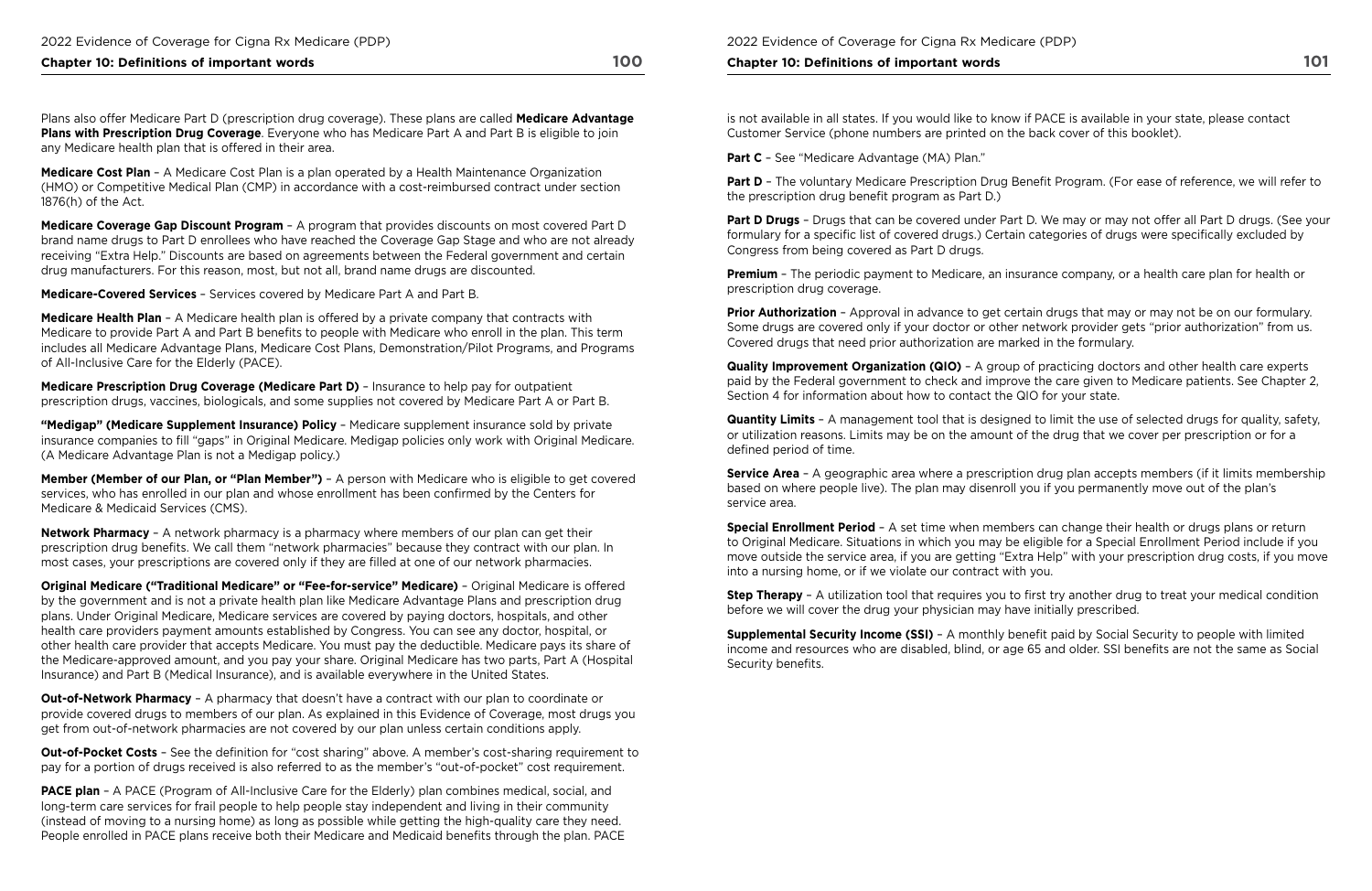## **Appendix A: State Health Insurance Assistance Programs (SHIPs) contact information 102 Appendix A: State Health Insurance Assistance Programs (SHIPs) contact information 103**

## Appendix A: State Health Insurance Assistance Programs (SHIPs) contact information **Connecticut** Connecticut Georgia

|              |                                              | <b>CHOICES</b> |                                                                    | GeorgiaCares |                                                           |                |                             |
|--------------|----------------------------------------------|----------------|--------------------------------------------------------------------|--------------|-----------------------------------------------------------|----------------|-----------------------------|
|              |                                              |                |                                                                    | CALL         | 1-800-994-9422 or 1-860-424-5274                          | CALL           | 1-866-552-4464 (option #4)  |
| Alabama      |                                              | <b>Arizona</b> |                                                                    | TTY          | 1-800-842-4524                                            | TTY            | 1-404-657-1929              |
|              | Alabama State Health Insurance               |                | State Health Insurance Assistance Program                          | <b>WRITE</b> | <b>CHOICES, Department of Social</b>                      | <b>WRITE</b>   | GeorgiaCares                |
|              | Assistance Program                           | CALL           | 1-602-542-6439 or 1-800-432-4040                                   |              | Services, Aging Services Division,                        |                | 2 Peachtree Street NW, 33rd |
| CALL         | 1-800-243-5463                               | TTY            | 711                                                                |              | 25 Sigourney Street, 10th Floor,                          |                | Atlanta, GA 30303           |
| <b>WRITE</b> | Alabama State Health Insurance               | <b>WRITE</b>   | State Health Insurance Assistance                                  |              | Hartford, CT 06106                                        | <b>WEBSITE</b> | www.mygeorgiacares.org/     |
|              | Assistance Program,<br>Alabama Department of |                | Program, Department of Economic<br>Security, Division of Aging and | WEBSITE      | www.ct.gov/agingservices/cwp/view.<br>asp?a=2511&q=313032 | <b>Hawaii</b>  |                             |

Assistance Program **CALL** 1-602-542-6439 or 1-800-432-4040 WRITE Alabama State Health Insurance WRITE State Health Insurance Assistance Assistance Program, Program, Program, Department of Economic website was entered with the Program, Department of Economic Alabama Department of **Security, Division of Aging and** Security, Division of Aging and [asp?a=2511&q=313032](www.ct.gov/agingservices/cwp/view.asp?a=2511&q=313032) **Hawaii**<br>Senior Services. Adult Services (DAAS) Adult Services (DAAS), WEBSITE [https://des.az.gov/services/](https://des.az.gov/services/olderadults/medicare-assistance)  1789 W. Jefferson Street, Site Code 950A, Phoenix, AZ 85007 [olderadults/medicare-assistance](https://des.az.gov/services/olderadults/medicare-assistance)

*Alabama State Health Insurance State Health Insurance Assistance Program* WRITE CHOICES, Department of Social WRITE GeorgiaCares 201 Monroe Street, Suite 350, Montgomery, AL 36104 WEBSITE <www.alabamaageline.gov>

### **Alaska**

*State Health Insurance Assistance Program* 

### **California**

### **Delaware**

| Delaware Medicare Assistance Bureau (DMAB) |                                                   |  |
|--------------------------------------------|---------------------------------------------------|--|
| CALL                                       | 1-302-674-7364 or 1-800-336-9500                  |  |
| <b>HOURS</b>                               | Mon. to Fri. 8:00 a.m. to 4:30 p.m.               |  |
| <b>WRITE</b>                               | Delaware Medicare Assistance Bureau               |  |
|                                            | (DMAB), 841 Silver Lake Boulevard,                |  |
|                                            | Dover, DE 19904                                   |  |
| WEBSITE                                    | http://insurance.delaware.gov/<br>divisions/dmab/ |  |

| CALL           | 1-907-269-3680 or 1-800-478-6065 |
|----------------|----------------------------------|
| <b>TTY</b>     | 1-800-770-8973                   |
| <b>WRITE</b>   | State Health Insurance           |
|                | Assistance Program,              |
|                | Alaska Dept. of Health and       |
|                | Social Services,                 |
|                | Senior & Disabilities Services,  |
|                | 550 W. 7th Avenue, Suite 1230    |
|                | Anchorage, AK 99501              |
| <b>WEBSITE</b> | http://medicare.alaska.gov       |

| Hawaii SHIP  |                                                                                                                                                                                   |
|--------------|-----------------------------------------------------------------------------------------------------------------------------------------------------------------------------------|
| CALL         | 1-808-586-7299 or 1-888-875-9229                                                                                                                                                  |
| <b>TTY</b>   | 1-866-810-4379                                                                                                                                                                    |
| <b>WRITE</b> | Hawaii SHIP, State Health Insurance<br>Assistance Program, Executive<br>Office on Aging, No. 1 Capitol District,<br>250 South Hotel Street, Suite 406,<br>Honolulu, HI 96813-2831 |
| WEBSITE      | www.hawaiiship.org/                                                                                                                                                               |

### **Arkansas**

*Health Insurance Counseling & Advocacy Program (HICAP)*  Assistance Program, CALL 1-916-419-7500 or 1-800-434-0222 **Idaho**  TTY WRITE WEBSITE 1-800-735-2929 Health Insurance Counseling & Advocacy Program (HICAP), California Department of Aging, 1300 National Drive, Suite 200, Sacramento, CA 95834-1992 <www.aging.ca.gov/hicap/>

## **District of Columbia**

*Senior Health Insurance Information Program (SHIIP)* 

|                | Health Insurance Counseling Project (HICP)                                               |
|----------------|------------------------------------------------------------------------------------------|
| CALL           | 1-202-994-6272                                                                           |
| <b>TTY</b>     | 711                                                                                      |
| <b>WRITE</b>   | <b>Health Insurance Counseling</b><br>Project (HICP), 500 K Street,<br>NE Washington, DC |
| <b>WEBSITE</b> | https://dcoa.dc.gov/service/<br>dc-statehealth-insurance-assistance-<br>program-ship     |

| <b>CALL</b> | 1-501-371-2782 or 1-800-224-6330      |
|-------------|---------------------------------------|
| WRITE       | Senior Health Insurance Information   |
|             | Program (SHIIP), Arkansas Insurance   |
|             | Department, 1200 West Third Street,   |
|             | Little Rock, AR 72201                 |
| WEBSITE     | https://insurance.arkansas.gov/pages/ |
|             | consumer-services/senior-health/      |

## **Colorado**

|         | Senior Health Insurance Benefits Advisors (SHIBA) |
|---------|---------------------------------------------------|
| CALL    | 1-800-247-4422                                    |
| WRITE   | Senior Health Insurance Benefits                  |
|         | Advisors (SHIBA), Department of                   |
|         | Insurance, 700 West State Street,                 |
|         | 3rd Floor, P.O. Box 83720,                        |
|         | Boise, ID 83720-0043                              |
| WEBSITE | https://doi.idaho.gov/SHIBA/                      |
|         |                                                   |

*Senior Health Insurance Assistance Program*  CALL 1-303-894-7855 or 1-888-696-7213 TTY 1-303-894-7880 WRITE Senior Health Insurance Assistance Program, Department of Regulatory Agencies, Division of Insurance, 1560 Broadway, Suite 850, Denver, CO 80202 WEBSITE [www.dora.state.co.us/insurance/](www.dora.state.co.us/insurance/senior/senior.htm) [senior/senior.htm](www.dora.state.co.us/insurance/senior/senior.htm)

## **Florida**

## **Illinois**

|              | <b>SHINE (Serving Health Insurance Needs of Elders)</b>                                           |
|--------------|---------------------------------------------------------------------------------------------------|
| CALL         | 1-800-963-5337                                                                                    |
| <b>HOURS</b> | Mon. to Fri. 8:00 a.m. to 5:00 p.m.                                                               |
| TTY          | 1-800-955-8771                                                                                    |
| <b>WRITE</b> | SHINE, Department of Elder Affairs<br>4040 Esplanade Way, Suite 270<br>Tallahassee, FL 32399-7000 |
| WEBSITE      | www.floridashine.org                                                                              |

| <b>GeorgiaCares</b> |                                                                        |
|---------------------|------------------------------------------------------------------------|
| CALL                | 1-866-552-4464 (option #4)                                             |
| <b>TTY</b>          | 1-404-657-1929                                                         |
| WRITE               | GeorgiaCares<br>2 Peachtree Street NW, 33rd Floor<br>Atlanta, GA 30303 |
| WEBSITE             | www.mygeorgiacares.org/                                                |

|                | Senior Health Insurance Program (SHIP)                                                                                                     |
|----------------|--------------------------------------------------------------------------------------------------------------------------------------------|
| CALL           | 1-800-252-8966                                                                                                                             |
| <b>TTY</b>     | 1-888-206-1327                                                                                                                             |
| <b>WRITE</b>   | Senior Health Insurance Program<br>(SHIP), Illinois Department on Aging,<br>One Natural Resources Way, Suite 100,<br>Springfield, IL 62702 |
| <b>WEBSITE</b> | https://www2.illinois.gov/aging/ship/<br>Pages/default.aspx                                                                                |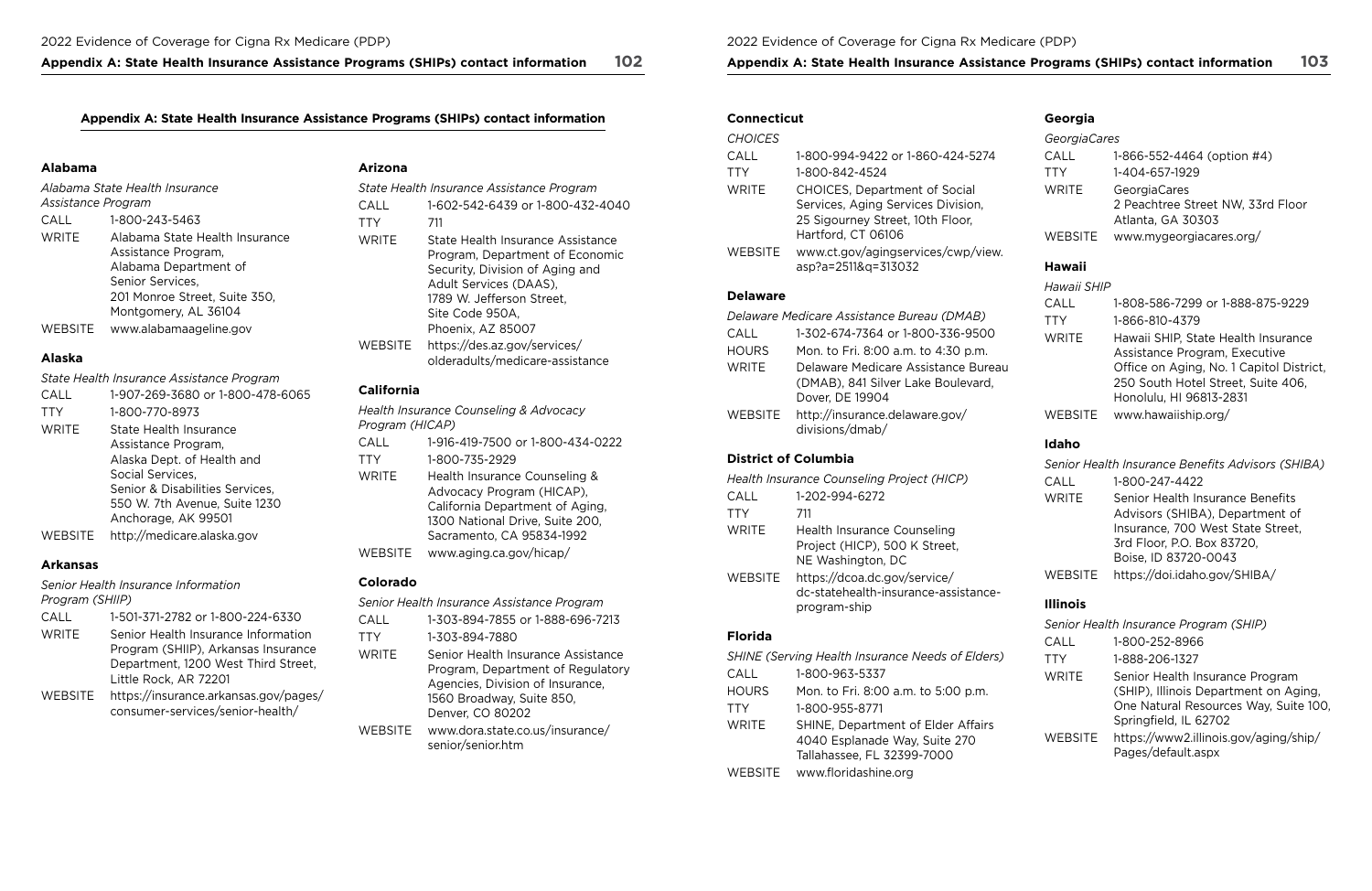## Appendix A: State Health Insurance Assistance Programs (SHIPs) contact information 104 Appendix A: State Health Insurance Assistance Programs (SHIPs) contact information 105

## **Indiana**

| (SHIIP)      | Senior Health Insurance Information Program                                                                                                                        |
|--------------|--------------------------------------------------------------------------------------------------------------------------------------------------------------------|
| CALL         | 1-800-452-4800                                                                                                                                                     |
| <b>TTY</b>   | 1-866-846-0139                                                                                                                                                     |
| <b>WRITE</b> | State Health Insurance<br>Assistance Program (SHIP),<br>Indiana Department of Insurance,<br>311 W. Washington Street,<br>Suite 300,<br>Indianapolis, IN 42604-2787 |
| WEBSITE      | www.medicare.in.gov                                                                                                                                                |

## **Iowa**

| (SHIIP)        | Senior Health Insurance Information Program                                                                            |
|----------------|------------------------------------------------------------------------------------------------------------------------|
| CALL           | 1-800-351-4664                                                                                                         |
| <b>TTY</b>     | 1-800-735-2942                                                                                                         |
| <b>WRITE</b>   | Senior Health Insurance<br>Information Program (SHIIP)<br>601 Locust Street,<br>4th Floor<br>Des Moines, IA 50309-3738 |
| <b>WEBSITE</b> | www.therightcalliowa.gov                                                                                               |

## **Kansas**

| (SHICK) | Senior Health Insurance Counseling for Kansas                                                                                                                                                |
|---------|----------------------------------------------------------------------------------------------------------------------------------------------------------------------------------------------|
| CALL    | 1-800-860-5260                                                                                                                                                                               |
| TTY     | 1-785-291-3167                                                                                                                                                                               |
| WRITE   | Senior Health Insurance Counseling for<br>Kansas (SHICK), Kansas Department<br>for Aging and Disability Services,<br>New England Building,<br>503 S. Kansas Avenue,<br>Topeka, KS 66603-3404 |
| WEBSITE | www.kdads.ks.gov/SHICK/shick index.<br>html                                                                                                                                                  |

## **Kentucky**

|                | State Health Insurance Assistance Program                                                                                                                         |
|----------------|-------------------------------------------------------------------------------------------------------------------------------------------------------------------|
| CALL           | 1-877-293-7447 (option 2)                                                                                                                                         |
| <b>TTY</b>     | 1-800-648-6056                                                                                                                                                    |
| <b>WRITE</b>   | State Health Insurance Assistance<br>Program, Cabinet for Health and<br>Family Services, Office of the<br>Secretary, 275 East Main Street,<br>Frankfort, KY 40621 |
| <b>WEBSITE</b> | https://chfs.ky.gov/agencies/dail/<br>Pages/ship.aspx                                                                                                             |
| Louisiana      |                                                                                                                                                                   |
|                | Senior Health Insurance Information Program                                                                                                                       |

| (SHIIP)      | senior Flealth insurance information Frogram                      |
|--------------|-------------------------------------------------------------------|
| CALL         | 1-225-342-5301 or 1-800-259-5300                                  |
| <b>WRITE</b> | Senior Health Insurance Information<br>Program (SHIIP), Louisiana |
|              | Department of Insurance,<br>1702 N. Third Street, P.O. Box 94214, |
|              | Baton Rouge, LA 70802                                             |
| WEBSITE      | www.ldi.la.gov/SHIIP/                                             |

## **Maine**

|                | Maine State Health Insurance Program (SHIP)                                                                                                                            |
|----------------|------------------------------------------------------------------------------------------------------------------------------------------------------------------------|
| CALL           | 1-800-262-2232                                                                                                                                                         |
| TTY            | 711                                                                                                                                                                    |
| WRITE          | Maine State Health Insurance Program<br>(SHIP), OADS Aging Services, Maine<br>Department of Health and Human<br>Services, 11 State House Station,<br>Augusta, ME 04333 |
| <b>WEBSITE</b> | www.maine.gov/dhhs/oads/<br>communitysupport/ship.html                                                                                                                 |

## **Maryland**

|            | Senior Health Insurance Assistance Program                                                                                                  |
|------------|---------------------------------------------------------------------------------------------------------------------------------------------|
| CALL       | 1-410-767-1100 or 1-800-243-3425                                                                                                            |
| <b>TTY</b> | 711                                                                                                                                         |
| WRITE      | Senior Health Insurance Assistance<br>Program, Maryland Department of<br>Aging, 301 West Preston Street,<br>Suite 1007, Baltimore, MD 21201 |
| WEBSITE    | https://aging.maryland.gov/Pages/<br>statehealth-insurance-program.aspx                                                                     |

## **Massachusetts**

| (SHINE)        | Serving the Health Insurance Needs of Everyone                                                                                                            |
|----------------|-----------------------------------------------------------------------------------------------------------------------------------------------------------|
| CALL           | 1-800-243-4636                                                                                                                                            |
| TTY            | 711                                                                                                                                                       |
| WRITE          | Serving the Health Insurance<br>Needs of Everyone (SHINE),<br>Executive Office of Elder Affairs,<br>One Ashburton Place, Fifth Floor,<br>Boston, MA 02108 |
| <b>WEBSITE</b> | www.mass.gov/elders/healthcare/<br>shine/                                                                                                                 |

## **Michigan**

| (MMAP, Inc.) | Michigan Medicare/Medicaid Assistance Program                                                                                |
|--------------|------------------------------------------------------------------------------------------------------------------------------|
| CALL         | 1-800-803-7174                                                                                                               |
| <b>WRITE</b> | Michigan Medicare/Medicaid<br>Assistance Program (MMAP, Inc.),<br>6105 West St. Joseph, Suite 204,<br>Lansing, MI 48917-4850 |
| WFRSITF      | www.mmapinc.org/                                                                                                             |

## **Minnesota**

|              | Minnesota State Health Insurance Assistance                                                                                                            |
|--------------|--------------------------------------------------------------------------------------------------------------------------------------------------------|
| CALL         | 1-800-333-2433                                                                                                                                         |
| <b>TTY</b>   | 1-800-627-3529                                                                                                                                         |
| <b>WRITE</b> | Minnesota State Health Insurance<br>Assistance Program/Senior LinkAge<br>Line, Minnesota Board on Aging,<br>P.O. Box 64976,<br>St. Paul, MN 55164-0976 |
| WEBSITE      | http://www.mnaging.org/Advisor/SLL/<br>SLL SHIP.aspx                                                                                                   |

## **Mississippi**

|                | State Health Insurance Assistance Program (SHIP)                                                                |
|----------------|-----------------------------------------------------------------------------------------------------------------|
| CALL           | 1-601-359-4929 or 1-800-948-3090                                                                                |
| <b>WRITE</b>   | State Health Insurance Assistance<br>Program (SHIP), Mississippi<br>Department of Human Services,               |
|                | Division of Aging & Adult Services,<br>750 North State Street,<br>Jackson, MS 39202                             |
| <b>WEBSITE</b> | http://www.mdhs.ms.gov/<br>adultsseniors/services-for-seniors/<br>state-healthinsurance-assistance-<br>program/ |

## **Missouri**

|              | CLAIM - State Health Insurance Assistance Program |
|--------------|---------------------------------------------------|
| CALL         | 1-800-390-3330                                    |
| <b>WRITE</b> | <b>CLAIM - State Health Insurance</b>             |
|              | Assistance Program, c/o Primaris,                 |
|              | 200 N. Keene Street, Suite 101,                   |
|              | Columbia, MO 65201                                |
| WEBSITE      | www.missouriclaim.org                             |

## **Montana**

|                | Montana State Health Insurance Assistance |
|----------------|-------------------------------------------|
| Program (SHIP) |                                           |
| CALL           | 1-800-551-3191                            |
| <b>WRITE</b>   | Montana State Health Insurance            |
|                | Assistance Program (SHIP),                |
|                | Department of Public Health &             |
|                | Human Services, Senior and                |
|                | Long Term Care Division,                  |
|                | 2030 11th Avenue,                         |
|                | Helena, MT 59601                          |
| WEBSITE        | http://dphhs.mt.gov/SLTC/aging/SHIP.      |
|                | aspx                                      |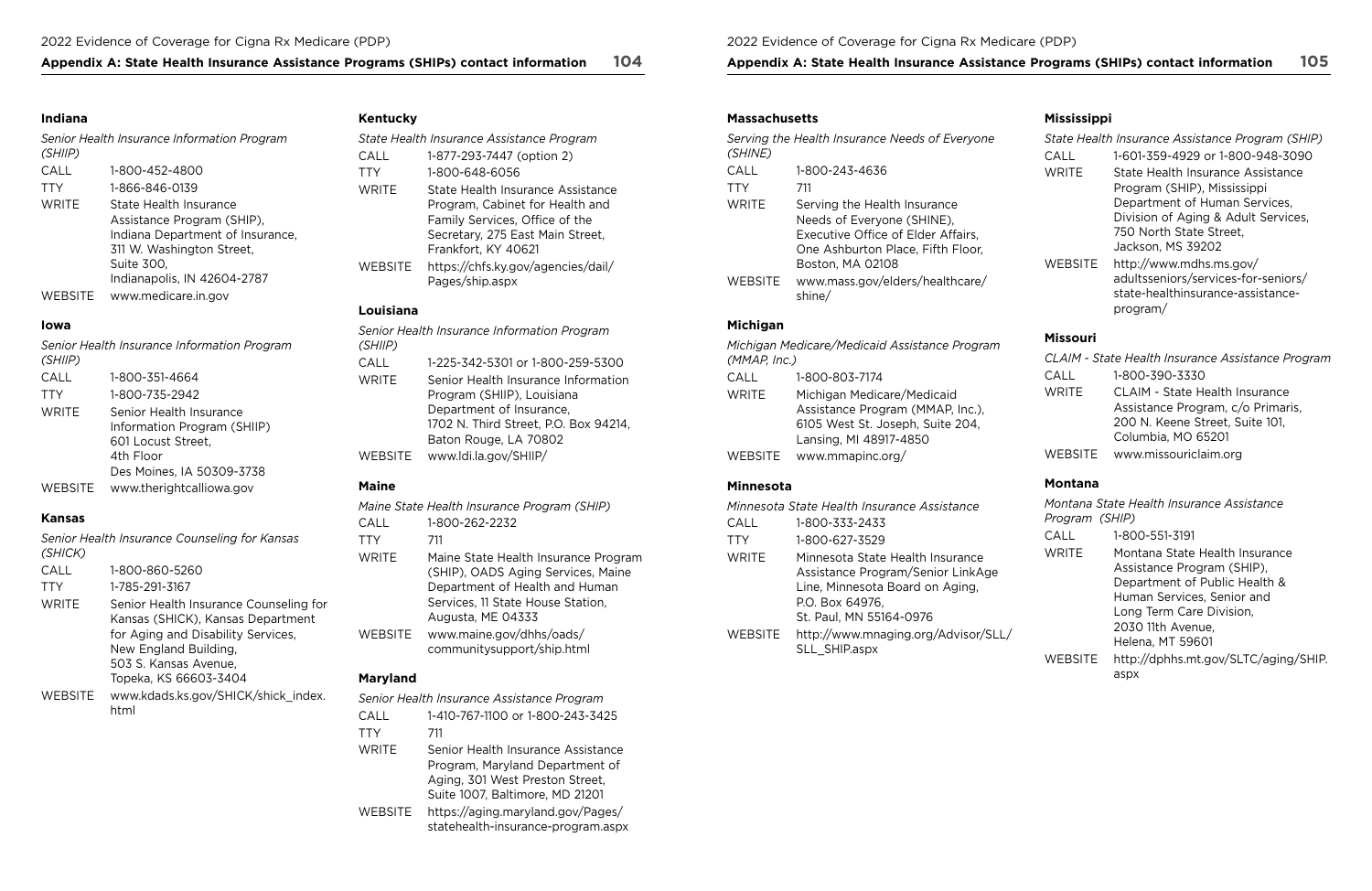### Appendix A: State Health Insurance Assistance Programs (SHIPs) contact information 106 Appendix A: State Health Insurance Assistance Programs (SHIPs) contact information 107

### **Nebraska**

*Nebraska Senior Health Insurance Information Program (SHIIP)* 

| CALL         | 1-402-471-2201 or 1-800-234-7119                                                                                                                                                             |
|--------------|----------------------------------------------------------------------------------------------------------------------------------------------------------------------------------------------|
| <b>TTY</b>   | 1-800-833-7352                                                                                                                                                                               |
| <b>WRITE</b> | Nebraska Senior Health Insurance<br>Information Program (SHIIP),<br>Nebraska Department of Insurance,<br>Terminal Building, 941 O Street,<br>Suite 400, P.O. Box 82089,<br>Lincoln, NE 68508 |
| WEBSITE      | https://doi.nebraska.gov/consumer/<br>seniorhealth                                                                                                                                           |

## **Nevada**

*State Health Insurance Assistance Program* 

| CALL         | 1-702-486-3478 or 1-800-307-4444    |
|--------------|-------------------------------------|
| <b>WRITE</b> | State Health Insurance Assistance   |
|              | Program, Nevada Aging and           |
|              | Disability Services Division,       |
|              | 3416 Goni Road, Suite D-132,        |
|              | Carson City, NV 89706               |
| WERSITE      | http://adsd.ny.gov/Programs/Seniors |

WEBSITE [http://adsd.nv.gov/Programs/Seniors/](http://adsd.nv.gov/Programs/Seniors/SHIP/SHIP_Prog/) [SHIP/SHIP\\_Prog/](http://adsd.nv.gov/Programs/Seniors/SHIP/SHIP_Prog/)

## **New Hampshire**

*ServiceLink Aging & Disability Resource Center* 

- CALL 1-866-634-9412
- TTY 1-800-735-2964
- WRITE ServiceLink Aging & Disability Resource Center, Bureau of Elderly & Adult Services, Division of Community Based Care Services, NH Department of Health & Human Services, 129 Pleasant Street, Concord, NH 03301

WEBSITE <www.nh.gov/servicelink/>

## **New Jersey**

| State Health Insurance Assistance Program (SHIP) |                                                                 |  |
|--------------------------------------------------|-----------------------------------------------------------------|--|
| CALL                                             | 1-800-792-8820                                                  |  |
| <b>WRITE</b>                                     | State Health Insurance Assistance                               |  |
|                                                  | Program (SHIP), Division of Aging                               |  |
|                                                  | Services, P.O. Box 715,                                         |  |
|                                                  | Mercerville, NJ 08625-0715                                      |  |
| WEBSITE                                          | www.state.nj.us/humanservices/doas/<br>services/ship/index.html |  |

## **New Mexico**

| <b>New York</b> |                                           |
|-----------------|-------------------------------------------|
| WEBSITE         | www.nmaging.state.nm.us                   |
|                 | Santa Fe, NM 87505                        |
|                 | 2550 Cerrillos Road,                      |
|                 | Long-Term Services Department,            |
|                 | (ADRC), New Mexico Aging &                |
| <b>WRITE</b>    | Aging & Disability Resource Center        |
| <b>TTY</b>      | 1-505-476-4937                            |
| CALL            | 1-800-432-2080                            |
|                 | Aging & Disability Resource Center (ADRC) |
|                 |                                           |

*Health Insurance Information Counseling and Assistance Program (HIICAP)*  CALL 1-800-342-9871 or 1-800-701-0501 WRITE Health Insurance Information Counseling and Assistance Program (HIICAP), New York State Office for the Aging, 2 Empire State Plaza, Albany, NY 12223-1251 WEBSITE [https://aging.ny.gov/health](https://aging.ny.gov/health-insuranceinformation-counseling-and-assistanceprogram-hiicap)[insuranceinformation-counseling-and](https://aging.ny.gov/health-insuranceinformation-counseling-and-assistanceprogram-hiicap)[assistanceprogram-hiicap](https://aging.ny.gov/health-insuranceinformation-counseling-and-assistanceprogram-hiicap) 

## **North Carolina**

*Seniors' Health Insurance Information Program (SHIIP)*  CALL 1-855-408-1212 WRITE Seniors' Health Insurance Information Program (SHIIP), 1201 Mail Service Center, Raleigh, NC 27699-1201 WEBSITE <www.ncdoi.com/SHIIP/Default.aspx> **North Dakota** 

|              | State Health Insurance Counseling Program (SHIC)     |
|--------------|------------------------------------------------------|
| CALL         | 1-701-328-2440 or 1-888-575-6611                     |
| <b>TTY</b>   | 1-800-366-6888                                       |
| <b>WRITE</b> | State Health Insurance Counseling<br>Program (SHIC), |
|              | North Dakota Insurance Department,                   |
|              | 600 East Boulevard Avenue,                           |
|              | Bismarck, ND 58505-0320                              |
| WEBSITE      | www.nd.gov/ndins/shic/                               |

### **Ohio**

| Program (OSHIIP) | Ohio Senior Health Insurance Information                                                                                                                                |
|------------------|-------------------------------------------------------------------------------------------------------------------------------------------------------------------------|
| CALL             | 1-800-686-1578                                                                                                                                                          |
| TTY              | 1-614-644-3745                                                                                                                                                          |
| WRITE            | Ohio Senior Health Insurance<br>Information Program (OSHIIP),<br>The Ohio Department of Insurance,<br>50 W. Town Street,<br>3rd Floor, Suite 300,<br>Columbus, OH 43215 |
| WEBSITE          | https://insurance.ohio.gov/wps/<br>portal/gov/odi/about-us/divisions/<br>ohio-senior-healthinsurance-<br>information-program/                                           |

## **Oklahoma**

| (SHIP)  | Senior Health Insurance Counseling Program                                        |
|---------|-----------------------------------------------------------------------------------|
| CALL    | 1-405-521-6628 or 1-800-763-2828                                                  |
| WRITE   | Senior Health Insurance                                                           |
|         | Counseling Program (SHIP),                                                        |
|         | Five Corporate Plaza,                                                             |
|         | 3625 NW 56th Street,                                                              |
|         | Suite 100,                                                                        |
|         | Oklahoma City, OK 73112                                                           |
| WEBSITE | http://www.okdrs.org/guide/<br>senior-healthinsurance-counseling-<br>program-ship |
|         |                                                                                   |

## **Oregon**

|                 | Senior Health Insurance Benefits Assistance                                                           |
|-----------------|-------------------------------------------------------------------------------------------------------|
| Program (SHIBA) |                                                                                                       |
| CALL            | 1-800-722-4134                                                                                        |
| TTY             | 1-800-735-2900                                                                                        |
| WRITE           | Senior Health Insurance Benefits<br>Assistance Program (SHIBA),<br>P.O. Box 14480,<br>Salem, OR 97309 |
| WEBSITE         | www.oregonshiba.org                                                                                   |

## **Pennsylvania**

| <b>APPRISE</b> |                                   |
|----------------|-----------------------------------|
| CALL           | 1-800-783-7067                    |
| <b>WRITE</b>   | APPRISE, Commonwealth of          |
|                | Pennsylvania Department of Aging, |
|                | 555 Walnut Street,                |
|                | 5th Floor,                        |
|                | Harrisburg, PA 17101-1919         |
| WEBSITE        | www.aging.pa.gov                  |

## **Rhode Island**

|              | Senior Health Insurance Program (SHIP)                                                                                                                                                         |
|--------------|------------------------------------------------------------------------------------------------------------------------------------------------------------------------------------------------|
| CALL         | 1-401-462-3000 or 1-401-462-0510                                                                                                                                                               |
| <b>TTY</b>   | 1-401-462-0740                                                                                                                                                                                 |
| <b>WRITE</b> | Senior Health Insurance Program<br>(SHIP), Rhode Island Department<br>of Human Services,<br>Division of Elderly Affairs,<br>74 West Road,<br>Hazard Building, 2nd Floor,<br>Cranston, RI 02920 |
| WEBSITE      | http://oha.ri.gov/what-wedo/access/<br>health-insurance-coaching/ship/                                                                                                                         |

## **South Carolina**

*Insurance Counseling Assistance and Referrals for Elders Program (I‑CARE)* 

| CALL         | 1-803-734-9900 or 1-800-868-9095                                                                           |
|--------------|------------------------------------------------------------------------------------------------------------|
| <b>WRITE</b> | Insurance Counseling Assistance and<br>Referrals for Elders Program (I-CARE),<br>The Lieutenant Governor's |
|              | Office on Aging,<br>1301 Gervais Street, Suite 350,<br>Columbia, SC 29201                                  |
| WEBSITE      | https://aging.sc.gov/<br>programsinitiatives/medicare-and-<br>medicare-fraud                               |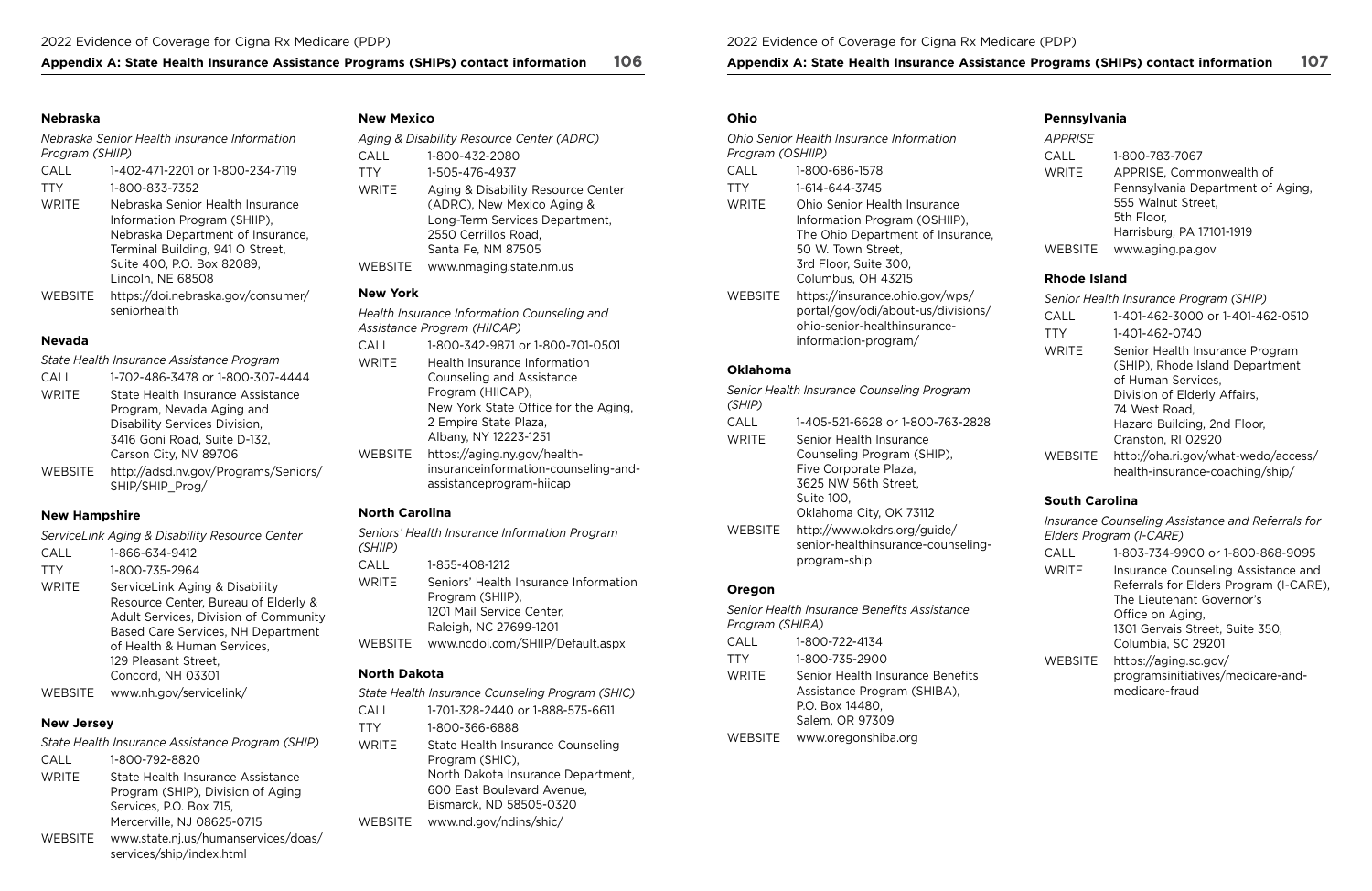## **Appendix A: State Health Insurance Assistance Programs (SHIPs) contact information 108 Appendix A: State Health Insurance Assistance Programs (SHIPs) contact information 109**

### **South Dakota**

*Senior Health Information & Insurance Education (SHIINE)*  CALL 1-800-536-8197 WRITE Senior Health Information & Insurance Education (SHIINE), South

Dakota Department of Social Services, 700 Governors Drive, Pierre, SD 57501 WEBSITE <www.shiine.net/>

### **Tennessee**

*Health Information Counseling & Advocacy Program of Texas (HICAP)* 

CALL 1-800-252-3439

WRITE Texas Health Information Counseling & Advocacy Program (HICAP), Texas Department of Insurance, P.O. Box 149104, Austin, TX 78714-9104

## *Tennessee State Health Insurance Assistance Program (SHIP)*  CALL 1-877-801-0044 WRITE Tennessee State Health Insurance Assistance Program (SHIP), Tennessee Commission on Aging and Disability, 500 Deaderick Street, Suite 825, Nashville, TN 37243-0201 WEBSITE [https://www.tn.gov/aging/](https://www.tn.gov/aging/ourprograms/state-health-insuranceassistance-program--ship-.html) [ourprograms/state-health](https://www.tn.gov/aging/ourprograms/state-health-insuranceassistance-program--ship-.html)[insuranceassistance-program--ship-.](https://www.tn.gov/aging/ourprograms/state-health-insuranceassistance-program--ship-.html)  [html](https://www.tn.gov/aging/ourprograms/state-health-insuranceassistance-program--ship-.html) **Texas Virginia**

WEBSITE [https://hhs.texas.gov/services/health/](https://hhs.texas.gov/services/health/medicare)  [medicare](https://hhs.texas.gov/services/health/medicare)

## **Utah**

|                | State Health Insurance Assistance Program (SHIP)                                           |
|----------------|--------------------------------------------------------------------------------------------|
| CALL           | 1-800-541-7735                                                                             |
| <b>WRITE</b>   | State Health Insurance Assistance<br>Program (SHIP), Utah Department<br>of Human Services, |
|                | Division of Aging and Adult Services,<br>195 North 1950 West,<br>Salt Lake City, UT 84116  |
| <b>WEBSITE</b> | https://daas.utah.gov/seniors/#shiip                                                       |

## **Vermont**

| Program (SHIP) | Vermont State Health Insurance Assistance                                                                                                                |
|----------------|----------------------------------------------------------------------------------------------------------------------------------------------------------|
| CALL           | 1-800-642-5119                                                                                                                                           |
| WRITE          | Vermont Association of Area<br>Agencies, Vermont State Health<br>Insurance Assistance Program (SHIP),<br>476 Main Street, Suite 3,<br>Winooski, VT 05404 |
| WEBSITE        | https://www.vermont4a.org/                                                                                                                               |
|                |                                                                                                                                                          |

*Virginia Insurance Counseling & Assistance Program (VICAP)*  CALL 1-804-662-9333 or 1-800-552-3402 TTY 711 WRITE Virginia Insurance Counseling & Assistance Program (VICAP), The Office for Aging Services of the Division for Community Living, 1610 Forest Avenue, Suite 100, Henrico, VA 23229 WEBSITE <https://www.vda.virginia.gov/vicap.htm>

## **Washington**

| (SHIBA) | <i><b>Statewide Health Insurance Benefits Advisors</b></i>                                                                                     |
|---------|------------------------------------------------------------------------------------------------------------------------------------------------|
| CALL    | 1-800-562-6900                                                                                                                                 |
| TTY     | 1-360-586-0241                                                                                                                                 |
| WRITE   | Statewide Health Insurance<br>Benefits Advisors (SHIBA),<br>Office of the Insurance Commissioner,<br>P.O. Box 40256,<br>Olympia, WA 98504-0256 |
| WEBSITE | www.insurance.wa.gov/shiba                                                                                                                     |

## **West Virginia**

## *West Virginia SHIP*

| $\cap$ $\Delta$ | 1-304-558-3317 or 1-877-987-4463    |
|-----------------|-------------------------------------|
| <b>HOURS</b>    | Mon. to Fri. 8:30 a.m. to 5:00 p.m. |
| <b>WRITE</b>    | West Virginia SHIP                  |
|                 | 1900 Kanawha Boulevard East         |
|                 | Charleston, WV 25305                |
| WEBSITE         | www.wyship.org/                     |

## **Wisconsin**

*State Health Insurance Assistance Program (SHIP)*  CALL 1-800-242-1060 TTY 1-262-347-3045 WRITE State Health Insurance Assistance Program (SHIP), Wisconsin Department of Health Services, 1 West Wilson Street, Madison, WI 53703 WEBSITE [https://www.dhs.wisconsin.gov/](https://www.dhs.wisconsin.gov/benefitspecialists/ebs.htm) [benefitspecialists/ebs.htm](https://www.dhs.wisconsin.gov/benefitspecialists/ebs.htm)

## **Wyoming**

*Wyoming State Health Insurance Information Program (WSHIIP)*  CALL 1-800-856-4398 WRITE Wyoming State Health Insurance Information Program (WSHIIP), 106 West Adams Avenue, Riverton, WY 82501

WEBSITE [www.wyomingseniors.com/services/](www.wyomingseniors.com/services/wyomi ng-state-health-insurance-informationprogram)  [wyomi ng-state-health-insurance](www.wyomingseniors.com/services/wyomi ng-state-health-insurance-informationprogram)[informationprogram](www.wyomingseniors.com/services/wyomi ng-state-health-insurance-informationprogram)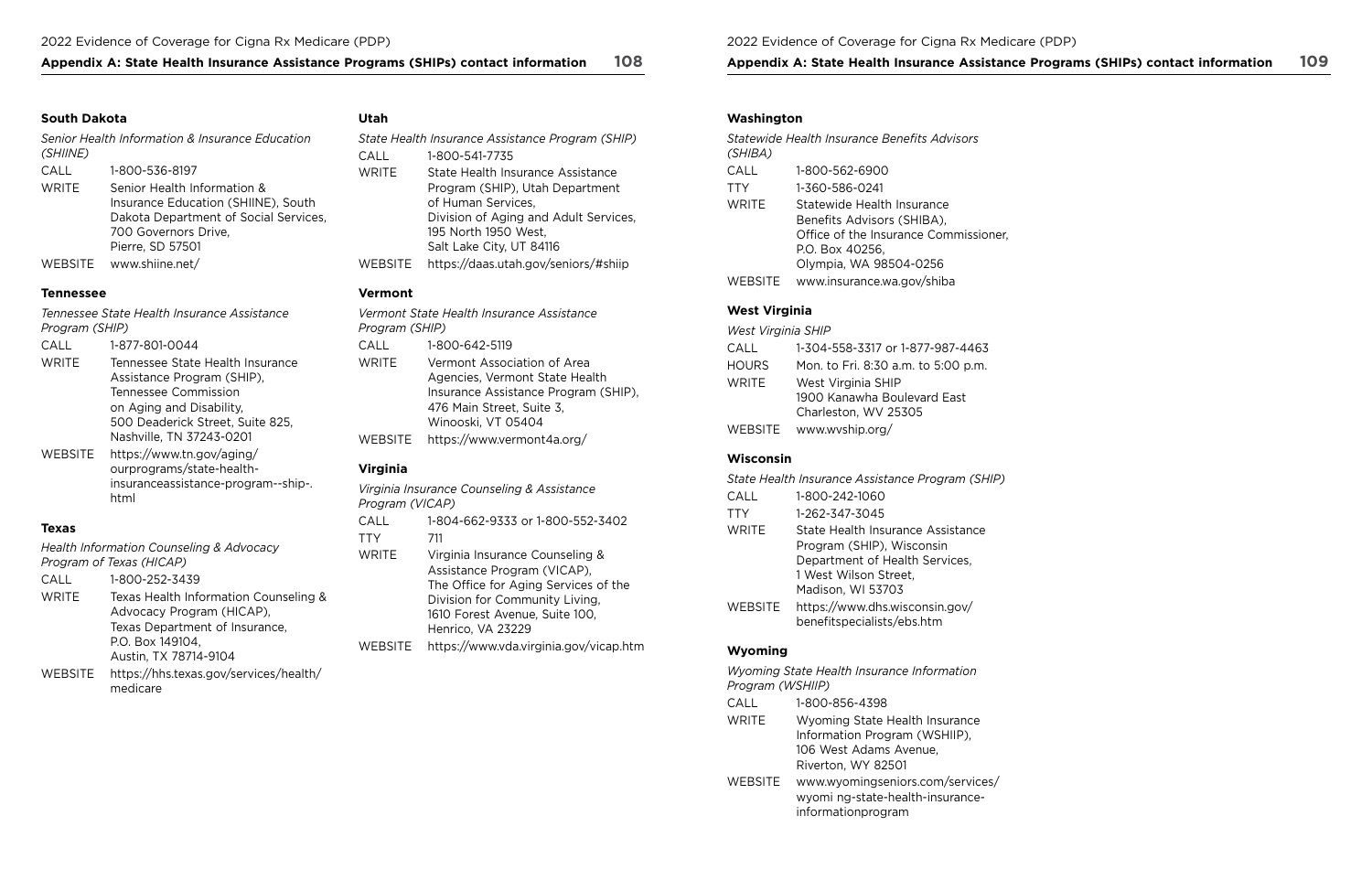**Appendix B: Quality Improvement Organizations (QIO) contact information 110** 

## **Appendix B: Quality Improvement Organizations (QIO) contact information**

### **Alabama**

| <b>KEPRO</b>   |                        |
|----------------|------------------------|
| CALL           | 1-888-317-0751         |
| <b>TTY</b>     | 1-855-843-4776         |
| <b>WRITE</b>   | KEPRO.                 |
|                | 5201 W. Kennedy Blvd., |
|                | Suite 900,             |
|                | Tampa, FL 33609        |
| <b>WEBSITE</b> | www.keprogio.com       |

## **Alaska**

| <b>KEPRO</b> |                           |
|--------------|---------------------------|
| CALL         | 1-888-305-6759            |
| <b>TTY</b>   | 1-855-843-4776            |
| <b>WRITE</b> | KEPRO.                    |
|              | 5700 Lombardo Center Dr., |
|              | Suite 100,                |
|              | Seven Hills, OH 44131     |
| WEBSITE      | www.keproqio.com          |

## **Arizona**

| Livanta    |                                                   |
|------------|---------------------------------------------------|
| CALL       | 1-877-588-1123                                    |
| <b>TTY</b> | 1-855-887-6668                                    |
| WRITE      | Livanta, BFCC-QIO Program,<br>10820 Guilford Rd., |
|            | Suite 202,<br>Annapolis Junction, MD 20701        |
| WEBSITE    | www.livantaqio.com                                |

## **Arkansas**

| KEPRO        |                        |
|--------------|------------------------|
| CALL         | 1-888-315-0636         |
| <b>TTY</b>   | 1-855-843-4776         |
| <b>WRITE</b> | KEPRO.                 |
|              | 5201 W. Kennedy Blvd., |
|              | Suite 900,             |
|              | Tampa, FL 33609        |
| WEBSITE      | www.keprogio.com       |

## **California**

## **Colorado**

| Livanta        |                                                                                                 |
|----------------|-------------------------------------------------------------------------------------------------|
| CALL           | 1-877-588-1123                                                                                  |
| <b>TTY</b>     | 1-855-887-6668                                                                                  |
| <b>WRITE</b>   | Livanta, BFCC-QIO Program,<br>10820 Guilford Rd.,<br>Suite 202,<br>Annapolis Junction, MD 20701 |
| <b>WEBSITE</b> | www.livantaqio.com                                                                              |

| <b>KEPRO</b>   |                           |
|----------------|---------------------------|
| CALL           | 1-888-317-0891            |
| <b>TTY</b>     | 1-855-843-4776            |
| <b>WRITE</b>   | KEPRO.                    |
|                | 5700 Lombardo Center Dr., |
|                | Suite 100,                |
|                | Seven Hills, OH 44131     |
| <b>WEBSITE</b> | www.keprogio.com          |

## **Connecticut**

### **Delaware**

| KEPRO          |                           |
|----------------|---------------------------|
| CALL           | 1-888-319-8452            |
| <b>TTY</b>     | 1-855-843-4776            |
| <b>WRITE</b>   | KEPRO,                    |
|                | 5700 Lombardo Center Dr., |
|                | Suite 100,                |
|                | Seven Hills, OH 44131     |
| <b>WEBSITE</b> | www.keproqio.com          |

| Livanta      |                                                                                                    |
|--------------|----------------------------------------------------------------------------------------------------|
| CALL         | 1-888-396-4646                                                                                     |
| <b>TTY</b>   | 1-888-985-2660                                                                                     |
| <b>WRITE</b> | Livanta,<br>BFCC-QIO Program,<br>10820 Guilford Rd.,<br>Suite 202,<br>Annapolis Junction, MD 20701 |
| WEBSITE      | www.livantagio.com                                                                                 |

### 2022 Evidence of Coverage for Cigna Rx Medicare (PDP)

## **Appendix B: Quality Improvement Organizations (QIO) contact information**

| <b>District of Columbia</b> |                                            |
|-----------------------------|--------------------------------------------|
| Livanta                     |                                            |
| CALL                        | 1-888-396-4646                             |
| <b>TTY</b>                  | 1-888-985-2660                             |
| <b>WRITE</b>                | Livanta,                                   |
|                             | BFCC-QIO Program,                          |
|                             | 10820 Guilford Rd.,                        |
|                             | Suite 202,<br>Annapolis Junction, MD 20701 |
| <b>WEBSITE</b>              | www.livantaqio.com                         |
|                             |                                            |
| <b>Florida</b>              |                                            |
| <b>KEPRO</b>                |                                            |
| CALL                        | 1-888-317-0751                             |
| <b>TTY</b>                  | 1-855-843-4776                             |
| <b>WRITE</b>                | KEPRO                                      |
|                             | 5201 W. Kennedy Boulevard<br>Suite 900     |
|                             | Tampa, FL 33609                            |
| <b>WEBSITE</b>              | www.keproqio.com                           |
|                             |                                            |
| Georgia                     |                                            |
| <b>KEPRO</b>                |                                            |
| CALL                        | 1-888-317-0751                             |
| <b>TTY</b>                  | 1-855-843-4776                             |
| <b>WRITE</b>                | KEPRO                                      |
|                             | 5201 W. Kennedy Boulevard<br>Suite 900     |
|                             | Tampa, FL 33609                            |
| WEBSITE                     | www.keprogio.com                           |
| Hawaii                      |                                            |
| Livanta                     |                                            |
| CALL                        | 1-877-588-1123                             |
| <b>TTY</b>                  | 1-855-887-6668                             |
| <b>WRITE</b>                | Livanta, BFCC-QIO Program,                 |
|                             | 10820 Guilford Rd.,                        |
|                             | Suite 202,                                 |
|                             | Annapolis Junction, MD 20701               |
| <b>WEBSITE</b>              | www.livantaqio.com                         |

## **Idaho**

## **Illinois**

## **Indiana**

## **Iowa**

| 1-888-305-6759            |
|---------------------------|
| 1-855-843-4776            |
| KEPRO.                    |
| 5700 Lombardo Center Dr., |
| Suite 100,                |
| Seven Hills, OH 44131     |
| www.keproqio.com          |
|                           |

| Livanta      |                                                                                                    |
|--------------|----------------------------------------------------------------------------------------------------|
| CALL         | 1-888-524-9900                                                                                     |
| <b>TTY</b>   | 1-888-985-8775                                                                                     |
| <b>WRITE</b> | Livanta,<br>BFCC-QIO Program,<br>10820 Guilford Rd.,<br>Suite 202,<br>Annapolis Junction, MD 20701 |
| WEBSITE      | www.livantagio.com                                                                                 |

| Livanta        |                                                                                                    |
|----------------|----------------------------------------------------------------------------------------------------|
| CALL           | 1-888-524-9900                                                                                     |
| <b>TTY</b>     | 1-888-985-8775                                                                                     |
| <b>WRITE</b>   | Livanta,<br>BFCC-QIO Program,<br>10820 Guilford Rd.,<br>Suite 202,<br>Annapolis Junction, MD 20701 |
| <b>WEBSITE</b> | www.livantagio.com                                                                                 |

| Livanta        |                                                                                                    |
|----------------|----------------------------------------------------------------------------------------------------|
| CALL           | 1-888-755-5580                                                                                     |
| <b>TTY</b>     | 1-888-985-9295                                                                                     |
| <b>WRITE</b>   | Livanta,<br>BFCC-QIO Program,<br>10820 Guilford Rd.,<br>Suite 202,<br>Annapolis Junction, MD 20701 |
| <b>WEBSITE</b> | www.livantagio.com                                                                                 |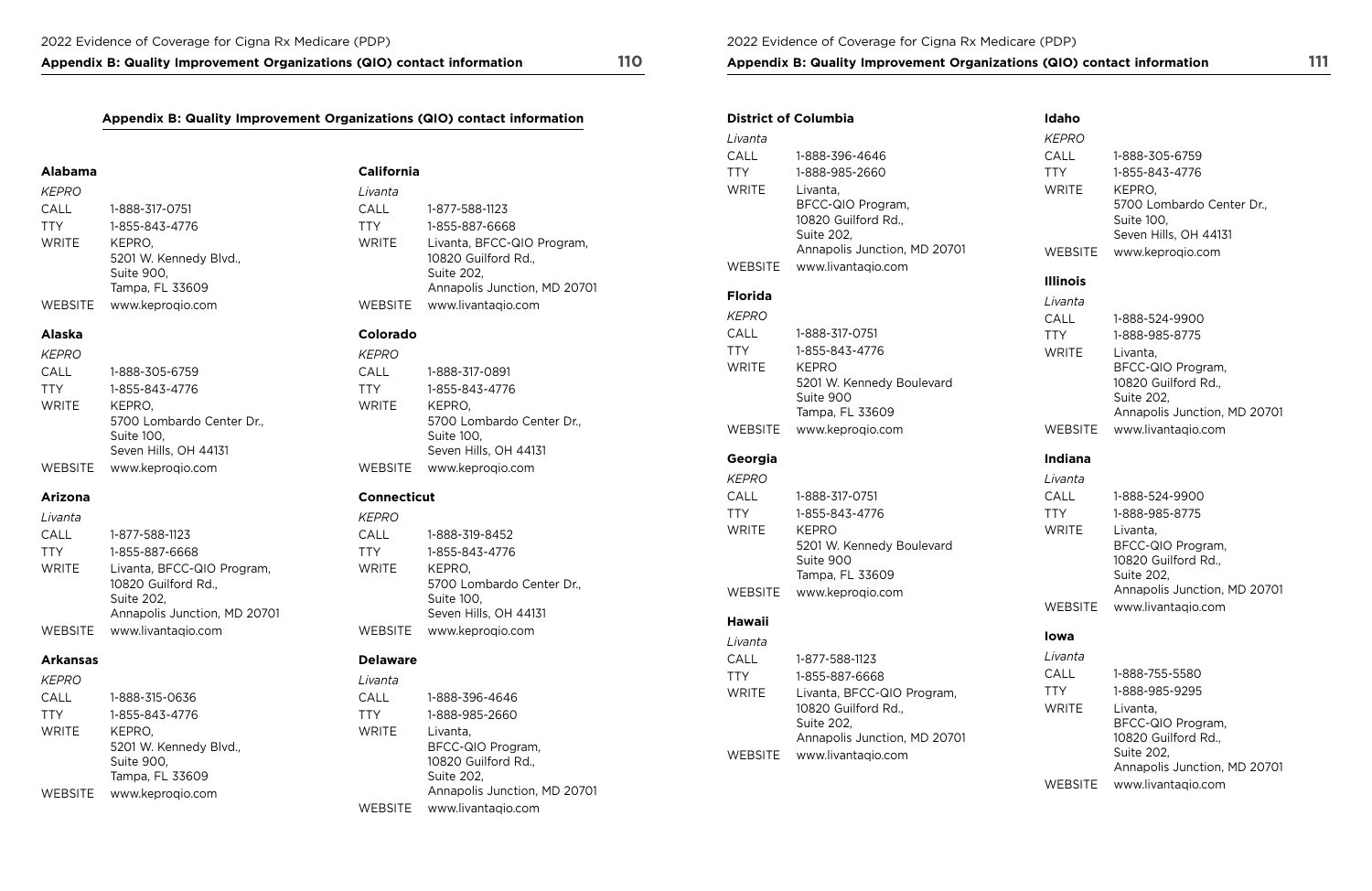## Appendix B: Quality Improvement Organizations (QIO) contact information 112 **Appendix B: Quality Improvement Organizations (QIO) contact information** 113

## **Kansas Maryland Mississippi Nevada**

| ivanta         |                                                                    |
|----------------|--------------------------------------------------------------------|
| ALL:           | 1-888-524-9900                                                     |
| TY             | 1-888-985-8775                                                     |
| VRITE          | Livanta,<br>BFCC-QIO Program,<br>10820 Guilford Rd.,<br>Suite 202, |
|                | Annapolis Junction, MD 20701                                       |
| <b>VEBSITE</b> | www.livantagio.com                                                 |

| :PRO          |                        |
|---------------|------------------------|
| YLT           | 1-888-317-0751         |
| 'Y            | 1-855-843-4776         |
| RITE          | KEPRO.                 |
|               | 5201 W. Kennedy Blvd., |
|               | Suite 900,             |
|               | Tampa, FL 33609        |
| <b>EBSITE</b> | www.keproqio.com       |

| Livanta        |                                                                                                    | Livanta      |                                                                                                    | Livanta        |                                                                                                    | <b>KEPRO</b>                   |                                                                               |
|----------------|----------------------------------------------------------------------------------------------------|--------------|----------------------------------------------------------------------------------------------------|----------------|----------------------------------------------------------------------------------------------------|--------------------------------|-------------------------------------------------------------------------------|
| CALL           | 1-888-755-5580                                                                                     | CALL         | 1-888-396-4646                                                                                     | CALL           | 1-888-524-9900                                                                                     | CALL                           | 1-888-317-0891                                                                |
| <b>TTY</b>     | 1-888-985-9295                                                                                     | ⊤тү          | 1-888-985-2660                                                                                     | TTY            | 1-888-985-8775                                                                                     | TTY                            | 1-855-843-4776                                                                |
| <b>WRITE</b>   | .ivanta.<br>BFCC-QIO Program,<br>10820 Guilford Rd.,<br>Suite 202,<br>Annapolis Junction, MD 20701 | <b>WRITE</b> | Livanta,<br>BFCC-QIO Program,<br>10820 Guilford Rd.,<br>Suite 202,<br>Annapolis Junction, MD 20701 | <b>WRITE</b>   | Livanta.<br>BFCC-QIO Program,<br>10820 Guilford Rd.,<br>Suite 202,<br>Annapolis Junction, MD 20701 | <b>WRITE</b><br><b>WEBSITE</b> | KEPRO.<br>5700 Lombardo<br>Suite 100,<br>Seven Hills, OH 4<br>www.keprogio.co |
| <b>WEBSITE</b> | www.livantagio.com                                                                                 | WEBSITE      | www.livantagio.com                                                                                 | <b>WEBSITE</b> | www.livantagio.com                                                                                 |                                |                                                                               |

| <b>KEPRO</b> |                        |
|--------------|------------------------|
| CALL         | 1-888-317-0751         |
| <b>TTY</b>   | 1-855-843-4776         |
| <b>WRITE</b> | KEPRO.                 |
|              | 5201 W. Kennedy Blvd., |
|              | Suite 900,             |
|              | Tampa, FL 33609        |
| WEBSITE      | www.keprogio.com       |

| Livanta        |                                                                    | Livanta        |                                                                    | Livanta        |                                                                    | <b>KEPRO</b>   |                                                                            |
|----------------|--------------------------------------------------------------------|----------------|--------------------------------------------------------------------|----------------|--------------------------------------------------------------------|----------------|----------------------------------------------------------------------------|
| CALL           | 1-888-755-5580                                                     | CALL           | 1-888-396-4646                                                     | CALL           | 1-888-524-9900                                                     | CALL           | 1-888-317-0891                                                             |
| <b>TTY</b>     | 1-888-985-9295                                                     | TTY            | 1-888-985-2660                                                     | TTY            | 1-888-985-8775                                                     | <b>TTY</b>     | 1-855-843-4776                                                             |
| WRITE          | Livanta.<br>BFCC-QIO Program,<br>10820 Guilford Rd.,<br>Suite 202, | <b>WRITE</b>   | Livanta,<br>BFCC-QIO Program,<br>10820 Guilford Rd.,<br>Suite 202, | <b>WRITE</b>   | Livanta,<br>BFCC-QIO Program,<br>10820 Guilford Rd.,<br>Suite 202, | <b>WRITE</b>   | KEPRO.<br>5700 Lombardo Center Dr.,<br>Suite 100,<br>Seven Hills, OH 44131 |
|                | Annapolis Junction, MD 20701                                       |                | Annapolis Junction, MD 20701                                       |                | Annapolis Junction, MD 20701                                       | <b>WEBSITE</b> | www.keprogio.com                                                           |
| <b>WEBSITE</b> | www.livantagio.com                                                 | <b>WEBSITE</b> | www.livantagio.com                                                 | <b>WEBSITE</b> | www.livantagio.com                                                 |                |                                                                            |

## **New Hampshire**

## **Kentucky Massachusetts Missouri** *KEPRO*

| кептиску     |                        | massacnusetts |                           | MISSOUri     |                        | <b>KEPRO</b> |                           |
|--------------|------------------------|---------------|---------------------------|--------------|------------------------|--------------|---------------------------|
| <b>KEPRO</b> |                        | <b>KEPRO</b>  |                           | <b>KEPRO</b> |                        | CALL         | 1-888-319-8452            |
| CALL         | 1-888-317-0751         | CALL          | 1-888-319-8452            | CALL         | 1-888-317-0751         | <b>TTY</b>   | 1-855-843-4776            |
| <b>TTY</b>   | 1-855-843-4776         | TTY           | 1-855-843-4776            | TTY          | 1-855-843-4776         | WRITE        | KEPRO.                    |
| WRITE        | KEPRO.                 | <b>WRITE</b>  | KEPRO.                    | WRITE        | KEPRO.                 |              | 5700 Lombardo Center Dr., |
|              | 5201 W. Kennedy Blvd., |               | 5700 Lombardo Center Dr., |              | 5201 W. Kennedy Blvd., |              | Suite 100,                |
|              | Suite 900,             |               | Suite 100,                |              | Suite 900,             |              | Seven Hills, OH 44131     |
|              | Tampa, FL 33609        |               | Seven Hills, OH 44131     |              | Tampa, FL 33609        | WEBSITE      | www.keproqio.com          |

| <b>KEPRO</b> |                        | <b>KEPRO</b> |                           | <b>KEPRO</b> |                        | CALL         | 1-888-319-8452        |
|--------------|------------------------|--------------|---------------------------|--------------|------------------------|--------------|-----------------------|
| CALL         | 1-888-317-0751         | CALL         | 1-888-319-8452            | CALL         | 1-888-317-0751         | <b>TTY</b>   | 1-855-843-4776        |
| <b>TTY</b>   | 1-855-843-4776         | TTY          | 1-855-843-4776            | <b>TTY</b>   | 1-855-843-4776         | <b>WRITE</b> | KEPRO.                |
| WRITE        | KEPRO.                 | <b>WRITE</b> | KEPRO.                    | <b>WRITE</b> | KEPRO.                 |              | 5700 Lombardo Cent    |
|              | 5201 W. Kennedy Blvd., |              | 5700 Lombardo Center Dr., |              | 5201 W. Kennedy Blvd., |              | Suite 100,            |
|              | Suite 900,             |              | Suite 100,                |              | Suite 900,             |              | Seven Hills, OH 44131 |
|              | Tampa, FL 33609        |              | Seven Hills, OH 44131     |              | Tampa, FL 33609        | WEBSITE      | www.keprogio.com      |
| WEBSITE      | www.keprogio.com       | WEBSITE      | www.keprogio.com          | WEBSITE      | www.keproqio.com       |              |                       |
|              |                        |              |                           |              |                        |              |                       |

## **New Jersey**

| Livanta |                                                                                                 |
|---------|-------------------------------------------------------------------------------------------------|
| CALL    | 1-866-815-5440                                                                                  |
| TTY     | 1-866-868-2289                                                                                  |
| WRITE   | Livanta, BFCC-QIO Program,<br>10820 Guilford Rd.,<br>Suite 202,<br>Annapolis Junction, MD 20701 |
| WEBSITE | www.livantaqio.com                                                                              |

## **Louisiana Michigan Montana** *Livanta*

| <b>KEPRO</b>   |                        |
|----------------|------------------------|
| CALL           | 1-888-315-0636         |
| <b>TTY</b>     | 1-855-843-4776         |
| <b>WRITE</b>   | KEPRO.                 |
|                | 5201 W. Kennedy Blvd., |
|                | Suite 900,             |
|                | Tampa, FL 33609        |
| <b>WERSITE</b> | www.kenrogio.com       |

| <b>Maine</b> |                        |                |                              | <b>Nebraska</b> |                           | 1/2222            |                              |
|--------------|------------------------|----------------|------------------------------|-----------------|---------------------------|-------------------|------------------------------|
|              |                        | <b>WEBSITE</b> | www.livantagio.com           |                 |                           | <b>New Mexico</b> |                              |
| WEBSITE      | www.keprogio.com       |                | Annapolis Junction, MD 20701 | <b>WEBSITE</b>  | www.keprogio.com          |                   |                              |
|              | Tampa, FL 33609        |                | Suite 202,                   |                 | Seven Hills, OH 44131     | WEBSITE           | www.livantagio.com           |
|              | Suite 900,             |                | 10820 Guilford Rd.,          |                 | Suite 100,                |                   | Annapolis Junction, MD 20701 |
|              | 5201 W. Kennedy Blvd., |                | BFCC-QIO Program,            |                 | 5700 Lombardo Center Dr., |                   | Suite 202,                   |
| <b>WRITE</b> | KEPRO.                 | <b>WRITE</b>   | Livanta,                     | <b>WRITE</b>    | KEPRO.                    |                   | 10820 Guilford Rd.,          |
| <b>TTY</b>   | 1-855-843-4776         | TTY            | 1-888-985-8775               | <b>TTY</b>      | 1-855-843-4776            | <b>WRITE</b>      | Livanta, BFCC-QIO Program,   |
| CALL         | 1-888-315-0636         | CALL           | 1-888-524-9900               | CALL            | 1-888-317-0891            | <b>TTY</b>        | 1-866-868-2289               |
| <b>KEPRO</b> |                        | Livanta        |                              | <b>KEPRO</b>    |                           | CALL              | 1-866-815-5440               |

## **Maine Nebraska** *KEPRO*

| CALL<br>Livanta<br>CALL<br>1-888-755-5580<br>CALL<br>1-888-319-8452<br><b>TTY</b>                      | 1-888-315-0636<br>1-855-843-4776<br>KEPRO. |
|--------------------------------------------------------------------------------------------------------|--------------------------------------------|
|                                                                                                        |                                            |
| 1-888-524-9900<br>CALL<br><b>TTY</b><br>1-888-985-9295<br><b>TTY</b><br>1-855-843-4776<br><b>WRITE</b> |                                            |
| 1-888-985-8775<br>TTY<br><b>WRITE</b><br>Livanta.<br><b>WRITE</b><br>KEPRO.                            | 5201 W. Kenned                             |
| BFCC-QIO Program,<br>5700 Lombardo Center Dr.,<br><b>WRITE</b><br>Livanta,                             | Suite 900,                                 |
| 10820 Guilford Rd.,<br>Suite 100,<br>BFCC-QIO Program,                                                 | Tampa, FL 336C                             |
| Suite 202,<br>10820 Guilford Rd.,<br>Seven Hills, OH 44131<br><b>WEBSITE</b>                           | www.keprogio.c                             |
| Annapolis Junction, MD 20701<br>Suite 202,<br>WEBSITE<br>www.keprogio.com                              |                                            |
| Annapolis Junction, MD 20701<br>www.livantagio.com<br>WEBSITE<br>. . <i>.</i>                          |                                            |

| <b>KEPRO</b>   |                           |
|----------------|---------------------------|
| CALL           | 1-888-317-0891            |
| <b>TTY</b>     | 1-855-843-4776            |
| <b>WRITE</b>   | KEPRO.                    |
|                | 5700 Lombardo Center Dr., |
|                | Suite 100,                |
|                | Seven Hills, OH 44131     |
| <b>WEBSITE</b> | www.keproqio.com          |

| CALL         | 1-888-319-8452            | Livanta        |                              | CALL           | 1-888-755-5580               | <b>TTY</b>   | 1-855-843-4776         |
|--------------|---------------------------|----------------|------------------------------|----------------|------------------------------|--------------|------------------------|
| <b>TTY</b>   | 1-855-843-4776            | CALL           | 1-888-524-9900               | TTY            | 1-888-985-9295               | <b>WRITE</b> | KEPRO.                 |
| <b>WRITE</b> | KEPRO,                    | TTY            | 1-888-985-8775               | <b>WRITE</b>   | Livanta,                     |              | 5201 W. Kennedy Blvd., |
|              | 5700 Lombardo Center Dr., | <b>WRITE</b>   | Livanta.                     |                | BFCC-QIO Program,            |              | Suite 900,             |
|              | Suite 100,                |                | BFCC-QIO Program,            |                | 10820 Guilford Rd.,          |              | Tampa, FL 33609        |
|              | Seven Hills, OH 44131     |                | 10820 Guilford Rd.,          |                | Suite 202,                   | WEBSITE      | www.keprogio.com       |
| WEBSITE      | www.keprogio.com          |                | Suite 202,                   |                | Annapolis Junction, MD 20701 |              |                        |
|              |                           |                | Annapolis Junction, MD 20701 | <b>WEBSITE</b> | www.livantagio.com           |              |                        |
|              |                           | <b>WEBSITE</b> | www.livantagio.com           |                |                              |              |                        |

| <b>KEPRO</b> |                          |
|--------------|--------------------------|
| CALL         | 1-888-319-8452           |
| <b>TTY</b>   | 1-855-843-4776           |
| <b>WRITE</b> | KEPRO.                   |
|              | 5700 Lombardo Center Dr. |
|              | Suite 100,               |
|              | Seven Hills, OH 44131    |
| WEBSITE      | www.keproqio.com         |

| <b>KEPRO</b> |                        |
|--------------|------------------------|
| CALL         | 1-888-315-0636         |
| TTY          | 1-855-843-4776         |
| <b>WRITE</b> | KEPRO.                 |
|              | 5201 W. Kennedy Blvd., |
|              | Suite 900,             |
|              | Tampa, FL 33609        |
| WEBSITE      | www.keproqio.com       |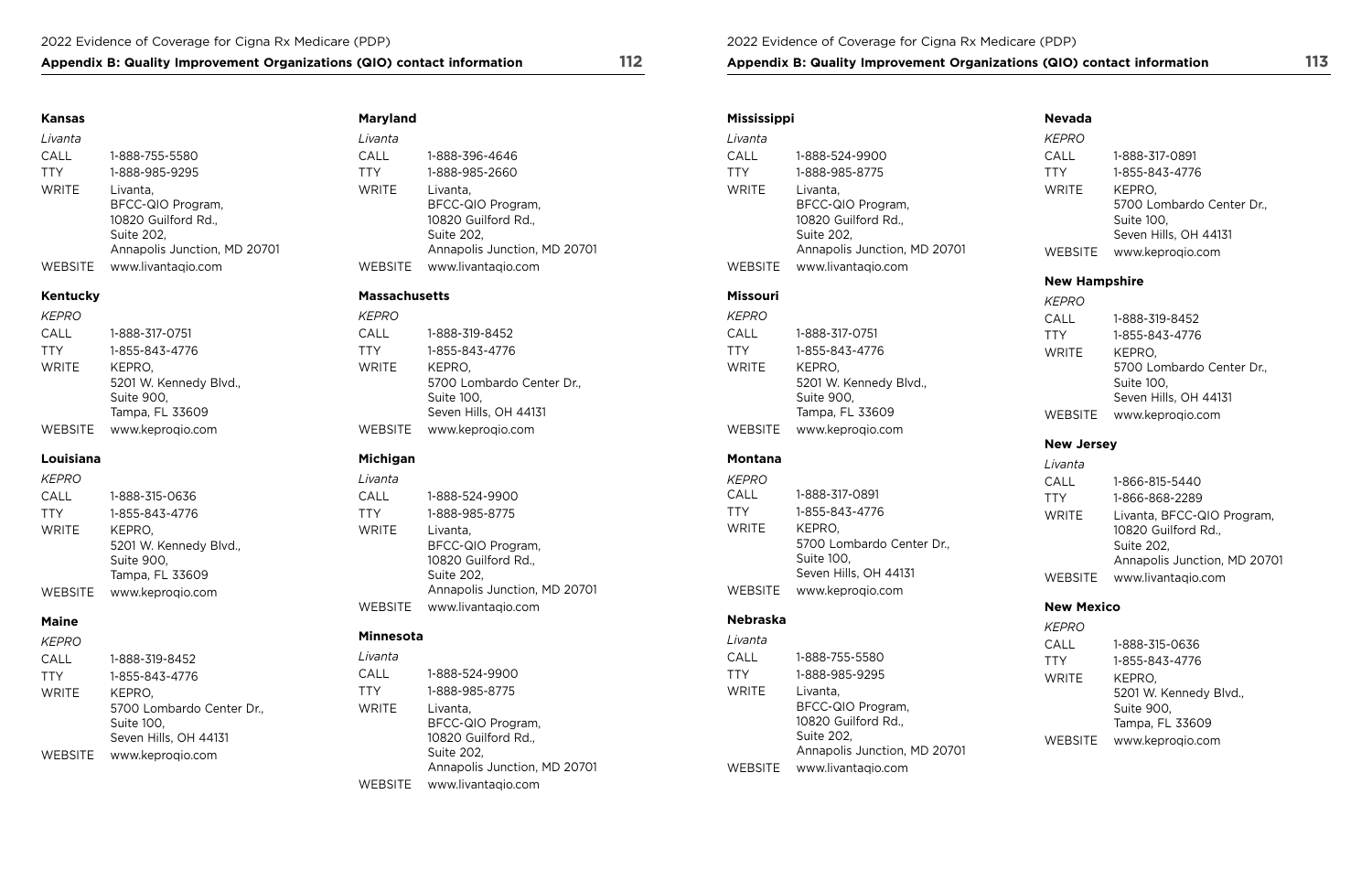## Appendix B: Quality Improvement Organizations (QIO) contact information 114 **Appendix B: Quality Improvement Organizations (QIO)** contact information 115

## **New York**

| Livanta        |                                                                                                 |
|----------------|-------------------------------------------------------------------------------------------------|
| CALL           | 1-866-815-5440                                                                                  |
| <b>TTY</b>     | 1-866-868-2289                                                                                  |
| <b>WRITE</b>   | Livanta, BFCC-QIO Program,<br>10820 Guilford Rd.,<br>Suite 202,<br>Annapolis Junction, MD 20701 |
| <b>WEBSITE</b> | www.livantagio.com                                                                              |

## **North Carolina**

| <i>KEPRO</i> |                        |
|--------------|------------------------|
| CALL         | 1-888-317-0751         |
| <b>TTY</b>   | 1-855-843-4776         |
| <b>WRITE</b> | KEPRO.                 |
|              | 5201 W. Kennedy Blvd., |
|              | Suite 900,             |
|              | Tampa, FL 33609        |
| WEBSITE      | www.keproqio.com       |

## **North Dakota**

| KEPRO        |                           |
|--------------|---------------------------|
| CALL         | 1-888-317-0891            |
| <b>TTY</b>   | 1-855-843-4776            |
| <b>WRITE</b> | KEPRO.                    |
|              | 5700 Lombardo Center Dr., |
|              | Suite 100,                |
|              | Seven Hills, OH 44131     |
| WEBSITE      | www.keproqio.com          |

## **Ohio**

| Livanta      |                                                                                                    |
|--------------|----------------------------------------------------------------------------------------------------|
| CALL         | 1-888-524-9900                                                                                     |
| <b>TTY</b>   | 1-888-985-8775                                                                                     |
| <b>WRITE</b> | Livanta,<br>BFCC-QIO Program,<br>10820 Guilford Rd.,<br>Suite 202,<br>Annapolis Junction, MD 20701 |
| WEBSITE      | www.livantagio.com                                                                                 |

**Oklahoma** 

| <i>KEPRO</i> |                        |
|--------------|------------------------|
| CALL         | 1-888-315-0636         |
| TTY          | 1-855-843-4776         |
| WRITE        | KEPRO.                 |
|              | 5201 W. Kennedy Blvd., |
|              | Suite 900,             |
|              | Tampa, FL 33609        |
| WEBSITE      | www.keproqio.com       |

## **Oregon**

| <b>KEPRO</b>   |                           |
|----------------|---------------------------|
| CALL           | 1-888-305-6759            |
| <b>TTY</b>     | 1-855-843-4776            |
| <b>WRITE</b>   | KEPRO.                    |
|                | 5700 Lombardo Center Dr., |
|                | Suite 100,                |
|                | Seven Hills, OH 44131     |
| <b>WEBSITE</b> | www.keproqio.com          |

## **Pennsylvania**

| Livanta      |                                                                                                 |
|--------------|-------------------------------------------------------------------------------------------------|
| CALL         | 1-888-396-4646                                                                                  |
| <b>TTY</b>   | 1-888-985-2660                                                                                  |
| <b>WRITE</b> | Livanta, BFCC-QIO Program,<br>10820 Guilford Rd.,<br>Suite 202,<br>Annapolis Junction, MD 20701 |
| WEBSITE      | www.livantaqio.com                                                                              |

## **Rhode Island**

| KEPRO        |                           |
|--------------|---------------------------|
| CALL         | 1-888-319-8452            |
| <b>TTY</b>   | 1-855-843-4776            |
| <b>WRITE</b> | KEPRO,                    |
|              | 5700 Lombardo Center Dr., |
|              | Suite 100,                |
|              | Seven Hills, OH 44131     |
| WEBSITE      | www.keprogio.com          |

| <b>South Carolina</b> |                        |
|-----------------------|------------------------|
| KEPRO                 |                        |
| CALL                  | 1-888-317-0751         |
| <b>TTY</b>            | 1-855-843-4776         |
| WRITF                 | KEPRO.                 |
|                       | 5201 W. Kennedy Blvd., |
|                       | Suite 900,             |
|                       | Tampa, FL 33609        |
| WFRSITF               | www.keprogio.com       |

## **South Dakota**

| <b>KEPRO</b>   |                           |
|----------------|---------------------------|
| CALL           | 1-888-317-0891            |
| <b>TTY</b>     | 1-855-843-4776            |
| <b>WRITE</b>   | KEPRO.                    |
|                | 5700 Lombardo Center Dr., |
|                | Suite 100,                |
|                | Seven Hills, OH 44131     |
| <b>WEBSITE</b> | www.keprogio.com          |

## **Tennessee**

*KEPRO*  CALL 1-888-317-0751 TTY 1-855-843-4776 WRITE KEPRO, 5201 W. Kennedy Blvd., Suite 900, Tampa, FL 33609 WEBSITE [www.keproqio.com](http://www.keproqio.com)

## **Texas**

| KEPRO          |                        |
|----------------|------------------------|
| CALL           | 1-888-315-0636         |
| <b>TTY</b>     | 1-855-843-4776         |
| <b>WRITE</b>   | KEPRO.                 |
|                | 5201 W. Kennedy Blvd., |
|                | Suite 900,             |
|                | Tampa, FL 33609        |
| <b>WEBSITE</b> | www.keprogio.com       |

## **Utah**

| <b>KEPRO</b>   |                                                                            |
|----------------|----------------------------------------------------------------------------|
| CALL           | 1-888-317-0891                                                             |
| <b>TTY</b>     | 1-855-843-4776                                                             |
| <b>WRITE</b>   | KEPRO.<br>5700 Lombardo Center Dr.,<br>Suite 100, Seven Hills,<br>OH 44131 |
| <b>WEBSITE</b> | www.keproqio.com                                                           |

## **Vermont**

| <b>KEPRO</b> |                           |
|--------------|---------------------------|
| CALL         | 1-888-319-8452            |
| <b>TTY</b>   | 1-855-843-4776            |
| <b>WRITE</b> | KEPRO.                    |
|              | 5700 Lombardo Center Dr., |
|              | Suite 100,                |
|              | Seven Hills, OH 44131     |
| WEBSITE      | www.keproqio.com          |

## **Virginia**

| Livanta        |                                                                                                    |
|----------------|----------------------------------------------------------------------------------------------------|
| CALL           | 1-888-396-4646                                                                                     |
| <b>TTY</b>     | 1-888-985-2660                                                                                     |
| <b>WRITE</b>   | Livanta,<br>BFCC-QIO Program,<br>10820 Guilford Rd.,<br>Suite 202,<br>Annapolis Junction, MD 20701 |
| <b>WEBSITE</b> | www.livantagio.com                                                                                 |

## **Washington**

| <i>KEPRO</i> |                           |
|--------------|---------------------------|
| CALL         | 1-888-305-6759            |
| <b>TTY</b>   | 1-855-843-4776            |
| <b>WRITE</b> | KEPRO,                    |
|              | 5700 Lombardo Center Dr., |
|              | Suite 100,                |
|              | Seven Hills, OH 44131     |
| WEBSITE      | www.keproqio.com          |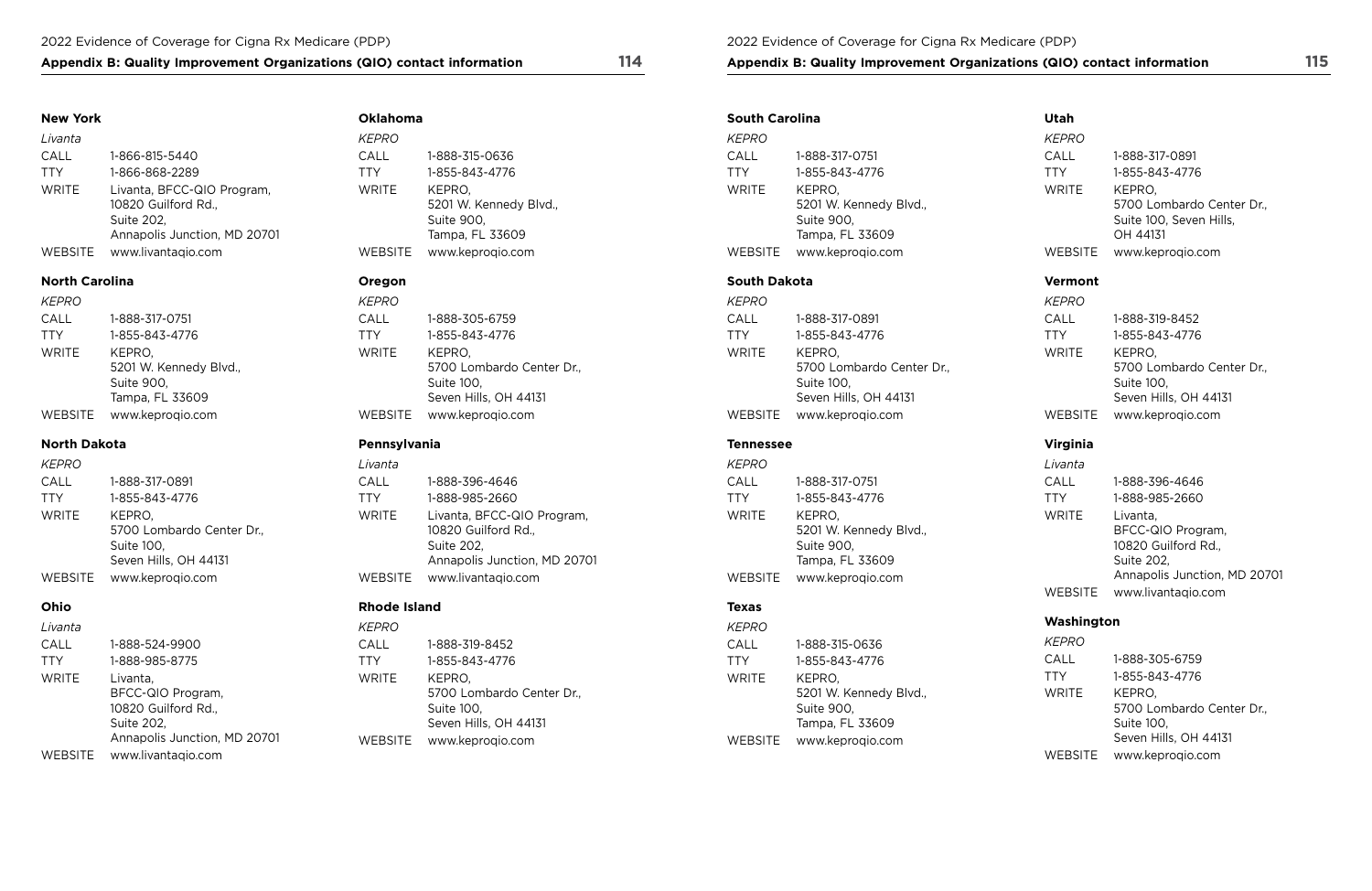**Appendix C: State Medicaid Agencies contact information 117** 

## **Appendix B: Quality Improvement Organizations (QIO) contact information 116**

## **West Virginia**

| Livanta        |                                                                                                    |
|----------------|----------------------------------------------------------------------------------------------------|
| CALL           | 1-888-396-4646                                                                                     |
| <b>TTY</b>     | 1-888-985-2660                                                                                     |
| <b>WRITE</b>   | Livanta,<br>BFCC-QIO Program,<br>10820 Guilford Rd.,<br>Suite 202,<br>Annapolis Junction, MD 20701 |
| <b>WEBSITE</b> | www.livantagio.com                                                                                 |

### **Wisconsin**

| Livanta      |                                                                                                    |
|--------------|----------------------------------------------------------------------------------------------------|
| CALL         | 1-888-524-9900                                                                                     |
| <b>TTY</b>   | 1-888-985-8775                                                                                     |
| <b>WRITE</b> | Livanta,<br>BFCC-QIO Program,<br>10820 Guilford Rd.,<br>Suite 202,<br>Annapolis Junction, MD 20701 |
| WEBSITE      | www.livantaqio.com                                                                                 |

### **Wyoming**

| <i>KEPRO</i> |                                                                            |
|--------------|----------------------------------------------------------------------------|
| CALL         | 1-888-317-0891                                                             |
| <b>TTY</b>   | 1-855-843-4776                                                             |
| <b>WRITE</b> | KEPRO.<br>5700 Lombardo Center Dr.,<br>Suite 100,<br>Seven Hills, OH 44131 |
|              |                                                                            |

WEBSITE [www.keproqio.com](http://www.keproqio.com)

## **Appendix C: State Medicaid Agencies contact information**

## **Alabama Arkansas**

| Alabama Medicaid Agency |                                                                       |              | Arkansas Medicaid                                                                               |  |
|-------------------------|-----------------------------------------------------------------------|--------------|-------------------------------------------------------------------------------------------------|--|
| CALL                    | 1-334-242-5000 or 1-800-362-1504                                      | CALL         | 1-800-482-8988                                                                                  |  |
| <b>HOURS</b>            | Mon. to Fri. 8:00 a.m. to 5:00 p.m.                                   | <b>HOURS</b> | Mon. to Fri. 8:00 a.m. to 4:30 p.m.                                                             |  |
| <b>WRITE</b>            | Alabama Medicaid Agency<br>P.O. Box 5624<br>Montgomery, AL 36103-5624 | WRITE        | <b>Arkansas Medicaid</b><br>Arkansas Division of Medical Servic<br>Department of Human Services |  |
| <b>WEBSITE</b>          | www.medicaid.alabama.gov                                              |              | Donaghey Plaza South                                                                            |  |

|                                                         |                                                                    | <b>Health First Colorado</b> |                                                     |
|---------------------------------------------------------|--------------------------------------------------------------------|------------------------------|-----------------------------------------------------|
| <b>Arizona</b>                                          |                                                                    | CALL                         | 1-303-866-2993 or 1-800-221-3943                    |
| Arizona Health Care Cost Containment System<br>(AHCCCS) |                                                                    | <b>HOURS</b><br>TTY          | Mon. to Fri. 8:00 a.m. to 5:00 p.m.<br>711          |
| <b>CALL</b>                                             | 1-602-417-4000 or 1-800-523-0231                                   | <b>WRITE</b>                 | Health First Colorado, Department of                |
| <b>HOURS</b>                                            | Mon. to Fri. 7:00 a.m. to 9:00 p.m.<br>Sat. 8:00 a.m. to 6:00 p.m. |                              | Health Care Policy & Financing<br>1570 Grant Street |
| <b>WRITE</b>                                            | Arizona Health Care Cost<br>Containment System (AHCCCS)            | <b>WEBSITE</b>               | Denver, CO 80203<br>www.colorado.gov/hcpf           |

## **Connecticut**

| Alabama Medicaid Agency             |                                                                       |                                                                                | <b>Arkansas Medicaid</b>                                                                   |  |
|-------------------------------------|-----------------------------------------------------------------------|--------------------------------------------------------------------------------|--------------------------------------------------------------------------------------------|--|
| CALL                                | 1-334-242-5000 or 1-800-362-1504                                      | CALL                                                                           | 1-800-482-8988                                                                             |  |
| <b>HOURS</b>                        | Mon. to Fri. 8:00 a.m. to 5:00 p.m.                                   | <b>HOURS</b>                                                                   | Mon. to Fri. 8:00 a.m. to 4:30 p.m.                                                        |  |
| <b>WRITE</b>                        | Alabama Medicaid Agency<br>P.O. Box 5624<br>Montgomery, AL 36103-5624 | WRITE                                                                          | Arkansas Medicaid<br>Arkansas Division of Medical Services<br>Department of Human Services |  |
| www.medicaid.alabama.gov<br>WEBSITE |                                                                       | Donaghey Plaza South<br>P.O. Box 1437, Slot S401<br>Little Rock, AR 72203-1437 |                                                                                            |  |
| <b>Alaska</b>                       |                                                                       |                                                                                |                                                                                            |  |
|                                     | State of Alaska Denartment of Health &                                | <b>WEBSITE</b>                                                                 | https://medicaid.mmis.arkansas.gov/                                                        |  |

## $California$

|              | <b>Connecticut Department of Social Services</b>                                               |
|--------------|------------------------------------------------------------------------------------------------|
| CALL         | 1-800-842-1508                                                                                 |
| <b>HOURS</b> | Mon. to Fri. 8:00 a.m. to 5:00 p.m.                                                            |
| <b>TTY</b>   | 1-800-842-4524                                                                                 |
| <b>WRITE</b> | Connecticut Department of<br>Social Services<br>25 Sigourney Street<br>Hartford, CT 06106-5033 |
| WEBSITE      | www.ct.gov/dss                                                                                 |

|                                                     | State of Alaska Department of Health &   | WEBSILE           | https://medicald.mmls.arkansas.gov  |
|-----------------------------------------------------|------------------------------------------|-------------------|-------------------------------------|
| <b>Social Services</b>                              |                                          |                   |                                     |
| CALL                                                | 1-907-465-3347 or 1-907-465-3030         | <b>California</b> |                                     |
| <b>HOURS</b><br>Mon. to Fri. 8:00 a.m. to 5:00 p.m. |                                          | Medi-Cal          |                                     |
| <b>TTY</b>                                          | 1-907-586-4265                           | CALL              | 1-916-552-9200 or 1-800-541-5555    |
| <b>WRITE</b>                                        | State of Alaska Department of            | <b>HOURS</b>      | Mon. to Fri. 8:00 a.m. to 5:00 p.m. |
|                                                     | <b>Health &amp; Social Services</b>      | <b>WRITE</b>      | Medi-Cal                            |
|                                                     | Division of Public Assistance            |                   | P.O. Box 997417, MS 4607            |
|                                                     | 350 Main Street, Room 404                |                   | Sacramento, CA 95899-7417           |
|                                                     | P.O. Box 110601<br>Juneau, AK 99811-0601 | <b>WEBSITE</b>    | www.dhcs.ca.gov                     |
| <b>WEBSITE</b>                                      | http://dhss.alaska.gov                   | Colorado          |                                     |
|                                                     |                                          |                   |                                     |

| Mon. to Fri. 8:00 a.m. to 5:00 p.m. | Medi-Cal     |                                     |
|-------------------------------------|--------------|-------------------------------------|
| 1-907-586-4265                      | CALL         | 1-916-552-9200 or 1-800-541-5555    |
| State of Alaska Department of       | <b>HOURS</b> | Mon. to Fri. 8:00 a.m. to 5:00 p.m. |
| <b>Health &amp; Social Services</b> | WRITE        | Medi-Cal                            |
| Division of Public Assistance       |              | P.O. Box 997417, MS 4607            |
| 350 Main Street, Room 404           |              | Sacramento, CA 95899-7417           |
| P.O. Box 110601                     |              | WEBSITE www.dhcs.ca.gov             |

## **Colorado**

| Arizona Health Care Cost Containment System<br>(AHCCCS) |                                                                    | <b>HOURS</b><br>TTY | Mon. to Fri. 8:00 a.m. to 5:00 p.m.<br>711          |
|---------------------------------------------------------|--------------------------------------------------------------------|---------------------|-----------------------------------------------------|
| CALL                                                    | 1-602-417-4000 or 1-800-523-0231                                   | <b>WRITE</b>        | Health First Colorado, Department                   |
| <b>HOURS</b>                                            | Mon. to Fri. 7:00 a.m. to 9:00 p.m.<br>Sat. 8:00 a.m. to 6:00 p.m. |                     | Health Care Policy & Financing<br>1570 Grant Street |
| <b>WRITE</b>                                            | Arizona Health Care Cost                                           |                     | Denver, CO 80203                                    |
|                                                         | Containment System (AHCCCS)<br>801 E. Jefferson Street, MD 4100    | <b>WEBSITE</b>      | www.colorado.gov/hcpf                               |
|                                                         | Phoenix, AZ 85034                                                  | <b>Connecticut</b>  |                                                     |
| <b>WEBSITE</b>                                          | https://www.azahcccs.gov                                           |                     | <b>Connecticut Department of Social Services</b>    |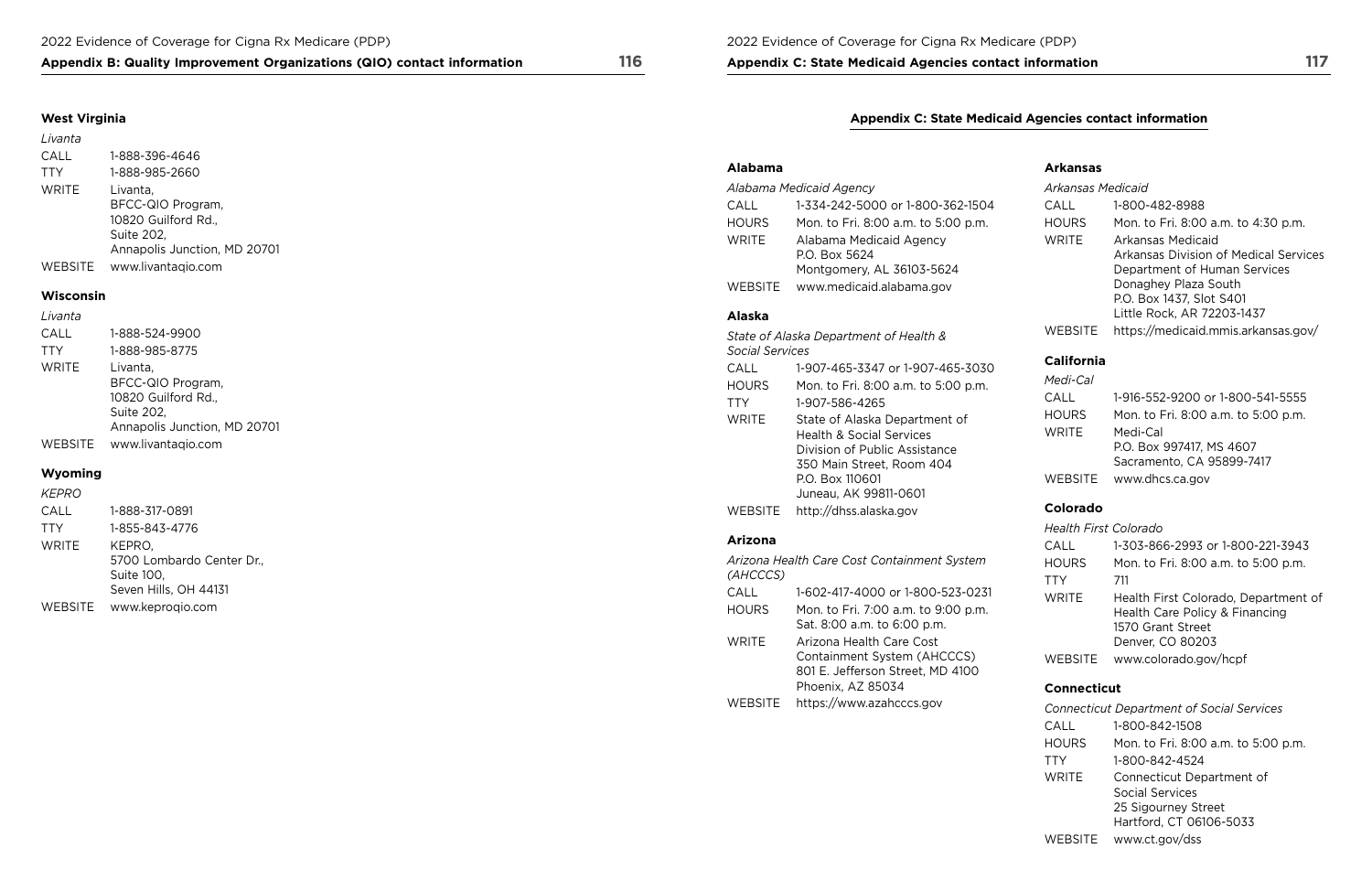## Appendix C: State Medicaid Agencies contact information 118 **Appendix C: State Medicaid Agencies contact information** 119

### **Delaware**

#### *Delaware Health & Social Services*

| CALL         | 1-302-255-9500 or 1-800-372-2022    |
|--------------|-------------------------------------|
| <b>HOURS</b> | Mon. to Fri. 7:30 a.m. to 4:30 p.m. |
| <b>WRITE</b> | Delaware Health & Social Services   |
|              | Division of Medicaid and Medical    |
|              | Assistance, Lewis Building          |
|              | Herman Holloway Sr. Campus          |
|              | 1901 N. DuPont Highway              |
|              | New Castle, DE 19720                |
| WEBSITE      | www.dhss.delaware.gov/dhss/dmma/    |

## **District of Columbia**

|              | Department of Health Care Finance                                                    |
|--------------|--------------------------------------------------------------------------------------|
| CALL         | 1-202-442-5988                                                                       |
| <b>HOURS</b> | Mon. to Fri. 8:15 a.m. to 4:45 p.m.                                                  |
| <b>TTY</b>   | 711                                                                                  |
| WRITE        | Department of Health Care Finance<br>441 4th Street NW, 900S<br>Washington, DC 20001 |
| WEBSITE      | http://dhcf.dc.gov/                                                                  |

## **Florida**

|              | Agency For Health Care Administration                                           |
|--------------|---------------------------------------------------------------------------------|
| CALL         | 1-877-711-3662                                                                  |
| <b>HOURS</b> | Mon. to Fri. 8:00 a.m. to 5:00 p.m.                                             |
| <b>TTY</b>   | 1-866-467-4970                                                                  |
| <b>WRITE</b> | Agency For Health Care Administration<br>P.O. Box 5197<br>Tallahassee, FL 32314 |
| WEBSITE      | http://www.flmedicaidmanagedcare.<br>com/                                       |

## **Georgia**

*Georgia Department of Community Health* 

| CALL         | 1-404-656-4507 or 1-866-211-0950                  |
|--------------|---------------------------------------------------|
| <b>HOURS</b> | Mon. to Fri. 8:00 a.m. to 5:00 p.m.               |
| <b>WRITE</b> | Georgia Department of                             |
|              | <b>Community Health</b><br>2 Peachtree Street, NW |
|              | Atlanta, GA 30303                                 |
| WEBSITE      | https://medicaid.georgia.gov/                     |

## **Hawaii**

|              | Department of Human Services                                                                                |
|--------------|-------------------------------------------------------------------------------------------------------------|
| CALL         | 1-808-586-5390                                                                                              |
| <b>HOURS</b> | Mon. to Fri. 7:45 a.m. to 4:30 p.m.                                                                         |
| <b>WRITE</b> | Department of Human Services<br>Med-QUEST Division<br>601 Kamokila Boulevard, Room 518<br>Kapolei, HI 96707 |
| WEBSITE      | http://humanservices.hawaii.gov/                                                                            |

## **Idaho**

|              | Idaho Department of Health and Welfare                                                |
|--------------|---------------------------------------------------------------------------------------|
| CALL         | 1-877-456-1233 or 1-800-926-2588                                                      |
| <b>HOURS</b> | Mon. to Fri. 8:00 a.m. to 5:00 p.m.                                                   |
| WRITE        | Idaho Department of Health<br>and Welfare<br>450 W. State Street<br>Boise, ID 83702   |
| WEBSITE      | http://www.healthandwelfare.idaho.<br>gov/Medical/Medicaid/tabid/123/<br>Default.aspx |

## **Illinois**

|                        | Illinois Department of Healthcare and                                                              |
|------------------------|----------------------------------------------------------------------------------------------------|
| <b>Family Services</b> |                                                                                                    |
| CALL                   | 1-800-843-6154                                                                                     |
| HOURS                  | Mon. to Fri. 8:00 a.m. to 4:45 p.m.                                                                |
| TTY                    | 1-800-447-6404                                                                                     |
| <b>WRITE</b>           | Illinois Department of Healthcare<br>and Family Services<br>401 South Clinton<br>Chicago, IL 60607 |
| <b>WEBSITE</b>         | https://abe.illinois.gov/abe/access/                                                               |
|                        |                                                                                                    |

## **Indiana**

| Indiana Medicaid |                                     |
|------------------|-------------------------------------|
| CALL             | 1-317-713-9627 or 1-800-457-4584    |
| <b>HOURS</b>     | Mon. to Fri. 8:00 a.m. to 4:30 p.m. |
| WRITE            | Indiana Family & Social Services    |
|                  | Administration, Division of Family  |
|                  | Resources, Office of Medicaid       |
|                  | Policy and Planning                 |
|                  | 402 W. Washington Street, Room W382 |
|                  | Indianapolis, IN 46204-2739         |
| WEBSITE          | http://member.indianamedicaid.com/  |

#### **Iowa**

|              | <b>Iowa Medicaid Enterprise</b>      |
|--------------|--------------------------------------|
| <b>CALL</b>  | 1-515-256-4606 or 1-800-338-8366     |
| <b>HOURS</b> | Mon. to Fri. 12:00 p.m. to 4:00 p.m. |
| <b>TTY</b>   | 1-800-735-2942                       |
| <b>WRITE</b> | Iowa Medicaid Enterprise             |
|              | <b>Member Services</b>               |
|              | P.O. Box 36510                       |
|              | Des Moines, IA 50315                 |
| WEBSITE      | http://dhs.iowa.gov/iahealthlink     |

## **Kansas**

| KanCare      |                                     |
|--------------|-------------------------------------|
| CALL         | 1-800-792-4884                      |
| <b>HOURS</b> | Mon. to Fri. 8:00 a.m. to 5:00 p.m. |
| <b>TTY</b>   | 1-800-792-4292                      |
| <b>WRITE</b> | KanCare                             |
|              | P.O. Box 3599                       |
|              | Topeka, KS 66601-9738               |
| WEBSITE      | www.kancare.ks.gov/                 |

## **Kentucky**

|                | Cabinet for Health and Family Services                  |
|----------------|---------------------------------------------------------|
| CALL           | 1-800-635-2570                                          |
| <b>HOURS</b>   | Mon. to Fri. 8:00 a.m. to 5:00 p.m.                     |
| WRITE          | Cabinet for Health and                                  |
|                | <b>Family Services</b>                                  |
|                | Department for Medicaid Services                        |
|                | 275 East Main Street                                    |
|                | Frankfort, KY 40621                                     |
| <b>WEBSITE</b> | https://chfs.ky.gov/agencies/dms/<br>Pages/default.aspx |

## **Louisiana**

| Louisiana Medicaid |                                                                          |
|--------------------|--------------------------------------------------------------------------|
| CALL               | 1-888-342-6207                                                           |
| HOURS              | Mon. to Fri. 8:00 a.m. to 5:00 p.m.                                      |
| WRITE              | Louisiana Medicaid<br>Department of Health and Hospitals<br>P.O. Box 629 |
| WEBSITE            | Baton Rouge, LA 70821-0629<br>https://ldh.la.gov/index.cfm/<br>subhome/1 |
|                    |                                                                          |

## **Maine**

|              | <b>Office of MaineCare Services</b>                                              |
|--------------|----------------------------------------------------------------------------------|
| CALL         | 1-800-442-6003 or 1-800-977-6740                                                 |
| <b>HOURS</b> | Mon. to Fri. 8:00 a.m. to 5:00 p.m.                                              |
| <b>TTY</b>   | 711                                                                              |
| <b>WRITE</b> | Office of MaineCare Services<br>11 State House Station<br>Augusta, ME 04333-0011 |
| WEBSITE      | https://mainecare.maine.gov/Default.<br>aspx                                     |

## **Maryland**

|                | Maryland Department of Health & Mental Hygiene |
|----------------|------------------------------------------------|
| CALL           | 1-410-767-6500 or 1-800-492-5231               |
| <b>HOURS</b>   | Mon. to Fri. 8:00 a.m. to 5:00 p.m.            |
| <b>WRITE</b>   | Medicaid/Medical Assistance                    |
|                | Maryland Department of Health &                |
|                | Mental Hygiene                                 |
|                | 201 West Preston Street                        |
|                | Baltimore, MD 21201                            |
| <b>WEBSITE</b> | http://mmcp.dhmh.maryland.gov                  |

## **Massachusetts**

### **Office of Medicaid**

| CALL         | 1-617-573-1770 or 1-800-841-2900    |
|--------------|-------------------------------------|
| <b>HOURS</b> | Mon. to Fri. 8:00 a.m. to 5:00 p.m. |
| <b>TTY</b>   | 1-800-497-4648                      |
| <b>WRITE</b> | Office of Medicaid                  |
|              | One Ashburton Place, 11th Floor     |
|              | Boston, MA 02108                    |
| WEBSITE      | www.mass.gov/masshealth             |

## **Michigan**

|                | Michigan Department of Health & Human Services                                                    |
|----------------|---------------------------------------------------------------------------------------------------|
| CALL           | 1-517-373-3740 or 1-800-642-3195                                                                  |
| <b>HOURS</b>   | Mon. to Fri. 8:00 a.m. to 5:00 p.m.                                                               |
| TTY/TDD        | 1-800-649-3777                                                                                    |
| <b>WRITE</b>   | Michigan Department of Health &<br><b>Human Services</b><br>333 Grand Avenue<br>Lansing, MI 48909 |
| <b>WEBSITE</b> | www.michigan.gov/mdch                                                                             |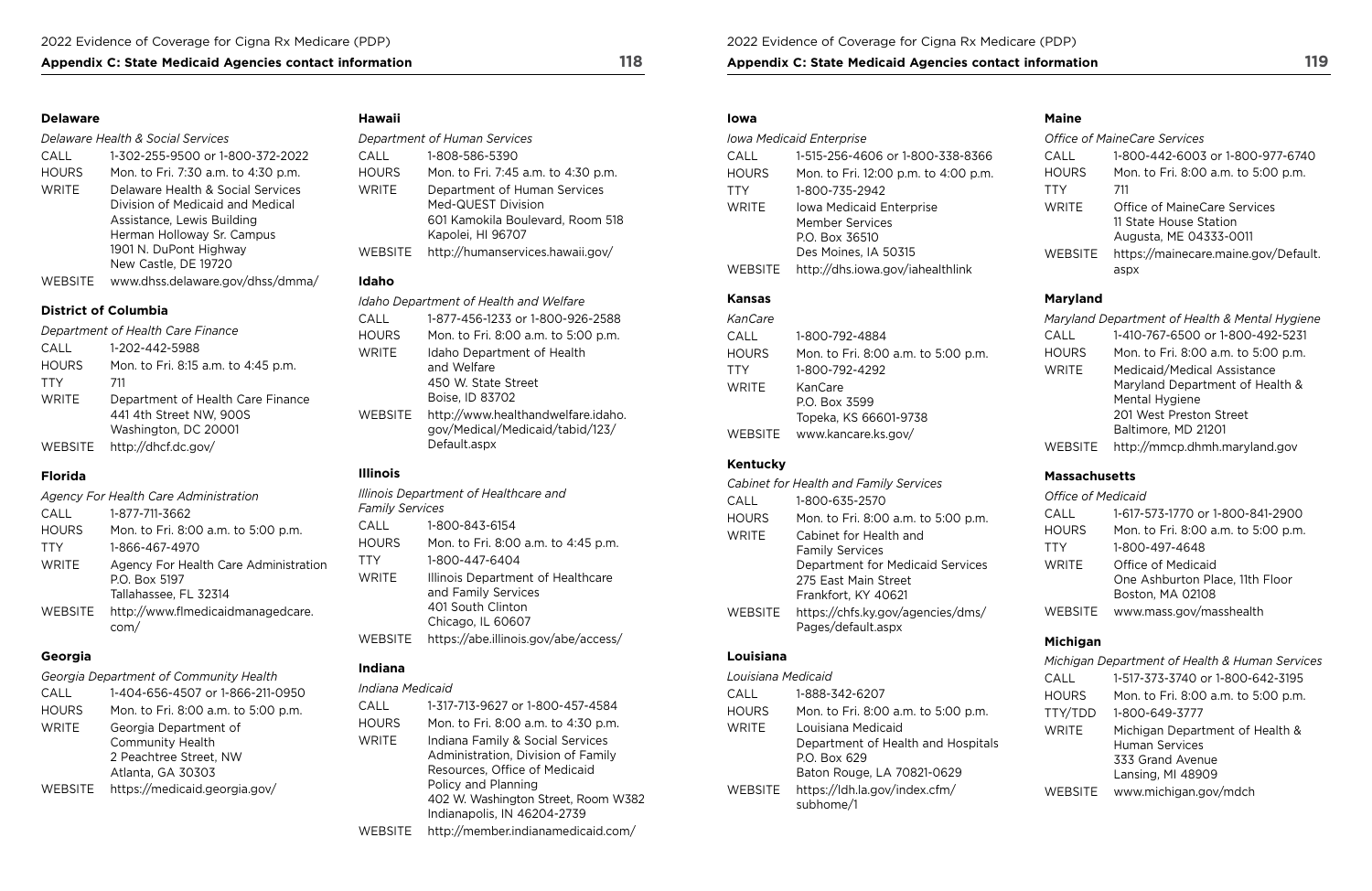## Appendix C: State Medicaid Agencies contact information 120 **Appendix C: State Medicaid Agencies contact information** 121

### **Minnesota**

| <b>Minnesota Department of Human Services</b> |                                     |  |
|-----------------------------------------------|-------------------------------------|--|
| CALL                                          | 1-651-431-2670 or 1-800-657-3739    |  |
| <b>HOURS</b>                                  | Mon. to Fri. 8:00 a.m. to 4:30 p.m. |  |
| <b>TTY</b>                                    | 1-800-627-3529                      |  |
| WRITE                                         | Medical Assistance (MA)             |  |
|                                               | Minnesota Department of             |  |
|                                               | Human Services                      |  |
|                                               | P.O. Box 64989                      |  |
|                                               | St. Paul, MN 55164                  |  |
| <b>WEBSITE</b>                                | http://mn.gov/dhs/                  |  |

## **Mississippi**

*Mississippi Division of Medicaid* 

| CALL           | 1-601-359-6050 or 1-800-421-2408    |
|----------------|-------------------------------------|
| <b>HOURS</b>   | Mon. to Fri. 7:30 a.m. to 5:00 p.m. |
| <b>WRITE</b>   | Mississippi Division of Medicaid    |
|                | Sillers Building                    |
|                | 550 High Street, Suite 1000         |
|                | Jackson, MS 39201-1399              |
| <b>WEBSITE</b> | www.medicaid.ms.gov                 |

## **Missouri**

## *MO HealthNet Division*

| CALL         | 1-573-751-3425 or 1-800-392-2161                                                                                       |
|--------------|------------------------------------------------------------------------------------------------------------------------|
| <b>HOURS</b> | Mon. to Fri. 8:00 a.m. to 5:00 p.m.                                                                                    |
| <b>TTY</b>   | 1-800-735-2966                                                                                                         |
| <b>WRITE</b> | The State of Missouri<br>MO HealthNet Division<br>615 Howerton Court<br>P.O. Box 6500<br>Jefferson City, MO 65102-6500 |
| WEBSITE      | http://dss.mo.gov/mhd                                                                                                  |

## **Montana**

*Montana Department of Public Health and Human Services* 

| CALL         | 1-406-444-4540 or 1-800-362-8312    |
|--------------|-------------------------------------|
| <b>HOURS</b> | Mon. to Fri. 8:00 a.m. to 5:00 p.m. |
| <b>WRITE</b> | Department of Public Health &       |
|              | <b>Human Services</b>               |
|              | <b>Health Resources Division</b>    |
|              | 1400 Broadway                       |
|              | Helena, MT 59601                    |
| WEBSITE      | www.dphhs.mt.gov/                   |

## **Nebraska**

| <b>Human Services</b> | Nebraska Department of Health and                                                                                                        |
|-----------------------|------------------------------------------------------------------------------------------------------------------------------------------|
| CALL                  | 1-855-632-7633                                                                                                                           |
| <b>HOURS</b>          | Mon. to Fri. 8:00 a.m. to 5:00 p.m.                                                                                                      |
| WRITE                 | Nebraska Department of Health and<br>Human Services, Division of Medicaid<br>& Long-Term Care<br>P.O Box 95026<br>Lincoln, NE 68509-5026 |
| WEBSITE               | http://dhhs.ne.gov                                                                                                                       |

## **Nevada**

| Nevada Department of Health and Human Services |                                                                                                                                                                  |  |
|------------------------------------------------|------------------------------------------------------------------------------------------------------------------------------------------------------------------|--|
| CALL                                           | 1-775-684-3600 or 1-800-992-0900                                                                                                                                 |  |
| <b>HOURS</b>                                   | Mon. to Fri. 9:00 a.m. to 5:00 p.m.                                                                                                                              |  |
| <b>WRITE</b>                                   | Nevada Department of Health<br>and Human Services, Division of<br>Health Care Financing and Policy<br>1100 E. William Street, Suite 111<br>Carson City, NV 89701 |  |
| WEBSITE                                        | http://dhhs.nev.gov                                                                                                                                              |  |

## **New Hampshire**

|              | NH Department of Health and Human Services                                                                                                   |
|--------------|----------------------------------------------------------------------------------------------------------------------------------------------|
| CALL         | 1-603-271-4344 or 1-800-852-3345<br>ext. 4344                                                                                                |
| <b>HOURS</b> | Mon. to Fri. 8:00 a.m. to 4:30 p.m.                                                                                                          |
| TTY          | 1-800-735-2964                                                                                                                               |
| WRITE        | <b>Office of Medicaid Business &amp; Policy</b><br>NH Department of Health and<br>Human Services<br>129 Pleasant Street<br>Concord, NH 03301 |
| WEBSITE      | www.dhhs.state.nh.us                                                                                                                         |

## **New Jersey**

|         | NJ Department of Human Services                                                                                                           |
|---------|-------------------------------------------------------------------------------------------------------------------------------------------|
| CALL    | 1-800-356-1561                                                                                                                            |
| HOURS   | Mon. to Fri. 8:00 a.m. to 5:00 p.m.                                                                                                       |
| WRITE   | NJ Department of Human Services<br>Division of Medical Assistance and<br><b>Health Services</b><br>P.O. Box 712<br>Trenton, NJ 08625-0712 |
| WEBSITE | www.state.nj.us/humanservices/dmahs                                                                                                       |

### **New Mexico**

|                | NM Human Services Department's<br><i>Medical Assistance Division</i>                  |
|----------------|---------------------------------------------------------------------------------------|
| CALL           | 1-505-827-3100 or 1-888-997-2583                                                      |
| HOURS          | Mon. to Fri. 8:00 a.m. to 5:00 p.m.                                                   |
| WRITE          | NM Human Services Department's<br><b>Medical Assistance Division</b><br>P.O. Box 2348 |
|                | Santa Fe, NM 87504-2348                                                               |
| <b>WEBSITE</b> | https://www.hsd.state.nm.us/<br>about the department/medical<br>assistance division/  |

## **New York**

|                | New York State Department of Health                                                             |
|----------------|-------------------------------------------------------------------------------------------------|
| CALL           | 1-800-541-2831                                                                                  |
| <b>HOURS</b>   | Mon. to Fri. 8:00 a.m. to 4:45 p.m.                                                             |
| <b>WRITE</b>   | New York State Department<br>of Health<br>Corning Tower, Empire State Plaza<br>Albany, NY 12237 |
| <b>WEBSITE</b> | www.health.ny.gov/health care/<br>medicaid/                                                     |

## **North Carolina**

| NC Division of Medical Assistance |                                                    |  |
|-----------------------------------|----------------------------------------------------|--|
| CALL                              | 1-919-855-4100 or 1-800-662-7030                   |  |
| <b>HOURS</b>                      | Mon. to Fri. 8:00 a.m. to 5:00 p.m.                |  |
| <b>WRITE</b>                      | NC Division of Medical Assistance                  |  |
|                                   | 2501 Mail Service Center                           |  |
|                                   | Raleigh, NC 27699-2501                             |  |
| WEBSITE                           | https://www.ncdhhs.gov/<br>north-carolina-medicaid |  |

## **North Dakota**

|              | North Dakota Department of Human Services |
|--------------|-------------------------------------------|
| CALL         | 1-701-328-2321 or 1-800-755-2604          |
| <b>HOURS</b> | Mon. to Fri. 8:00 a.m. to 5:00 p.m.       |
| <b>TTY</b>   | 1-800-366-6888                            |
| WRITE        | Medical Services Division                 |
|              | North Dakota Department of                |
|              | Human Services                            |
|              | 600 E. Boulevard Avenue, Dept 325         |
|              | Bismarck, ND 58505-0250                   |
| WEBSITE      | www.nd.gov/dhs/                           |
|              |                                           |

## **Ohio**

|              | <b>Ohio Department of Medicaid</b>  |
|--------------|-------------------------------------|
| CALL         | 1-800-324-8680                      |
| <b>HOURS</b> | Mon. to Fri. 7:00 a.m. to 8:00 p.m. |
|              | Sat. to Sun. 8:00 a.m. to 5:00 p.m. |
| <b>TTY</b>   | 1-800-292-3572                      |
| <b>WRITE</b> | <b>Ohio Department of Medicaid</b>  |
|              | 50 West Town Street, Suite 400      |
|              | Columbus, OH 43215                  |
| WEBSITE      | http://medicaid.ohio.gov/           |

## **Oklahoma**

|              | Oklahoma Health Care Authority                                                         |
|--------------|----------------------------------------------------------------------------------------|
| CALL         | 1-405-522-7300 or 1-800-987-7767                                                       |
| <b>HOURS</b> | Mon. to Fri. 7:30 a.m. to 5:30 p.m.                                                    |
| TTY          | 711                                                                                    |
| <b>WRITE</b> | Oklahoma Health Care Authority<br>4345 N. Lincoln Boulevard<br>Oklahoma City, OK 73105 |
| WEBSITE      | http://okhca.org                                                                       |

## **Oregon**

*Oregon Health Plan* 

| CALL           | 1-800-699-9075 or 1-800-273-0557    |
|----------------|-------------------------------------|
| <b>HOURS</b>   | Mon. to Fri. 8:00 a.m. to 5:00 p.m. |
| <b>TTY</b>     | 711                                 |
| <b>WRITE</b>   | Oregon Health Plan                  |
|                | <b>Health Systems Division</b>      |
|                | 500 Summer Street NE                |
|                | Salem, OR 97301-1079                |
| <b>WEBSITE</b> | www.oregon.gov/OHA/healthplan/      |

## **Pennsylvania**

|              | Pennsylvania Department of Human Services                                                                                                   |
|--------------|---------------------------------------------------------------------------------------------------------------------------------------------|
| CALL         | 1-800-692-7462                                                                                                                              |
| <b>HOURS</b> | Mon. to Fri. 8:30 a.m. to 4:45 p.m.                                                                                                         |
| <b>WRITE</b> | Pennsylvania Department of<br>Human Services, Office of Medical<br><b>Assistance Programs</b><br>P.O. Box 2675<br>Harrisburg, PA 17105-2675 |
| WEBSITE      | http://www.dhs.pa.gov/                                                                                                                      |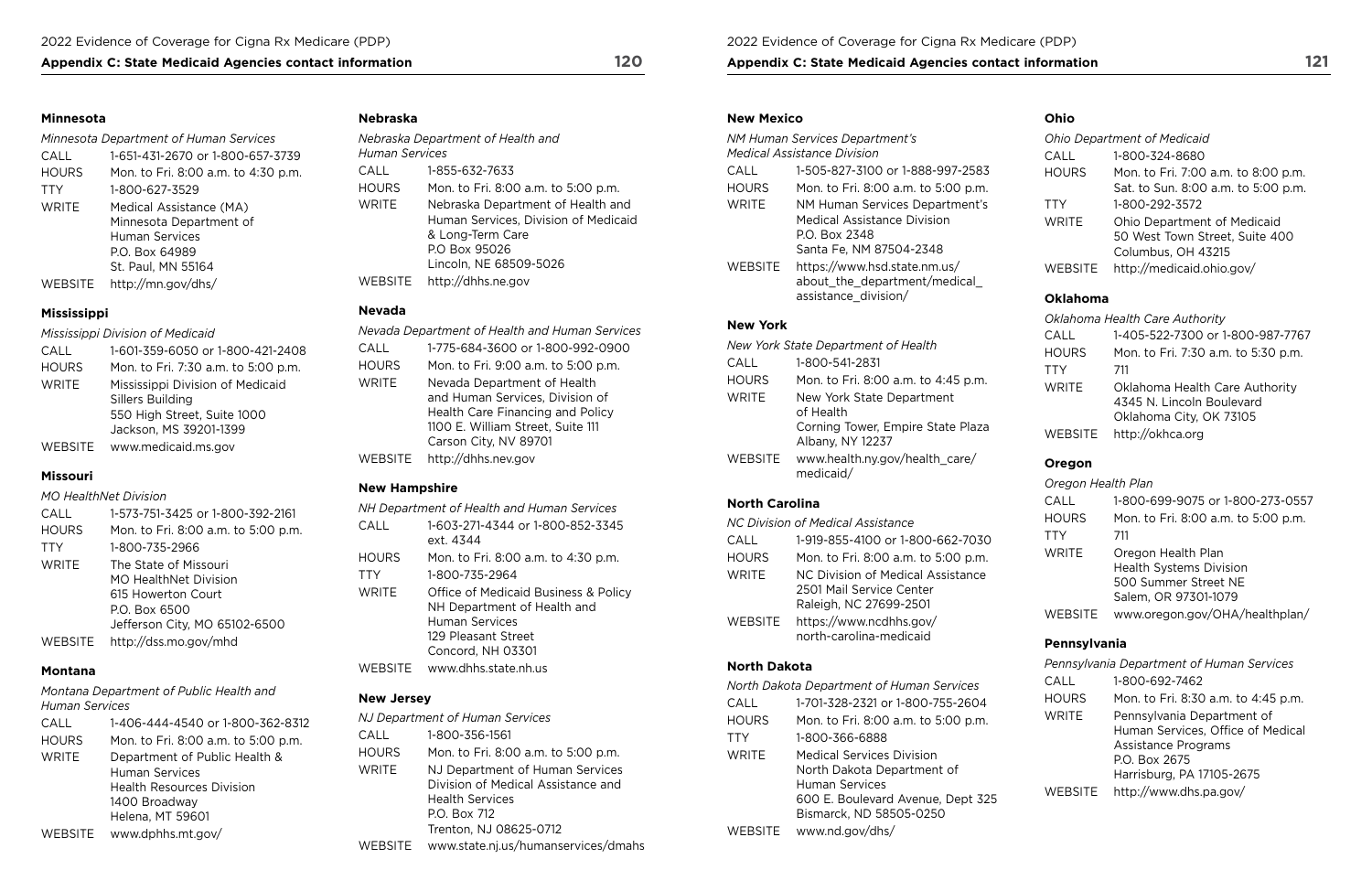## Appendix C: State Medicaid Agencies contact information 122 Appendix C: State Medicaid Agencies contact information 123

## **Rhode Island Washington CONSULTER TEXAS TEXAS ARE SERVER TEXAS WASHINGTON WASHINGTON WASHINGTON WASHINGTON WASHINGTON WASHINGTON WASHINGTON WASHINGTON WASHINGTON WASHINGTON WASHINGTON WASHINGTON WASHINGTON WASHINGTON WASH**

|              | Rhode Island Department of Human Services                                                  |
|--------------|--------------------------------------------------------------------------------------------|
| CALL         | 1-401-462-5300                                                                             |
| <b>HOURS</b> | Mon. to Fri. 8:30 a.m. to 4:00 p.m.                                                        |
| <b>TTY</b>   | 1-800-745-5555                                                                             |
| <b>WRITE</b> | Rhode Island Department of<br>Human Services<br>206 Elmwood Avenue<br>Providence, RI 02907 |
| WEBSITE      | www.dhs.ri.gov                                                                             |

## *Department of Health and Human Services* **Utah** *West Virginia Bureau for Medical Services*  HOURS Mon. to Fri. 8:30 a.m. to 5:00 p.m. C TTY 1-888-842-3820 **H** WRITE Department of Health and WRITE Human Services Columbia, SC 29202 WEBSITE [www.scdhhs.gov](http://www.scdhhs.gov)<br>V

| <b>South Carolina</b> |                                                     | Utah           |                                                                             | <b>West Virginia</b> |                                                         |
|-----------------------|-----------------------------------------------------|----------------|-----------------------------------------------------------------------------|----------------------|---------------------------------------------------------|
| WEBSITE               | www.dhs.ri.gov                                      | <b>WEBSITE</b> | https://yourtexasbenefits.hhsc.texas.<br>gov/                               |                      | Pages/index.aspx                                        |
|                       | 206 Elmwood Avenue<br>Providence, RI 02907          |                | 4900 N. Lamar Boulevard<br>Austin, TX 78751-2316                            | <b>WEBSITE</b>       | Olympia, WA 98501<br>http://www.hca.wa.gov/medicaid/    |
| WRITE                 | Rhode Island Department of<br><b>Human Services</b> | WRITE          | <b>Texas Health and Human Services</b><br>Commission, Brown-Heatly Building | WRITE                | Washington Apple Health (Medicaid)<br>626 8th Avenue SE |
| <b>TTY</b>            | 1-800-745-5555                                      | TTY            | 1-800-735-2989                                                              | TTY                  | 711                                                     |
| <b>HOURS</b>          | Mon. to Fri. 8:30 a.m. to 4:00 p.m.                 | <b>HOURS</b>   | Mon. to Fri. 7:30 a.m. to 5:30 p.m.                                         | <b>HOURS</b>         | Mon. to Fri. 7:30 a.m. to 4:30 p.m.                     |
| CALL                  | 1-401-462-5300                                      | CALL           | 1-512-424-6500 or 1-800-252-8263                                            | CALL                 | 1-800-562-3022                                          |
|                       | Rhode Island Department of Human Services           |                | Texas Health and Human Services Commission                                  |                      | Washington Apple Health (Medicaid)                      |

| Department of Health and Human Services |                                                                    | utan.        |                                                                                  |              | West Virginia Bureau for Medical Services                                       |  |
|-----------------------------------------|--------------------------------------------------------------------|--------------|----------------------------------------------------------------------------------|--------------|---------------------------------------------------------------------------------|--|
| CALL                                    | 1-888-549-0820                                                     |              | Utah Department of Health                                                        | CALL         | 1-304-558-1700 or 1-888-483-0797                                                |  |
| <b>HOURS</b>                            | Mon. to Fri. 8:30 a.m. to 5:00 p.m.                                | CALL         | 1-801-538-6155 or 1-800-662-9651                                                 | <b>HOURS</b> | Mon. to Fri. 8:00 a.m. to 5:00 p.m.                                             |  |
| <b>TTY</b>                              | 1-888-842-3820                                                     | <b>HOURS</b> | Mon. to Fri. 8:00 a.m. to 5:00 p.m.                                              | <b>WRITE</b> | West Virginia Bureau for                                                        |  |
| <b>WRITE</b>                            | Department of Health and<br><b>Human Services</b><br>P.O. Box 8206 | WRITE        | Utah Department of Health<br>Division of Medicaid and<br><b>Health Financing</b> |              | <b>Medical Services</b><br>350 Capitol Street, Room 251<br>Charleston, WV 25301 |  |
| WEBSITE                                 | Columbia, SC 29202<br>www.scdhhs.gov                               |              | P.O. Box 143106<br>Salt Lake City, UT 84114-3106                                 | WEBSITE      | www.dhhr.wv.gov/bms/Pages/default.<br>aspx                                      |  |

| 1-888-549-0820                                                                                      | Utah Department of Health |                                                                                                                                      | CALL         | 1-304-558-1700 or 1-88                                                                                    |
|-----------------------------------------------------------------------------------------------------|---------------------------|--------------------------------------------------------------------------------------------------------------------------------------|--------------|-----------------------------------------------------------------------------------------------------------|
| Mon. to Fri. 8:30 a.m. to 5:00 p.m.                                                                 | CALL                      | 1-801-538-6155 or 1-800-662-9651                                                                                                     | <b>HOURS</b> | Mon. to Fri. 8:00 a.m. t                                                                                  |
| 1-888-842-3820                                                                                      | <b>HOURS</b>              | Mon. to Fri. 8:00 a.m. to 5:00 p.m.                                                                                                  | WRITE        | West Virginia Bureau f                                                                                    |
| Department of Health and<br>Human Services<br>P.O. Box 8206<br>Columbia, SC 29202<br>www.scdhhs.gov | WRITE                     | Utah Department of Health<br>Division of Medicaid and<br><b>Health Financing</b><br>P.O. Box 143106<br>Salt Lake City, UT 84114-3106 | WEBSITE      | <b>Medical Services</b><br>350 Capitol Street, Ro<br>Charleston, WV 25301<br>www.dhhr.wv.gov/bms.<br>aspx |
|                                                                                                     | <b>WEBSITE</b>            | https://medicaid.utah.gov/                                                                                                           |              |                                                                                                           |

## **South Dakota Wisconsin**

## **Vermont**

|              | Department of Health Services                         |
|--------------|-------------------------------------------------------|
| CALL         | 1-608-266-1865 or 1-800-362-3002                      |
| <b>HOURS</b> | Mon. to Fri. 7:45 a.m. to 4:30 p.m.                   |
| <b>TTY</b>   | 711                                                   |
| <b>WRITE</b> | Department of Health Services<br>1 West Wilson Street |
|              | Madison, WI 53703                                     |
| WEBSITE      | www.dhs.wisconsin.gov/                                |

|              | South Dakota Department of Social Services | ,,,,,,,,,,   |                       |
|--------------|--------------------------------------------|--------------|-----------------------|
| CALL         | 1-605-773-4678                             |              | Green Mountain Care   |
| <b>HOURS</b> | Mon. to Fri. 8:00 a.m. to 5:00 p.m.        | CALL         | 1-800-250-8427        |
| <b>WRITE</b> | South Dakota Department of                 | <b>HOURS</b> | Mon. to Fri. 8:00 a.m |
|              | <b>Social Services</b>                     | <b>TTY</b>   | 711                   |
|              | Division of Medical Services               | <b>WRITE</b> | Green Mountain Care   |
|              | 700 Governors Drive                        |              | Department of Verm    |
|              | Pierre, SD 57501                           |              | 312 Hurricane Lane,   |
| WEBSITE      | http://dss.sd.gov/medicalservices/         |              | Williston, VT 05495   |

| CALL         | 1-605-773-4678                      | Green Mountain Care |                                     | CALL           | 1-608-266-1865 or 1-800-362-300.    |
|--------------|-------------------------------------|---------------------|-------------------------------------|----------------|-------------------------------------|
| <b>HOURS</b> | Mon. to Fri. 8:00 a.m. to 5:00 p.m. | CALL                | 1-800-250-8427                      | <b>HOURS</b>   | Mon. to Fri. 7:45 a.m. to 4:30 p.m. |
| WRITE        | South Dakota Department of          | <b>HOURS</b>        | Mon. to Fri. 8:00 a.m. to 8:00 p.m. | TTY            | 711                                 |
|              | <b>Social Services</b>              | TTY                 | 711                                 | WRITE          | Department of Health Services       |
|              | <b>Division of Medical Services</b> | WRITE               | Green Mountain Care                 |                | 1 West Wilson Street                |
|              | 700 Governors Drive                 |                     | Department of Vermont Health Access |                | Madison, WI 53703                   |
|              | Pierre, SD 57501                    |                     | 312 Hurricane Lane, Suite 201       | <b>WEBSITE</b> | www.dhs.wisconsin.gov/              |
| WEBSITE      | http://dss.sd.gov/medicalservices/  |                     | Williston, VT 05495                 |                |                                     |
|              |                                     | <b>WEBSITE</b>      | www.greenmountaincare.org/          | <b>Wyoming</b> |                                     |
| Tannassaa    |                                     |                     |                                     |                |                                     |

## **Tennessee**

| Terincare    |                                                                 |
|--------------|-----------------------------------------------------------------|
| CALL         | 1-800-342-3145                                                  |
| <b>HOURS</b> | Mon. to Fri. 7:00 a.m. to 6:00 p.m.                             |
| <b>TTY</b>   | 1-877-779-3103                                                  |
| <b>WRITE</b> | <b>TennCare</b><br>310 Great Circle Road<br>Nashville, TN 37243 |
| WEBSITE      | www.tn.gov/tenncare/                                            |
|              |                                                                 |

| <b>Tennessee</b> |                                     |                 |                                           | <b>Wyoming Medicaid</b> |                                     |  |
|------------------|-------------------------------------|-----------------|-------------------------------------------|-------------------------|-------------------------------------|--|
| <b>TennCare</b>  |                                     | <b>Virginia</b> |                                           | CALL                    | 1-307-777-7531                      |  |
| CALL             | 1-800-342-3145                      |                 | Department of Medical Assistance Services | <b>HOURS</b>            | Mon. to Fri. 8:00 a.m. to 5:00 p.m. |  |
| <b>HOURS</b>     | Mon. to Fri. 7:00 a.m. to 6:00 p.m. | CALL            | 1-804-786-7933                            | TTY                     | 1-307-777-5648                      |  |
| TTY              | 1-877-779-3103                      | <b>HOURS</b>    | Mon. to Fri. 8:00 a.m. to 5:00 p.m.       | WRITE                   | <b>Wyoming Medicaid</b>             |  |
| <b>WRITE</b>     | <b>TennCare</b>                     | TTY             | 1-800-343-0634                            |                         | 6101 Yellowstone Road, Suite 210    |  |
|                  | 310 Great Circle Road               | <b>WRITE</b>    | Department of Medical                     |                         | Cheyenne, WY 82009                  |  |
|                  | Nashville, TN 37243                 |                 | <b>Assistance Services</b>                | <b>WEBSITE</b>          | www.health.wyo.gov/healthcarefin/   |  |
| WEBSITE          | www.tn.gov/tenncare/                |                 | Attn: Director's Office                   |                         | medicaid/                           |  |
|                  |                                     |                 | $CON$ East Draad Ctrast                   |                         |                                     |  |

| CALL                       | 1-800-342-3145                                        |                      | Department of Medical Assistance Services                              | <b>HOURS</b>   | Mon. to Fri. 8:00 a.m. to 5:00 p.m                          |
|----------------------------|-------------------------------------------------------|----------------------|------------------------------------------------------------------------|----------------|-------------------------------------------------------------|
| <b>HOURS</b><br><b>TTY</b> | Mon. to Fri. 7:00 a.m. to 6:00 p.m.<br>1-877-779-3103 | CALL<br><b>HOURS</b> | 1-804-786-7933<br>Mon. to Fri. 8:00 a.m. to 5:00 p.m.                  | TTY            | 1-307-777-5648                                              |
| WRITE                      | <b>TennCare</b>                                       | TTY                  | 1-800-343-0634                                                         | WRITE          | <b>Wyoming Medicaid</b><br>6101 Yellowstone Road, Suite 210 |
|                            | 310 Great Circle Road<br>Nashville, TN 37243          | WRITE                | Department of Medical<br><b>Assistance Services</b>                    | <b>WEBSITE</b> | Cheyenne, WY 82009<br>www.health.wyo.gov/healthcarefi       |
| WEBSITE                    | www.tn.gov/tenncare/                                  |                      | Attn: Director's Office<br>600 East Broad Street<br>Richmond, VA 23219 |                | medicaid/                                                   |
|                            |                                                       | <b>WEBSITE</b>       | www.dmas.virginia.gov                                                  |                |                                                             |

|                | <b>Washington Apple Health (Medicaid)</b>                                    |
|----------------|------------------------------------------------------------------------------|
| CALL           | 1-800-562-3022                                                               |
| <b>HOURS</b>   | Mon. to Fri. 7:30 a.m. to 4:30 p.m.                                          |
| <b>TTY</b>     | 711                                                                          |
| <b>WRITE</b>   | Washington Apple Health (Medicaid)<br>626 8th Avenue SE<br>Olympia, WA 98501 |
| <b>WEBSITE</b> | http://www.hca.wa.gov/medicaid/<br>Pages/index.aspx                          |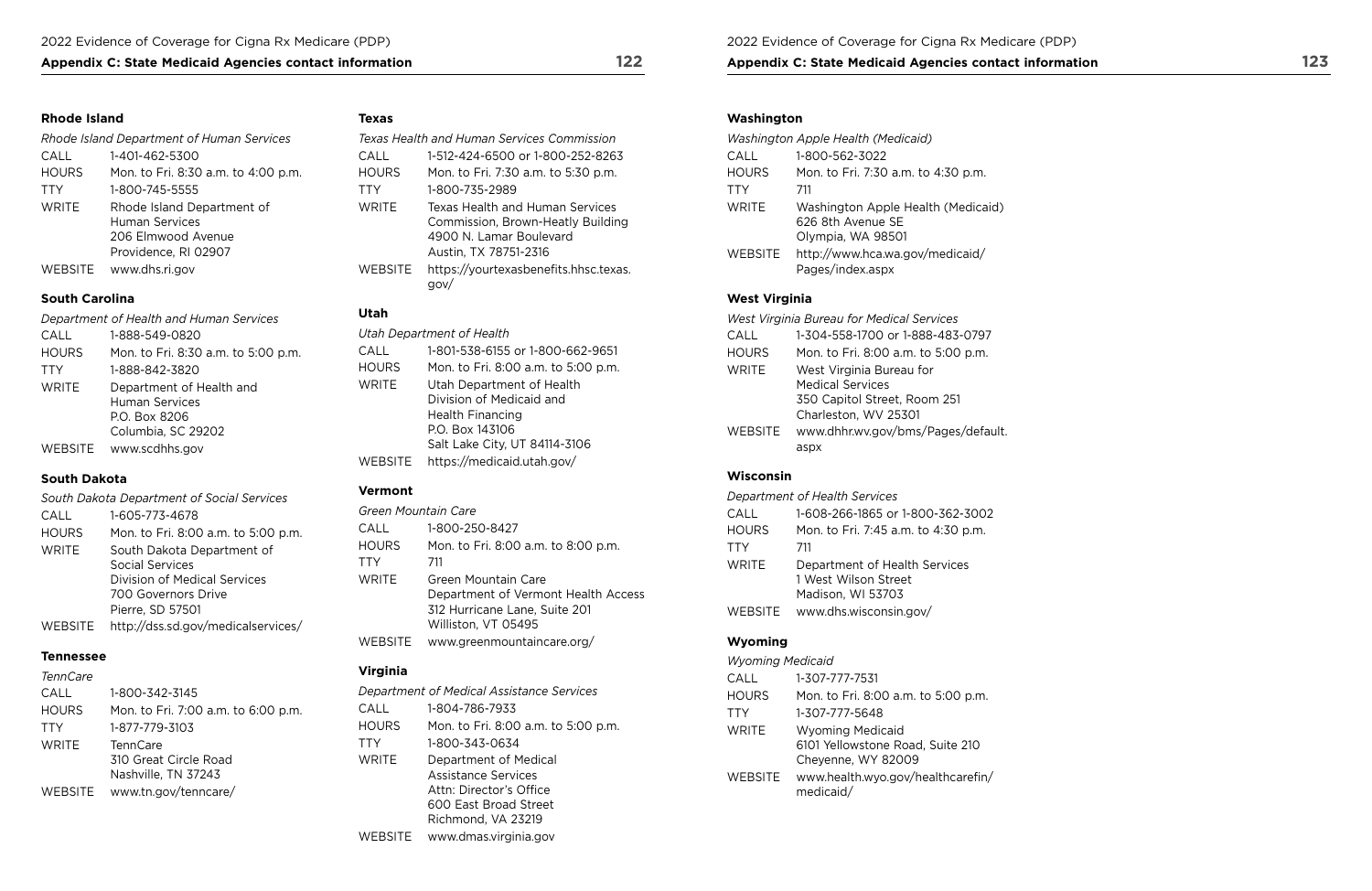## **Appendix D: State Pharmaceutical Assistance Programs (SPAP) contact information 124**

## **Appendix D: State Pharmaceutical Assistance Programs (SPAP) contact information**

### **Delaware**

|                | Chronic Renal Disease Program (CRDP)                                                                                            |
|----------------|---------------------------------------------------------------------------------------------------------------------------------|
| CALL           | 1-302-424-7180 or 1-800-464-4357                                                                                                |
| <b>HOURS</b>   | Mon. to Fri. 9:00 a.m. to 5:00 p.m.                                                                                             |
| <b>WRITE</b>   | Chronic Renal Disease Program (CRDP)<br>Delaware Health and Social Services<br>(DHSS)<br>11-13 Church Ave.<br>Milford, DE 19963 |
| <b>WEBSITE</b> | www.dhss.delaware.gov/dhss/dmma/<br>crdprog.html                                                                                |

## **Indiana**

#### *HoosierRx*

| CALL         | 1-866-267-4679                                                                     |
|--------------|------------------------------------------------------------------------------------|
| <b>HOURS</b> | Mon. to Fri. 7:00 a.m. to 3:00 p.m.                                                |
| <b>WRITE</b> | HoosierRx<br>402 W. Washington Street<br>Room W374, MS07<br>Indianapolis, IN 46204 |
| WEBSITE      | www.in.gov/fssa/elderly/hoosierrx                                                  |

## **Maine**

|                         | Maine Low Cost Drugs for the Elderly or                                                                                                         |
|-------------------------|-------------------------------------------------------------------------------------------------------------------------------------------------|
| <b>Disabled Program</b> |                                                                                                                                                 |
| CALL                    | 1-866-796-2463                                                                                                                                  |
| <b>HOURS</b>            | Mon. to Fri. 8:00 a.m. to 5:00 p.m.                                                                                                             |
| <b>TTY</b>              | 711                                                                                                                                             |
| <b>WRITE</b>            | Maine Low Cost Drugs for the<br>Elderly or Disabled Program<br>Office of MaineCare Services<br>11 State House Station<br>Augusta, ME 04333-0011 |
| <b>WEBSITE</b>          | http://www.maine.gov/dhhs/<br>prescription_drugs.shtml                                                                                          |

## **Maryland**

| Maryland - SPDAP |                                                                     |  |
|------------------|---------------------------------------------------------------------|--|
| CALL             | 1-800-551-5995                                                      |  |
| <b>HOURS</b>     | Mon. to Fri. 8:00 a.m. to 5:00 p.m.                                 |  |
| <b>TTY</b>       | 1-800-877-5156                                                      |  |
| <b>WRITE</b>     | Maryland - SPDAP, c/o Pool                                          |  |
|                  | Administrators                                                      |  |
|                  | 628 Hebron Avenue, Suite 100<br>Glastonbury, CT 06033               |  |
| <b>WEBSITE</b>   | http://marylandspdap.com                                            |  |
|                  |                                                                     |  |
|                  | Maryland Kidney Disease Program                                     |  |
| CALL             | 1-410-767-5000 or 1-800-226-2142                                    |  |
| <b>HOURS</b>     | Mon. to Fri. 8:30 a.m. to 4:30 p.m.                                 |  |
| <b>WRITE</b>     | Maryland Kidney Disease Program<br>201 W. Preston Street, Room SS-3 |  |
|                  | Baltimore, MD 21201                                                 |  |
| <b>WEBSITE</b>   | www.mdrxprograms.com/kdp.html                                       |  |
|                  | Primary Adult Care Program (PAC)                                    |  |
| CALL             | 1-800-226-2142                                                      |  |
| <b>HOURS</b>     | Mon. to Fri. 8:00 a.m. to 5:00 p.m.                                 |  |
| <b>TTY</b>       | 1-800-735-2258                                                      |  |
| <b>WRITE</b>     | Primary Adult Care Program (PAC)                                    |  |
|                  | P.O. Box 386                                                        |  |
|                  | Baltimore, MD 21203-0386                                            |  |
| <b>WEBSITE</b>   | https://mmcp.dhmh.maryland.gov/                                     |  |
|                  | SitePages/Home.aspx                                                 |  |
|                  |                                                                     |  |

## **Massachusetts**

| <b>Prescription Advantage</b> |                                                                      |
|-------------------------------|----------------------------------------------------------------------|
| CALL                          | 1-800-243-4636                                                       |
| <b>HOURS</b>                  | Mon. to Fri. 8:45 a.m. to 5:00 p.m.                                  |
| <b>TTY</b>                    | 1-877-610-0241                                                       |
| <b>WRITE</b>                  | Prescription Advantage<br>P.O. Box 15153<br>Worcester, MA 01615-0153 |
| WEBSITE                       | www.mass.gov/elders/healthcare/<br>prescription-advantage            |

2022 Evidence of Coverage for Cigna Rx Medicare (PDP)

## **Appendix D: State Pharmaceutical Assistance Programs (SPAP) contact information 125**

#### **Montana**

| Big Sky Rx Program   |                                                                    |
|----------------------|--------------------------------------------------------------------|
| CALL                 | 1-406-444-1233 or 1-866-369-1233                                   |
| <b>HOURS</b>         | Mon. to Fri. 8:00 a.m. to 5:00 p.m.                                |
| TTY                  | 711                                                                |
| <b>WRITE</b>         | Big Sky Rx Program<br>P.O. Box 202915                              |
|                      | Helena, MT 59620-2915                                              |
| <b>WEBSITE</b>       | http://dphhs.mt.gov/                                               |
|                      | MontanaHealthcarePrograms/BigSky.                                  |
|                      | aspx                                                               |
|                      | Montana Mental Health Services Plan (MHSP)                         |
| CALL                 | 1-406-444-3964 or 1-800-866-0328                                   |
| <b>HOURS</b>         | Mon. to Fri. 8:00 a.m. to 5:00 p.m.                                |
| <b>WRITE</b>         | Montana Mental Health Services Plan<br>(MHSP)                      |
|                      | 555 Fuller Avenue                                                  |
|                      | P.O. Box 202905                                                    |
| <b>WEBSITE</b>       | Helena, MT 59620-2905<br>www.dphhs.mt.gov/amdd/services/           |
|                      | mhsp.shtml                                                         |
|                      |                                                                    |
| <b>New Jersey</b>    |                                                                    |
| Disabled (PAAD)      | Pharmaceutical Assistance to the Aged and                          |
| CALL                 | 1-800-792-9745                                                     |
| <b>HOURS</b>         | 24 hours/7 days, automated system                                  |
| <b>WRITE</b>         | Pharmaceutical Assistance to the                                   |
|                      | Aged and Disabled (PAAD)<br>Department of Human Services           |
|                      | P.O. Box 715                                                       |
|                      | Trenton, NJ 08625-0715                                             |
| <b>WEBSITE</b>       | http://www.state.nj.us/humanservices/                              |
|                      | doas/services/paad/                                                |
|                      | <b>Senior Gold Prescription Discount Program</b>                   |
| (Senior Gold)        |                                                                    |
| CALL<br><b>HOURS</b> | 1-800-792-9745<br>24 hours/7 days, automated system                |
| <b>WRITE</b>         | Senior Gold Prescription Discount                                  |
|                      | Program (Senior Gold)                                              |
|                      | P.O. Box 715                                                       |
|                      | Trenton, NJ 08625-0715                                             |
| <b>WEBSITE</b>       | http://www.state.nj.us/humanservices/<br>doas/services/seniorgold/ |

## **New York**

| Program        | Elderly Pharmaceutical Insurance Coverage (EPIC) |
|----------------|--------------------------------------------------|
| CALL           | 1-800-332-3742                                   |
| <b>HOURS</b>   | Mon. to Fri. 8:00 a.m. to 5:00 p.m.              |
| <b>TTY</b>     | 1-800-290-9138                                   |
| <b>WRITE</b>   | EPIC.                                            |
|                | P.O. Box 15018                                   |
|                | Albany, NY 12212-5018                            |
| <b>WEBSITE</b> | www.health.ny.gov/health care/epic/              |

## **Pennsylvania**

| 1-800-225-7223<br>CALL<br><b>HOURS</b><br>Mon. to Fri. 8:30 a.m. to 5:00 p.m.<br><b>TTY</b><br>1-800-222-9004<br><b>WRITE</b><br>Pennsylvania Department of Health<br>Division of Child and Adult<br><b>Health Services</b><br>625 Forster Street<br>7th Floor East Wing<br>Harrisburg, PA 17120-0701<br>http://www.health.pa.gov/<br><b>WEBSITE</b><br><b>PACE Needs Enhancement Tier (PACENET)</b><br>1-717-651-3600 or 1-800-225-7223<br>CALL<br><b>HOURS</b><br>Mon. to Fri. 8:30 a.m. to 5:00 p.m.<br><b>TTY</b><br>1-800-222-9004<br><b>WRITE</b><br><b>PACE Needs Enhancement Tier</b><br>(PACENET)<br>555 Walnut Street, 5th Floor<br>Harrisburg, PA 17101<br><b>WEBSITE</b><br>Pharmaceutical Assistance Contract for the<br>Elderly (PACE)<br>1-717-651-3600 or 1-800-225-7223<br>CALL<br><b>HOURS</b><br>Mon. to Fri. 8:30 a.m. to 5:00 p.m.<br><b>TTY</b><br>1-800-222-9004<br><b>WRITE</b><br><b>Pharmaceutical Assistance Contract</b><br>for the Elderly (PACE)<br>555 Walnut Street, 5th Floor<br>Harrisburg, PA 17101 |                | Chronic Renal Disease Program (CRDP)  |
|----------------------------------------------------------------------------------------------------------------------------------------------------------------------------------------------------------------------------------------------------------------------------------------------------------------------------------------------------------------------------------------------------------------------------------------------------------------------------------------------------------------------------------------------------------------------------------------------------------------------------------------------------------------------------------------------------------------------------------------------------------------------------------------------------------------------------------------------------------------------------------------------------------------------------------------------------------------------------------------------------------------------------------------|----------------|---------------------------------------|
|                                                                                                                                                                                                                                                                                                                                                                                                                                                                                                                                                                                                                                                                                                                                                                                                                                                                                                                                                                                                                                        |                |                                       |
|                                                                                                                                                                                                                                                                                                                                                                                                                                                                                                                                                                                                                                                                                                                                                                                                                                                                                                                                                                                                                                        |                |                                       |
|                                                                                                                                                                                                                                                                                                                                                                                                                                                                                                                                                                                                                                                                                                                                                                                                                                                                                                                                                                                                                                        |                | Chronic Renal Disease Program (CRDP)  |
|                                                                                                                                                                                                                                                                                                                                                                                                                                                                                                                                                                                                                                                                                                                                                                                                                                                                                                                                                                                                                                        |                |                                       |
|                                                                                                                                                                                                                                                                                                                                                                                                                                                                                                                                                                                                                                                                                                                                                                                                                                                                                                                                                                                                                                        |                |                                       |
|                                                                                                                                                                                                                                                                                                                                                                                                                                                                                                                                                                                                                                                                                                                                                                                                                                                                                                                                                                                                                                        |                |                                       |
|                                                                                                                                                                                                                                                                                                                                                                                                                                                                                                                                                                                                                                                                                                                                                                                                                                                                                                                                                                                                                                        |                |                                       |
|                                                                                                                                                                                                                                                                                                                                                                                                                                                                                                                                                                                                                                                                                                                                                                                                                                                                                                                                                                                                                                        |                |                                       |
|                                                                                                                                                                                                                                                                                                                                                                                                                                                                                                                                                                                                                                                                                                                                                                                                                                                                                                                                                                                                                                        |                |                                       |
|                                                                                                                                                                                                                                                                                                                                                                                                                                                                                                                                                                                                                                                                                                                                                                                                                                                                                                                                                                                                                                        |                |                                       |
|                                                                                                                                                                                                                                                                                                                                                                                                                                                                                                                                                                                                                                                                                                                                                                                                                                                                                                                                                                                                                                        |                | https://pacecares.magellanhealth.com/ |
|                                                                                                                                                                                                                                                                                                                                                                                                                                                                                                                                                                                                                                                                                                                                                                                                                                                                                                                                                                                                                                        |                |                                       |
|                                                                                                                                                                                                                                                                                                                                                                                                                                                                                                                                                                                                                                                                                                                                                                                                                                                                                                                                                                                                                                        |                |                                       |
|                                                                                                                                                                                                                                                                                                                                                                                                                                                                                                                                                                                                                                                                                                                                                                                                                                                                                                                                                                                                                                        |                |                                       |
|                                                                                                                                                                                                                                                                                                                                                                                                                                                                                                                                                                                                                                                                                                                                                                                                                                                                                                                                                                                                                                        |                |                                       |
|                                                                                                                                                                                                                                                                                                                                                                                                                                                                                                                                                                                                                                                                                                                                                                                                                                                                                                                                                                                                                                        | <b>WEBSITE</b> | https://pacecares.magellanhealth.com/ |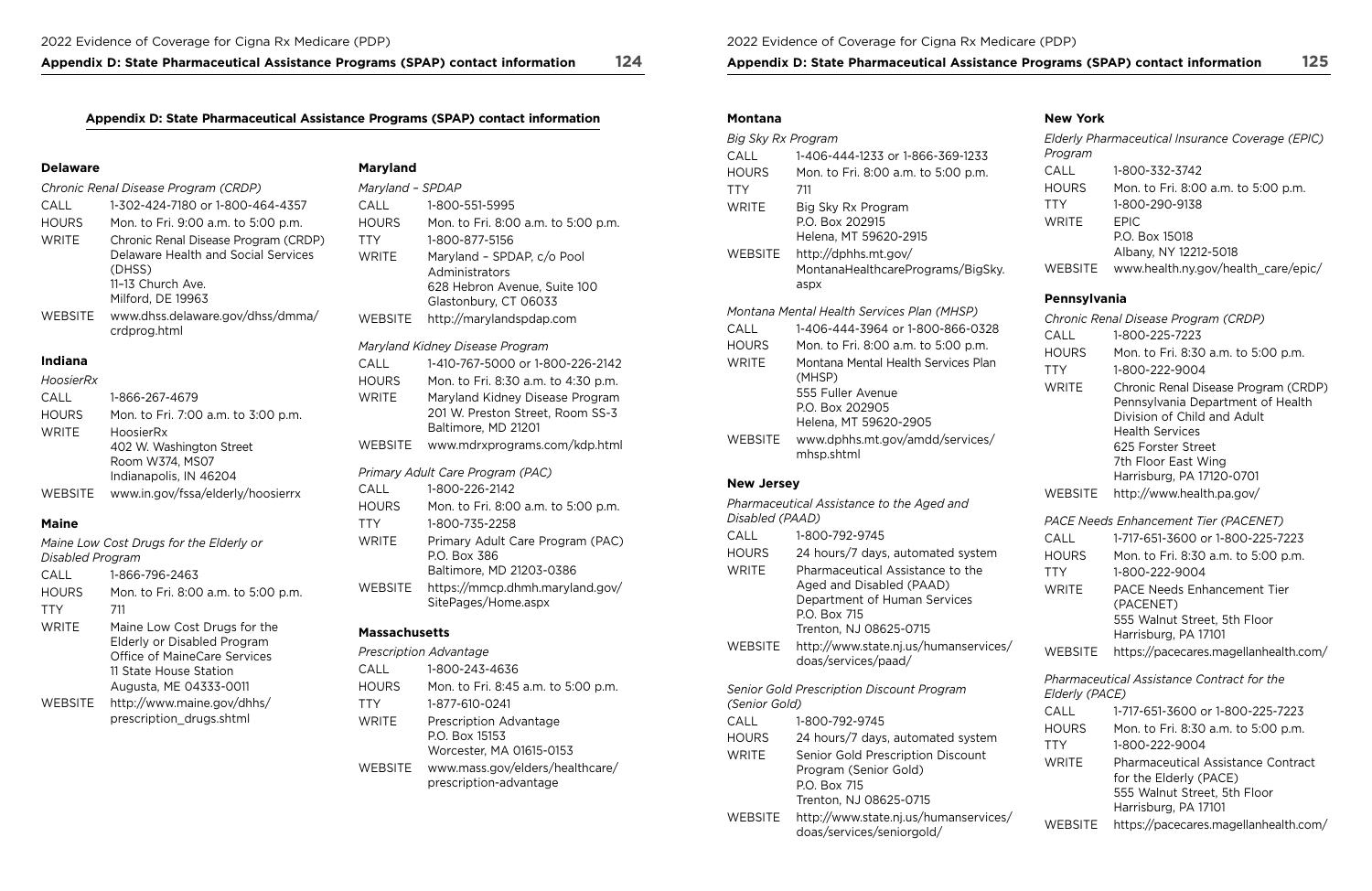## Appendix D: State Pharmaceutical Assistance Programs (SPAP) contact information 126 Appendix D: State Pharmaceutical Assistance Programs (SPAP) contact information 127

|                | Special Pharmaceutical Benefits Program (SPBP)                                           |
|----------------|------------------------------------------------------------------------------------------|
| CALL           | 1-800-225-7223                                                                           |
| <b>HOURS</b>   | Mon. to Fri. 8:30 a.m. to 5:00 p.m.                                                      |
| <b>TTY</b>     | 1-800-222-9004                                                                           |
| <b>WRITE</b>   | <b>Special Pharmaceutical Benefits</b><br>Program (SPBP)<br>555 Walnut Street, 5th Floor |
|                | Harrisburg, PA 17101                                                                     |
| <b>WEBSITE</b> | https://pacecares.magellanhealth.com/                                                    |

## **Rhode Island**

*Rhode Island Pharmaceutical Assistance to the Elderly (RIPAE)* 

| CALL         | 1-401-462-3000                                                                                                                       |
|--------------|--------------------------------------------------------------------------------------------------------------------------------------|
| <b>HOURS</b> | Mon. to Fri. 8:30 a.m. to 4:00 p.m.                                                                                                  |
| <b>TTY</b>   | 1-401-462-0740                                                                                                                       |
| <b>WRITE</b> | Rhode Island Pharmaceutical<br>Assistance to the Elderly (RIPAE)<br>74 West Road, Hazard Building<br>2nd Floor<br>Cranston, RI 02920 |
| WEBSITE      | www.dea.ri.gov/programs/<br>prescription assist.php                                                                                  |

### **Texas**

|              | Kidney Health Care Program                                                                                        |
|--------------|-------------------------------------------------------------------------------------------------------------------|
| CALL         | 1-512-776-7150 or 1-800-222-3986                                                                                  |
| <b>HOURS</b> | Mon. to Fri. 8:00 a.m. to 5:00 p.m.                                                                               |
| <b>WRITE</b> | Kidney Health Care Program<br>Specialty Health Care Services, MC 1938<br>P.O. Box 149347<br>Austin, TX 78714-9347 |
| WEBSITE      | http://dshs.texas.gov/kidney/default.                                                                             |

## **Vermont**

|         | Green Mountain Care, VPharm                                                                                                                      |
|---------|--------------------------------------------------------------------------------------------------------------------------------------------------|
| CALL    | 1-800-250-8427                                                                                                                                   |
| HOURS   | Mon. to Fri. 8:00 a.m. to 8:00 p.m.                                                                                                              |
| TTY     | 711                                                                                                                                              |
| WRITE   | Green Mountain Care<br>VPharm, Health Access Member Services<br>Department of Vermont Health Access<br>312 Hurricane Lane<br>Williston, VT 05495 |
| WEBSITE | http://www.greenmountaincare.org/<br>prescription                                                                                                |

### **Wisconsin**

| SeniorCare     |                                                             |
|----------------|-------------------------------------------------------------|
| CALL           | 1-800-657-2038                                              |
| <b>HOURS</b>   | Mon. to Fri. 8:00 a.m. to 6:00 p.m.                         |
| <b>WRITE</b>   | <b>SeniorCare</b>                                           |
|                | P.O. Box 6710                                               |
|                | Madison, WI 53716-0710                                      |
| <b>WEBSITE</b> | www.dhs.wisconsin.gov/seniorcare/                           |
|                | Wisconsin Adult Cystic Fibrosis Program                     |
| CALL           | 1-800-362-3002                                              |
| <b>HOURS</b>   | Mon. to Fri. 8:30 a.m. to 4:30 p.m.                         |
| <b>WRITE</b>   | Wisconsin Adult Cystic                                      |
|                | Fibrosis Program                                            |
|                | Wisconsin Chronic Disease Program<br>Attn: Eligibility Unit |
|                | P.O. Box 6410                                               |
|                | Madison, WI 53716-0410                                      |
| <b>WEBSITE</b> | https://www.dhs.wisconsin.gov/                              |
|                | forwardhealth/wcdp.htm                                      |
|                | Wisconsin Chronic Renal Disease Program                     |
| CALL           | 1-800-362-3002                                              |
| <b>HOURS</b>   | Mon. to Fri. 8:30 a.m. to 4:30 p.m.                         |
| <b>WRITE</b>   | <b>Wisconsin Chronic Renal</b>                              |
|                | Disease Program                                             |
|                | Wisconsin Chronic Disease Program                           |
|                | Attn: Eligibility Unit<br>P.O. Box 6410                     |
|                | Madison, WI 53716-0410                                      |
| <b>WEBSITE</b> | https://www.dhs.wisconsin.gov/                              |
|                | forwardhealth/wcdp.htm                                      |

|         | Wisconsin Hemophilia Home Care Program                      |
|---------|-------------------------------------------------------------|
| CALL    | 1-800-362-3002                                              |
| HOURS   | Mon. to Fri. 8:30 a.m. to 4:30 p.m.                         |
| WRITE   | Wisconsin Hemophilia Home<br>Care Program                   |
|         | Wisconsin Chronic Disease Program<br>Attn: Eligibility Unit |
|         | P.O. Box 6410                                               |
|         | Madison, WI 53716-0410                                      |
| WEBSITE | https://www.dhs.wisconsin.gov/<br>forwardhealth/wcdp.htm    |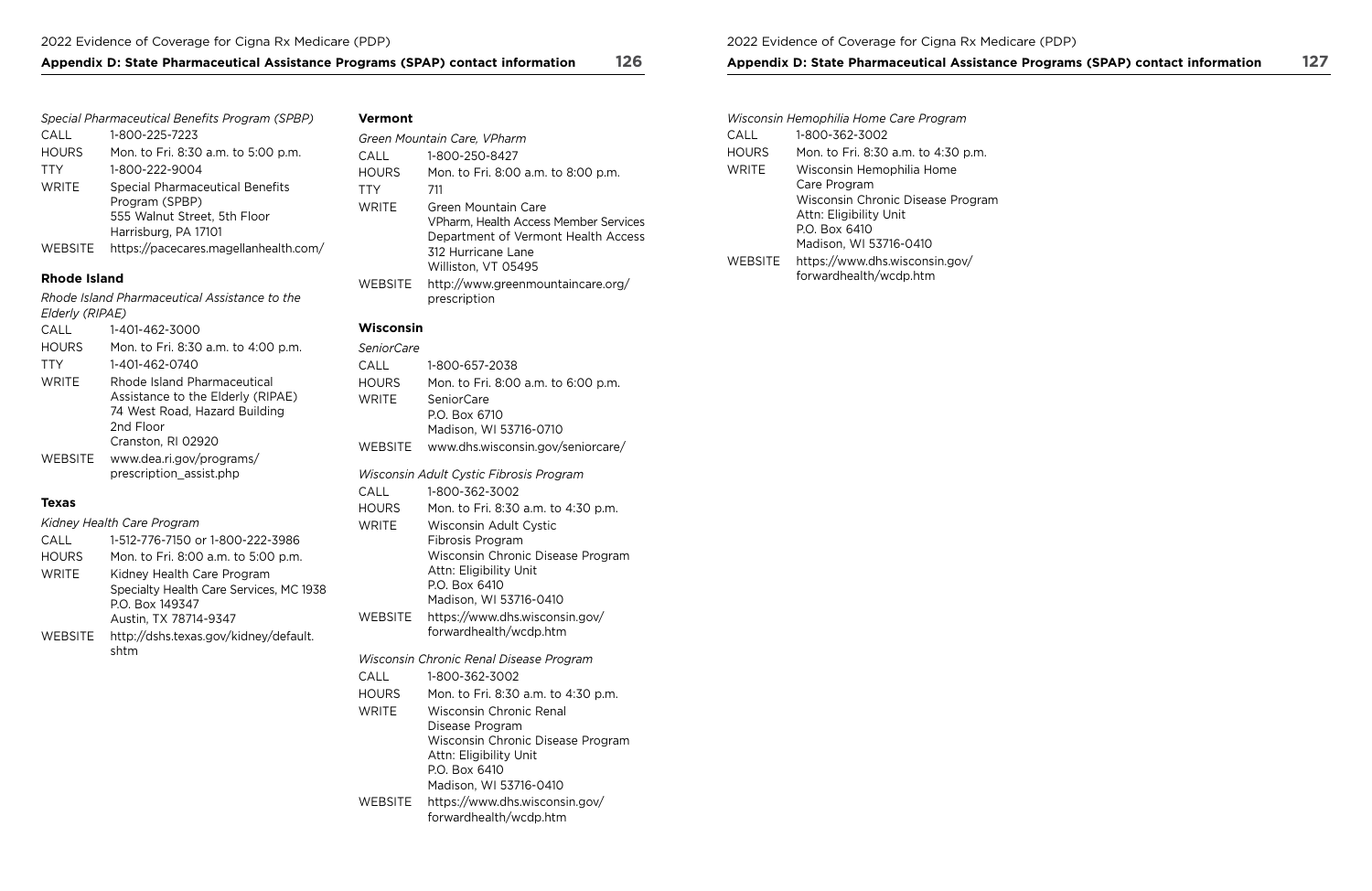Appendix E: AIDS Drug Assistance Programs (ADAP) contact information 128 Appendix E: AIDS Drug Assistance Programs (ADAP) contact information 129

## Appendix E: AIDS Drug Assistance Programs (ADAP) contact information **Connecticut** Connecticut **Florida**

|                                      |                                                                                                   |                                       |                                                                                                             | Connecticut AIDS Drug Assistance Program |                                                                         | Florida AIDS Drug Assistance Program |                                                                                         |
|--------------------------------------|---------------------------------------------------------------------------------------------------|---------------------------------------|-------------------------------------------------------------------------------------------------------------|------------------------------------------|-------------------------------------------------------------------------|--------------------------------------|-----------------------------------------------------------------------------------------|
| Alabama<br>Arkansas                  |                                                                                                   |                                       |                                                                                                             | CALL<br><b>HOURS</b>                     | 1-860-509-7806 or 1-800-233-2503<br>Mon. to Fri. 7:30 a.m. to 4:00 p.m. | CALL<br><b>HOURS</b>                 | 1-850-245-4334 or 1-800-352-2437<br>Mon. to Fri. 8:00 a.m. to 5:00 p.m.                 |
| Alabama AIDS Drug Assistance Program |                                                                                                   | Arkansas AIDS Drug Assistance Program |                                                                                                             | WRITE                                    | Connecticut AIDS Drug                                                   | WRITE                                | Florida AIDS Drug Assistance Prog                                                       |
| CALL                                 | 1-800-574-9964                                                                                    | CALL                                  | 1-501-661-2408 or 1-888-499-6544                                                                            |                                          | Assistance Program                                                      |                                      | Florida Department of Health                                                            |
| <b>HOURS</b>                         | Mon. to Fri. 8:00 a.m. to 5:00 p.m.                                                               | <b>HOURS</b>                          | Mon. to Fri. 8:00 a.m. to 4:30 p.m.                                                                         |                                          | Connecticut Department of                                               |                                      | Section of HIV/AIDS and Hepatitis                                                       |
| WRITE                                | Alabama AIDS Drug Assistance<br>Program, HIV/AIDS Division<br>Alabama Department of Public Health | <b>WRITE</b>                          | Arkansas AIDS Drug Assistance Program<br>HIV/STD/Hepatitis C ADAP Division<br>Arkansas Department of Health |                                          | Public Health<br>410 Capitol Avenue<br>P.O. Box 340308                  |                                      | AIDS Drug Assistance Program<br>4052 Bald Cypress Way, BIN A09<br>Tallahassee, FL 32399 |
|                                      | The RSA Tower                                                                                     |                                       | 4815 W. Markham                                                                                             |                                          | Hartford, CT 06134                                                      | WEBSITE                              | http://www.floridahealth.gov/                                                           |
|                                      | 201 Monroe Street, Suite 1400                                                                     |                                       | Little Rock, AR 72205                                                                                       | WEBSITE                                  | http://www.ct.gov/dph/cwp/view.                                         |                                      | diseases-and-conditions/aids/adap                                                       |
|                                      | Montgomery, AL 36104                                                                              | <b>WERSITE</b>                        | https://www.healthy.arkansas.gov/                                                                           |                                          | asp?a=3135&Q=387012                                                     |                                      | adap-enrollment.html                                                                    |

|                                      |                                                                                                   |                |                                                                                                             | Connecticut AIDS Drug Assistance Program |                                                        | Florida AIDS Drug Assistance Program |                                                                                         |
|--------------------------------------|---------------------------------------------------------------------------------------------------|----------------|-------------------------------------------------------------------------------------------------------------|------------------------------------------|--------------------------------------------------------|--------------------------------------|-----------------------------------------------------------------------------------------|
|                                      |                                                                                                   |                |                                                                                                             | CALL                                     | 1-860-509-7806 or 1-800-233-2503                       | CALL                                 | 1-850-245-4334 or 1-800-352-2437                                                        |
| Alabama                              |                                                                                                   | Arkansas       | <b>HOURS</b>                                                                                                |                                          | Mon. to Fri. 7:30 a.m. to 4:00 p.m.                    | <b>HOURS</b><br><b>WRITE</b>         | Mon. to Fri. 8:00 a.m. to 5:00 p.m.<br>Florida AIDS Drug Assistance Program             |
| Alabama AIDS Drug Assistance Program |                                                                                                   |                | Arkansas AIDS Drug Assistance Program<br><b>WRITE</b>                                                       |                                          | Connecticut AIDS Drug                                  |                                      |                                                                                         |
| <b>CALL</b>                          | 1-800-574-9964                                                                                    | CALL           | 1-501-661-2408 or 1-888-499-6544                                                                            |                                          | Assistance Program                                     |                                      | Florida Department of Health                                                            |
| <b>HOURS</b>                         | Mon. to Fri. 8:00 a.m. to 5:00 p.m.                                                               | <b>HOURS</b>   | Mon. to Fri. 8:00 a.m. to 4:30 p.m.                                                                         |                                          | Connecticut Department of                              |                                      | Section of HIV/AIDS and Hepatitis                                                       |
| WRITE                                | Alabama AIDS Drug Assistance<br>Program, HIV/AIDS Division<br>Alabama Department of Public Health | WRITE          | Arkansas AIDS Drug Assistance Program<br>HIV/STD/Hepatitis C ADAP Division<br>Arkansas Department of Health |                                          | Public Health<br>410 Capitol Avenue<br>P.O. Box 340308 |                                      | AIDS Drug Assistance Program<br>4052 Bald Cypress Way, BIN A09<br>Tallahassee, FL 32399 |
|                                      | The RSA Tower                                                                                     |                | 4815 W. Markham                                                                                             |                                          | Hartford, CT 06134                                     | WEBSITE                              | http://www.floridahealth.gov/                                                           |
|                                      | 201 Monroe Street, Suite 1400                                                                     |                | Little Rock, AR 72205                                                                                       | WEBSITE                                  | http://www.ct.gov/dph/cwp/view.                        |                                      | diseases-and-conditions/aids/adap/                                                      |
|                                      | Montgomery AL 36104                                                                               | <i>WERCITE</i> | $http://www.hoslthVarkancesc0$                                                                              |                                          | asp?a=3135&Q=387012                                    |                                      | adap-enrollment.html                                                                    |

| Alabama AIDS Drug Assistance Program |                                                                                                                                                                                                                                      | Arkansas AIDS Drug Assistance Program           |                                                                                                                                                                                                                                                                         | <b>WRITE</b>                          | <b>Connecticut AIDS Drug</b>                                                                                                                                                                     | <b>WRITE</b>                    | Florida AIDS Drug Assistance                                                                                                                                                                                                                    |
|--------------------------------------|--------------------------------------------------------------------------------------------------------------------------------------------------------------------------------------------------------------------------------------|-------------------------------------------------|-------------------------------------------------------------------------------------------------------------------------------------------------------------------------------------------------------------------------------------------------------------------------|---------------------------------------|--------------------------------------------------------------------------------------------------------------------------------------------------------------------------------------------------|---------------------------------|-------------------------------------------------------------------------------------------------------------------------------------------------------------------------------------------------------------------------------------------------|
| <b>CALL</b><br><b>HOURS</b><br>WRITE | 1-800-574-9964<br>Mon. to Fri. 8:00 a.m. to 5:00 p.m.<br>Alabama AIDS Drug Assistance<br>Program, HIV/AIDS Division<br>Alabama Department of Public Health<br>The RSA Tower<br>201 Monroe Street, Suite 1400<br>Montgomery, AL 36104 | CALL<br><b>HOURS</b><br><b>WRITE</b><br>WEBSITE | 1-501-661-2408 or 1-888-499-6544<br>Mon. to Fri. 8:00 a.m. to 4:30 p.m.<br>Arkansas AIDS Drug Assistance Program<br>HIV/STD/Hepatitis C ADAP Division<br>Arkansas Department of Health<br>4815 W. Markham<br>Little Rock, AR 72205<br>https://www.healthy.arkansas.gov/ | <b>WEBSITE</b>                        | Assistance Program<br>Connecticut Department of<br><b>Public Health</b><br>410 Capitol Avenue<br>P.O. Box 340308<br>Hartford, CT 06134<br>http://www.ct.gov/dph/cwp/view.<br>asp?a=3135&Q=387012 | WEBSITE                         | Florida Department of Health<br>Section of HIV/AIDS and Hepa<br>AIDS Drug Assistance Prograr<br>4052 Bald Cypress Way, BIN A<br>Tallahassee, FL 32399<br>http://www.floridahealth.gov/<br>diseases-and-conditions/aids/<br>adap-enrollment.html |
| WEBSITE                              | http://www.adph.org/aids/index.<br>asp?id=995                                                                                                                                                                                        |                                                 | programs-services/topics/infectious-<br>disease                                                                                                                                                                                                                         | <b>Delaware</b>                       |                                                                                                                                                                                                  | Georgia                         |                                                                                                                                                                                                                                                 |
|                                      |                                                                                                                                                                                                                                      |                                                 |                                                                                                                                                                                                                                                                         | Delaware AIDS Drug Assistance Program |                                                                                                                                                                                                  | Georgia AIDS Assistance Program |                                                                                                                                                                                                                                                 |

*California AIDS Drug Assistance Program* HOURS WRITE WEBSITE [https://www.cdph.ca.gov/Programs/](https://www.cdph.ca.gov/Programs/CID/DOA/Pages/OAmain.aspx)  Mon. to Fri. 8:00 a.m. to 5:00 p.m. California AIDS Drug Assistance Program California Department of Public Health Office of AIDS, MS 700 P.O. Box 997426 Sacramento, CA 95899 **Arizona [CID/DOA/Pages/OAmain.aspx](https://www.cdph.ca.gov/Programs/CID/DOA/Pages/OAmain.aspx) District of Columbia Hawaii** 

|              | Alabama AIDS Drug Assistance Program                                                                               | Arkansas       |
|--------------|--------------------------------------------------------------------------------------------------------------------|----------------|
| <b>CALL</b>  | 1-800-574-9964                                                                                                     | CALL           |
| <b>HOURS</b> | Mon. to Fri. 8:00 a.m. to 5:00 p.m.                                                                                | <b>HOURS</b>   |
| <b>WRITE</b> | Alabama AIDS Drug Assistance<br>Program, HIV/AIDS Division<br>Alabama Department of Public Health<br>The RSA Tower | WRITE          |
|              | 201 Monroe Street, Suite 1400<br>Montgomery, AL 36104                                                              | <b>WEBSITE</b> |
| WEBSITE      | http://www.adph.org/aids/index.<br>asp?id=995                                                                      |                |

| Alaskan AIDS Assistance Association |                                                                                 |  |  |  |
|-------------------------------------|---------------------------------------------------------------------------------|--|--|--|
| CALL                                | 1-907-263-2050 or 1-800-478-AIDS                                                |  |  |  |
| <b>HOURS</b>                        | Mon. to Fri. 9:00 a.m. to 5:00 p.m.                                             |  |  |  |
| <b>WRITE</b>                        | Alaskan AIDS Assistance Program<br>1057 W. Fireweed Lane<br>Anchorage, AK 99503 |  |  |  |
| WEBSITE                             | http://www.alaskanaids.org/index.php/<br>client-services                        |  |  |  |

|                                     |                                                                                                                                                               |                                         |                                                                                                        | Delaware AIDS Drug Assistance Program                                                                                           |                                                                                                         | Georgia AIDS Assistance Program |                                                                     |
|-------------------------------------|---------------------------------------------------------------------------------------------------------------------------------------------------------------|-----------------------------------------|--------------------------------------------------------------------------------------------------------|---------------------------------------------------------------------------------------------------------------------------------|---------------------------------------------------------------------------------------------------------|---------------------------------|---------------------------------------------------------------------|
| <b>Alaska</b>                       |                                                                                                                                                               | California                              |                                                                                                        | CALL                                                                                                                            | 1-302-744-1050                                                                                          | CALL                            | 1-404-657-3100                                                      |
| Alaskan AIDS Assistance Association |                                                                                                                                                               | California AIDS Drug Assistance Program |                                                                                                        | <b>HOURS</b>                                                                                                                    | Mon. to Fri. 8:00 a.m. to 4:30 p.m.                                                                     | <b>HOURS</b>                    | Mon. to Fri. 9:00 a.m. to 5:00 p.m.                                 |
| CALL<br><b>HOURS</b>                | 1-907-263-2050 or 1-800-478-AIDS<br>Mon. to Fri. 9:00 a.m. to 5:00 p.m.                                                                                       | CALL<br><b>HOURS</b>                    | 1-916-449-5900<br>Mon. to Fri. 8:00 a.m. to 5:00 p.m.                                                  | WRITE                                                                                                                           | Delaware AIDS Drug Assistance Program<br>Delaware Health & Social Services                              | WRITE                           | Georgia AIDS Assistance Program<br>Georgia Department of Public Hea |
| WRITE                               | California AIDS Drug Assistance Program<br>Alaskan AIDS Assistance Program<br><b>WRITE</b><br>California Department of Public Health<br>1057 W. Fireweed Lane |                                         | Division of Public Health<br>Thomas Collins Building                                                   |                                                                                                                                 | 2 Peachtree Street NW, 15th Floor<br>Atlanta, GA 30303-3186                                             |                                 |                                                                     |
| WEBSITE                             | Anchorage, AK 99503<br>http://www.alaskanaids.org/index.php/<br>client-services                                                                               | <b>WEBSITE</b>                          | Office of AIDS, MS 700<br>P.O. Box 997426<br>Sacramento, CA 95899<br>https://www.cdph.ca.gov/Programs/ | 540 S. DuPont Highway<br><b>WEBSITE</b><br>Dover, DE 19901<br>http://dhss.delaware.gov/dph/dpc/<br>WEBSITE<br>hivtreatment.html | https://www.pparx.org/<br>prescription_assistance_programs/<br>georgia_aids_drug_assistance_<br>program |                                 |                                                                     |
|                                     |                                                                                                                                                               |                                         |                                                                                                        |                                                                                                                                 |                                                                                                         |                                 |                                                                     |

|                | Georgia AIDS Assistance Program                                                                                                       |
|----------------|---------------------------------------------------------------------------------------------------------------------------------------|
| CALL           | 1-404-657-3100                                                                                                                        |
| <b>HOURS</b>   | Mon. to Fri. 9:00 a.m. to 5:00 p.m.                                                                                                   |
| <b>WRITE</b>   | Georgia AIDS Assistance Program<br>Georgia Department of Public Health<br>2 Peachtree Street NW, 15th Floor<br>Atlanta, GA 30303-3186 |
| <b>WEBSITE</b> | https://www.pparx.org/<br>prescription assistance programs/<br>georgia_aids_drug_assistance_<br>program                               |

|              | Arizona AIDS Drug Assistance Program                                                                                                   |
|--------------|----------------------------------------------------------------------------------------------------------------------------------------|
| CALL         | 1-602-542-1025                                                                                                                         |
| <b>HOURS</b> | Mon. to Fri. 8:30 a.m. to 5:00 p.m.                                                                                                    |
| <b>WRITE</b> | Arizona AIDS Drug Assistance Program<br>Arizona Department of Health Services<br>150 North 18th Avenue, Suite 130<br>Phoenix, AZ 85007 |
| WEBSITE      | http://www.azdhs.gov/phs/hiv/adap/                                                                                                     |

## **Colorado**

|                | Colorado AIDS Drug Assistance Program                                                                                                                                    |
|----------------|--------------------------------------------------------------------------------------------------------------------------------------------------------------------------|
| <b>CALL</b>    | 1-303-692-2700                                                                                                                                                           |
| <b>HOURS</b>   | Mon. to Fri. 8:00 a.m. to 5:00 p.m.                                                                                                                                      |
| <b>WRITE</b>   | Colorado AIDS Drug Assistance Program<br>Colorado Department of Public Health<br>and Environment, DCEED-STD-A3<br>4300 Cherry Creek Drive South<br>Denver, CO 80246-1530 |
| <b>WEBSITE</b> | https://www.colorado.gov/pacific/<br>cdphe/colorado-aids-drug-assistance-                                                                                                |

| DC AIDS Drug Assistance Program                                                 |
|---------------------------------------------------------------------------------|
| 1-202-671-4900                                                                  |
| Mon. to Fri. 8:15 a.m. to 4:45 p.m.                                             |
| DC AIDS Drug Assistance Program<br>District of Columbia Department<br>of Health |
| 899 North Capitol Street NE<br>Washington, DC 20002                             |
| http://doh.dc.gov/service/<br>dc-aids-drug-assistance- program                  |
|                                                                                 |

|                | Hawaii AIDS Drug Assistance Program                                                                                                         |
|----------------|---------------------------------------------------------------------------------------------------------------------------------------------|
| CALL           | 1-808-733-9360                                                                                                                              |
| <b>HOURS</b>   | Mon. to Fri. 7:45 a.m. to 4:30 p.m.                                                                                                         |
| <b>WRITE</b>   | Hawaii AIDS Drug Assistance Program<br>Hawaii Department of Health<br>STD/AIDS Prevention Branch<br>728 Sunset Avenue<br>Honolulu, HI 96816 |
| <b>WEBSITE</b> | http://health.hawaii.gov/<br>harmreduction/hiv-aids/hiv-programs/<br>hiv-medical-management-services/                                       |

[program-adap](https://www.colorado.gov/pacific/cdphe/colorado‑aids‑drug‑assistance‑program‑adap)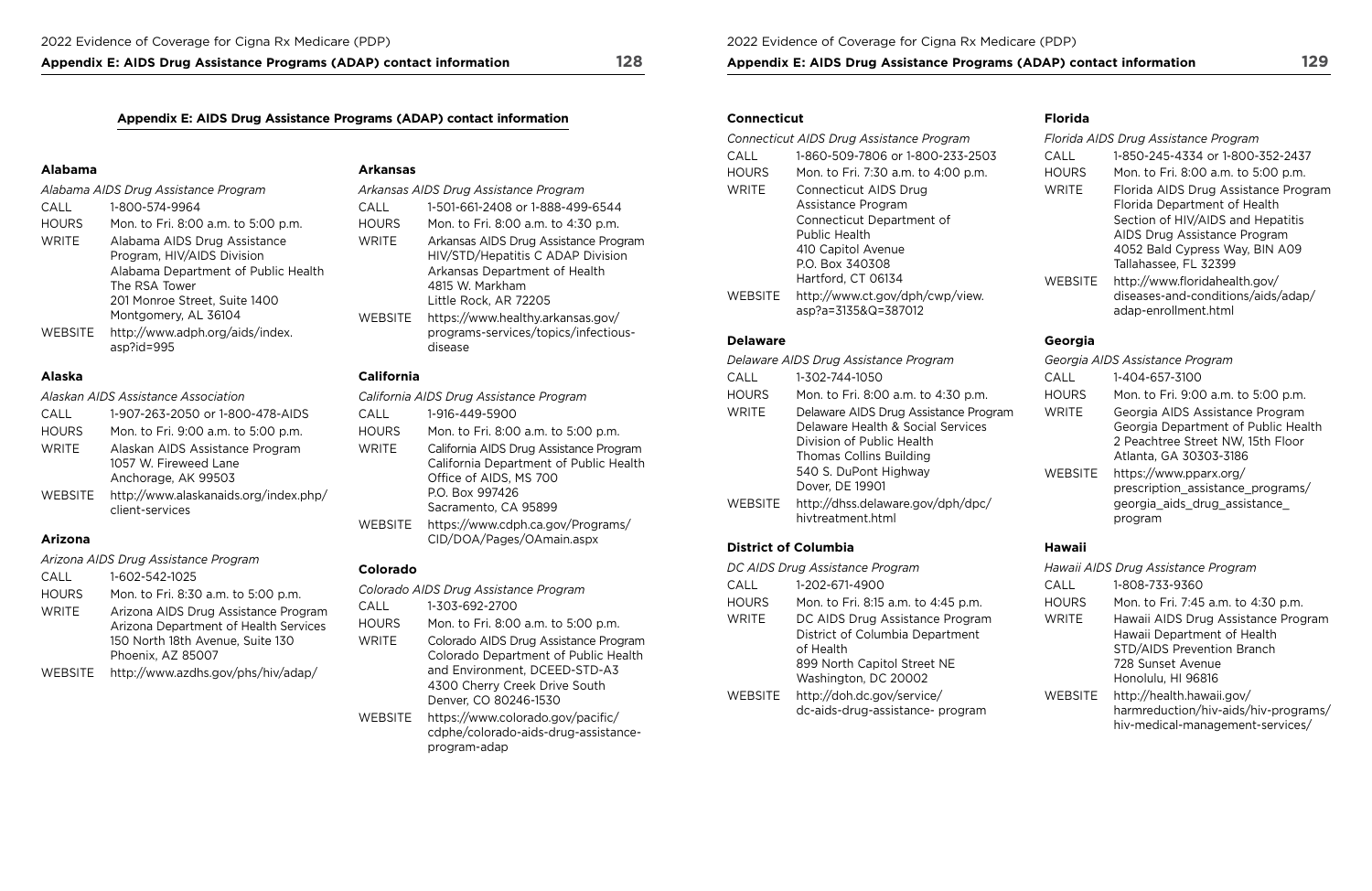## Appendix E: AIDS Drug Assistance Programs (ADAP) contact information 130 Appendix E: AIDS Drug Assistance Programs (ADAP) contact information 131

## **Idaho**

### *Idaho AIDS Drug Assistance Program*

| CALL           | 1-208-334-5612 or 1-800-926-2588                                        |
|----------------|-------------------------------------------------------------------------|
| <b>HOURS</b>   | Mon. to Fri. 8:00 a.m. to 5:00 p.m.                                     |
| <b>WRITE</b>   | Idaho AIDS Drug Assistance Program                                      |
|                | Idaho Department of Health                                              |
|                | and Welfare                                                             |
|                | 450 W State Street                                                      |
|                | Boise, ID 83702                                                         |
| <b>WEBSITE</b> | http://www.healthandwelfare.idaho.<br>gov/Health/FamilyPlanning,STDHIV/ |
|                | HIVCareandTreatment/tabid/391/                                          |

# [Default.aspx](http://www.healthandwelfare.idaho.gov/Health/FamilyPlanning,STDHIV/HIVCareandTreatment/tabid/391/Default.aspx)

## **Illinois**

|                | Illinois AIDS Drug Assistance Program                                                                                                                                    |
|----------------|--------------------------------------------------------------------------------------------------------------------------------------------------------------------------|
| CALL           | 1-217-782-4977 or 1-800-825-3518                                                                                                                                         |
| <b>HOURS</b>   | Mon. to Fri. 8:30 a.m. to 5:00 p.m.                                                                                                                                      |
| <b>WRITE</b>   | Illinois AIDS Drug Assistance Program<br>Illinois Department of Public Health<br>Illinois ADAP Office<br>525 West Jefferson Street, First Floor<br>Springfield, IL 62761 |
| <b>WEBSITE</b> | http://www.idph.state.il.us/health/<br>aids/adap.htm                                                                                                                     |

## **Indiana**

|              | Indiana AIDS Drug Assistance Program |
|--------------|--------------------------------------|
| CALL         | 1-866-588-4948                       |
| <b>HOURS</b> | Mon. to Fri. 8:00 a.m. to 4:30 p.m.  |
| <b>WRITE</b> | Indiana AIDS Drug Assistance Program |
|              | Indiana State Department of Health   |
|              | 2 North Meridian Street              |
|              | Indianapolis, IN 46204               |
| WEBSITE      | http://www.in.gov/isdh/17740.htm     |

## **Iowa**

## *Iowa AIDS Drug Assistance Program*

| CALL           | 1-515-281-0926 or 1-866-227-9878                                                            |
|----------------|---------------------------------------------------------------------------------------------|
| <b>HOURS</b>   | Mon. to Fri. 8:00 a.m. to 4:30 p.m.                                                         |
| <b>WRITE</b>   | Iowa AIDS Drug Assistance Program<br>Iowa Department of Public Health<br>321 E. 12th Street |
|                | Des Moines, IA 50319-0075                                                                   |
| <b>WEBSITE</b> | http://www.idph.iowa.gov/hivstdhep/<br>hiv                                                  |

## **Kansas**

|                | Kansas AIDS Drug Assistance Program                                                                                                                                                                |  |  |
|----------------|----------------------------------------------------------------------------------------------------------------------------------------------------------------------------------------------------|--|--|
| CALL           | 1-785-368-6567                                                                                                                                                                                     |  |  |
| <b>HOURS</b>   | Mon. to Fri. 8:00 a.m. to 5:00 p.m.                                                                                                                                                                |  |  |
| <b>WRITE</b>   | Kansas AIDS Drug Assistance Program<br>Kansas Department of Health<br>and Environment<br>1000 SW Jackson, Suite 210<br>Topeka, KS 66612                                                            |  |  |
| <b>WEBSITE</b> | http://www.kdheks.gov/sti_hiv/ryan_<br>white_care.htm                                                                                                                                              |  |  |
| Kentucky       |                                                                                                                                                                                                    |  |  |
|                | Kentucky AIDS Drug Assistance Program                                                                                                                                                              |  |  |
| CALL           | 1-502-564-6539 or 1-800-420-7431                                                                                                                                                                   |  |  |
| <b>HOURS</b>   | Mon. to Fri. 8:00 a.m. to 4:30 p.m.                                                                                                                                                                |  |  |
| <b>WRITE</b>   | Kentucky AIDS Drug Assistance Program<br>Kentucky Cabinet for Health<br>and Family Services<br>Department for Public Health<br>HIV/AIDS Branch<br>275 E. Main Street HS2E-C<br>Frankfort, KY 40621 |  |  |

WEBSITE <http://chfs.ky.gov/dph/epi/hivaids/>

## **Louisiana**

| Louisiana Drug Assistance Program (L-DAP) |                                                                                                                                                       |
|-------------------------------------------|-------------------------------------------------------------------------------------------------------------------------------------------------------|
| CALL                                      | 1-504-568-5448                                                                                                                                        |
| <b>HOURS</b>                              | Mon. to Fri. 8:00 a.m. to 5:00 p.m.                                                                                                                   |
| <b>WRITE</b>                              | Louisiana Drug Assistance Program<br>(L-DAP), Louisiana Health Access<br>Program (LA HAP)<br>1450 Poydras Street, Suite 2136<br>New Orleans, LA 70112 |
| WEBSITE                                   | http://www.lahap.org/                                                                                                                                 |

### **Maine**

|          | <i>Maine AIDS Drug Assistance Program</i>                                              |
|----------|----------------------------------------------------------------------------------------|
| CALL     | 1-207-287-3747                                                                         |
| HOURS    | Mon. to Fri. 8:00 a.m. to 5:00 p.m.                                                    |
| WRITE    | Maine AIDS Drug Assistance Program                                                     |
|          | Division of Infectious Disease                                                         |
|          | Center for Disease Control and                                                         |
|          | Prevention, Department of Health                                                       |
|          | and Human Services                                                                     |
|          | 286 Water Street, 11 State House Station<br>Augusta, Maine 04333-0011                  |
| WEBSITE  | http://www.maine.gov/dhhs/mecdc/<br>infectious-disease/hiv-std/contacts/<br>adap.shtml |
| Marviand |                                                                                        |

## **Maryland**

| Maryland AIDS Drug Assistance Program |                                                                                            |  |
|---------------------------------------|--------------------------------------------------------------------------------------------|--|
| CALL                                  | 1-410-767-6535 or 1-800-205-6308                                                           |  |
| HOURS                                 | Mon. to Fri. 8:30 a.m. to 4:30 p.m.                                                        |  |
| WRITE                                 | Maryland AIDS Drug Assistance Program<br>Maryland Department of Health &<br>Mental Hygiene |  |
|                                       | <b>Center for HIV Care Services</b><br>201 West Preston Street<br>Baltimore, MD 21201      |  |
| WEBSITE                               | https://phpa.health.maryland.gov/<br>OIDPCS/CHCS/pages/madap.aspx                          |  |

## **Massachusetts**

| Massachusetts HIV Drug Assistance Program (HDAP) |                                                                                                                                                                                      |
|--------------------------------------------------|--------------------------------------------------------------------------------------------------------------------------------------------------------------------------------------|
| CALL                                             | 1-617-502-1700 or 1-800-228-2714                                                                                                                                                     |
| <b>HOURS</b>                                     | Mon. to Fri. 9:00 a.m. to 5:00 p.m.                                                                                                                                                  |
| WRITE                                            | Massachusetts HIV Drug Assistance<br>Program (HDAP), Community Research<br>Initiative of New England<br>The Schrafft's City Center<br>529 Main Street, Suite 301<br>Boston, MA 02129 |
| <b>WEBSITE</b>                                   | http://crine.org/hdap/                                                                                                                                                               |

## **Michigan**

| Michigan Drug Assistance Program |                                                                                  |
|----------------------------------|----------------------------------------------------------------------------------|
| CALL                             | 1-888-826-6565                                                                   |
| <b>HOURS</b>                     | Mon. to Fri. 8:00 a.m. to 5:00 p.m.                                              |
| <b>WRITE</b>                     | Michigan Drug Assistance Program                                                 |
|                                  | HIV Care Section, Division of Health                                             |
|                                  | Wellness and Disease Control                                                     |
|                                  | Michigan Department of Health                                                    |
|                                  | and Human Services                                                               |
|                                  | 109 Michigan Avenue, 9th floor                                                   |
|                                  | Lansing, MI 48913                                                                |
| <b>WEBSITE</b>                   | http://www.michigan.gov/mdch/0,160<br>7,7-132-2940 2955 2982-44913--,00.<br>html |

## **Minnesota**

|                | Minnesota AIDS Drug Assistance Program |
|----------------|----------------------------------------|
| CALL           | 1-651-431-2414 or 1-800-657-3761       |
| <b>HOURS</b>   | Mon. to Fri. 8:30 a.m. to 4:30 p.m.    |
| <b>TTY</b>     | 1-800-627-3529                         |
| <b>WRITE</b>   | Minnesota AIDS Drug                    |
|                | Assistance Program                     |
|                | Minnesota Department of                |
|                | Human Services, HIV/AIDS Division,     |
|                | P.O. Box 64972                         |
|                | St. Paul, MN 55164-0972                |
| <b>WEBSITE</b> | https://www.pparx.org/                 |
|                | prescription_assistance_programs/      |
|                | minnesota aids drug assistance         |
|                | program                                |

## **Mississippi**

|                | Mississippi AIDS Drug Assistance Program                 |
|----------------|----------------------------------------------------------|
| CALL           | 1-601-576-7400 or 1-866-458-4948                         |
| <b>HOURS</b>   | Mon. to Fri. 8:00 a.m. to 5:00 p.m.                      |
| <b>WRITE</b>   | Mississippi AIDS Drug                                    |
|                | Assistance Program                                       |
|                | Mississippi State Department of Health                   |
|                | Office of STD/HIV                                        |
|                | P.O. Box 1700                                            |
|                | Jackson, MS 39215                                        |
| <b>WEBSITE</b> | http://msdh.ms.gov/msdhsite/<br>static/14,13047,150.html |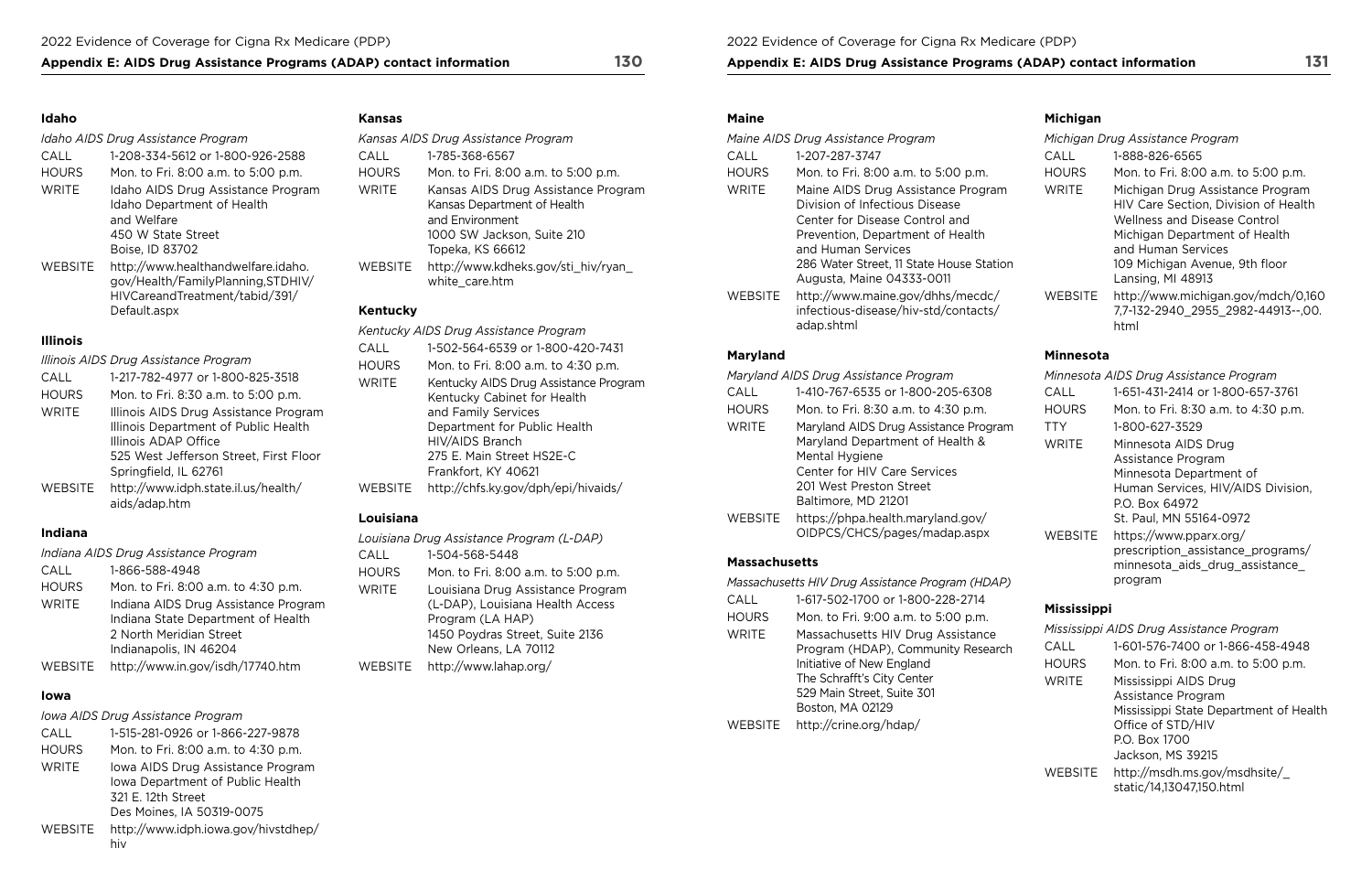## Appendix E: AIDS Drug Assistance Programs (ADAP) contact information 132 Appendix E: AIDS Drug Assistance Programs (ADAP) contact information 133

### **Missouri**

### *Missouri AIDS Drug Assistance Program*

| CALL           | 1-573-751-6113 or 1-866-628-9891      |
|----------------|---------------------------------------|
| <b>HOURS</b>   | Mon. to Fri. 8:00 a.m. to 5:00 p.m.   |
| <b>WRITE</b>   | Missouri AIDS Drug Assistance Program |
|                | Missouri Department of Health &       |
|                | <b>Senior Services</b>                |
|                | Bureau of HIV, STD, and Hepatitis     |
|                | P.O. Box 570                          |
|                | Jefferson City, MO 65102-0570         |
| <b>WEBSITE</b> | http://health.mo.gov/living/          |
|                | healthcondiseases/communicable/       |
|                | hivaids/casemgmt.php                  |
|                |                                       |

### **Montana**

| Montana AIDS Drug Assistance Program |                                                                        |
|--------------------------------------|------------------------------------------------------------------------|
| CALL                                 | 1-406-444-4744                                                         |
| <b>HOURS</b>                         | Mon. to Fri. 8:00 a.m. to 5:00 p.m.                                    |
| <b>WRITE</b>                         | Montana AIDS Drug Assistance                                           |
|                                      | Program, Montana Department of                                         |
|                                      | <b>Public Health and Human Services</b>                                |
|                                      | HIV/STD Section                                                        |
|                                      | P.O. Box 202951, Cogswell Building C211                                |
|                                      | Helena, MT 59620-2951                                                  |
| WEBSITE                              | http://www.dphhs.mt.gov/publichealth/<br>hivstd/treatmentprogram.shtml |

## **Nebraska**

*Nebraska AIDS Drug Assistance Program* 

| CALL         | 1-402-552-9260 or 1-800-782-2437                                                                                                          |
|--------------|-------------------------------------------------------------------------------------------------------------------------------------------|
| <b>HOURS</b> | Mon. to Fri. 9:00 a.m. to 5:00 p.m.<br>Fri. 9:00 a.m. to 3:30 p.m.                                                                        |
| <b>WRITE</b> | Nebraska Department of Health and<br>Human Services, Division of Medicaid<br>& Long-Term Care<br>P.O. Box 95026<br>Lincoln, NE 68509-5026 |
| WEBSITE      | http://dhhs.ne.gov/publichealth/<br>Pages/dpc_ryan_white.aspx                                                                             |

## **Nevada**

| Nevada AIDS Drug Assistance Program |                                                                                                                                                      |
|-------------------------------------|------------------------------------------------------------------------------------------------------------------------------------------------------|
| CALL                                | 1-775-684-3499                                                                                                                                       |
| <b>HOURS</b>                        | Mon. to Fri. 8:00 a.m. to 5:00 p.m.                                                                                                                  |
| WRITE                               | Nevada AIDS Drug Assistance Program<br>Nevada Division of Public and<br>Behavioral Health<br>4126 Technology Way, Suite 200<br>Carson City, NV 89706 |
| WEBSITE                             | http://dpbh.nv.gov/                                                                                                                                  |
|                                     |                                                                                                                                                      |

## **New Hampshire**

|         | New Hampshire AIDS Drug Assistance Program        |
|---------|---------------------------------------------------|
| CALL    | 1-603-271-9700 or 1-800-852-3345                  |
| HOURS   | Mon. to Fri. 8:00 a.m. to 4:30 p.m.               |
| WRITE   | New Hampshire AIDS Drug                           |
|         | Assistance Program                                |
|         | New Hampshire Department of                       |
|         | <b>Health and Human Services</b>                  |
|         | 129 Pleasant Street                               |
|         | Concord, NH 03301-3852                            |
| WEBSITE | http://www.dhhs.nh.gov/dphs/bchs/<br>std/care.htm |

### **New Jersey**

|              | New Jersey AIDS Drug Distribution Program                             |
|--------------|-----------------------------------------------------------------------|
| CALL         | 1-877-613-4533 or 1-800-624-2377                                      |
| <b>HOURS</b> | Mon. to Fri. 8:30 a.m. to 4:30 p.m.                                   |
| WRITE        | New Jersey AIDS Drug                                                  |
|              | Distribution Program                                                  |
|              | New Jersey Deparment of Health                                        |
|              | P.O. Box 360                                                          |
|              | Trenton, NJ 08625                                                     |
| WEBSITE      | http://www.state.nj.us/health/<br>hivstdtb/hiv-aids/medications.shtml |
|              |                                                                       |

## **New Mexico**

|                | New Mexico AIDS Drug Assistance Program                                                       |
|----------------|-----------------------------------------------------------------------------------------------|
| CALL           | 1-505-827-3260                                                                                |
| <b>HOURS</b>   | Mon. to Fri. 8:00 a.m. to 5:00 p.m.                                                           |
| <b>WRITE</b>   | New Mexico AIDS Drug<br>Assistance Program<br>1190 S. St. Francis Drive<br>Santa Fe, NM 87505 |
| <b>WEBSITE</b> | http://archive.nmhealth.org/idb/hiv<br>services.shtml                                         |

### **New York**

| New York AIDS Drug Assistance Program                                           |
|---------------------------------------------------------------------------------|
| 1-518-459-1641 or 1-800-542-2437                                                |
| Mon. to Fri. 8:00 a.m. to 5:00 p.m.                                             |
| 1-518-459-0121                                                                  |
| New York AIDS Drug                                                              |
| Assistance Program                                                              |
| New York Department of Health                                                   |
| <b>HIV Uninsured Care Programs</b>                                              |
| <b>Empire Station</b>                                                           |
| P.O. Box 2052                                                                   |
| Albany, NY 12220-0052                                                           |
| http://www.health.ny.gov/diseases/<br>aids/general/resources/adap/index.<br>htm |
|                                                                                 |

## **North Carolina**

|                | North Carolina HIV Medications Program                                |
|----------------|-----------------------------------------------------------------------|
| CALL           | 1-919-733-9576 or 1-877-466-2232                                      |
| HOURS          | Mon. to Fri. 8:00 a.m. to 5:00 p.m.                                   |
| WRITE          | North Carolina HIV Medications Program<br>NC Department of Health and |
|                | Human Services                                                        |
|                | Communicable Disease Branch                                           |
|                | <b>Epidemiology Section</b>                                           |
|                | Division of Public Health                                             |
|                | 1902 Mail Service Center                                              |
|                | Raleigh, NC 27699-1902                                                |
| <b>WEBSITE</b> | http://epi.publichealth.nc.gov/cd/hiv/<br>adap.html                   |
|                |                                                                       |

## **North Dakota**

| Program      | North Dakota Department of Health HIV/AIDS                                                                 |
|--------------|------------------------------------------------------------------------------------------------------------|
| CALL         | 1-701-328-2378 or 1-800-472-2180                                                                           |
| <b>HOURS</b> | Mon. to Fri. 8:00 a.m. to 5:00 p.m.                                                                        |
| <b>WRITE</b> | North Dakota Department of Health,<br>HIV/AIDS Program<br>2635 East Main Avenue<br>Bismarck, ND 58506-5520 |
| WEBSITE      | http://www.ndhealth.gov/HIV/<br>HIV%20Care/ADAP/ADAP.htm                                                   |

## **Ohio**

| Ohio HIV Drug Assistance Program |                                                                    |
|----------------------------------|--------------------------------------------------------------------|
| CALL                             | 1-614-466-6374 or 1-800-777-4775                                   |
| <b>WRITE</b>                     | Ohio HIV Drug Assistance Program                                   |
|                                  | Ohio Department of Health                                          |
|                                  | <b>HIV Care Services Section</b>                                   |
|                                  | 246 North High Street                                              |
|                                  | Columbus, OH 43215                                                 |
| <b>WEBSITE</b>                   | http://www.odh.ohio.gov/odhprograms/<br>hastpac/hivcare/aids1.aspx |

## **Oklahoma**

|                | Oklahoma State Department of Health                                                      |
|----------------|------------------------------------------------------------------------------------------|
| CALL           | 1-405-271-4636 or 1-800-522-0203                                                         |
| <b>HOURS</b>   | Mon. to Fri. 8:00 a.m. to 5:00 p.m.                                                      |
| <b>WRITE</b>   | Oklahoma State Department of Health<br>1000 NE 10th, Room 614<br>Oklahoma City, OK 73117 |
| <b>WEBSITE</b> | https://www.ok.gov/health/<br>Disease, Prevention, Preparedness/<br>HIV_STD_Service/     |

## **Oregon**

| <b>CAREAssist</b> |                                                                               |
|-------------------|-------------------------------------------------------------------------------|
| CALL              | 1-971-673-0144 or 1-800-805-2313                                              |
| <b>HOURS</b>      | Mon. to Fri. 8:00 a.m. to 5:00 p.m.                                           |
| <b>WRITE</b>      | <b>CAREAssist, Oregon Health Authority</b>                                    |
|                   | P.O. Box 14450                                                                |
|                   | Portland, OR 97293-0450                                                       |
| <b>WEBSITE</b>    | https://public.health.oregon.gov/PHD/<br>Directory/Pages/program.aspx?pid=111 |

## **Pennsylvania**

| Special Pharmaceutical Benefits Program |                                                                                                                                                                             |  |
|-----------------------------------------|-----------------------------------------------------------------------------------------------------------------------------------------------------------------------------|--|
| CALL                                    | 1-800-922-9384                                                                                                                                                              |  |
| <b>HOURS</b>                            | Mon. to Fri. 8:00 a.m. to 4:30 p.m.                                                                                                                                         |  |
| <b>WRITE</b>                            | Special Pharmaceutical Benefits Program<br>Pennsylvania Deparment of Health<br>625 Forster Street, H&W Bldg., Room 611<br>Harrisburg, PA 17120                              |  |
| <b>WEBSITE</b>                          | http://www.health.pa.gov/<br>My%20Health/Diseases%20and%20<br>Conditions/E-H/HIV%20And%20<br>AIDS%20Epidemiology/Pages/<br>Special-Pharmaceutical-Benefits-Program.<br>aspx |  |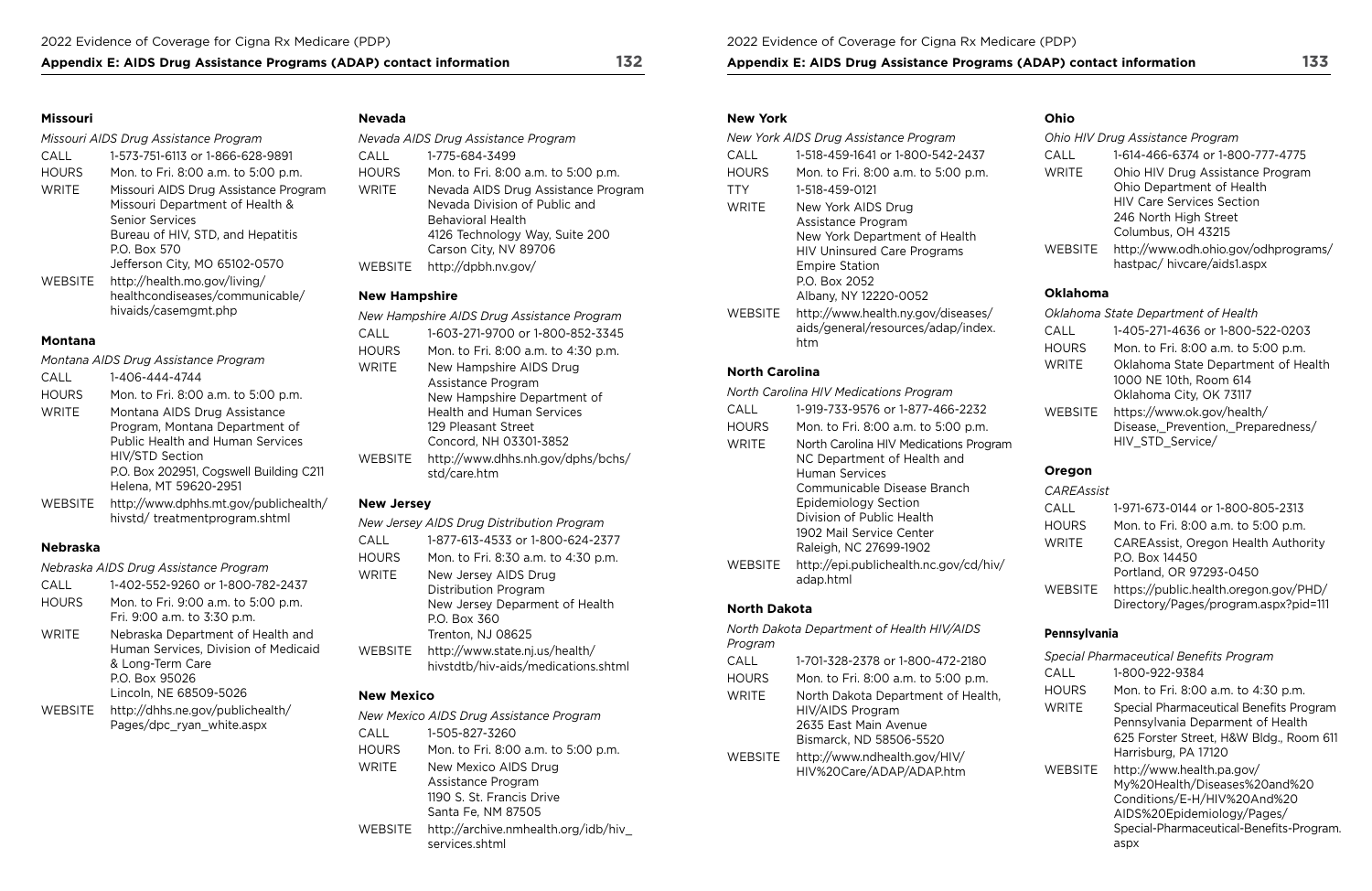## **Appendix E: AIDS Drug Assistance Programs (ADAP) contact information 134**

### **Rhode Island**

| Rhode Island AIDS Drug Assistance Program |                                                                     |  |
|-------------------------------------------|---------------------------------------------------------------------|--|
| CALL                                      | 1-401-22-4610                                                       |  |
| <b>HOURS</b>                              | Mon. to Fri. 8:30 a.m. to 4:30 p.m.                                 |  |
| <b>WRITE</b>                              | Rhode Island AIDS Drug                                              |  |
|                                           | Assistance Program                                                  |  |
|                                           | RI Department of Health                                             |  |
|                                           | Office of HIV/AIDS & Viral Hepatitis                                |  |
|                                           | 3 Capitol Hill, Room 302                                            |  |
|                                           | Providence, RI 02908                                                |  |
| <b>WEBSITE</b>                            | http://www.health.ri.gov/diseases/<br>hivaids/about/stayinghealthy/ |  |

## **South Carolina**

| South Carolina AIDS Drug Assistance Program |                                         |
|---------------------------------------------|-----------------------------------------|
| CALL                                        | 1-800-856-9954                          |
| <b>HOURS</b>                                | Mon. to Fri. 8:30 a.m. to 5:00 p.m.     |
| WRITE                                       | South Carolina AIDS Drug                |
|                                             | Assistance Program                      |
|                                             | South Carolina Department of            |
|                                             | <b>Health and Environmental Control</b> |
|                                             | 2600 Bull Street                        |
|                                             | Columbia, SC 29201                      |
| WEBSITE                                     | http://www.scdhec.gov/Health/           |
|                                             | DiseasesandConditions/                  |
|                                             | InfectiousDiseases/HIVandSTDs/          |

[AIDSDrugAssistancePlan/](http://www.scdhec.gov/Health/DiseasesandConditions/InfectiousDiseases/HIVandSTDs/AIDSDrugAssistancePlan/)

## **South Dakota**

|              | Ryan White Part B CARE Program                                                                                    |
|--------------|-------------------------------------------------------------------------------------------------------------------|
| CALL         | 1-605-773-3737 or 1-800-592-1861                                                                                  |
| <b>HOURS</b> | Mon. to Fri. 8:00 a.m. to 5:00 p.m.                                                                               |
| WRITE        | Ryan White Part B CARE Program<br>South Dakota Department of Health<br>615 E. 4th Street<br>Pierre, SD 57501-1700 |
| WEBSITE      | http://doh.sd.gov/diseases/infectious/<br>ryanwhite/                                                              |

### **Tennessee**

|                | Tennessee Ryan White Program                                                                                                                 |
|----------------|----------------------------------------------------------------------------------------------------------------------------------------------|
| CALL           | 1-615-532-2392                                                                                                                               |
| <b>HOURS</b>   | Mon. to Fri. 8:00 a.m. to 5:00 p.m.                                                                                                          |
| <b>WRITE</b>   | Tennessee Ryan White Program<br>Tennessee Department of Health<br>710 James Robertson Parkway<br>Andrew Johnson Tower<br>Nashville, TN 37243 |
| <b>WEBSITE</b> | https://www.tn.gov/health/topic/<br>STD-ryanwhite                                                                                            |
| Тауэс          |                                                                                                                                              |

## **Texas**

|                | <b>Texas HIV Medication Program</b>                                                                     |
|----------------|---------------------------------------------------------------------------------------------------------|
| CALL           | 1-800-255-1090                                                                                          |
| <b>HOURS</b>   | Mon. to Fri. 8:00 a.m. to 5:00 p.m.                                                                     |
| <b>WRITE</b>   | <b>Texas HIV Medication Program</b><br><b>MSJA, MC 1873</b><br>P.O. Box 149347<br>Austin, TX 78714-9347 |
| <b>WEBSITE</b> | http://www.dshs.state.tx.us/hivstd/<br>default.shtm                                                     |

## **Utah**

|              | Utah AIDS Drug Assistance Program     |
|--------------|---------------------------------------|
| CALL         | 1-801-538-6197                        |
| <b>HOURS</b> | Mon. to Fri. 8:00 a.m. to 5:00 p.m.   |
| WRITE        | Utah AIDS Drug Assistance Program     |
|              | Utah Department of Health             |
|              | Bureau of Epidemiology                |
|              | 288 North 1460 West                   |
|              | Box 142104                            |
|              | Salt Lake City, UT 84114-2104         |
| WEBSITE      | http://health.utah.gov/epi/treatment/ |
|              |                                       |

## **Vermont**

| Vermont AIDS Drug Assistance Program |                                                           |
|--------------------------------------|-----------------------------------------------------------|
| CALL                                 | 1-802-863-7245 or 1-800-882-2437                          |
| <b>HOURS</b>                         | Mon. to Fri. 7:45 a.m. to 3:30 p.m.                       |
| <b>WRITE</b>                         | Vermont AIDS Drug                                         |
|                                      | Assistance Program                                        |
|                                      | Vermont Department of Health                              |
|                                      | HIV/AIDS Program                                          |
|                                      | 108 Cherry Street                                         |
|                                      | Burlington, VT 05402                                      |
| WEBSITE                              | http://healthvermont.gov/prevent/<br>aids/aids_index.aspx |

2022 Evidence of Coverage for Cigna Rx Medicare (PDP)

## **Appendix E: AIDS Drug Assistance Programs (ADAP) contact information**

## **Virginia**

| Virginia AIDS Drug Assistance Program |                                                                                                                                                      |  |
|---------------------------------------|------------------------------------------------------------------------------------------------------------------------------------------------------|--|
| CALL                                  | 1-855-362-0658                                                                                                                                       |  |
| <b>HOURS</b>                          | Mon. to Fri. 8:00 a.m. to 6:00 p.m.<br>Tues., Thurs. and Fri. 8:00 a.m. to<br>5:00 p.m.                                                              |  |
| <b>WRITE</b>                          | Virginia AIDS Drug Assistance Program<br>Virginia Deparment of Health, Eligibility<br>109 Governor Street, 1st Floor, Room 326<br>Richmond, VA 23218 |  |
| WEBSITE                               | http://www.vdh.virginia.gov/<br>disease-prevention/virginia-aids-drug-<br>assistance-program-adap/                                                   |  |
| Washington                            |                                                                                                                                                      |  |

| Early Intervention Program (EIP) |                                                                                                                        |  |
|----------------------------------|------------------------------------------------------------------------------------------------------------------------|--|
| CALL                             | 1-360-236-3426 or 1-877-376-9316                                                                                       |  |
| <b>HOURS</b>                     | Mon. to Fri. 8:00 a.m. to 5:00 p.m.                                                                                    |  |
| <b>WRITE</b>                     | Early Intervention Program (EIP)                                                                                       |  |
| WEBSITE                          | Washington State Department<br>of Health<br>P.O. Box 47841<br>Olympia, Washington 98504-7841<br>http://www.doh.wa.gov/ |  |
|                                  | Youand Your Family/Illnessand Disease/<br>HIVAIDS/HIVCareClientServices/<br>ADAPandEIP.aspx                            |  |

## **West Virginia**

| West Virginia AIDS Drug Assitance Program |                                                                                                                                                                        |  |
|-------------------------------------------|------------------------------------------------------------------------------------------------------------------------------------------------------------------------|--|
| CALL                                      | 1-304-558-2195 or 1-800-642-8244                                                                                                                                       |  |
| <b>HOURS</b>                              | Mon. to Fri. 8:30 a.m. to 4:30 p.m.                                                                                                                                    |  |
| <b>WRITE</b>                              | West Virginia AIDS Drug Assistance<br>Program, West Virgnia Department of<br><b>Health and Human Resources</b><br>350 Capital Street, Room 125<br>Charleston, WV 25301 |  |
| WEBSITE                                   | http://www.dhhr.wv.gov/oeps/<br>std-hiv-hep/HIV AIDS/caresupport/<br>Pages/ADAP.aspx                                                                                   |  |

### **Wisconsin**

|                | Wisconsin AIDS/HIV Drug Assistance Program |
|----------------|--------------------------------------------|
| CALL           | 1-608-267-6875 or 1-800-991-5532           |
| <b>HOURS</b>   | Mon. to Fri. 7:30 a.m. to 4:30 p.m.        |
| <b>WRITE</b>   | Wisconsin AIDS/HIV Drug                    |
|                | Assistance Program, Wisconsin              |
|                | Department of Health Services              |
|                | Attn: ADAP                                 |
|                | P.O. Box 2659                              |
|                | Madison, WI 53701-2659                     |
| <b>WEBSITE</b> | http://www.dhs.wisconsin.gov/              |
|                | aids-hiv/Resources/Overviews/AIDS          |
|                | HIV drug reim.htm                          |

## **Wyoming**

|                | Wyoming AIDS Drug Assistance Program                                                                                                     |
|----------------|------------------------------------------------------------------------------------------------------------------------------------------|
| CALL           | 1-307-777-5856                                                                                                                           |
| <b>HOURS</b>   | Mon. to Fri. 8:00 a.m. to 5:00 p.m.                                                                                                      |
| <b>WRITE</b>   | <b>Wyoming AIDS Drug</b><br>Assistance Program<br>Wyoming Department of Health<br>6101 Yellowstone Road, Suite 510<br>Cheyenne, WY 82002 |
| <b>WEBSITE</b> | https://health.wyo.gov/publichealth/<br>communicable-disease-unit/hivaids/                                                               |